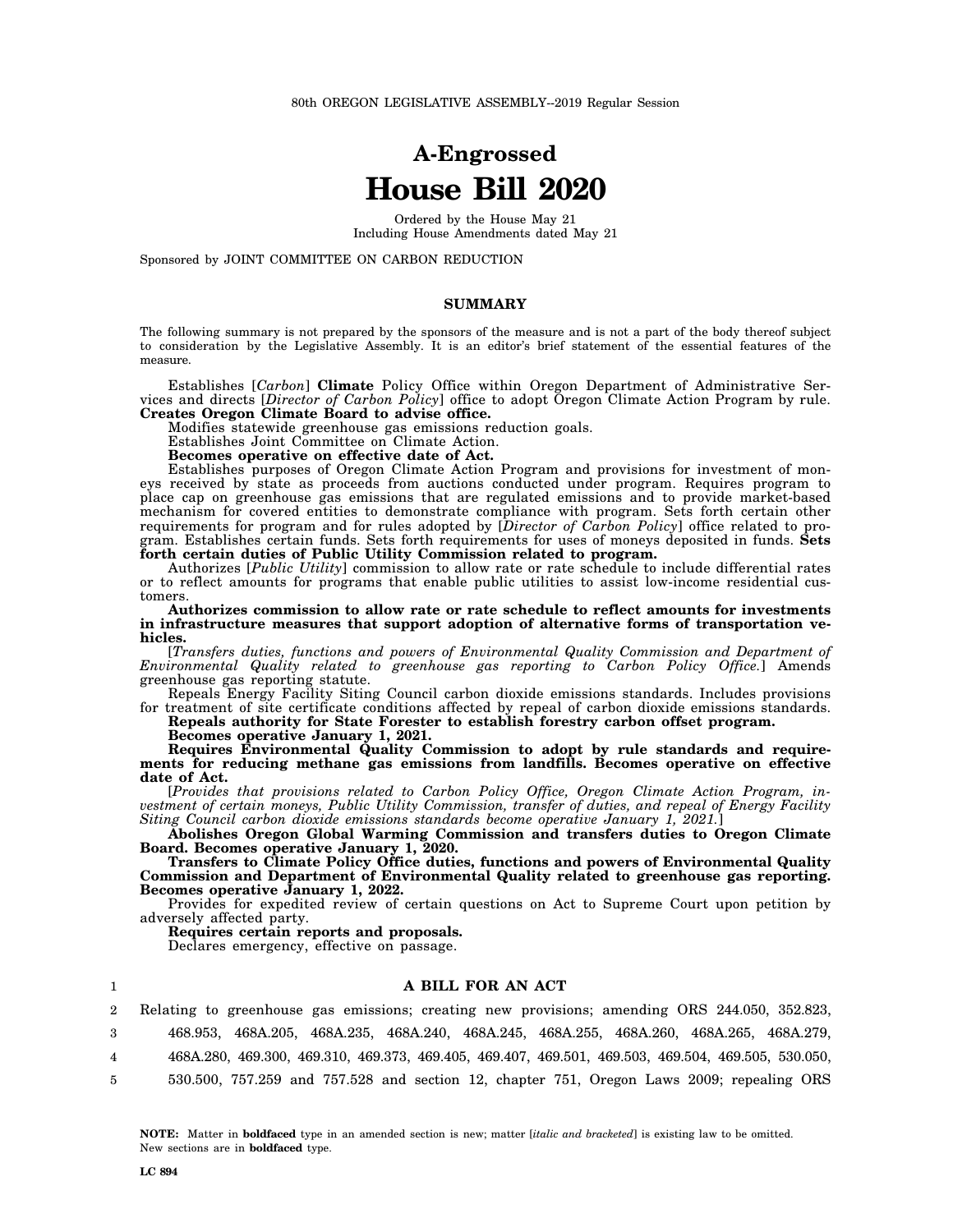1 469.409, 468A.200, 468A.210, 468A.215, 468A.220, 468A.225, 468A.230, 468A.250, 526.780, 526.783,

2 526.786 and 526.789; and declaring an emergency.

3 4 5 Whereas climate change and ocean acidification caused by greenhouse gas emissions are having significant detrimental effects on public health and on Oregon's economic vitality, natural resources and environment; and

6 7 8 9 10 11 Whereas the potential impacts of climate change and ocean acidification include increasingly devastating wildfires, communities overwhelmed by smoke, drinking water compromised by algal blooms, a rise in sea levels resulting in flooding and the displacement of thousands of coastal businesses and residences, damage to marine ecosystems and food sources, extreme weather events, severe harm to this state's agriculture, forestry and tourism industries, and an increase in the incidences of infectious diseases, asthma and other human health-related problems; and

12 13 14 15 Whereas climate change has a disproportionate effect on fish and wildlife populations, many of which require specific habitat conditions and are therefore particularly vulnerable to warmer temperatures, modified precipitation patterns, diminished snowpack, ocean acidification and other effects of climate change; and

16 17 18 19 20 Whereas climate change has a disproportionate effect on impacted communities, such as Indian tribes, rural communities, coastal communities, workers, low-income households and people of color, who typically have fewer resources for adapting to climate change and are therefore the most vulnerable to displacement, adverse health effects, job loss, property damage and other effects of climate change; and

21 22 23 Whereas the world's leading climate scientists, including those in the Oregon Climate Change Research Institute, predict that these serious impacts of climate change will worsen if prompt action is not taken to curb emissions; and

24 25 26 Whereas in the absence of effective federal engagement, it is the responsibility of the individual states, deemed to be the laboratories of progress, to take immediate leadership actions to address climate change and ocean acidification; and

27 28 29 Whereas by joining together with other leadership jurisdictions similarly resolved to address climate change and ocean acidification, Oregon will help encourage other states, the federal government and the international community to act; and

30 31 32 Whereas by exercising a leadership role in addressing climate change and ocean acidification, Oregon will position its economy, technology centers, financial institutions and businesses to benefit from the national and international efforts that must occur to reduce greenhouse gas emissions; and

33 34 35 36 Whereas Oregon's forests and other natural and working lands are among the world's most productive carbon sinks, providing many other important ecological, social and economic benefits, and Oregon's sequestration strategies can play an enormous and unique role in the global effort to combat climate change; and

37 38 39 Whereas Oregon's forests and other natural and working lands include Indian trust lands, the utilization of which as part of Oregon's sequestration strategies produces trust revenues for the benefit of Indian tribes and individual Indians; and

40 41 42 43 Whereas after many years of study, debate and discussion, the State of Oregon is prepared to design and implement a carbon pricing program that balances sequestration, mitigation, adaptation, resilience and transition strategies to benefit Oregon's economy and help achieve the state's agreed-upon greenhouse gas emission reduction goals; and

44 45 Whereas Oregon's emissions reduction policies must be designed to protect climate impacted communities and promote the resiliency of these communities through providing opportunities for

[2]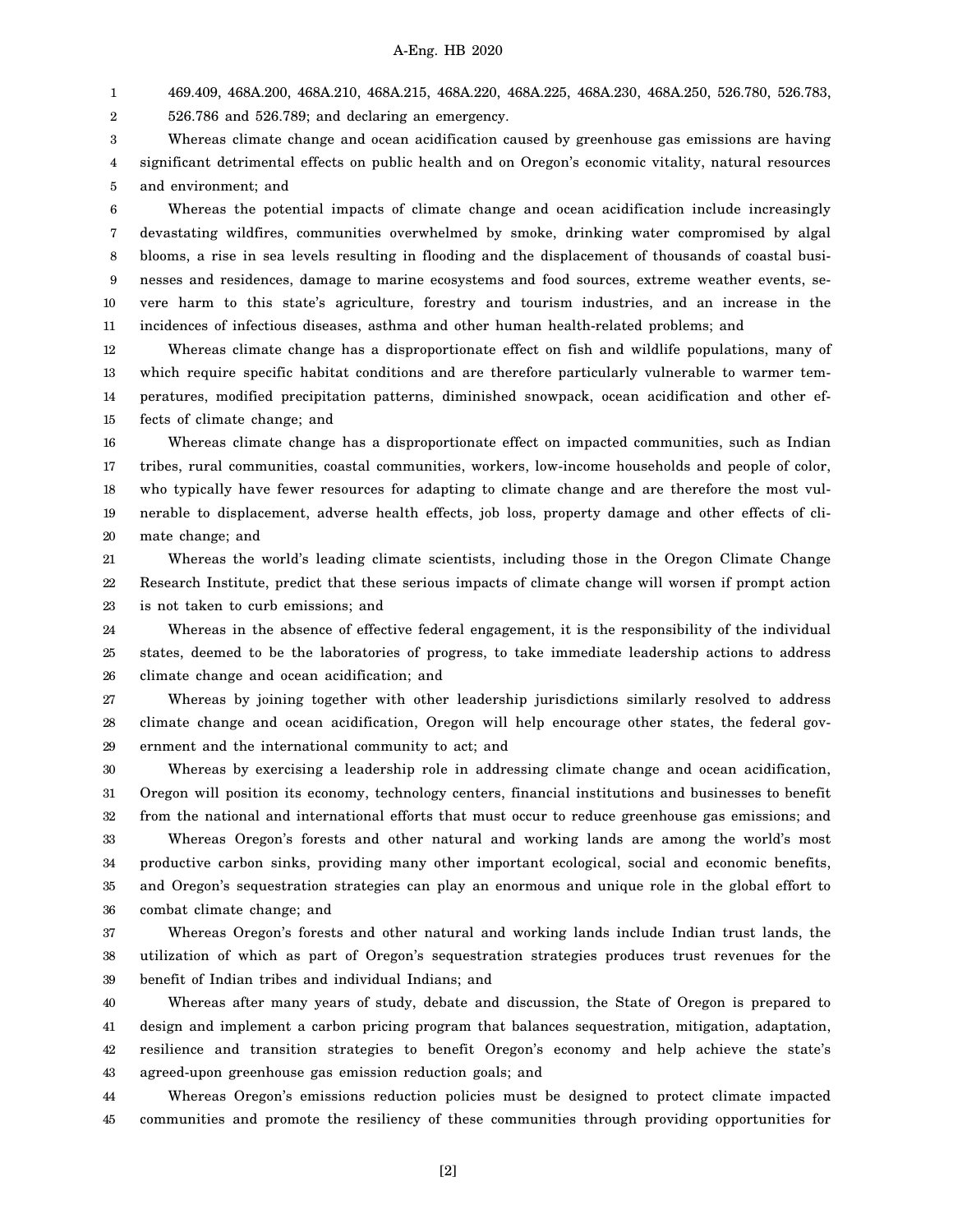1 job creation and training, investments in both natural and built infrastructure and economic devel-

2 opment and increased utilization of clean energy technologies; and

3 4 Whereas vehicle electrification and investment in lower-carbon transportation infrastructure can increase energy security and resilience in the face of climate change; and

5 6 7 8 Whereas the carbon pricing program must support a just economic transition to a clean energy future by protecting the existing workforce and creating new pathways to employment through workforce development in clean energy, energy efficiency, adaptation and carbon sequestration sectors; and

9 10 11 Whereas the carbon pricing program must address manufacturing leakage to ensure a level playing field between in-state and out-of-state companies and prevent jobs from leaving this state to emit elsewhere; and

12 13 14 15 Whereas the carbon pricing program must respect the rights and ability of Indian tribes to exercise their stewardship and sovereign authority over their sovereign trust lands and resources, and the state must make reasonable efforts to cooperate with tribes in the development and implementation of programs that affect Indian tribes; and

16 17 18 Whereas a key strategy in promoting net reductions of atmospheric carbon dioxide and adapting to climate change is preserving and maintaining the resilient, healthy function of this state's forests and other natural and working lands; and

19 20 Whereas resilient, healthy forests produce many added benefits, including clean water and good jobs; and

21 22 23 24 25 26 27 Whereas it is the intent of the Legislative Assembly to obtain reductions in greenhouse gas emissions through a comprehensive suite of existing and future measures that include a legally binding, market-based carbon pricing mechanism, and that must lay out a predictable pathway to success, be flexible and adaptable to changing circumstances, be based on best available science, recognize the benefit of Oregon's natural and working lands in reducing carbon, and be designed to reduce emissions and to successfully transition to a clean energy economy with benefits available to all Oregonians; and

28 29 30 Whereas linkage with other jurisdictions will create efficiencies, spur innovation and create simplicity for businesses, and can be balanced with the ability to maintain Oregon's authority over its carbon reduction, sequestration, mitigation, adaptation, resilience and transition activities; and

31 32 33 34 Whereas any resources generated by the carbon pricing program must be invested to maximize multiple cobenefits aligned with the program's goals in an efficient and cost-effective manner overseen by the Legislative Assembly and inclusive of communities throughout Oregon to ensure statewide benefits; and

35 36 Whereas the benefits and effectiveness of any investments must be evaluated through regular and rigorous third-party auditing; and

37 38 Whereas the Legislative Assembly must maintain transparent oversight of program design, implementation, evaluation and subsequent decision-making; now, therefore,

39 **Be It Enacted by the People of the State of Oregon:**

## **STATEWIDE GREENHOUSE GAS EMISSIONS REDUCTION GOALS**

44 **SECTION 1.** ORS 468A.205 is amended to read:

45 468A.205. (1) The Legislative Assembly declares that it is the [*policy*] **goal** of this state to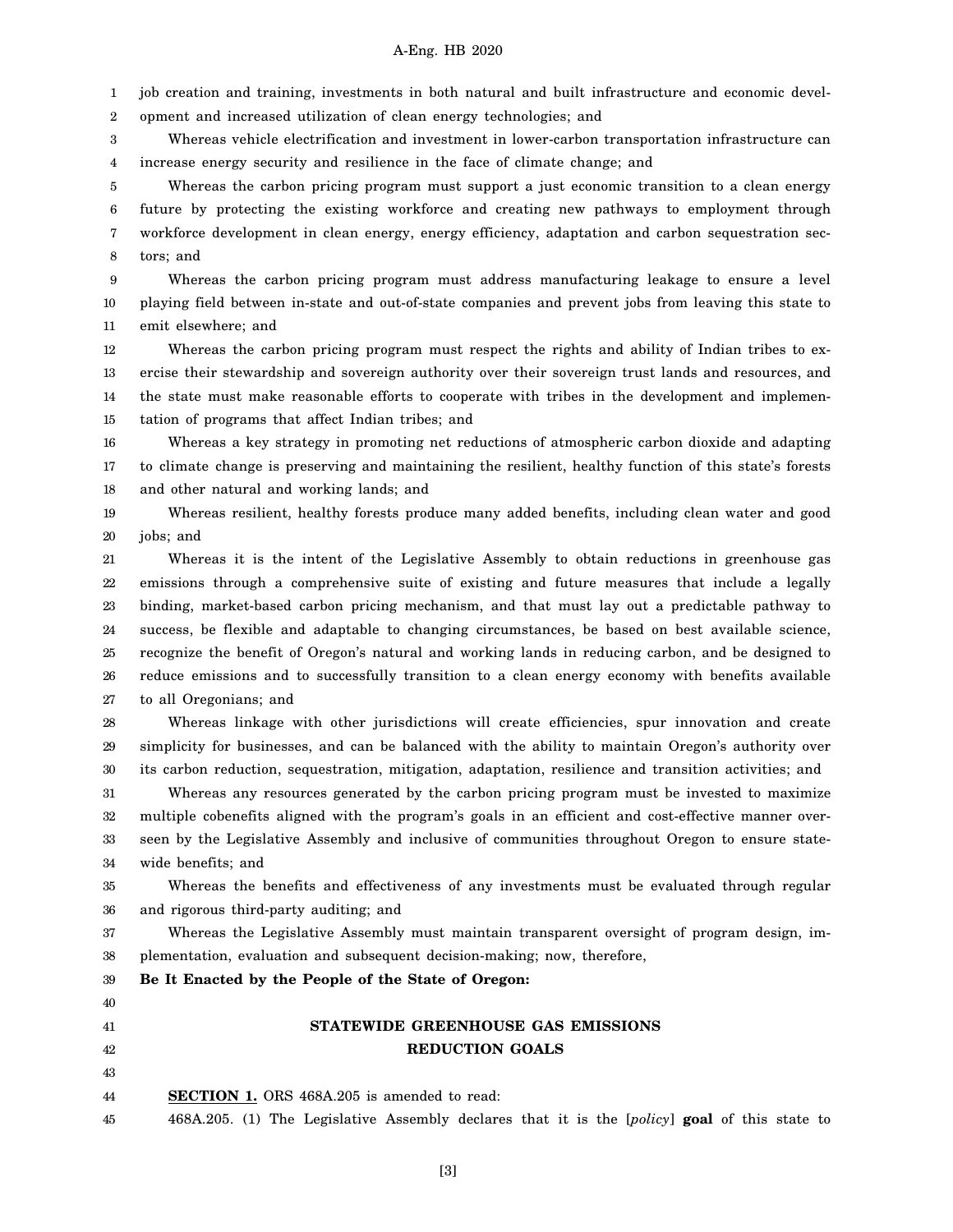1 2 3 4 5 6 7 8 9 10 11 12 13 14 15 16 17 18 19 20 21 22 23 24 25 26 27 28 29 30 31 32 33 34 35 36 37 38 39 40 41 42 43 44 45 **achieve a reduction in anthropogenic greenhouse gas emissions levels in Oregon:** [*reduce greenhouse gas emissions in Oregon pursuant to the following greenhouse gas emissions reduction goals:*] [*(a) By 2010, arrest the growth of Oregon's greenhouse gas emissions and begin to reduce greenhouse gas emissions.*] [*(b) By 2020, achieve greenhouse gas levels that are 10 percent below 1990 levels.*] [*(c) By 2050, achieve greenhouse gas levels that are at least 75 percent below 1990 levels.*] **(a) To at least 45 percent below 1990 emissions levels by 2035; and (b) To at least 80 percent below 1990 emissions levels by 2050.** (2) The Legislative Assembly declares that it is the policy of this state for state and local governments, businesses, nonprofit organizations and individual residents to prepare for the effects of global warming and by doing so, prevent and reduce the social, economic and environmental effects of global warming. (3) This section does not create any additional regulatory authority for an agency of the executive department as defined in ORS 174.112. **JOINT COMMITTEE ON CLIMATE ACTION SECTION 2. (1) There is established the Joint Committee on Climate Action. (2) The joint committee consists of members of the Senate appointed by the President of the Senate and members of the House of Representatives appointed by the Speaker of the House of Representatives. (3) The President of the Senate and the Speaker of the House of Representatives shall each appoint one cochair for the joint committee with the duties and powers necessary for the performance of the functions of the offices as the President and the Speaker determine. (4) The joint committee has a continuing existence and may meet, act and conduct its business during sessions of the Legislative Assembly or any recess thereof and in the interim between sessions. (5) The term of a member shall expire upon the date of the convening of the oddnumbered year regular session of the Legislative Assembly next following the commencement of the member's term. (6)(a) If there is a vacancy for any cause, the appointing authority shall make an appointment to become immediately effective. (b) When a vacancy occurs in the membership of the joint committee in the interim between odd-numbered year regular sessions, until the vacancy is filled: (A) The membership of the joint committee shall be considered not to include the vacant position for the purpose of determining whether a quorum is present; and (B) A majority of the remaining members constitutes a quorum. (7)(a) Members of the joint committee shall receive an amount equal to that authorized under ORS 171.072 from funds appropriated to the Legislative Assembly for each day spent in the performance of their duties as members of the joint committee or any subcommittee of the joint committee in lieu of reimbursement for in-state travel expenses. (b) Notwithstanding paragraph (a) of this subsection, when engaged in out-of-state travel, members shall be entitled to receive their actual and necessary expenses in lieu of the amount authorized by this subsection. Payment shall be made from funds appropriated to the**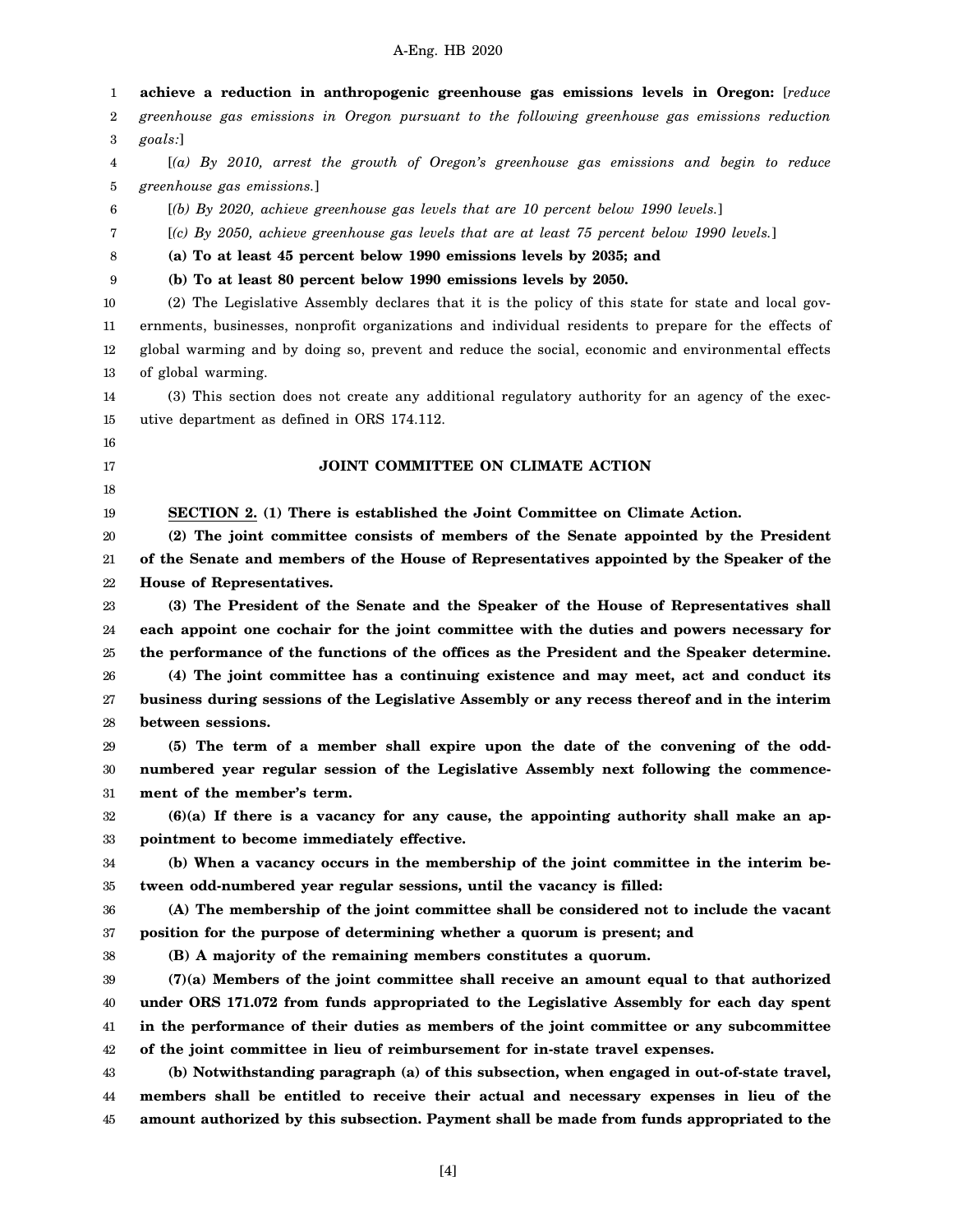1 **Legislative Assembly.**

2 3 4 5 **(8) The joint committee may not transact business unless a quorum is present. Except as provided in subsection (6)(b)(B) of this section, a quorum consists of a majority of joint committee members from the House of Representatives and a majority of joint committee members from the Senate.**

6 7 8 **(9) Action by the joint committee requires the affirmative vote of a majority of joint committee members from the House of Representatives and a majority of joint committee members from the Senate.**

9 10 **(10) The joint committee may adopt rules necessary for the operation of the joint committee.**

11 12 13 14 15 **(11) The Legislative Policy and Research Director may employ persons necessary for the performance of the functions of the joint committee. The director shall fix the duties and amounts of compensation of the employees. The joint committee shall use the services of continuing legislative staff, without employing additional persons, to the greatest extent practicable.**

16 17 18 19 **(12) All agencies of state government, as defined in ORS 174.111, are directed to assist the joint committee in the performance of the duties of the joint committee and, to the extent permitted by laws relating to confidentiality, to furnish information and advice the members of the joint committee consider necessary to perform their duties.**

20

**SECTION 3. (1) The Joint Committee on Climate Action shall:**

21 22 23 **(a) Provide general legislative oversight of policy related to climate, including but not limited to the Oregon Climate Action Program established under sections 15 to 40 of this 2019 Act;**

24 25 **(b) Examine and prioritize the uses of state proceeds from auctions conducted under section 34 of this 2019 Act; and**

26 27 **(c) Make recommendations related to the uses of state proceeds from auctions conducted under section 34 of this 2019 Act to the Joint Committee on Ways and Means.**

28 29 **(2) In developing recommendations under subsection (1)(c) of this section, the Joint Committee on Climate Action shall consider:**

30 31 **(a) The biennial expenditure reports and audit report required by sections 54 and 55 of this 2019 Act;**

32 **(b) The biennial climate action investment plan required by section 57 of this 2019 Act;**

33 34 **(c) The recommendations of the Environmental Justice Task Force required by section 61 of this 2019 Act; and**

**(d) The Just Transition Plan required by section 52 of this 2019 Act.**

## 35 36 37

38 39

## **CLIMATE POLICY OFFICE ESTABLISHED**

- **(Establishment; Duties)**
- 40 41 **SECTION 4. Climate Policy Office. (1) The Climate Policy Office is established within the Oregon Department of Administrative Services.**

42 **(2) The office shall:**

43 44 45 **(a) Coordinate state actions toward achieving reductions in greenhouse gas emissions in accordance with ORS 468A.205 and other statutes, rules and policies that govern the state's or state agencies' actions to reduce greenhouse gas emissions; and**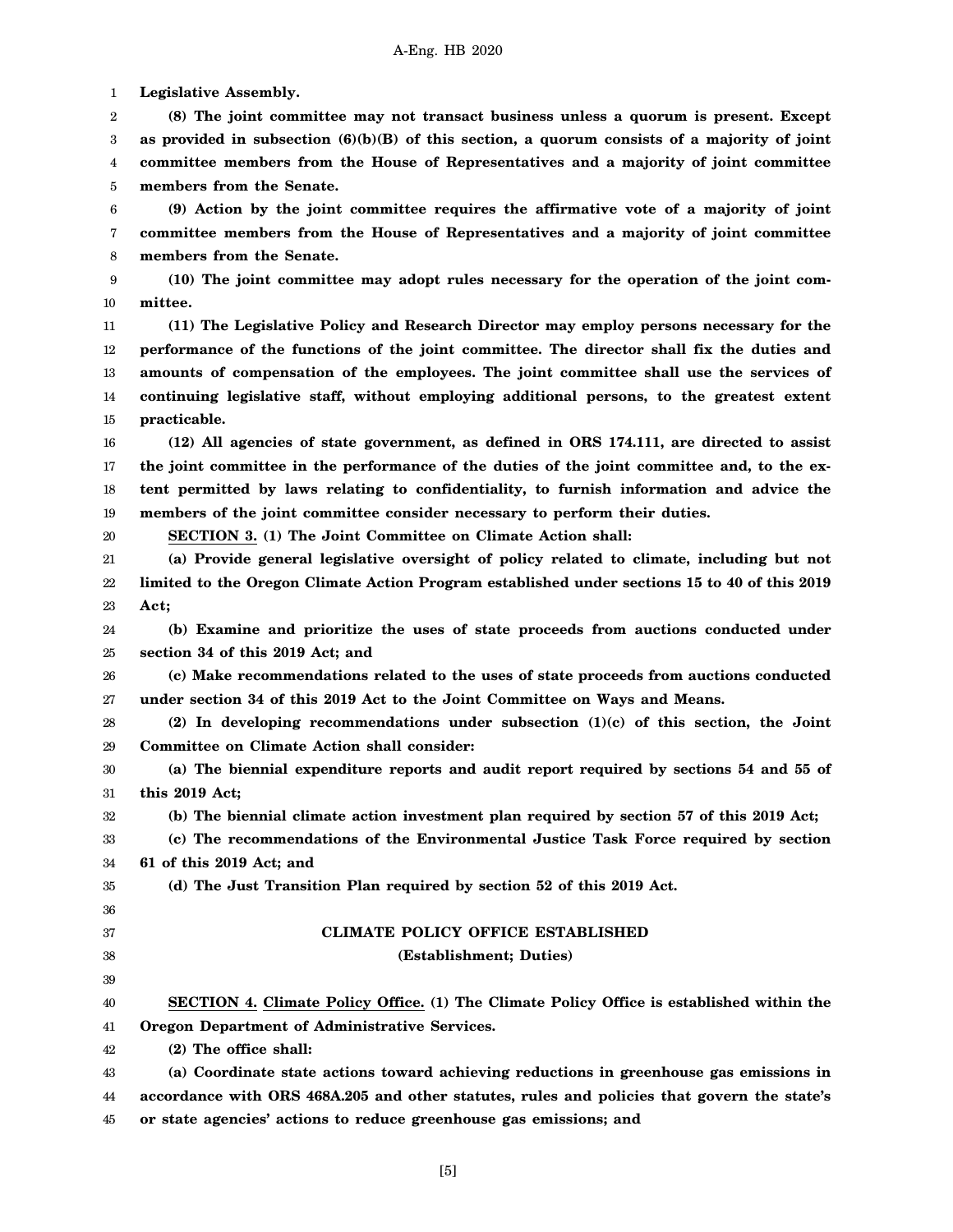| 1              | (b) Carry out the duties, functions and powers vested in the office by law.                        |
|----------------|----------------------------------------------------------------------------------------------------|
| $\overline{2}$ | (3) The office may advise, consult and cooperate with other agencies of the state, political       |
| 3              | subdivisions, other states, eligible Indian tribes as defined in section 15 of this 2019 Act or    |
| 4              | the federal government, with respect to any proceedings and all matters pertaining to the          |
| 5              | reduction of greenhouse gas emissions levels in Oregon.                                            |
| 6              | (4) The office may adopt rules in accordance with ORS chapter 183 and may employ per-              |
|                |                                                                                                    |
| 7              | sonnel, including specialists and consultants, purchase materials and supplies and enter into      |
| 8              | contracts necessary to exercise and carry out the duties, functions and powers of the office.      |
| 9<br>10        | (Director of the Climate Policy Office)                                                            |
| 11             |                                                                                                    |
| 12             | <b>SECTION</b> 5. Director. (1) The Climate Policy Office is under the supervision and control     |
| 13             | of a director, who is responsible for the performance of the duties, functions and powers of       |
| 14             | the office.                                                                                        |
| 15             | (2) The Governor shall appoint the Director of the Climate Policy Office, subject to con-          |
| 16             | firmation by the Senate in the manner prescribed in ORS 171.562 and 171.565. The director          |
| 17             | holds office at the pleasure of the Governor.                                                      |
| 18             | (3) The director shall be paid a salary as provided by law or, if not so provided, as pre-         |
| 19             | scribed by the Governor.                                                                           |
| 20             | (4) Subject to the approval of the Governor, the director may organize and reorganize the          |
| 21             | administrative structure of the office as the director considers appropriate to properly con-      |
| 22             | duct the work of the office.                                                                       |
| 23             | (5) The director may divide the functions of the office into administrative divisions. The         |
| 24             | director may appoint an individual to administer each division. The administrator of each          |
| 25             | division serves at the pleasure of the director and is not subject to the provisions of ORS        |
| 26             | chapter 240. Each individual appointed under this subsection must be well qualified by tech-       |
| 27             | nical training and experience in the functions to be performed by the individual.                  |
| 28             | (6) Subject to any applicable provisions of ORS chapter 240, the director shall appoint all        |
| 29             | subordinate officers and employees of the office, prescribe their duties and fix their com-        |
| 30             | pensation.                                                                                         |
| 31             | SECTION 6. ORS 244.050 is amended to read:                                                         |
| 32             | 244.050. (1) On or before April 15 of each year the following persons shall file with the Oregon   |
| 33             | Government Ethics Commission a verified statement of economic interest as required under this      |
| 34             | chapter:                                                                                           |
| 35             | (a) The Governor, Secretary of State, State Treasurer, Attorney General, Commissioner of the       |
| 36             | Bureau of Labor and Industries, district attorneys and members of the Legislative Assembly.        |
| 37             | (b) Any judicial officer, including justices of the peace and municipal judges, except any pro tem |
| 38             | judicial officer who does not otherwise serve as a judicial officer.                               |
| 39             | (c) Any candidate for a public office designated in paragraph (a) or (b) of this subsection.       |
| 40             | (d) The Deputy Attorney General.                                                                   |
| 41             | (e) The Deputy Secretary of State.                                                                 |
| 42             | (f) The Legislative Administrator, the Legislative Counsel, the Legislative Fiscal Officer, the    |
| 43             | Legislative Policy and Research Director, the Secretary of the Senate and the Chief Clerk of the   |
| 44             | House of Representatives.                                                                          |
| 45             | (g) The president and vice presidents, or their administrative equivalents, in each public uni-    |
|                |                                                                                                    |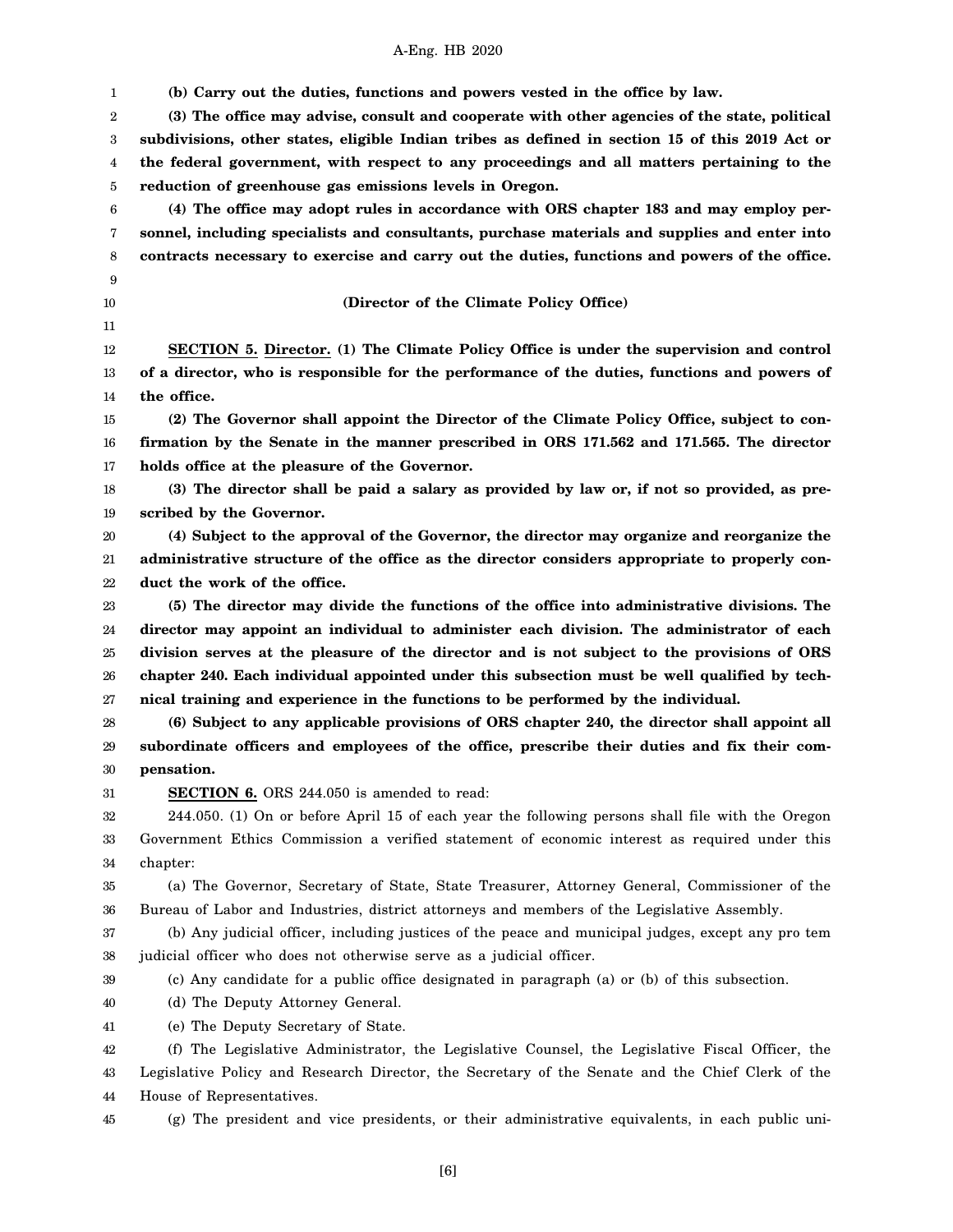| 1              | versity listed in ORS 352.002.                                           |
|----------------|--------------------------------------------------------------------------|
| $\overline{2}$ | (h) The following state officers:                                        |
| 3              | (A) Adjutant General.                                                    |
| 4              | (B) Director of Agriculture.                                             |
| 5              | (C) Manager of State Accident Insurance Fund Corporation.                |
| 6              | (D) Water Resources Director.                                            |
| 7              | (E) Director of Department of Environmental Quality.                     |
| 8              | (F) Director of Oregon Department of Administrative Services.            |
| 9              | (G) State Fish and Wildlife Director.                                    |
| 10             | (H) State Forester.                                                      |
| 11             | (I) State Geologist.                                                     |
| 12             | (J) Director of Human Services.                                          |
| 13             | (K) Director of the Department of Consumer and Business Services.        |
| 14             | (L) Director of the Department of State Lands.                           |
| 15             | (M) State Librarian.                                                     |
| 16             | (N) Administrator of Oregon Liquor Control Commission.                   |
| 17             | (O) Superintendent of State Police.                                      |
| 18             | (P) Director of the Public Employees Retirement System.                  |
| 19             | (Q) Director of Department of Revenue.                                   |
| 20             | (R) Director of Transportation.                                          |
| 21             | (S) Public Utility Commissioner.                                         |
| 22             | (T) Director of Veterans' Affairs.                                       |
| 23             | (U) Executive director of Oregon Government Ethics Commission.           |
| 24             | (V) Director of the State Department of Energy.                          |
| 25             | (W) Director and each assistant director of the Oregon State Lottery.    |
| 26             | (X) Director of the Department of Corrections.                           |
| 27             | (Y) Director of the Oregon Department of Aviation.                       |
| 28             | (Z) Executive director of the Oregon Criminal Justice Commission.        |
| 29             | (AA) Director of the Oregon Business Development Department.             |
| 30             | (BB) Director of the Office of Emergency Management.                     |
| 31             | (CC) Director of the Employment Department.                              |
| 32             | (DD) Chief of staff for the Governor.                                    |
| 33             | (EE) Director of the Housing and Community Services Department.          |
| 34             | (FF) State Court Administrator.                                          |
| 35             | (GG) Director of the Department of Land Conservation and Development.    |
| 36             | (HH) Board chairperson of the Land Use Board of Appeals.                 |
| 37             | (II) State Marine Director.                                              |
| 38             | (JJ) Executive director of the Oregon Racing Commission.                 |
| 39             | (KK) State Parks and Recreation Director.                                |
| 40             | (LL) Public defense services executive director.                         |
| 41             | (MM) Chairperson of the Public Employees' Benefit Board.                 |
| 42             | (NN) Director of the Department of Public Safety Standards and Training. |
| 43             | (OO) Executive director of the Higher Education Coordinating Commission. |
| 44             | (PP) Executive director of the Oregon Watershed Enhancement Board.       |
| 45             | (QQ) Director of the Oregon Youth Authority.                             |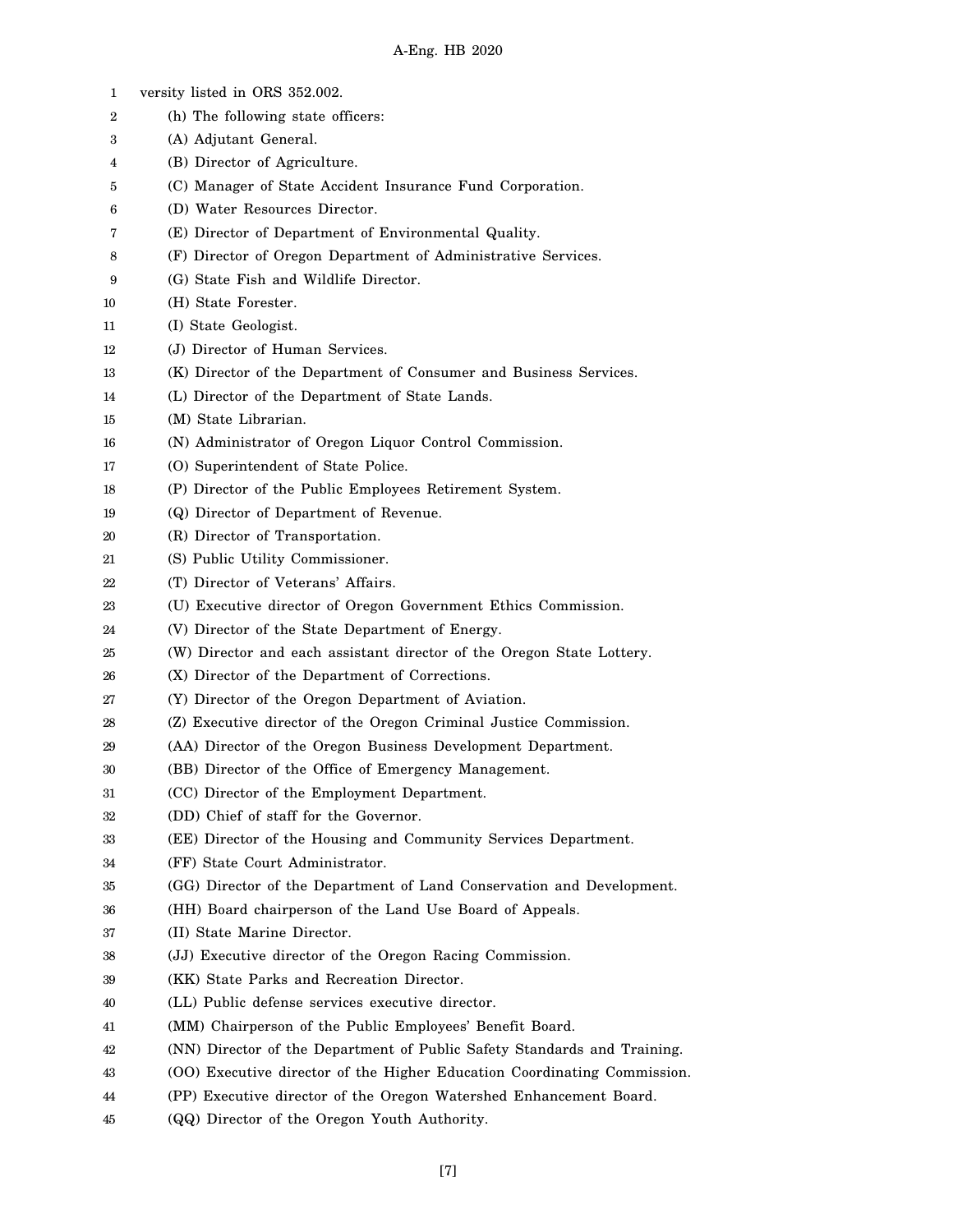| 1  | (RR) Director of the Oregon Health Authority.                                                     |
|----|---------------------------------------------------------------------------------------------------|
| 2  | (SS) Deputy Superintendent of Public Instruction.                                                 |
| 3  | (TT) Director of the Climate Policy Office.                                                       |
| 4  | (i) The First Partner, the legal counsel, the deputy legal counsel and all policy advisors within |
| 5  | the Governor's office.                                                                            |
| 6  | (j) Every elected city or county official.                                                        |
| 7  | (k) Every member of a city or county planning, zoning or development commission.                  |
| 8  | (L) The chief executive officer of a city or county who performs the duties of manager or prin-   |
| 9  | cipal administrator of the city or county.                                                        |
| 10 | (m) Members of local government boundary commissions formed under ORS 199.410 to 199.519.         |
| 11 | (n) Every member of a governing body of a metropolitan service district and the auditor and       |
| 12 | executive officer thereof.                                                                        |
| 13 | (o) Each member of the board of directors of the State Accident Insurance Fund Corporation.       |
| 14 | (p) The chief administrative officer and the financial officer of each common and union high      |
| 15 | school district, education service district and community college district.                       |
| 16 | (q) Every member of the following state boards and commissions:                                   |
| 17 | (A) Governing board of the State Department of Geology and Mineral Industries.                    |
| 18 | (B) Oregon Business Development Commission.                                                       |
| 19 | (C) State Board of Education.                                                                     |
| 20 | (D) Environmental Quality Commission.                                                             |
| 21 | (E) Fish and Wildlife Commission of the State of Oregon.                                          |
| 22 | (F) State Board of Forestry.                                                                      |
| 23 | (G) Oregon Government Ethics Commission.                                                          |
| 24 | (H) Oregon Health Policy Board.                                                                   |
| 25 | (I) Oregon Investment Council.                                                                    |
| 26 | (J) Land Conservation and Development Commission.                                                 |
| 27 | (K) Oregon Liquor Control Commission.                                                             |
| 28 | (L) Oregon Short Term Fund Board.                                                                 |
| 29 | (M) State Marine Board.                                                                           |
| 30 | (N) Mass transit district boards.                                                                 |
| 31 | (O) Energy Facility Siting Council.                                                               |
| 32 | (P) Board of Commissioners of the Port of Portland.                                               |
| 33 | (Q) Employment Relations Board.                                                                   |
| 34 | (R) Public Employees Retirement Board.                                                            |
| 35 | (S) Oregon Racing Commission.                                                                     |
| 36 | (T) Oregon Transportation Commission.                                                             |
| 37 | (U) Water Resources Commission.                                                                   |
| 38 | (V) Workers' Compensation Board.                                                                  |
| 39 | (W) Oregon Facilities Authority.                                                                  |
| 40 | (X) Oregon State Lottery Commission.                                                              |
| 41 | (Y) Pacific Northwest Electric Power and Conservation Planning Council.                           |
| 42 | (Z) Columbia River Gorge Commission.                                                              |
| 43 | (AA) Oregon Health and Science University Board of Directors.                                     |
| 44 | (BB) Capitol Planning Commission.                                                                 |
| 45 | (CC) Higher Education Coordinating Commission.                                                    |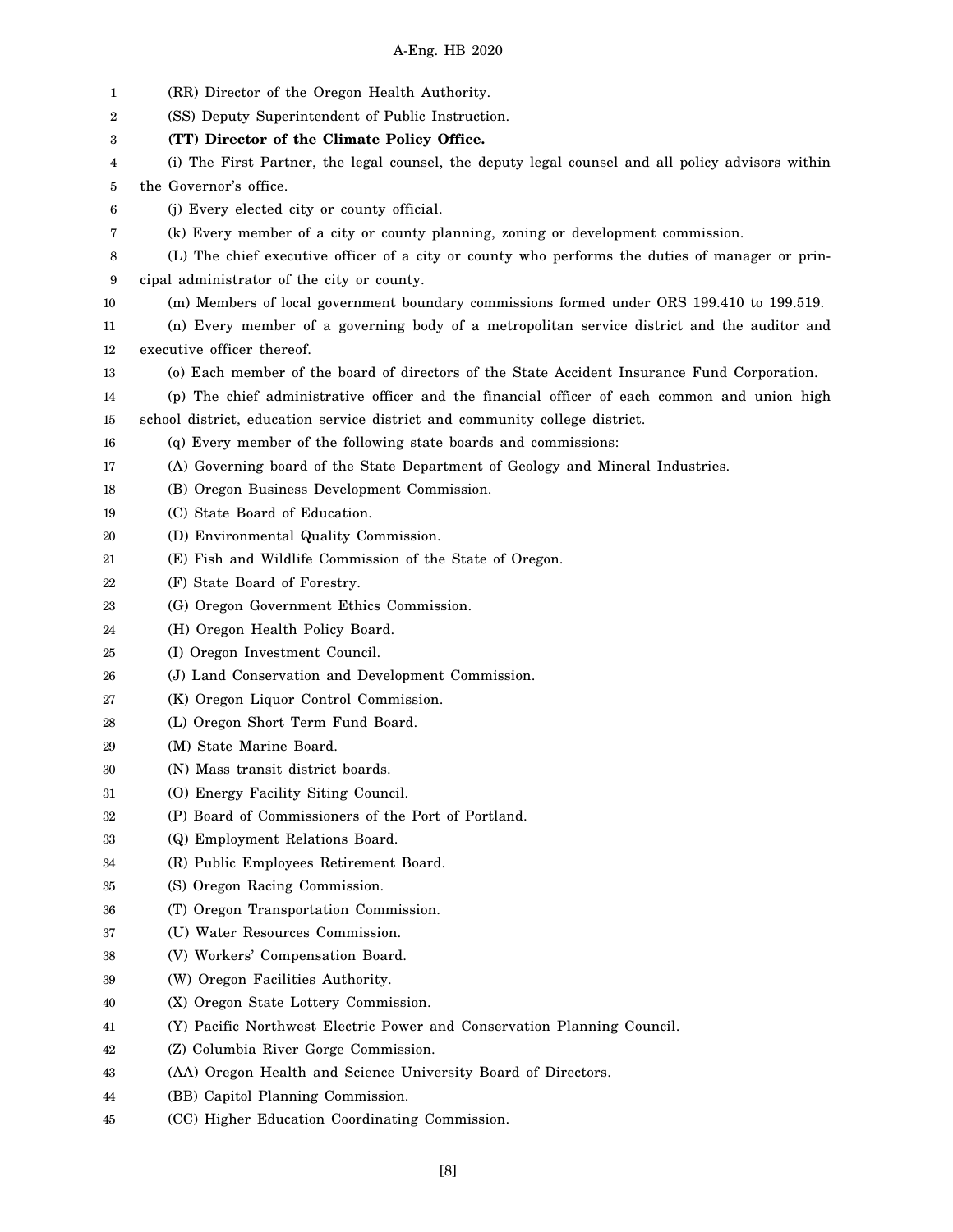1 (DD) Oregon Growth Board.

2 (EE) Early Learning Council.

3 (r) The following officers of the State Treasurer:

4 (A) Deputy State Treasurer.

32 33 34

37

5 (B) Chief of staff for the office of the State Treasurer.

6 (C) Director of the Investment Division.

7 8 (s) Every member of the board of commissioners of a port governed by ORS 777.005 to 777.725 or 777.915 to 777.953.

9 (t) Every member of the board of directors of an authority created under ORS 441.525 to 441.595.

10 (u) Every member of a governing board of a public university listed in ORS 352.002.

11 12 (v) Every member of the board of directors of an authority created under ORS 465.600 to 465.621.

13 14 15 16 (2) By April 15 next after the date an appointment takes effect, every appointed public official on a board or commission listed in subsection (1) of this section shall file with the Oregon Government Ethics Commission a statement of economic interest as required under ORS 244.060, 244.070 and 244.090.

17 18 19 (3) By April 15 next after the filing deadline for the primary election, each candidate described in subsection (1) of this section shall file with the commission a statement of economic interest as required under ORS 244.060, 244.070 and 244.090.

20 21 22 23 24 (4) Not later than the 40th day before the date of the statewide general election, each candidate described in subsection (1) of this section who will appear on the statewide general election ballot and who was not required to file a statement of economic interest under subsections (1) to (3) of this section shall file with the commission a statement of economic interest as required under ORS 244.060, 244.070 and 244.090.

25 26 (5) Subsections (1) to (3) of this section apply only to persons who are incumbent, elected or appointed public officials as of April 15 and to persons who are candidates on April 15.

27 28 29 30 31 (6) If a statement required to be filed under this section has not been received by the commission within five days after the date the statement is due, the commission shall notify the public official or candidate and give the public official or candidate not less than 15 days to comply with the requirements of this section. If the public official or candidate fails to comply by the date set by the commission, the commission may impose a civil penalty as provided in ORS 244.350.

**(Oregon Climate Board)**

35 36 **SECTION 7. (1) In order to ensure close correspondence among the Climate Policy Office, the public interest and state climate policies, there is created the Oregon Climate Board.**

**(2) The following shall serve as nonvoting, ex officio members of the board:**

38 39 40 41 **(a) One member jointly appointed by the President of the Senate and the Speaker of the House of Representatives who is a member of either the Senate or the House of Representatives and who is also a member of the Republican party and serves as a member of a committee of the Legislative Assembly related to climate;**

42 43 44 45 **(b) One member jointly appointed by the President of the Senate and the Speaker of the House of Representatives who is a member of either the Senate or the House of Representatives and who is also a member of the Democratic party and serves as a member of a committee of the Legislative Assembly related to climate;**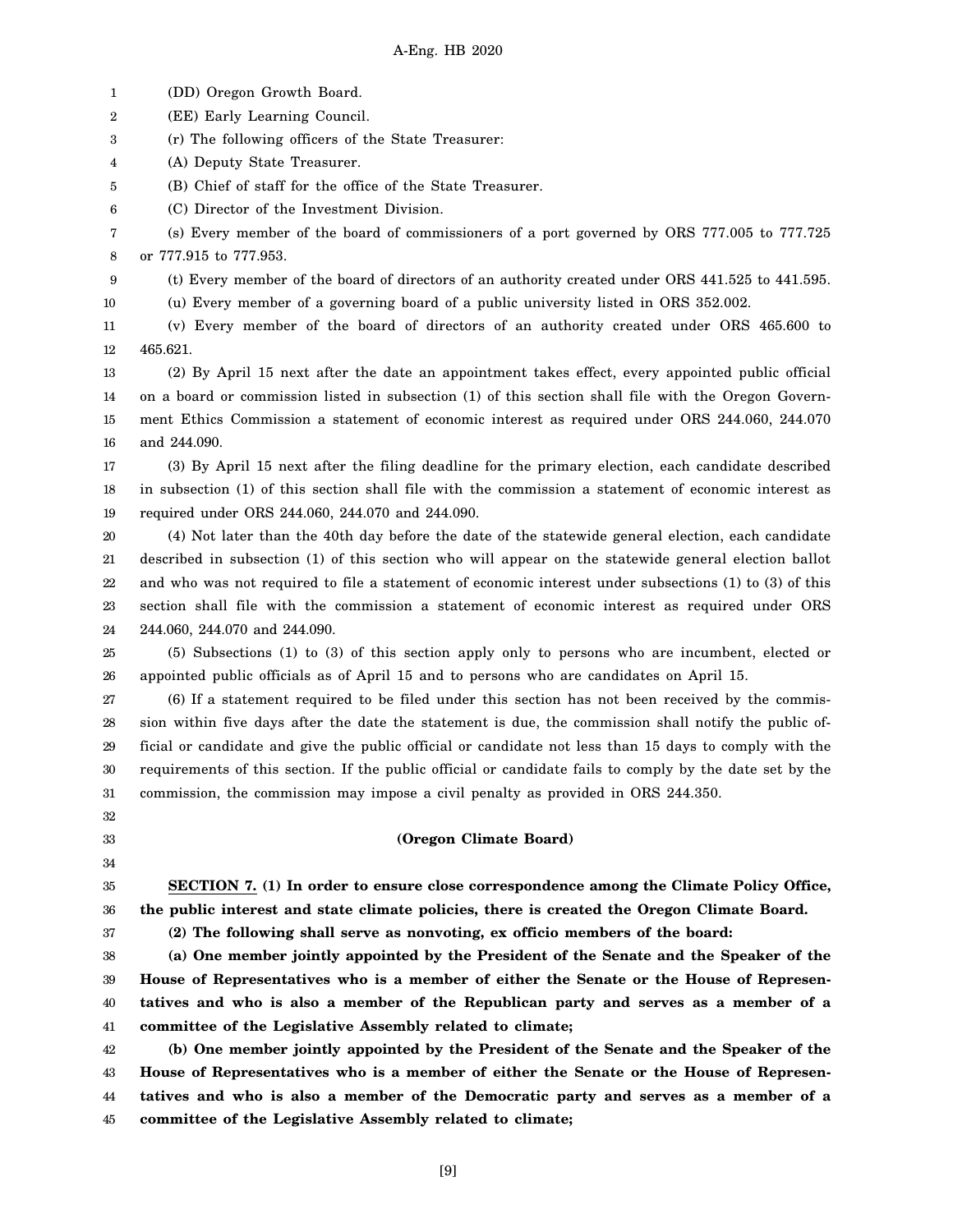| 1  | (c) One member who represents the Oregon Climate Change Research Institute;                 |
|----|---------------------------------------------------------------------------------------------|
| 2  | (d) The chairperson of the Environmental Justice Task Force;                                |
| 3  | (e) The Director of Agriculture;                                                            |
| 4  | (f) The Director of the Department of Environmental Quality;                                |
| 5  | (g) A member of the Public Utility Commission;                                              |
| 6  | (h) The Director of Transportation;                                                         |
| 7  | (i) The Director of the Housing and Community Services Department;                          |
| 8  | (j) The Water Resources Director;                                                           |
| 9  | (k) The Director of the State Department of Energy;                                         |
| 10 | (L) The Director of the Oregon Health Authority; and                                        |
| 11 | (m) The State Forester.                                                                     |
| 12 | (3) The Governor shall appoint nine voting members to the board, subject to confirmation    |
| 13 | by the Senate as provided in ORS 171.562 and 171.565. Members of the board appointed under  |
| 14 | this subsection must be residents of this state well informed in energy and climate issues  |
| 15 | and shall include the following:                                                            |
| 16 | (a) One member who is a tribal representative;                                              |
| 17 | (b) Two members who have expertise in the energy sector;                                    |
| 18 | (c) One member who represents environmental interests;                                      |
| 19 | (d) One member who is an economist or who has experience and expertise in conserva-         |
| 20 | tion finance;                                                                               |
| 21 | (e) One member who has expertise in industrial energy use;                                  |
| 22 | (f) One member with expertise in sustainable transportation issues; and                     |
| 23 | (g) Two at-large members.                                                                   |
| 24 | SECTION 8. (1) The term of office of each voting member appointed to the Oregon Cli-        |
| 25 | mate Board is four years, but the members of the board may be removed by the Governor.      |
| 26 | Before the expiration of the term of a voting member, the Governor shall appoint a succes-  |
| 27 | sor to assume the duties of the voting member on July 1 of the next following year.         |
| 28 | (2) A voting member is eligible for reappointment, but no voting member may serve more      |
| 29 | than two consecutive terms. In case of a vacancy for any cause, the Governor shall make     |
| 30 | an appointment to become immediately effective for the unexpired term.                      |
| 31 | (3) The Governor shall select one of the voting members as chairperson and another as       |
| 32 | vice chairperson, for terms and with duties and powers necessary for the performance of the |
| 33 | functions of the offices as the board determines.                                           |
| 34 | (4) A majority of the voting members of the board constitutes a quorum for the trans-       |
| 35 | action of business.                                                                         |
| 36 | (5) The board shall meet once during each calendar quarter at a time and place deter-       |
| 37 | mined by the chairperson. The board shall endeavor to hold meetings at various locations    |
| 38 | throughout this state. The board may hold additional meetings at times and places deter-    |
| 39 | mined by the chairperson or the Director of the Climate Policy Office, or as requested by a |
| 40 | majority of the voting members.                                                             |
| 41 | $(6)(a)$ Members of the board who are not members of the Legislative Assembly are not       |
| 42 | entitled to compensation but may be reimbursed from funds available to the board for actual |
| 43 | and necessary travel and other expenses the members incur in the performance of the         |
| 44 | members' official duties in the manner and amount provided in ORS 292.495.                  |
| 45 | (b) Members of the committee who are members of the Legislative Assembly shall be           |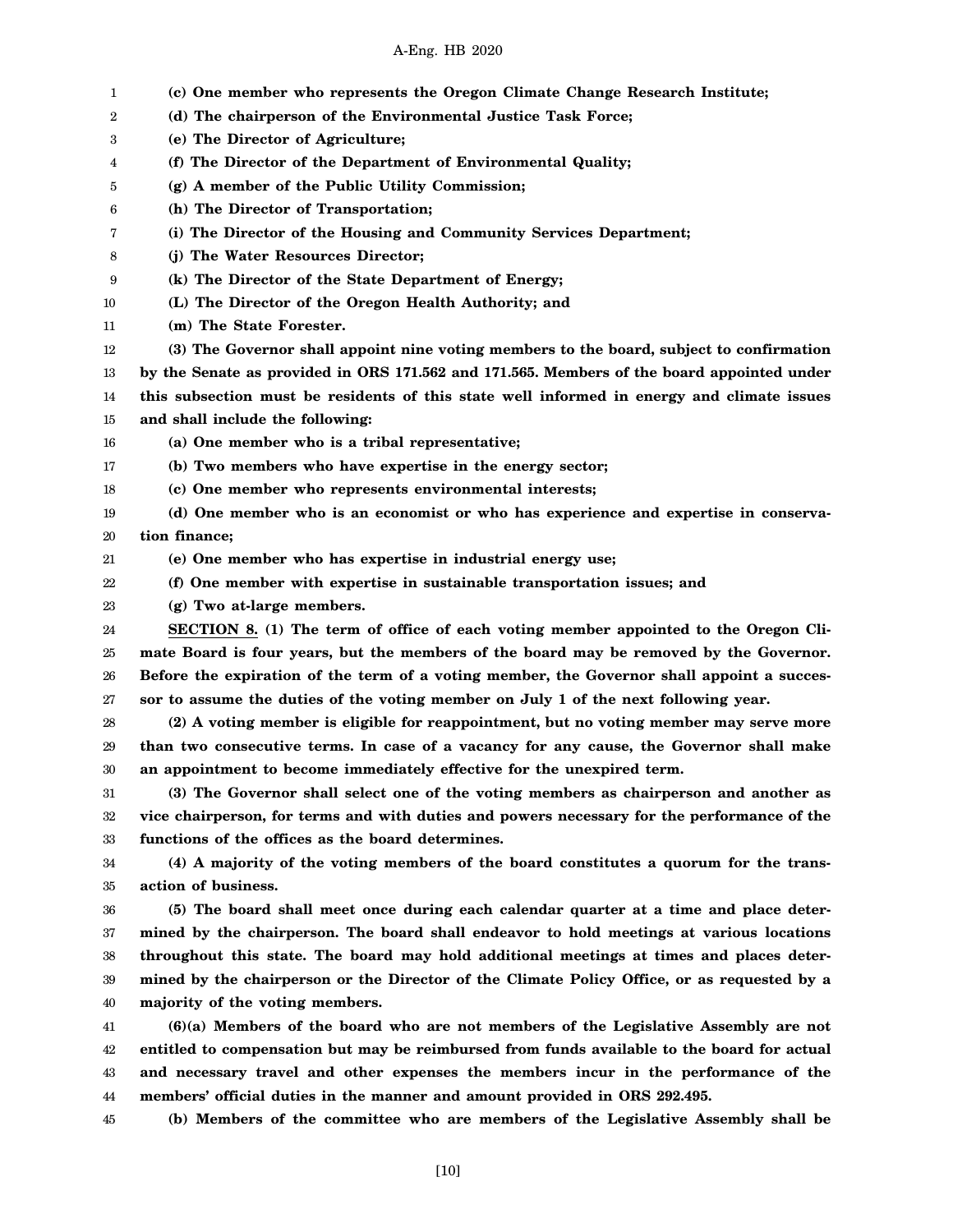| 1  | entitled to payment of per diem and expense reimbursement under ORS 171.072, payable from        |
|----|--------------------------------------------------------------------------------------------------|
| 2  | funds appropriated to the Legislative Assembly.                                                  |
| 3  | SECTION 9. Notwithstanding the term of office specified by section 8 of this 2019 Act,           |
| 4  | of the voting members first appointed by the Governor to the Oregon Climate Board:               |
| 5  | (1) Two shall serve for terms ending July 1, 2020.                                               |
| 6  | (2) Two shall serve for terms ending July 1, 2021.                                               |
| 7  | (3) Two shall serve for terms ending July 1, 2022.                                               |
| 8  | (4) Three shall serve for terms ending July 1, 2023.                                             |
| 9  | SECTION 10. (1) The Oregon Climate Board shall:                                                  |
| 10 | (a) Advise the Climate Policy Office regarding:                                                  |
| 11 | (A) The implementation, administration and enforcement of the programs and activities            |
| 12 | of the Climate Policy Office; and                                                                |
| 13 | (B) The development of the rules and policies of the office under sections 15 to 40 and          |
| 14 | 54 to 59 of this 2019 Act; and                                                                   |
| 15 | (b) Carry out any other duties, functions and powers vested in the office by law.                |
| 16 | (2) In advising the office pursuant to subsection $(1)(a)$ of this section, the board shall take |
| 17 | into consideration best available science. As used in this subsection, "best available           |
| 18 | science" means science that:                                                                     |
| 19 | (a) Maximizes the quality, objectivity and integrity of information, including statistical       |
| 20 | information;                                                                                     |
| 21 | (b) Uses peer-reviewed and publicly available data; and                                          |
| 22 | (c) Clearly documents and communicates risks and uncertainties in scientific citations.          |
| 23 | (3) The board shall hold public hearings and provide an opportunity for public comment           |
| 24 | in carrying out the board's activities under this section.                                       |
| 25 | (4) The office shall provide clerical, technical and management personnel to serve the           |
| 26 | board. Other agencies shall provide support as requested by the office or the board.             |
| 27 | (5) The board may adopt by rule such standards and procedures as the board considers             |
| 28 | necessary for the operation of the board.                                                        |
| 29 |                                                                                                  |
| 30 | (Enforcement)                                                                                    |
| 31 |                                                                                                  |
| 32 | SECTION 11. Enforcement procedures; status of procedures. (1) Whenever the Climate               |
| 33 | Policy Office has good cause to believe that any person is engaged in or is about to engage      |
| 34 | in any acts or practices that constitute a violation of sections 15 to 40 of this 2019 Act, or   |
| 35 | any rule, standard or order adopted or entered pursuant sections 15 to 40 of this 2019 Act,      |
| 36 | the office may institute actions or proceedings for legal or equitable remedies to enforce       |
| 37 | compliance or to restrain further violations.                                                    |
| 38 | (2) The proceedings authorized by subsection (1) of this section may be instituted without       |
| 39 | the necessity of prior agency notice, hearing and order, or during an agency hearing if the      |
| 40 | hearing has been initially commenced by the office.                                              |
| 41 | (3) The provisions of this section are in addition to and not in substitution of any other       |
| 42 | civil or criminal enforcement provisions available to the office.                                |
| 43 | SECTION 12. Civil penalties. (1) As used in this section:                                        |
| 44 | (a) "Intentional" means conduct by a person with a conscious objective to cause the re-          |
| 45 | sult of the conduct.                                                                             |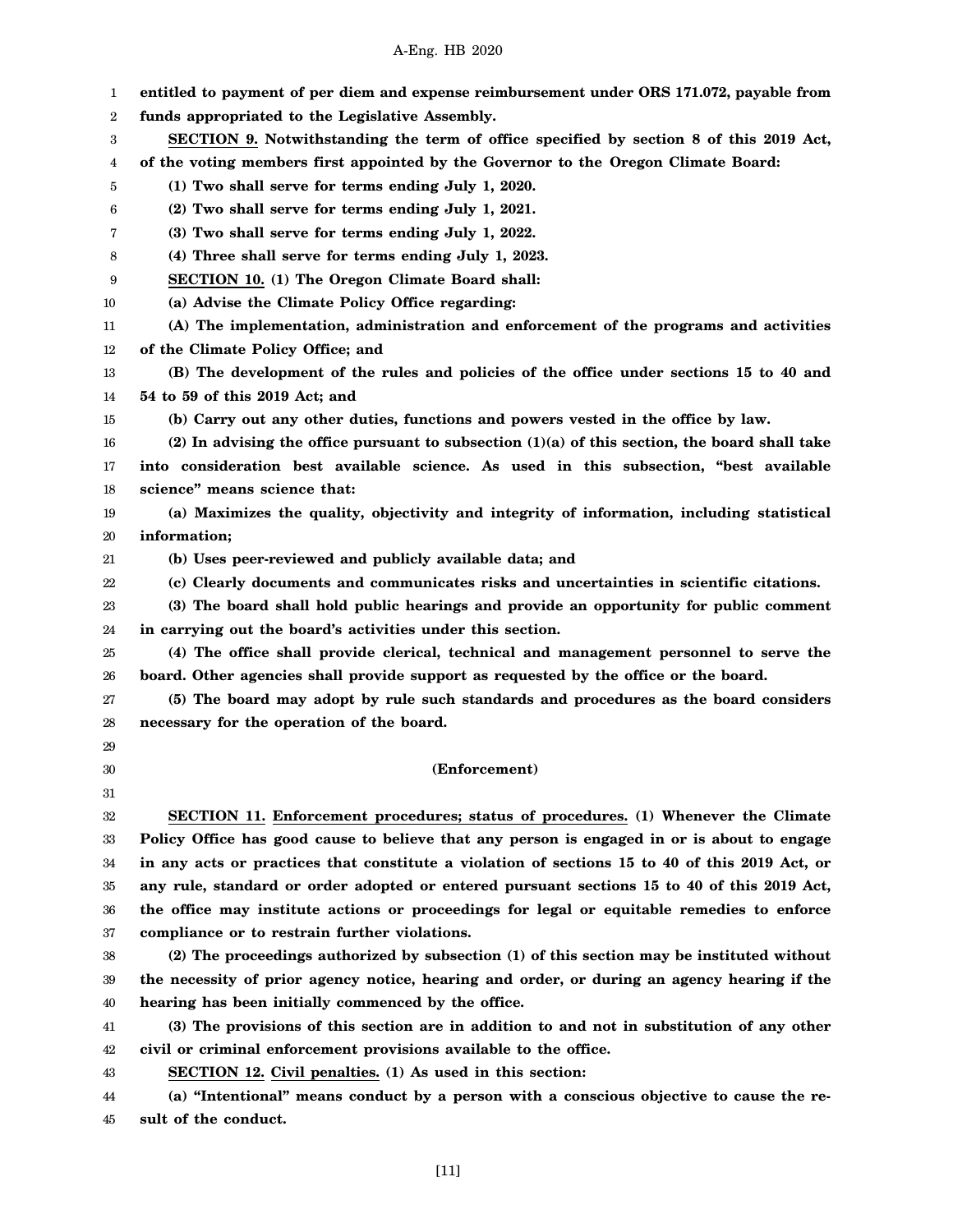1 2 3 4 5 6 7 8 9 10 11 12 13 14 15 16 17 18 19 20 21 22 23 24 25 26 27 28 29 30 31 32 33 34 35 36 37 38 39 40 41 42 43 44 **(b) "Reckless" means conduct by a person who is aware of and consciously disregards a substantial and unjustifiable risk that the result will occur or that the circumstance exists. The risk must be of such nature and degree that disregard thereof constitutes a gross deviation from the standard of care a reasonable person would observe in that situation. (2) In addition to any other liability or penalty provided by law, the Climate Policy Office may impose a civil penalty on a person for any of the following: (a) A violation of a provision of sections 15 to 40 of this 2019 Act or rules adopted under sections 15 to 40 of this 2019 Act. (b) Submitting any record, information or report required by sections 15 to 40 of this 2019 Act or rules adopted under sections 15 to 40 of this 2019 Act that falsifies or conceals a material fact or makes any false or fraudulent representation. (3) Each day of violation under subsection (2) of this section constitutes a separate offense. (4)(a) The office shall adopt by rule a schedule of civil penalties that may be imposed for violations described in subsection (2) of this section. Except as provided in paragraphs (b) and (c) of this subsection, a civil penalty may not exceed \$10,000 per offense. (b) Except as provided in paragraph (c) of this subsection, the civil penalty for a violation described in subsection (2) of this section arising from an intentional, reckless or negligent act may not exceed \$25,000 per offense. (c) In addition to any other civil penalty provided by law, the civil penalty for a violation described in subsection (2) of this section may include an amount equal to an estimate of the economic benefit received as a result of the violation. (5) In imposing a civil penalty pursuant to this section, the office shall consider the following factors: (a) The history of the person incurring the civil penalty in taking all feasible steps or procedures necessary or appropriate to correct any violation. (b) Any actions taken by the person to mitigate the violation. (c) Any prior act that resulted in a violation described in subsection (2) of this section. (d) The economic and financial conditions of the person incurring the civil penalty. (e) The gravity and magnitude of the violation. (f) Whether the violation was repeated or continuous. (g) Whether the cause of the violation was an unavoidable accident, negligence or an intentional act. (h) The person's cooperativeness and efforts to correct the violation. (i) Whether the person incurring the civil penalty gained an economic benefit as a result of the violation. (6) Civil penalties under this section must be imposed in the manner provided by ORS 183.745. All civil penalties recovered under this section shall be paid to the Oregon Department of Administrative Services for deposit with the State Treasurer to the credit of the Oregon Climate Action Program Operating Fund established under section 39 of this 2019 Act and may be used only pursuant to section 39 (3) of this 2019 Act. SECTION 13.** ORS 468.953 is amended to read: 468.953. (1) A person commits the crime of supplying false information to any agency if the person:

45 (a) Makes any false material statement, representation or certification knowing it to be false,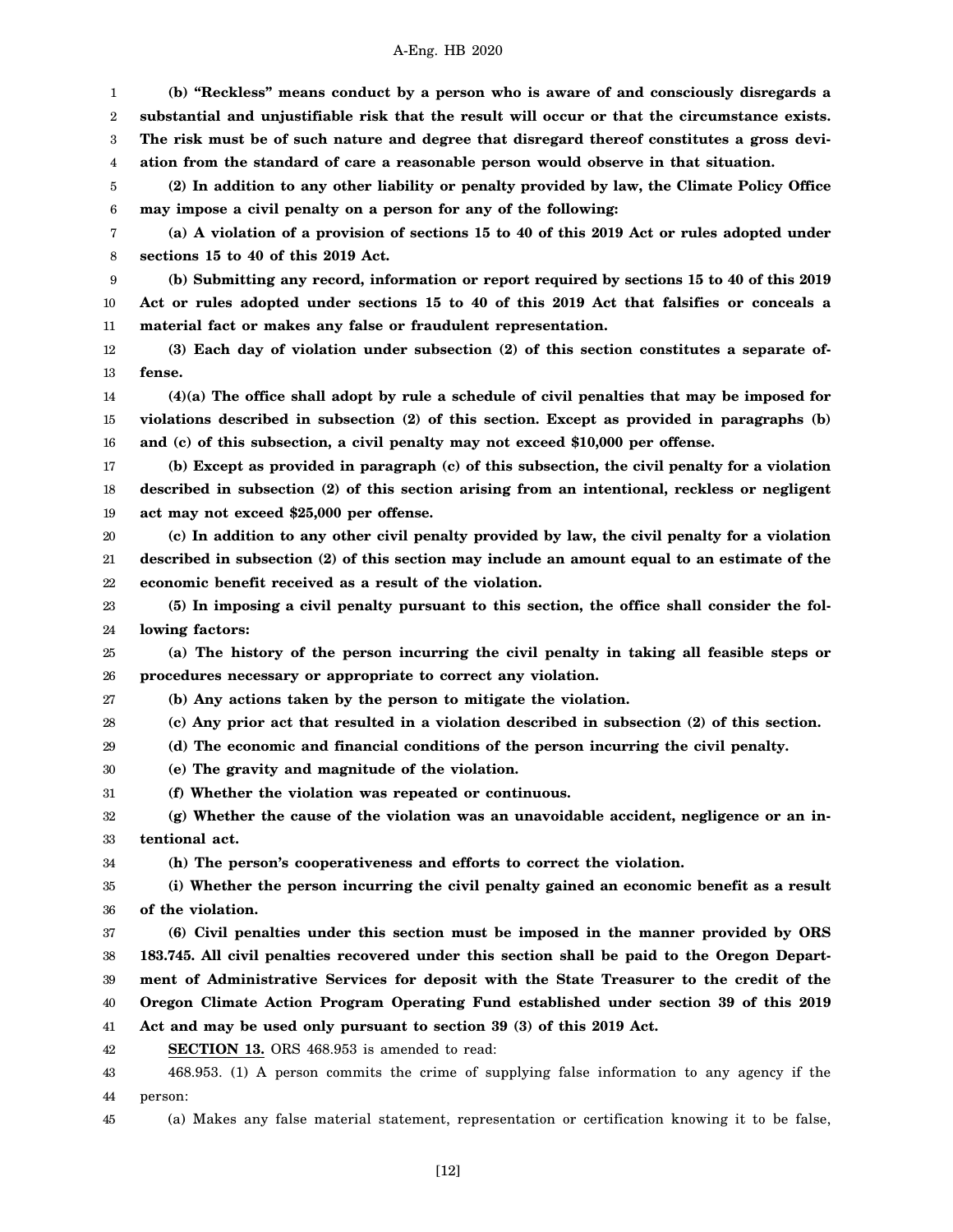1 2 3 4 5 6 7 8 9 10 11 12 13 14 15 16 17 18 19 20 21 22 23 24 25 26 27 28 29 30 31 32 33 34 35 36 37 38 39 40 41 42 43 44 45 in any application, notice, plan, record, report or other document required by any provision of ORS chapter 465, 466, 468, 468A or 468B **or sections 15 to 40 of this 2019 Act** or any rule adopted pursuant to ORS chapter 465, 466, 468, 468A or 468B **or sections 15 to 40 of this 2019 Act**; (b) Omits any material or required information, knowing it to be required, from any document described in paragraph (a) of this subsection; or (c) Alters, conceals or fails to file or maintain any document described in paragraph (a) of this subsection in knowing violation of any provision of ORS chapter 465, 466, 468, 468A or 468B **or sections 15 to 40 of this 2019 Act** or any rule adopted pursuant to ORS chapter 465, 466, 468, 468A or 468B **or sections 15 to 40 of this 2019 Act**. (2) Supplying false information is a Class C felony. **OREGON CLIMATE ACTION PROGRAM (Statement of Purpose) SECTION 14. (1) The Legislative Assembly finds and declares that the purposes of sections 14, 15 to 40, 41 to 45, 46, 47, 48, 49, 50, 51, 52, 53, 54 to 59, 60 and 61 of this 2019 Act are: (a) To achieve a reduction in total levels of regulated emissions under sections 15 to 40 of this 2019 Act to at least 45 percent below 1990 emissions levels by 2035 and to achieve a reduction in total regulated emissions levels to at least 80 percent below 1990 emissions levels by 2050; (b) To promote greenhouse gas emissions sequestration and mitigation; (c) To promote the adaptation and resilience of natural and working lands, fish and wildlife resources, communities, the economy and this state's infrastructure in the face of climate change and ocean acidification; and (d) To provide assistance to households, businesses and workers impacted by climate change or climate change policies that allow for the State of Oregon to achieve the greenhouse gas reduction goals set forth in ORS 468A.205. (2) Sections 14, 15 to 40, 41 to 45, 46, 47, 48, 49, 50, 51, 52, 53, 54 to 59, 60 and 61 of this 2019 Act and the rules adopted pursuant to sections 14, 15 to 40, 41 to 45, 46, 47, 48, 49, 50, 51, 52, 53, 54 to 59, 60 and 61 of this 2019 Act may not be interpreted to limit the authority of any state agency to adopt and implement measures to reduce greenhouse gas emissions. (Greenhouse Gas Cap and Market-Based Compliance Mechanism) SECTION 15. Definitions. As used in sections 14 and 15 to 40 of this 2019 Act: (1) "Aggregation" means an approach for qualifying and quantifying offset projects, for the purposes of reducing costs and increasing the development of offset projects, that allows for the grouping together of two or more geographically separate activities undertaken by one or more parties that result in reductions or removals of greenhouse gases in a similar manner. (2) "Allowance" means a tradable authorization to emit one metric ton of carbon dioxide equivalent. (3) "Annual allowance budget" means the number of allowances available to be allocated during one year of the Oregon Climate Action Program.**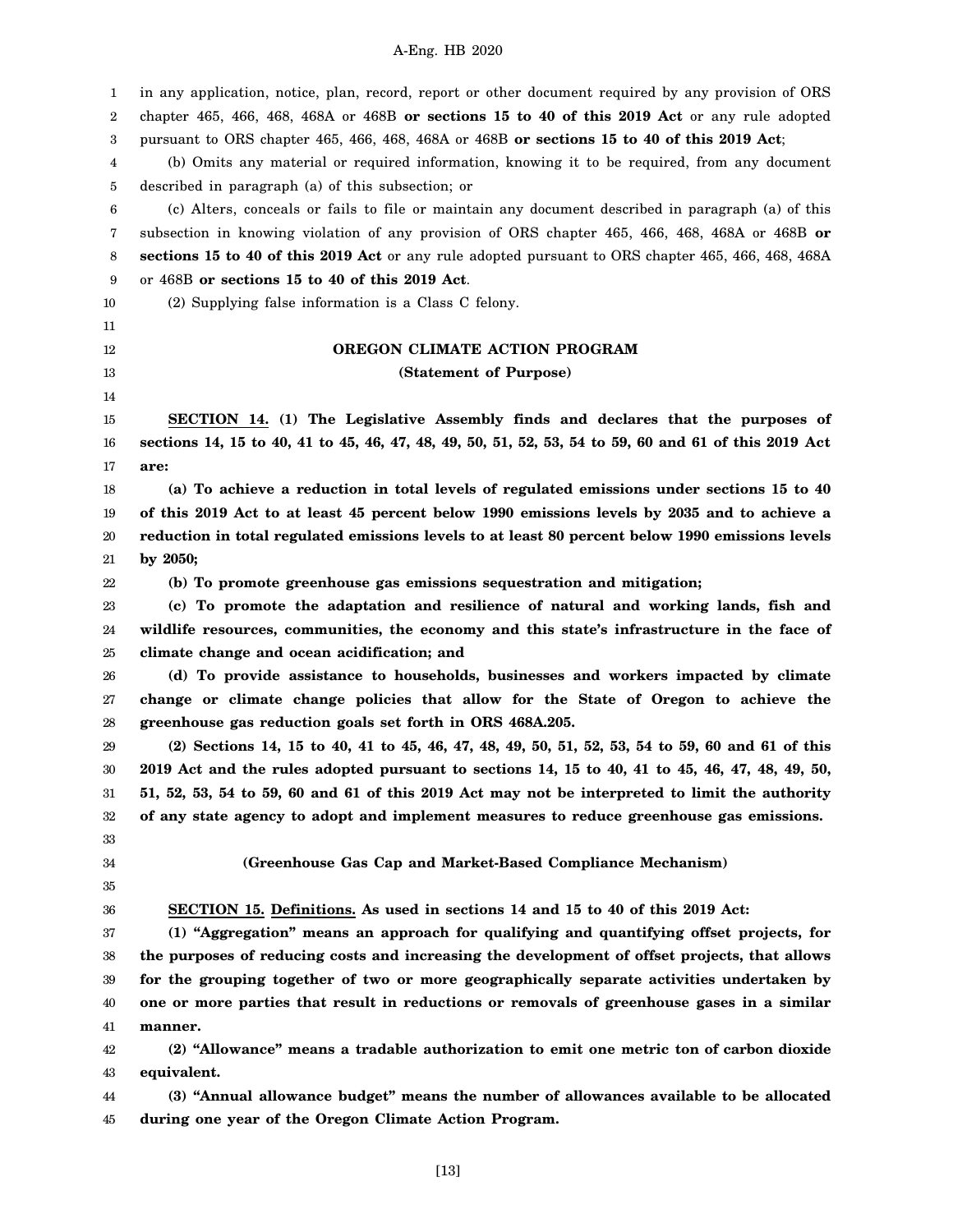1 2 3 4 5 6 7 8 9 10 11 12 13 14 15 16 17 18 19 20 21 22 23 24 25 26 27 28 29 30 31 32 33 34 35 36 37 38 39 40 41 42 43 44 45 **(4) "Anthropogenic greenhouse gas emissions" means greenhouse gas emissions that are not biogenic emissions. (5) "Best available science" means science that: (a) Maximizes the quality, objectivity and integrity of information, including statistical information; (b) Uses peer-reviewed and publicly available data; and (c) Clearly documents and communicates risks and uncertainties in scientific citations. (6) "Biogenic emissions" means carbon dioxide emissions generated from the combustion of biomass-derived fuels. (7) "Biomass-derived fuels" includes: (a) Nonfossilized and biodegradable organic material originating from plants, animals or microorganisms; (b) Products, by-products, residues or waste from agriculture, forestry or related industries; and (c) The nonfossilized and biodegradable organic fractions of industrial and municipal wastes, including gases and liquids recovered from: (A) The decomposition of nonfossilized and biodegradable organic material originating from plants, animals or microorganisms; or (B) Municipal solid waste disposed of in a landfill. (8)(a) "Business unit" means a business operation that is located at a facility permitted as a single air contamination source under ORS 468.065, 468A.040 or 468A.155, but that is distinguishable from one or more other business operations located at the facility by: (A) The short title and six-digit code in the North American Industry Classification System applicable to the business operation; (B) Accounting practices for the business operation that maintain the finances for the business operation as distinct from the finances of other business operations located at the facility; and (C) The capability of the business operation to operate separately and independently of other business operations at the facility if not colocated with the other business operations. (b) "Business unit" does not mean a cogeneration facility. (9) "Carbon dioxide equivalent" means the amount of carbon dioxide by weight that would produce the same global warming impact as a given weight of another greenhouse gas, based on considerations including but not limited to the best available science, including information from the Intergovernmental Panel on Climate Change. (10) "Compliance instrument" means one allowance or one offset credit that may be used to fulfill a compliance obligation. (11) "Compliance obligation" means the quantity of regulated emissions that are attributable to a covered entity, and for which compliance instruments must be retired, for a compliance period. (12) "Consumer-owned utility" has the meaning given that term in ORS 757.270. (13) "Covered entity" means a person that is designated by the Climate Policy Office as subject to the Oregon Climate Action Program. (14) "Direct environmental benefits in this state" means: (a) A reduction in or avoidance of emissions of any air contaminant in this state other than a greenhouse gas;**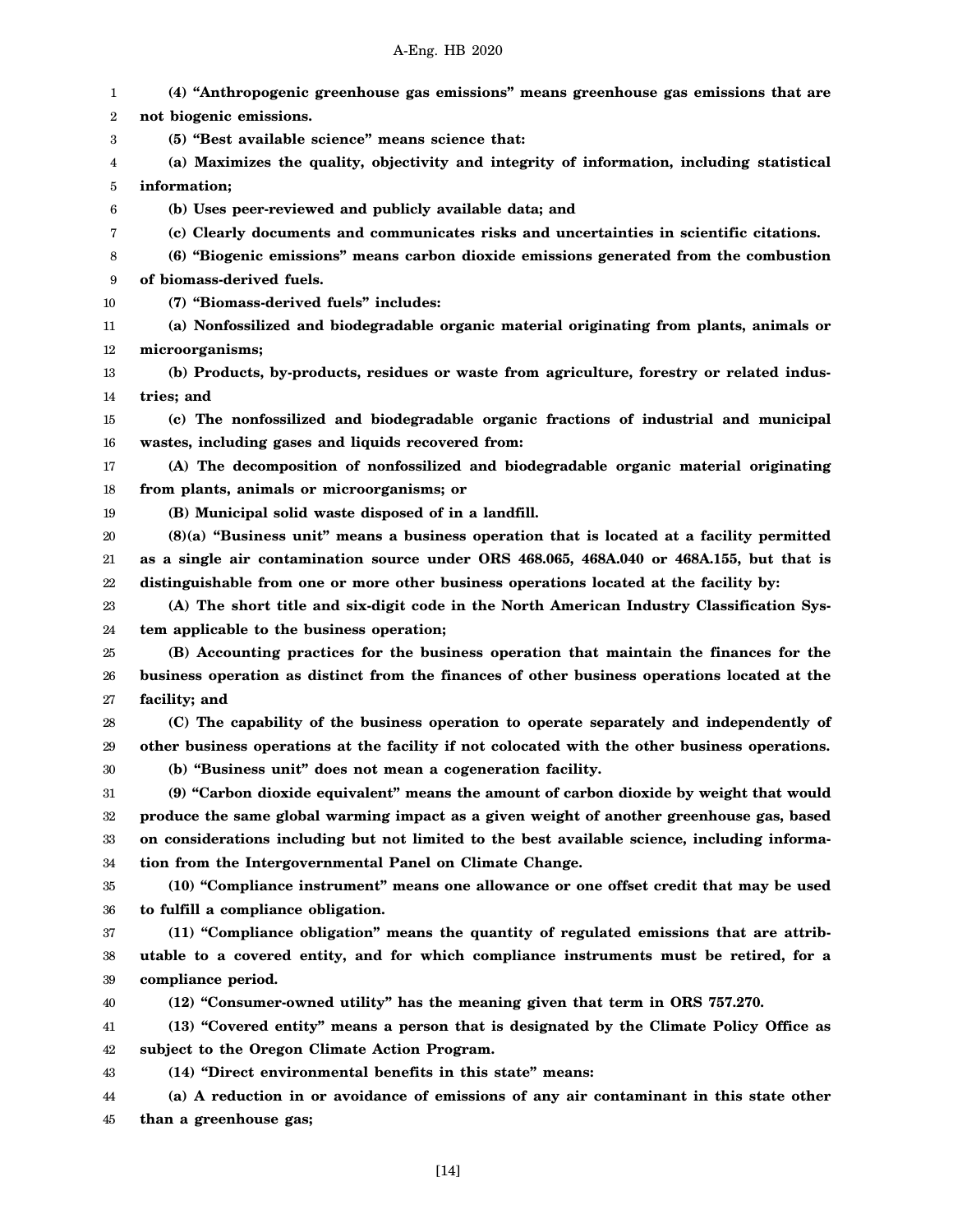1 2 **(b) A reduction in or avoidance of pollution of any of the waters of the state, as the terms "pollution" and "the waters of the state" are defined in ORS 468B.005; or**

3 **(c) An improvement in the health of natural and working lands in this state.**

4 5 6 **(15) "EITE entity" means a covered entity or an opt-in entity that is engaged in the manufacture of goods through one or more emissions-intensive, trade-exposed processes, as further designated by the office pursuant to section 24 of this 2019 Act.**

**(16) "Electric company" has the meaning given that term in ORS 757.600.**

7 8

**(17) "Electricity service supplier" has the meaning given that term in ORS 757.600.**

9 10 11 12 **(18) "Electric system manager" includes any entity that, as needed, operates or markets electricity generating facilities, or purchases wholesale electricity, to manage the load for wholesale or retail electricity customers within a balancing authority area that is at least partially located in Oregon, including but not limited to the following types of entities:**

13 **(a) Electric companies.**

14 **(b) Electricity service suppliers.**

15 **(c) Consumer-owned utilities.**

16 **(d) The Bonneville Power Administration.**

17 **(e) Electric generation and transmission cooperatives.**

18 19 20 21 22 23 **(19) "Eligible Indian tribe" means each of the Burns Paiute Tribe, the Confederated Tribes of Coos, Lower Umpqua and Siuslaw Indians, the Confederated Tribes of the Grand Ronde Community of Oregon, the Confederated Tribes of Siletz Indians of Oregon, the Confederated Tribes of the Umatilla Indian Reservation, the Confederated Tribes of the Warm Springs Reservation of Oregon, the Coquille Indian Tribe, the Cow Creek Band of Umpqua Tribe of Indians and the Klamath Tribes.**

24 25 26 **(20) "General market participant" means a person that is not a covered entity or an opt-in entity and that intends to purchase, hold, sell or voluntarily surrender compliance instruments.**

27 28 **(21) "Greenhouse gas" includes, but is not limited to, carbon dioxide, methane, nitrous oxide, hydrofluorocarbons, perfluorocarbons, sulfur hexafluoride and nitrogen trifluoride.**

29 30 **(22) "Impacted community" means a community at risk of being disproportionately impacted by climate change as designated by the office under section 33 of this 2019 Act.**

31 32 **(23) "Indian trust lands" means lands within this state held in trust by the United States for the benefit of an eligible Indian tribe or individual members of an eligible Indian tribe.**

33 34 **(24) "Multistate jurisdictional electric company" means an electric company that serves electricity customers in both Oregon and one or more other states.**

35 **(25) "Natural and working lands" means:**

36 **(a) Lands and waters:**

37 38 **(A) Actively used by an agricultural owner or operator for an agricultural operation that includes, but need not be limited to, active engagement in farming or ranching;**

39 **(B) Producing forest products;**

40 41 42 **(C) Consisting of forests, woodlands, grasslands, sagebrush steppes, deserts, freshwater and riparian systems, wetlands, coastal and estuarine areas, the submerged and submersible lands within Oregon's territorial sea, watersheds, wildlands or wildlife habitats; or**

43 44 **(D) Used for recreational purposes such as parks, urban and community forests, trails, greenbelts and other similar open space land; and**

45 **(b) Lands and waters described in paragraph (a) of this subsection that are Indian trust**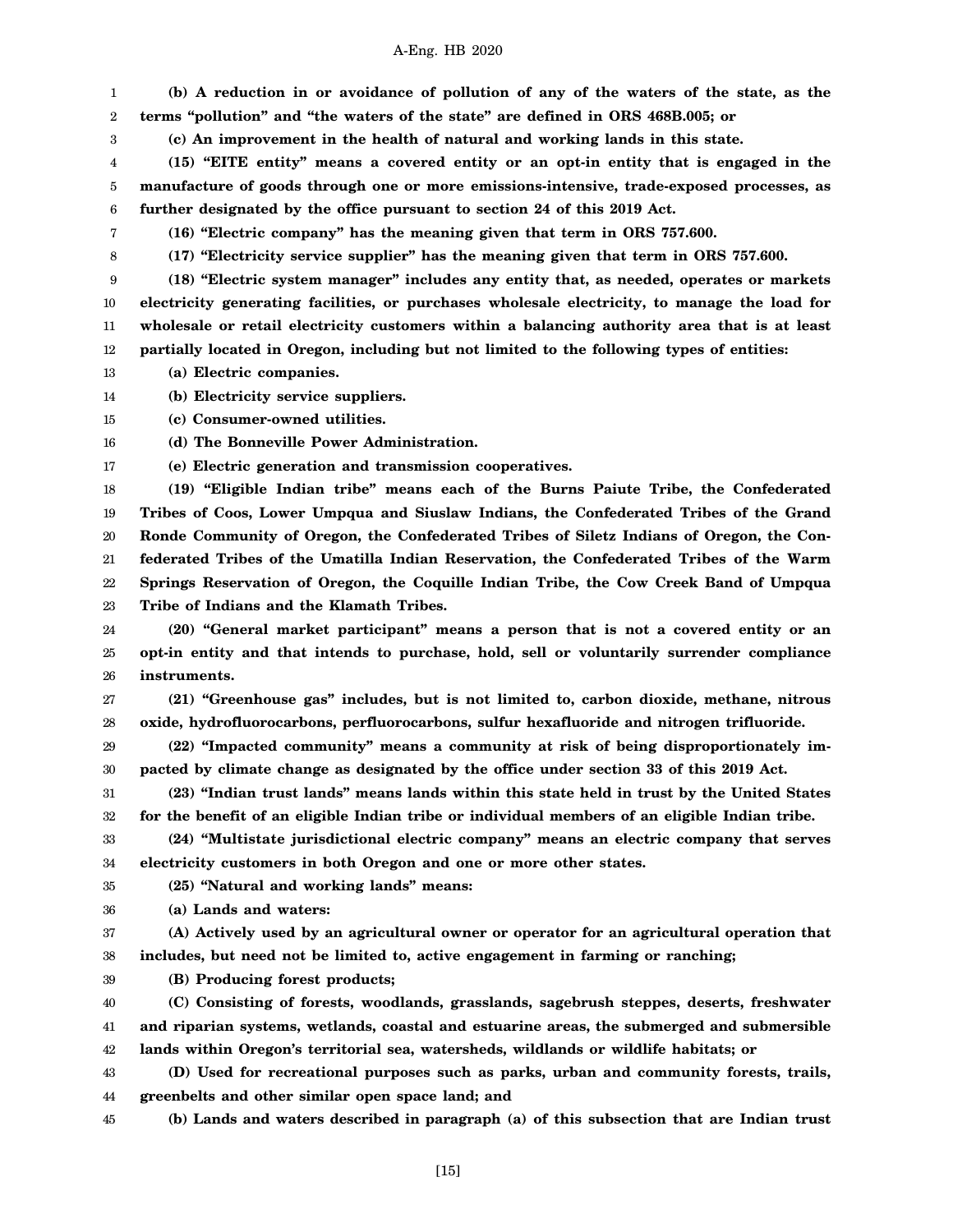1 **lands or lands within the boundaries of the reservation of an eligible Indian tribe.**

2 **(26) "Natural gas supplier" means any entity that is not a natural gas utility and:**

3 **(a) That procures natural gas for end use in this state; or**

4 **(b) That owns natural gas as it is imported into this state for end use in this state.**

5 6 **(27) "Natural gas utility" means a natural gas utility regulated by the Public Utility Commission under ORS chapter 757.**

7 8 9 **(28) "Offset credit" means a tradable credit generated by an offset project that represents a greenhouse gas emissions reduction or removal of one metric ton of carbon dioxide equivalent.**

10 11 **(29) "Offset project" means a project that reduces or removes greenhouse gas emissions that are not regulated emissions.**

12 13 14 **(30) "Opt-in entity" means a person that is not designated as a covered entity by the office and that voluntarily chooses to participate in the Oregon Climate Action Program as if the entity were a covered entity.**

15 16 17 **(31) "Oregon Climate Action Program" means the program adopted by rule by the office under section 16 (1) of this 2019 Act and in accordance with the provisions of sections 15 to 40 of this 2019 Act.**

18 19 20 **(32) "Permitted air contamination source" means an air contamination source as defined in ORS 468A.005 for which a permit is issued by the Department of Environmental Quality pursuant to ORS 468.065, 468A.040 or 468A.155.**

21 22 23 **(33) "Person" includes individuals, corporations, associations, firms, partnerships, joint stock companies, public and municipal corporations, political subdivisions, the state and any agencies thereof and the federal government and any agencies thereof.**

24 25 **(34) "Registered entity" means a covered entity, opt-in entity or general market participant that has successfully registered to participate in the Oregon Climate Action Program.**

26 27 28 29 **(35) "Regulated emissions" means the verified anthropogenic greenhouse gas emissions reported by or assigned to a covered entity or opt-in entity under ORS 468A.280 that the office determines by rule are anthropogenic greenhouse gas emissions regulated under sections 15 to 40 of this 2019 Act.**

30 31 **(36) "Surrender" means to transfer a compliance instrument to the office to fulfill a compliance obligation or on a voluntary basis.**

32 33 34 **SECTION 16. Adoption of program; general provisions. (1)(a) The Climate Policy Office shall adopt an Oregon Climate Action Program by rule in accordance with ORS chapter 183 and sections 15 to 40 of this 2019 Act. The program shall:**

35 36 **(A) Place a cap on the total anthropogenic greenhouse gas emissions that are regulated emissions through setting annual allowance budgets for 2021 to 2050; and**

37 38 **(B) Provide a market-based mechanism for covered entities to demonstrate compliance with the program.**

39 40 **(b)(A) The annual allowance budget for 2021 shall be a number of allowances equal to baseline emissions as calculated under paragraph (c) of this subsection.**

41 42 43 44 **(B) Beginning in 2022 and for each following year until and including 2035, the number of allowances available in each annual allowance budget shall decline by a constant amount as necessary to accomplish a reduction in total regulated emissions levels to at least 45 percent below 1990 emissions levels by 2035.**

**(C) Beginning in 2036 and for each following year until and including 2050, the number**

45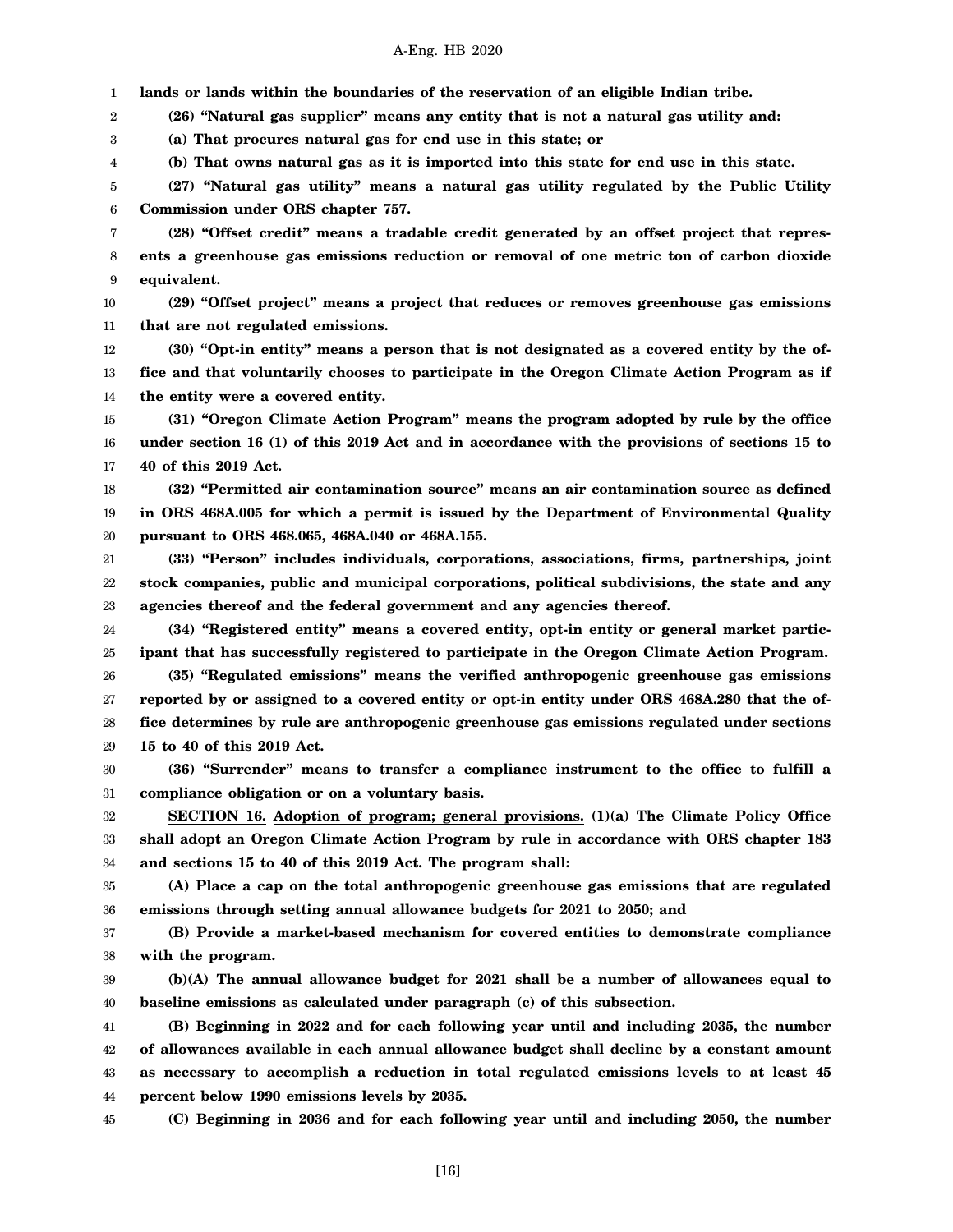1 **of allowances available in each annual allowance budget shall decline by a constant amount**

2 3 **as necessary to accomplish a reduction in total regulated emissions levels to at least 80 percent below 1990 emissions levels by 2050.**

4 5 6 7 8 9 10 11 12 13 **(c) The office shall calculate baseline emissions to be equal to a forecast of regulated emissions for 2021, informed by the three-year average of the total, expressed in metric tons of carbon dioxide equivalent, of anthropogenic greenhouse gas emissions attributable to all persons that the office designates to be covered entities under the program. In calculating baseline emissions, the office shall use greenhouse gas emissions information from the three most recent years prior to 2021 for which greenhouse gas emissions information is available and confirmed by the office. The office shall exclude from the calculation of baseline emissions those greenhouse gas emissions during the three most recent years prior to 2021 that would not have been regulated emissions if the Oregon Climate Action Program had been in effect during the time that the greenhouse gas emissions occurred.**

14 15 **(2) Subject to section 17 of this 2019 Act, the office shall designate persons as covered entities as follows:**

16 17 18 19 **(a) Except as provided in paragraphs (b) and (c) of this subsection, the office shall designate a permitted air contamination source as a covered entity if the annual regulated emissions attributable to the air contamination source meet or exceed 25,000 metric tons of carbon dioxide equivalent.**

20 21 22 23 24 25 26 **(b) For the purpose of regulating anthropogenic greenhouse gas emissions attributable to the generation of electricity in this state, the office shall designate a permitted air contamination source as a covered entity if the applicable code to the permitted air contamination source under the North American Industry Classification System is 221112 and the permitted air contamination source is a natural gas powered electric power generation facility, regardless of whether the annual regulated emissions attributable to the permitted air contamination source meet or exceed 25,000 metric tons of carbon dioxide equivalent.**

27 28 29 30 31 32 33 34 35 36 37 **(c) If a permitted air contamination source is a facility composed of two or more business units colocated with a cogeneration facility that generates energy utilized by the permitted air contamination source, the office shall designate the permitted air contamination source as a covered entity for each individual business unit with annual regulated emissions attributable to the business unit that meet or exceed 25,000 metric tons of carbon dioxide equivalent. A person designated as a covered entity under this paragraph shall be a covered entity only for addressing the annual regulated emissions attributable to the business units for which the person is designated as a covered entity. For the purposes of this paragraph, the office shall attribute to a business unit the annual regulated emissions from the cogeneration facility colocated with the business unit that are proportionate to the annual energy usage of the business unit.**

38 39 40 41 42 43 44 45 **(d) The office shall designate an electric system manager as a covered entity for the purpose of addressing annual regulated emissions from outside this state that are attributable to the generation of electricity that the electric system manager schedules for delivery and consumption in this state, including wholesale market purchases for which the energy source for the electricity is not known, and accounting for transmission and distribution line losses. For the purposes of this paragraph, the office may adopt rules as necessary to address electricity scheduled for delivery and consumption in this state through an energy imbalance market or other centralized market administered by a market operator.**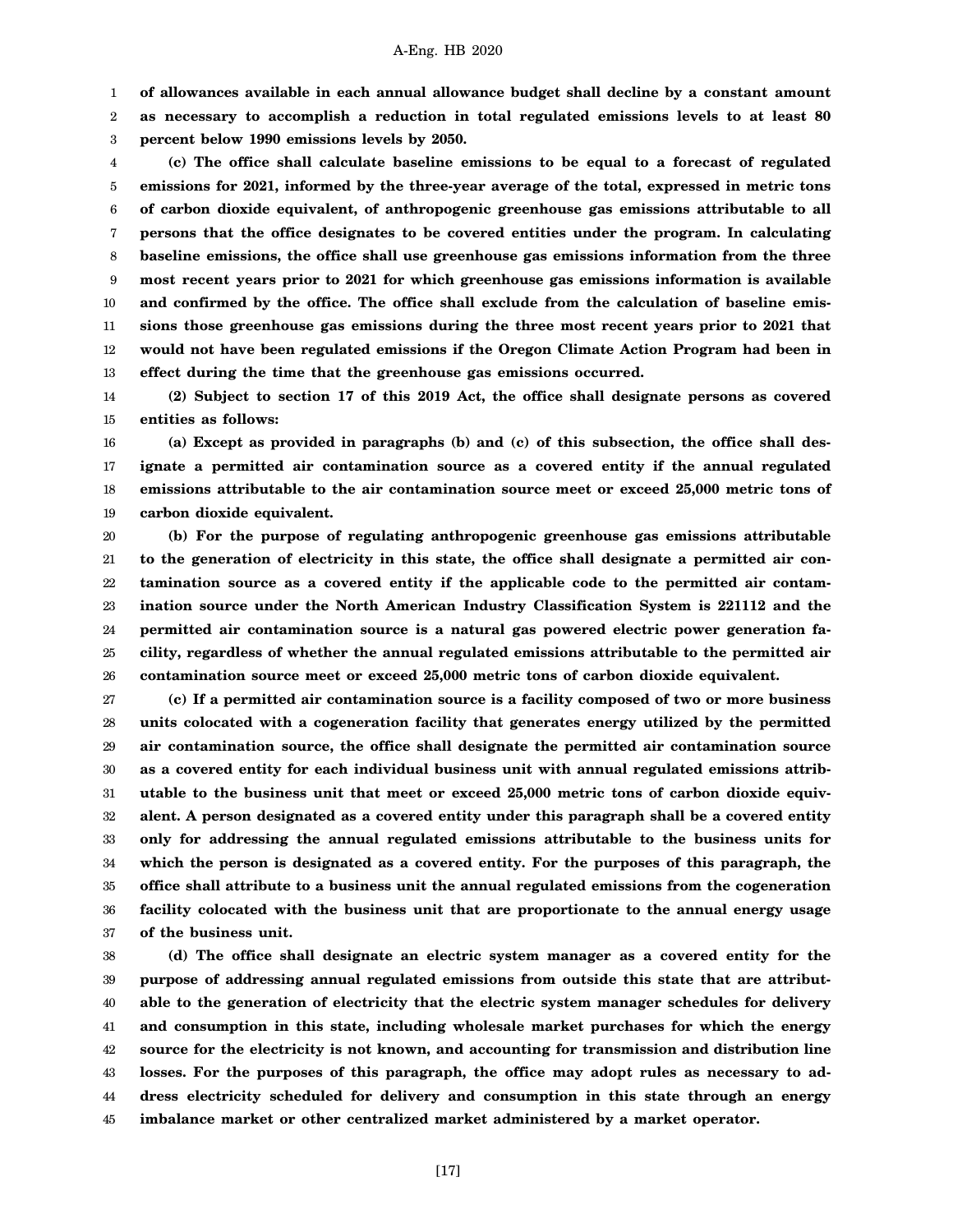1 2 3 4 5 **(e) The office shall designate a natural gas supplier as a covered entity for the purpose of addressing annual regulated emissions that are attributable to the combustion of natural gas that is sold by the natural gas supplier for use in this state and that is either directly consumed by or resold to persons that are not designated as covered entities under paragraph (a), (b) or (c) of this subsection.**

6 7 8 9 10 11 **(f) The office shall designate a natural gas utility as a covered entity for the purpose of addressing annual regulated emissions that are attributable to the combustion of natural gas that the natural gas utility imports, sells or distributes for use in this state and that are not emissions accounted for through the regulation of permitted air contamination sources under paragraph (a), (b) or (c) of this subsection or natural gas suppliers under paragraph (e) of this subsection.**

12 13 14 15 **(g) The office shall designate as covered entities persons not described in paragraphs (e) and (f) of this subsection that produce in Oregon, or import into Oregon, fuel that is sold or distributed for use in this state, as necessary to address annual regulated emissions that are attributable to the combustion of the fuel.**

16 17 **(3) The office shall adopt rules for the market-based compliance mechanism required by subsection (1) of this section that include, but need not be limited to:**

18 **(a) Rules allowing for the trading of compliance instruments;**

19 **(b) Rules allowing registered entities to bank and carry forward allowances;**

20 **(c) Rules prohibiting the borrowing of allowances from future compliance periods;**

21 22 **(d) Rules allowing opt-in entities and general market participants to participate in the Oregon Climate Action Program; and**

23 24 **(e) Compliance periods, standards for calculating compliance obligations and procedures for covered entities and opt-in entities to fulfill their compliance obligations.**

25 26 27 28 **(4) The office shall require a covered entity or opt-in entity to surrender to the office the quantity of compliance instruments necessary to fulfill the covered entity's or opt-in entity's compliance obligation no later than the surrender date specified by the office by rule or order.**

29 30 31 32 33 **(5) For purposes of determining the compliance obligation for a covered entity that is an electric system manager, electricity scheduled by the electric system manager that is generated from a renewable energy resource, regardless of the disposition of the renewable energy certificate associated with the electricity, shall be considered to have the emissions attributes of the underlying renewable energy resource.**

34 35 36 37 **(6) A natural gas utility or natural gas supplier that delivers natural gas to a customer that is a covered entity or opt-in entity may not include in the rate or bill charged to the customer any costs associated with compliance by the natural gas utility or natural gas supplier with sections 15 to 40 of this 2019 Act.**

38

**(7) In addition to any penalty provided by law, rules adopted by the office:**

39 40 41 42 **(a) Shall require a covered entity or opt-in entity that fails to timely surrender to the office a sufficient quantity of compliance instruments to fulfill a compliance obligation to surrender to the office a number of compliance instruments that is in addition to the entity's compliance obligation; and**

43 44 **(b) May establish a process for placing restrictions on the holding account of a registered entity determined to have engaged in a violation described in section 12 of this 2019 Act.**

45 **(8) A compliance instrument issued by the office does not constitute property or a prop-**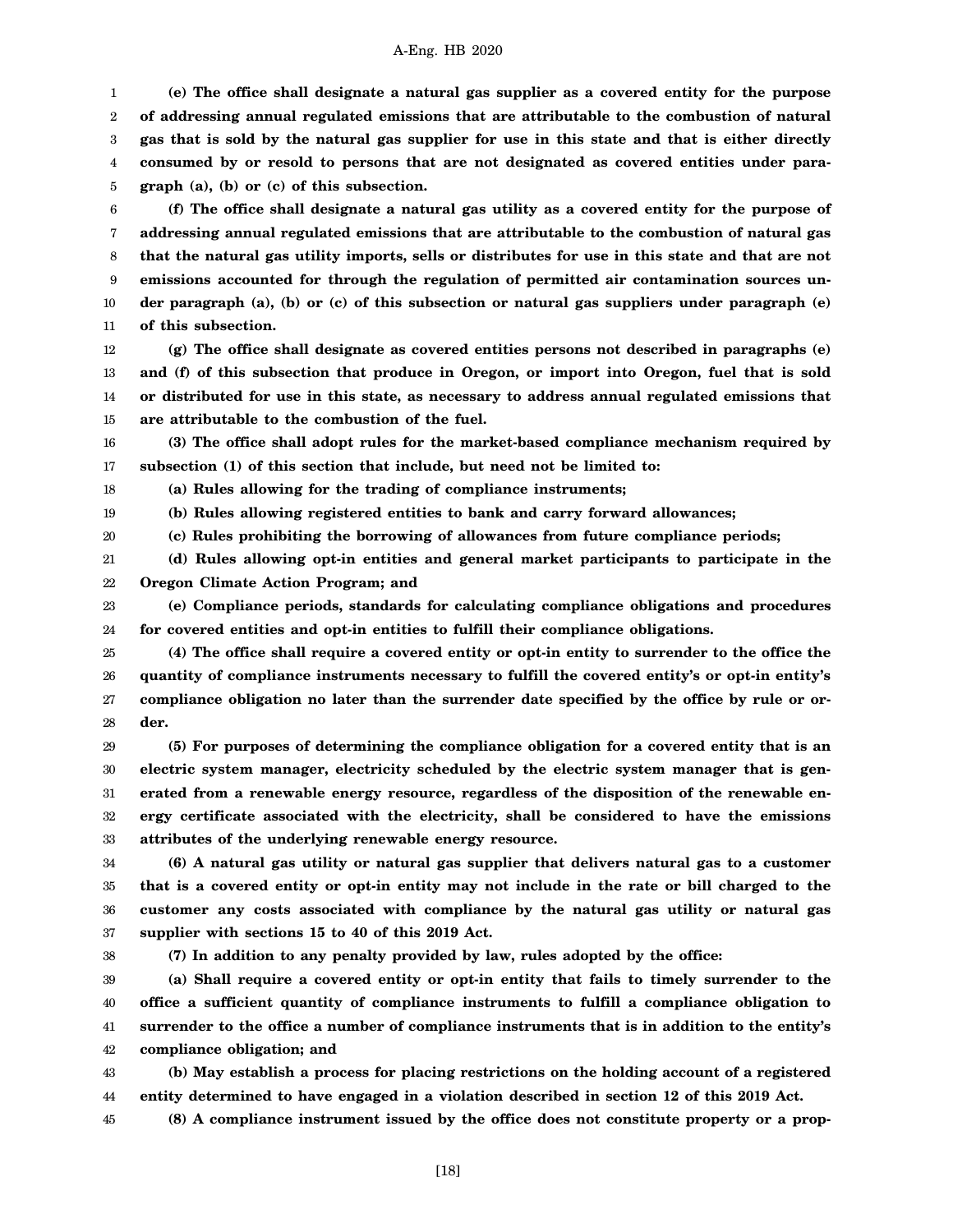1 **erty right.**

2 3 **(9)(a) All covered entities, opt-in entities and general market participants must register as registered entities to participate in the Oregon Climate Action Program.**

4 5 6 **(b) The office shall adopt by rule registration requirements and any additional requirements necessary for registered entities to participate in auctions administered pursuant to section 34 of this 2019 Act.**

7 8 9 10 **SECTION 17. Exemptions and exclusions. (1) The Climate Policy Office shall exempt from regulation as a covered entity under sections 15 to 40 of this 2019 Act a cogeneration facility, as defined in ORS 758.505, that is owned or operated by a public university listed in ORS 352.002 or by the Oregon Health and Science University established under ORS 353.020.**

11 12 **(2) The office shall exclude from regulated emissions under sections 15 to 40 of this 2019 Act:**

13 14 **(a) Greenhouse gas emissions from the combustion of fuel that is demonstrated to have been used as aviation fuel or as fuel in watercraft or railroad locomotives; and**

15

**(b) The emissions attributable to a landfill, as defined in ORS 459.005.**

16 17 18 19 20 (3) For purposes of section 16  $(2)(g)$  of this 2019 Act, the office may exempt from desig**nation as a covered entity any person that imports in a calendar year less than a de minimis amount of gasoline and diesel fuel, in total, as determined by the office by rule. Gasoline and diesel fuel imported by persons that are related or share common ownership or control shall be aggregated in determining whether a person may be exempted under this subsection.**

21 22 **SECTION 18. Allocation of allowances, generally. (1) The Climate Policy Office shall allocate the allowances available in each annual allowance budget as follows:**

23 24 **(a) The office shall allocate a number of the allowances for deposit in an allowance price containment reserve.**

25 26 27 28 29 **(b) The office may allocate a number of the allowances for deposit in a voluntary renewable electricity generation reserve. The office shall adopt rules for the distribution of allowances from the voluntary renewable electricity generation reserve for voluntary renewable electricity generated by generating facilities that begin operations on or after January 1, 2021.**

30 31 **(c) The office shall allocate a number of the allowances for retirement pursuant to section 19 of this 2019 Act.**

32 33 34 **(d) The office shall allocate a number of the allowances for direct distribution at no cost to covered entities that are electric companies pursuant to rules adopted under section 20 of this 2019 Act.**

35 36 37 **(e) The office shall allocate a number of the allowances for direct distribution at no cost to covered entities that are electric system managers other than electric companies pursuant to section 21 of this 2019 Act.**

38 39 40 41 42 43 44 45 **(f) The office shall allocate a number of the allowances for deposit in an electricity price containment reserve. Allowances may be directly distributed at no cost from the electricity price containment reserve only when the distribution is necessary to protect electricity ratepayers from cost increases associated with unexpected increases in regulated emissions attributable to an electric system manager that are outside of the control of the electric system manager, including but not limited to unexpected increases in regulated emissions due to hydroelectric power generation variability. The office shall adopt rules for electric system managers to apply for direct distribution at no cost of allowances from the electricity**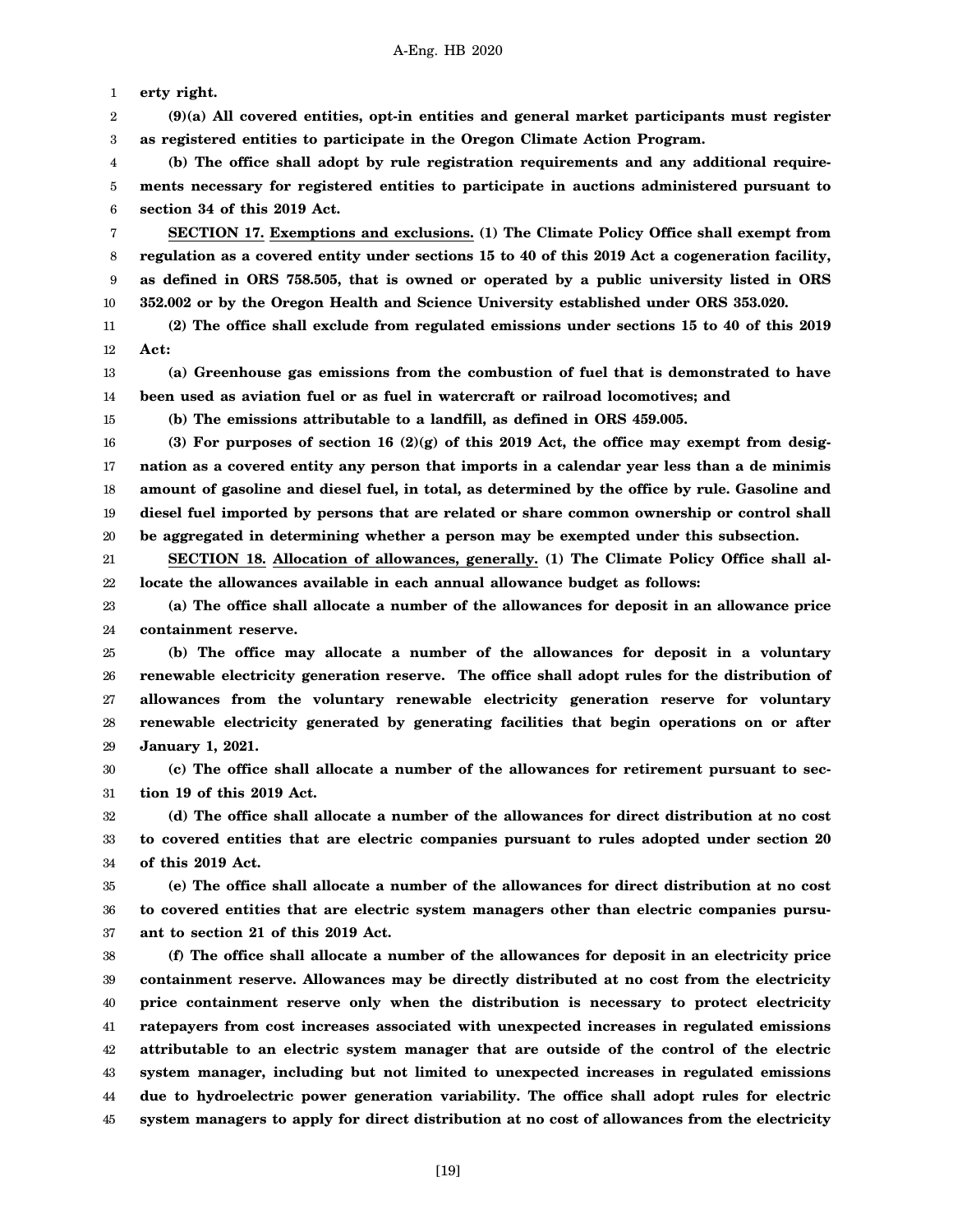1 2 3 4 **price containment reserve. The rules shall prioritize distribution of allowances from the electricity price containment reserve to electric system managers that experience unexpected increases in regulated emissions attributable to variation in hydroelectric power generation to serve the load of electricity customers in Oregon.**

5 6 7 **(g) The office shall allocate a number of the allowances for direct distribution at no cost to covered entities that are natural gas utilities pursuant to rules adopted under section 23 of this 2019 Act.**

8 9 10 **(h) In order to mitigate leakage and pursuant to sections 24 and 26 of this 2019 Act, the office shall allocate a number of the allowances for direct distribution at no cost to covered entities and opt-in entities that are EITE entities.**

11 12 13 **(i) The office shall allocate a number of the allowances for deposit in an emissionsintensive, trade-exposed process reserve. Allowances in the emissions-intensive, tradeexposed process reserve may be directly distributed at no cost only to:**

**(A) EITE entities pursuant to rules adopted under section 26 (8) of this 2019 Act; or**

14 15

**(B) An EITE entity designated as such pursuant to section 24 (2)(a) of this 2019 Act.**

16 17 **(j) The office may allocate a number of the allowances for deposit in any other reserves or accounts that the office establishes by rule and as the office determines is necessary.**

18 19 20 21 22 23 **(k) The office shall allocate the allowances that are not otherwise allocated pursuant to paragraphs (a) to (j) of this subsection for deposit in an auction holding account for auction pursuant to section 34 of this 2019 Act. If allowances deposited in the auction holding account under this paragraph remain unsold after two or more consecutive auctions held pursuant to section 34 of this 2019 Act, the office may redistribute the unsold allowances to the allowance price containment reserve described in subsection (1)(a) of this section.**

24 25 **(2) The receipt by a covered entity of an allowance directly distributed by the office at no cost to the covered entity is exempt from taxation under ORS chapters 316, 317 and 318.**

26 27 28 29 30 **SECTION 19. Retirement of allowances. (1) Beginning in 2021 and for each following year until and including 2026, the Climate Policy Office shall retire from the annual allowance budget, on behalf of a covered entity described in section 16 (2)(b) of this 2019 Act, a number of allowances equal to the regulated emissions that are attributable to the generation in this state by the covered entity of electricity that is:**

31 32 **(a) Delivered to and consumed in another state, accounting for transmission and distribution line losses; and**

33 34 35 **(b) For which the capital and fuel costs associated with the generation are included in the rates of a multistate jurisdictional electric company that are charged to electricity customers in a state other than Oregon.**

36 37 38 39 40 41 42 43 **(2) Beginning in 2021 and for each following year until and including 2050, the office shall retire from the annual allowance budget, on behalf of a covered entity that is an electric system manager, a number of allowances equal to the regulated emissions attributable to a consumer-owned utility, if the three-year average of the annual anthropogenic greenhouse gas emissions attributable to electricity that is scheduled, by the consumer-owned utility or by an electric generation and transmissions cooperative, for final delivery by the consumerowned utility for consumption in this state is less than 25,000 metric tons of carbon dioxide equivalent.**

44 45 **(3) Allowances directly retired by the office on behalf of a covered entity under this section shall count toward fulfilling the covered entity's compliance obligation for the compli-**

[20]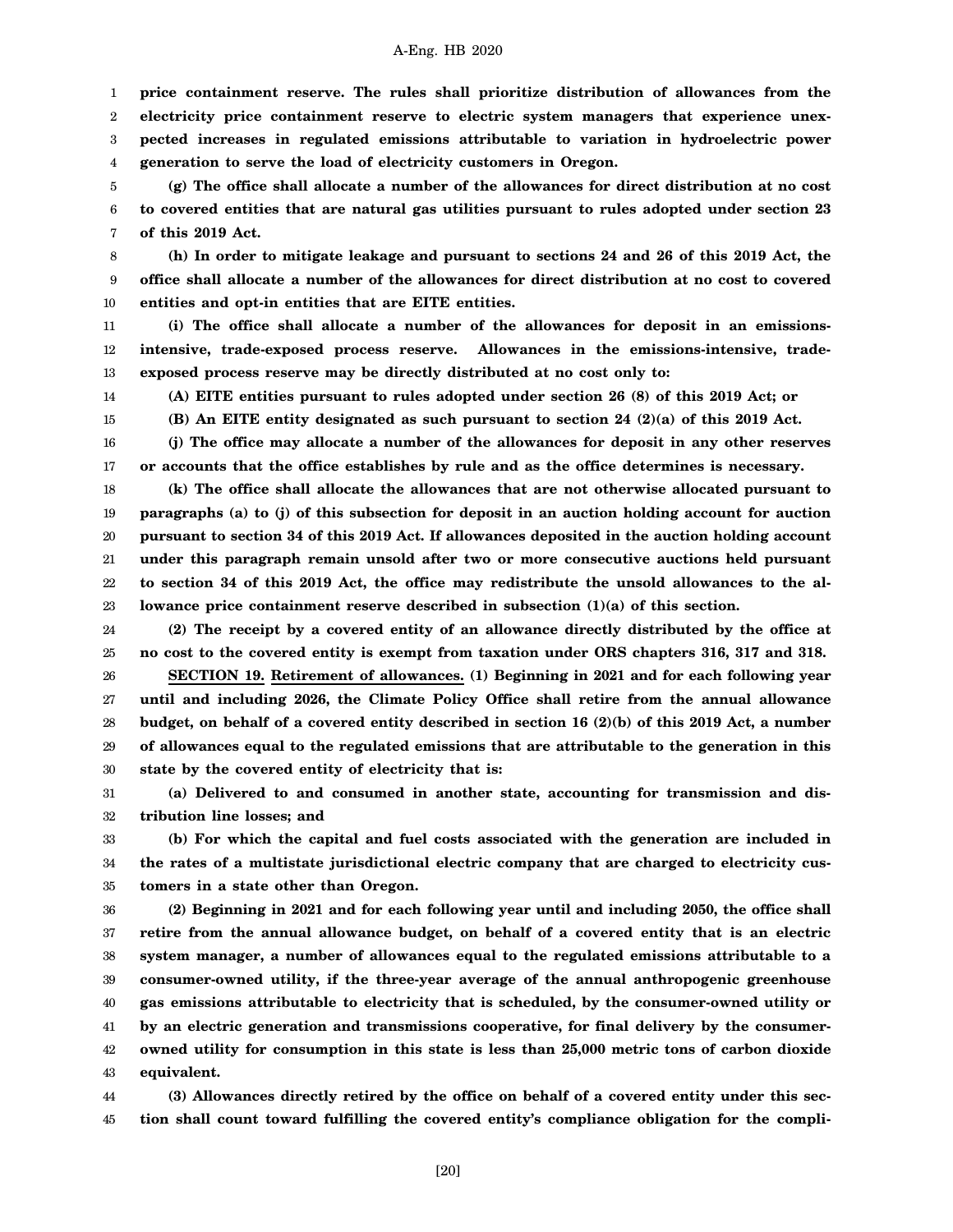1 **ance period during which the allowances are directly retired.**

2 3 4 5 6 7 8 9 10 11 **SECTION 20. Direct distribution of allowances for electric companies. The Climate Policy Office shall, in consultation with the Public Utility Commission, adopt rules for allocating allowances for direct distribution at no cost to covered entities that are electric companies. Direct distributions under this section must be for the exclusive benefit of retail customers that are supplied electricity by the electric company. Rules adopted under this section must allow for an electric company to use allowances directly distributed under this section to fulfill compliance obligations associated with electricity supplied by the electric company to serve the load of the electric company's retail customers in Oregon, subject to the oversight of the commission. The rules must include provisions necessary to implement direct distributions of allowances to electric companies as follows:**

12 13 14 **(1)(a) For the purpose of aligning the effects of sections 15 to 40 of this 2019 Act with the trajectory of emissions reductions by electric companies resulting from the requirements of ORS 469A.005 to 469A.210 and 757.518:**

15 16 17 18 19 20 **(A) The annual direct distributions to an electric company during 2021 and for each following year until and including 2029 must be in a number of allowances such that the electric company receives a total direct distribution of allowances over that time period equal to 100 percent of the electric company's forecast regulated emissions for 2021 and for each following year until and including 2029 associated with the electricity supplied to serve the load of the electric company's retail customers in Oregon; and**

21 22 23 24 **(B) The direct distribution to an electric company during 2030 must be in a number of allowances equal to 100 percent of the electric company's forecast regulated emissions associated with the electricity supplied to serve the load of the electric company's retail electricity customers in Oregon for the calendar year 2030.**

25 26 **(b) For purposes of this subsection, forecast regulated emissions for an electric company must be based on or contained in the following, as of January 1, 2021:**

27 28 **(A) The most recent integrated resource plan filed by the electric company and acknowledged by order by the commission;**

29 30 **(B) Any updates to the integrated resource plan filed by the electric company with the commission; or**

31 32 **(C) In the case of a multistate jurisdictional electric company, other information developed consistent with a methodology approved by the commission.**

33 34 35 36 37 38 39 **(2) Beginning in 2031 and for each following year until and including 2050, the direct distribution to an electric company under this section shall decline annually from the number of allowances directly distributed to the electric company in 2030 by a constant amount, as necessary to reduce the annual direct distributions such that the direct distribution in 2050 is a number of allowances equal to 20 percent of the average of the annual emissions of the electric company for the five most recent years prior to the effective date of this 2019 Act, as reported under ORS 468A.280.**

40 41 42 **SECTION 21. Direct distribution of allowances for certain electric system managers. (1) The Climate Policy Office shall allocate allowances for direct distribution at no cost to covered entities that are electric system managers other than electric companies as follows:**

43 44 45 **(a) The direct distribution to an electric system manager under this subsection during 2021 shall be in a number of allowances equal to 100 percent of the anthropogenic greenhouse gas emissions that are:**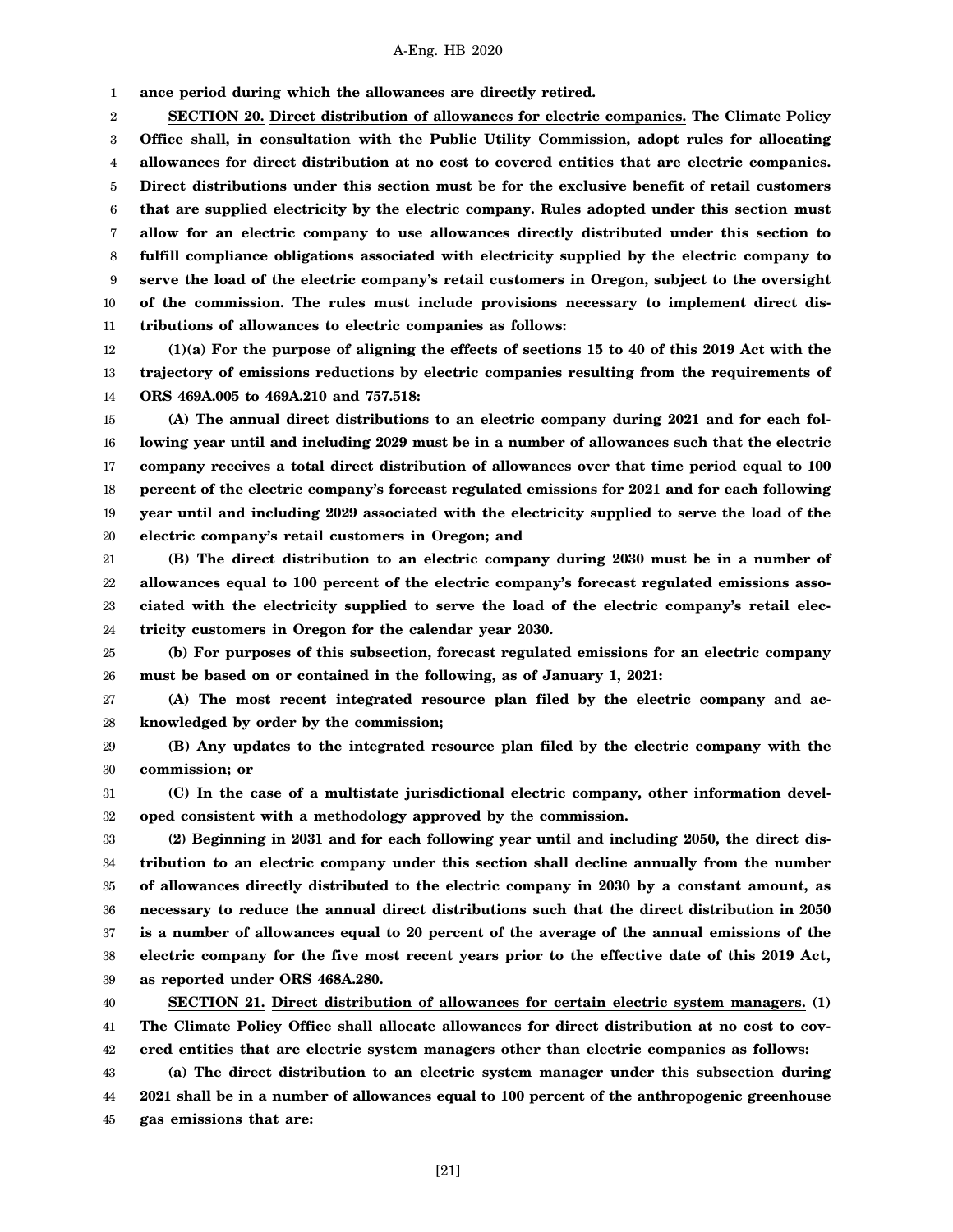1 2 3 **(A) The electric system manager's 2021 baseline emissions attributable to electricity scheduled by the electric system manager for final delivery by consumer-owned utilities for consumption in this state; and**

4 5 **(B) Not regulated emissions for which the office has retired allowances pursuant to section 19 of this 2019 Act.**

6 7 8 9 10 **(b) Beginning in 2022 and for each following year until and including 2050, the direct distribution received by an electric system manager for emissions described in paragraph (a) of this subsection shall decline annually by a constant amount proportionate to the decline in the number of allowances available in annual allowance budgets pursuant to section 16 (1)(b) of this 2019 Act.**

11 12 13 14 15 16 17 **(c) Notwithstanding paragraph (b) of this subsection, the direct distribution to an electric system manager in any year may not be in a number of allowances that is less than 20 percent of the number of allowances directly distributed to the electric system manager in 2021. (2) Proceeds from the sale by a consumer-owned utility of allowances distributed at no cost under this section must be used by the consumer-owned utility for the benefit of ratepayers, in furtherance of the purposes set forth in section 14 of this 2019 Act and as further required by the governing body of the consumer-owned utility.**

18 19 20 21 22 23 **(3) The governing body of a consumer-owned utility that receives or sells directly distributed allowances under this section shall, no later than September 15 of each evennumbered year, submit a report to the Joint Committee on Climate Action on the use by the consumer-owned utility of the directly distributed allowances. The report must include, but not be limited to, a description of the uses by the consumer-owned utility of proceeds from the sale of allowances distributed to the consumer-owned utility under this section.**

24 25 26 27 **SECTION 22. 2021 emissions baseline for electric system managers. In determining the baseline of anthropogenic greenhouse gas emissions for 2021 for an electric system manager as required by section 21 (1)(a)(A) of this 2019 Act, the Climate Policy Office shall consider: (1) Anthropogenic greenhouse gas emissions information available for the electric system**

28 **manager for representative years prior to 2021, as reported under ORS 468A.280;**

**(2) Hydroelectric power generation variability;**

29

30 31 32 **(3) Increases in load requirements anticipated to occur on or before January 1, 2025, due to acquisitions of large industrial customers not previously served by the electric system manager; and**

33 34 35 **(4) Any other indicators of changes in load requirements on or before January 1, 2025, that are relevant to determining an electric system manager's 2021 baseline anthropogenic greenhouse gas emissions.**

36 37 38 39 **SECTION 23. Direct distribution of allowances for natural gas utilities. (1) The Climate Policy Office shall, in consultation with the Public Utility Commission, adopt rules for allocating allowances for direct distribution at no cost to covered entities that are natural gas utilities.**

40 41 42 43 44 45 **(2) Rules adopted under this section must allow for a natural gas utility to receive directly distributed at no cost a number of allowances equal to the regulated emissions attributable to the provision of natural gas service to the natural gas utility's low-income residential sales customers. By January 1 of the first year of each compliance period, the office shall determine, after consultation with the commission, the quantity of allowances to distribute directly at no cost to a natural gas utility under this subsection. Allowances dis-**

[22]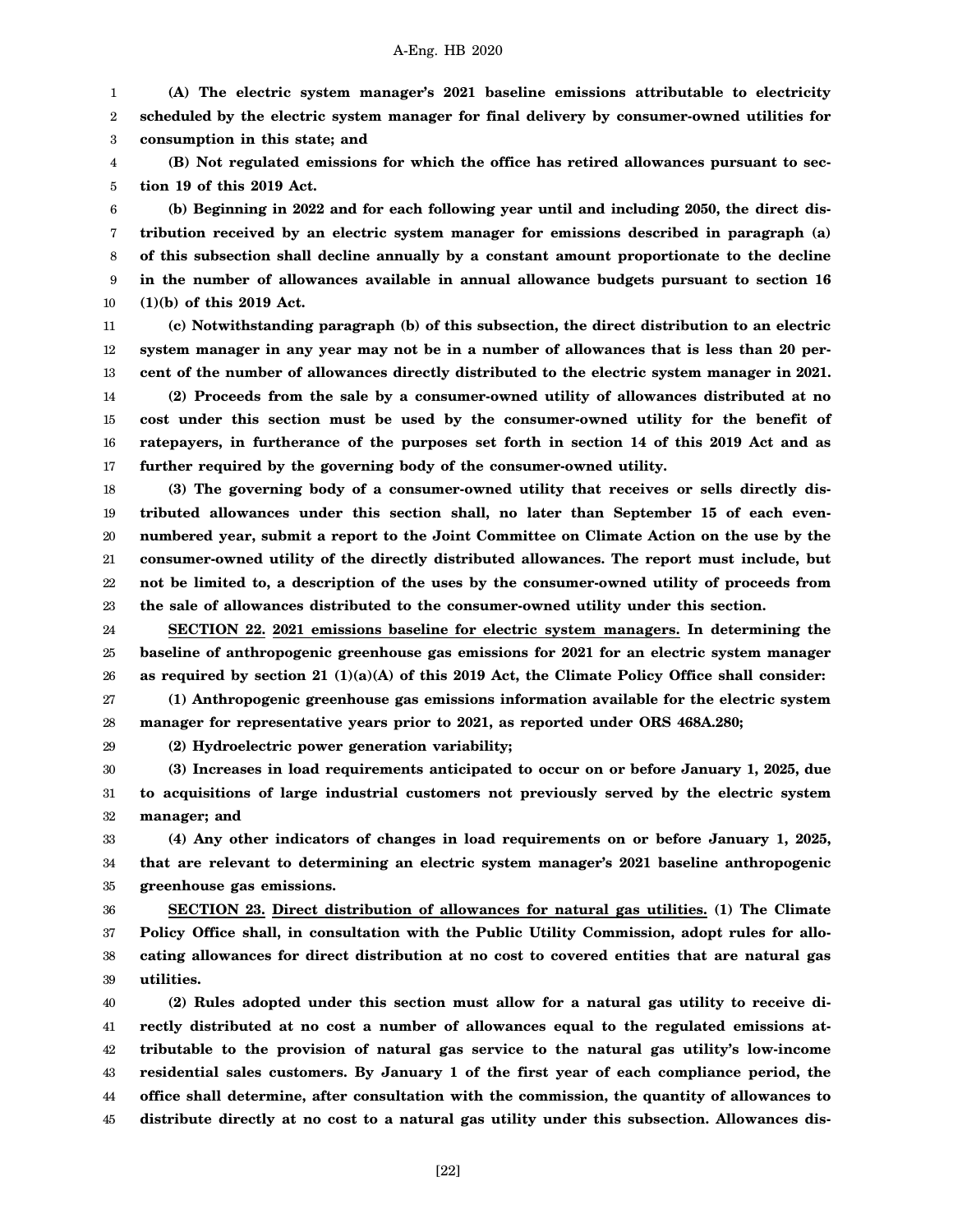1 **tributed to a natural gas utility under this subsection must be used by the natural gas utility**

2 **only to fulfill a compliance obligation, with the benefit of the use accruing to the natural gas**

3 **utility's low-income residential sales customers in a manner authorized by the commission**

4 **pursuant to section 70 of this 2019 Act.**

5 6 7 **(3) Subject to subsection (4) of this section and in addition to the direct distribution provided under subsection (2) of this section, rules adopted under this section must allow for a natural gas utility to receive directly distributed allowances at no cost as follows:**

8 9

10

**(a) The annual direct distribution to a natural gas utility during 2021 must be a number of allowances equal to 60 percent of the weather normalized anthropogenic greenhouse gas emissions forecast, for 2021, to be regulated emissions attributable to the natural gas utility.**

11 12 13 14 15 **(b) Beginning in 2022 and for each following year until and including 2050, the direct distribution received by a natural gas utility for emissions described in paragraph (a) of this subsection shall decline annually by a constant amount proportionate to the decline in the number of allowances available in annual allowance budgets pursuant to section 16 (1)(b) of this 2019 Act.**

16 17 18 19 20 21 **(4) The total annual direct distribution of allowances to a natural gas utility under subsections (2) and (3) of this section may not exceed a number of allowances equal to 75 percent of the weather normalized anthropogenic greenhouse gas emissions attributable to the utility for the year that the allowances are to be directly distributed. The office shall reduce the number of allowances directly distributed under subsection (3) of this section for a year if necessary to comply with this subsection.**

22 23 24 **(5) The office shall require a natural gas utility to consign all allowances directly distributed under subsection (3) of this section to the state to be auctioned pursuant to section 34 of this 2019 Act.**

25 26 27 28 29 30 31 **SECTION 24. Designation of covered entities and opt-in entities engaged in emissionsintensive, trade-exposed processes as EITE entities. (1) The Climate Policy Office shall designate a covered entity or opt-in entity as an EITE entity, if the covered entity or opt-in entity is a permitted air contamination source and is engaged, as of the operative date of this section and as may be verified by the office, in the manufacture of goods through one or more of the following emissions-intensive, trade-exposed processes, as identified by industry group and code in the North American Industry Classification System:**

32 **(a) Basic Chemical Manufacturing, code 3251.**

33 **(b) Cement and Concrete Product Manufacturing, code 3273.**

34 **(c) Foundries, code 3315.**

35 **(d) Fruit and Vegetable Preserving and Specialty Food Manufacturing, code 3114.**

36 **(e) Glass and Glass Product Manufacturing, code 3272.**

37 **(f) Iron and Steel Mills and Ferroalloy Manufacturing, code 3311.**

38 **(g) Lime and Gypsum Product Manufacturing, code 3274.**

39 **(h) Nonmetallic Mineral Mining and Quarrying, code 2123.**

40 **(i) Other Nonmetallic Mineral Product Manufacturing, code 3279.**

41 **(j) Plastics Product Manufacturing, code 3261.**

42 **(k) Pulp, Paper, and Paperboard Mills, code 3221.**

43 **(L) Sawmills and Wood Preservation, code 3211.**

44 **(m) Semiconductor and Other Electronic Component Manufacturing, code 3344.**

45 **(n) Veneer, Plywood, and Engineered Wood Product Manufacturing, code 3212.**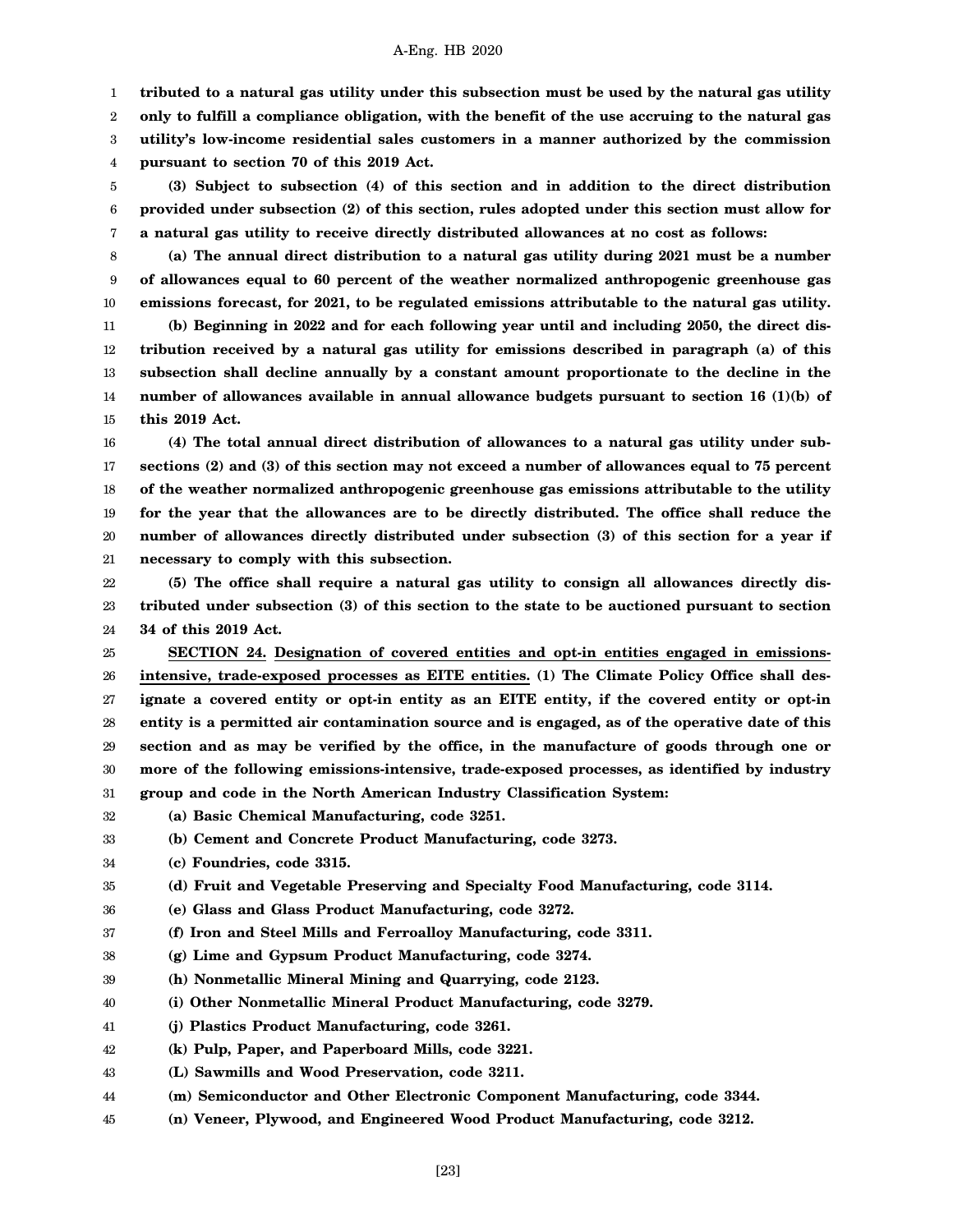1 2 **(2)(a) The office shall adopt by rule a procedure for designating as an EITE entity a covered entity or opt-in entity that:**

3 4 5 **(A) Begins manufacturing a good or goods in this state after the operative date of this section through an emissions-intensive, trade-exposed process listed in subsection (1) of this section; or**

6 7 **(B) Manufactures a good or goods through a process not listed in subsection (1) of this section that the office, by rule, identifies as an emissions-intensive, trade-exposed process.**

8 9 10 **(b) The office may hire or contract with a third-party organization to assist the office in gathering data and conducting analyses as necessary to carry out the procedure required by this subsection.**

11 12 13 14 15 16 **(c) Rules adopted under this subsection may allow for the office to assign a good manufactured by a covered entity or opt-in entity designated as an EITE entity pursuant to this subsection a temporary benchmark, consistent with the processes for calculating benchmarks under section 26 of this 2019 Act, and to adjust the temporary benchmark after the close of the first compliance period for which the EITE entity must fulfill a compliance obligation.**

17 18 19 **(3) A covered entity or opt-in entity that is a fossil fuel distribution and storage facility or infrastructure, or an electric generating unit, may not be designated as an EITE entity and may not receive allowances at no cost under section 26 of this 2019 Act.**

20 21 22 23 24 25 26 **SECTION 25. Leakage risk study. (1) No later than September 15, 2020, the Climate Policy Office shall complete a study on the leakage risk of permitted air contamination sources in this state that report annual verified anthropogenic greenhouse gas emissions under ORS 468A.280 of between 10,000 and 25,000 metric tons of carbon dioxide equivalent. The Director of the Climate Policy Office may hire or contract with a third-party organization to assist the office in gathering data and conducting analyses as necessary to assist the director in carrying out the study required by this section.**

27 28 29 30 **(2) The purpose of the study shall be to evaluate the emissions intensiveness and trade exposure of the permitted air contamination sources described in subsection (1) of this section and to aid the office in implementing the process for designation of EITE entities adopted by rule under section 24 (2) of this 2019 Act.**

31 32 **(3) The office shall provide a report on the study to the Joint Committee on Climate Action in the manner provided in ORS 192.245.**

33 34 35 36 37 38 **SECTION 26. Direct distribution of allowances for EITE entities. (1) As used in this section, "annual benchmarked emissions calculation" means the product of an emissions efficiency benchmark for a good or group of goods, multiplied by the EITE entity's output, during the calendar year prior to the calendar year in which allowances will be allocated for direct distribution at no cost to the EITE entity, of the good or group of goods to which the emissions efficiency benchmark applies.**

39 40 41 42 **(2) The annual allocation of allowances for direct distribution at no cost to an EITE entity shall be a number of allowances equal to the sum total of the annual benchmarked emissions calculations for the goods manufactured by the EITE entity, multiplied by 95 percent.**

43 44 **(3) The Climate Policy Office shall establish, by order, the emissions efficiency benchmarks for goods manufactured in this state by EITE entities.**

45 **(4) In establishing the emissions efficiency benchmarks, the office may:**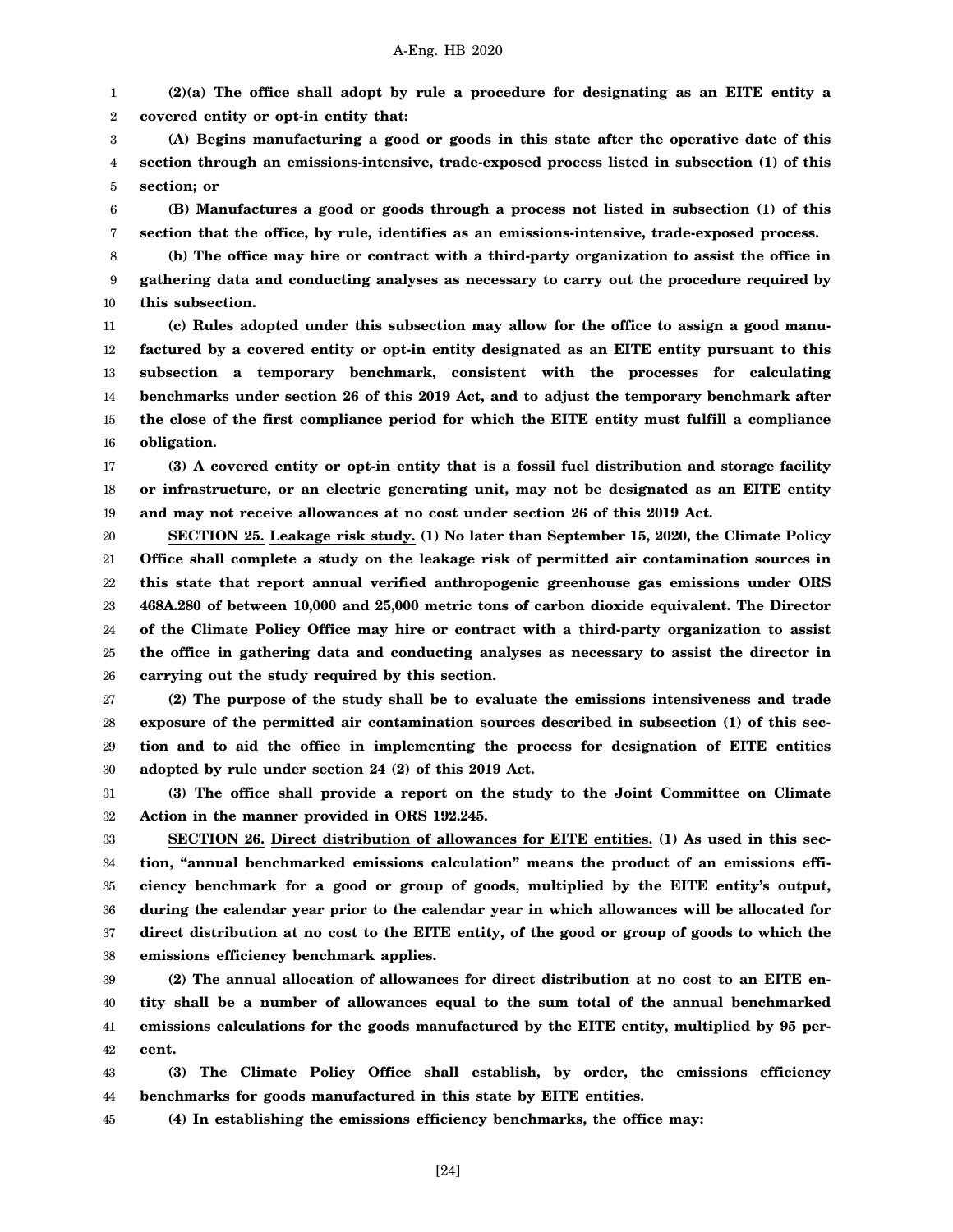1 2 **(a) Establish an emissions efficiency benchmark separately for each individual good manufactured in this state by an EITE entity; or**

3 4 5 **(b) Establish a single emissions efficiency benchmark for a group of goods manufactured in this state by an EITE entity, if the office determines that the anthropogenic greenhouse gas emissions attributable to the manufacture of each of the goods in the group:**

**(A) Are not materially different in quantity; or**

7 8 **(B) Cannot be distinguished as emissions attributable to any one of the goods in the group.**

9 10 11 12 13 **(5)(a) The office shall establish emissions efficiency benchmarks based on recent years' efficiency as provided in this subsection. An emissions efficiency benchmark established based on recent years' efficiency shall be applicable for the period beginning January 1, 2021, and ending December 31, 2024. To determine each emissions efficiency benchmark, the office shall:**

14 15 16 17 18 **(A) Calculate the three-year average of the total, expressed in metric tons of carbon dioxide equivalent, of the anthropogenic greenhouse gas emissions attributable to the manufacture of the good or group of goods for which the EITE entity would have been the regulated covered entity if the Oregon Climate Action Program had been in effect during the time that the anthropogenic greenhouse gas emissions occurred; and**

19 20 21 **(B) Divide the number calculated under subparagraph (A) of this paragraph by the three-year average of the total annual output of the good or group of goods in this state by the EITE entity, using output data from the three most recent years prior to 2021.**

22 23 24 25 **(b) In conducting the calculation required by paragraph (a)(A) of this subsection, the office shall use anthropogenic greenhouse gas emissions information from the three most recent years prior to 2021 for which anthropogenic greenhouse gas emissions information is available and verified by the office.**

26 27 28 29 30 **(6) An EITE entity may file with the office a written request for a contested case hearing to challenge an order establishing the emissions efficiency benchmarks for goods produced by the EITE entity. The request shall be filed within 30 days after the date the order was entered. If an EITE entity requests a hearing, the hearing shall be conducted in accordance with the provisions applicable to contested case proceedings under ORS chapter 183.**

31 **(7) In order to implement this section, the office shall adopt by rule:**

6

32 33 **(a) A means for attributing an EITE entity's anthropogenic greenhouse gas emissions to the manufacture of individual goods or groups of goods;**

34 35 **(b) Requirements for EITE entities to provide any pertinent records necessary for the office to verify output data; and**

36 37 **(c) A process for adjusting an allocation of allowances for direct distribution at no cost, if necessary, to reconcile for output variability or type of good.**

38 39 40 41 42 43 44 45 **(8) The office shall adopt by rule a process for EITE entities to apply to the office for an adjustment to the allocation of allowances for direct distribution at no cost that the EITE entity may receive. The office may grant an adjustment under this subsection only for a significant change beyond the control of the EITE entity in the anthropogenic greenhouse gas emissions attributable to the manufacture of a good or group of goods in this state by the EITE entity, based on a finding by the office that the adjustment is necessary to accommodate changes to the manufacturing process that have a material impact on anthropogenic greenhouse gas emissions. Rules adopted under this subsection may provide**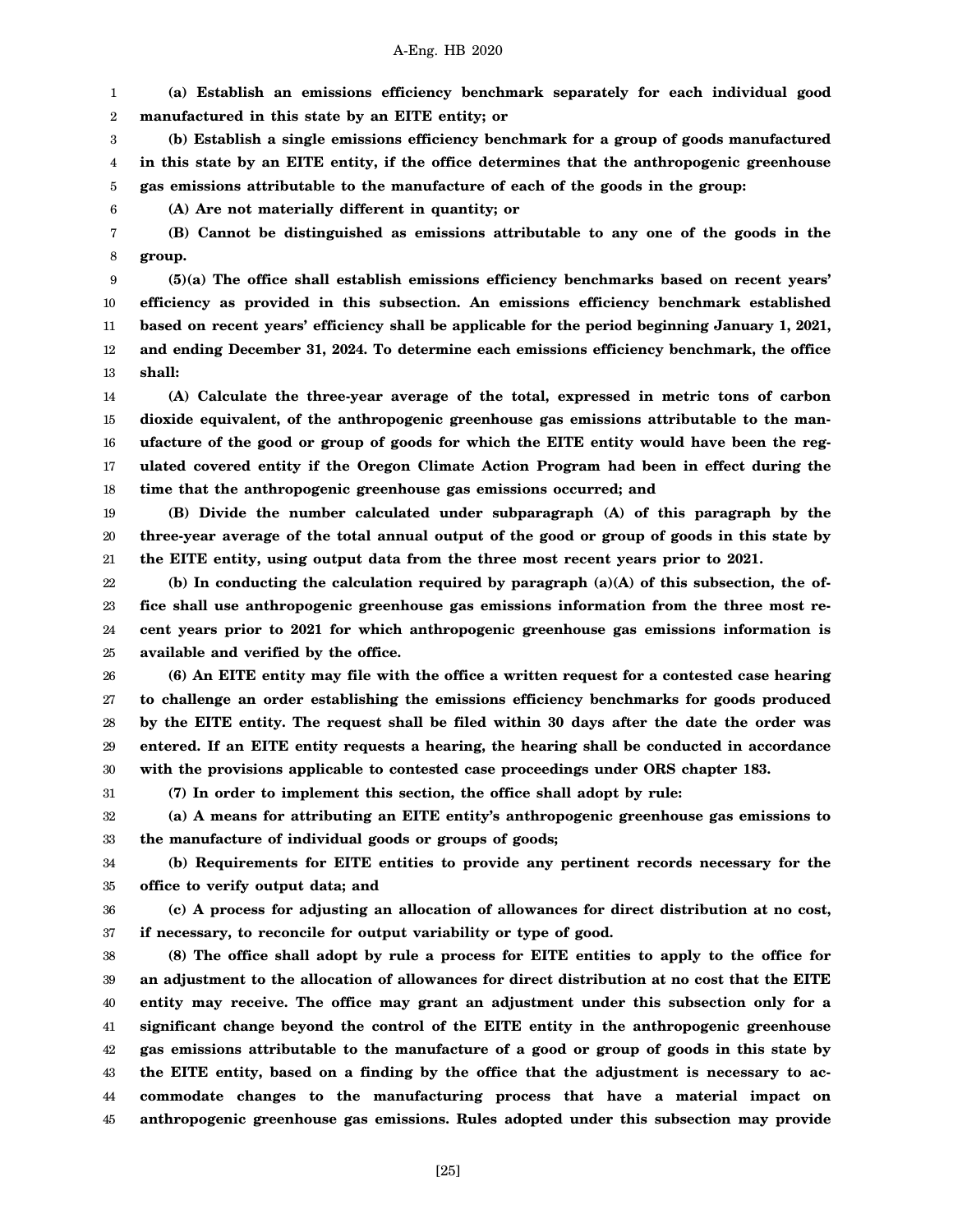1 2 **for the office to contract with an external third-party expert to assist the office in making individual determinations on applications for adjustments.**

3 4 5 **SECTION 27. Operation of emissions efficiency benchmarks based on best available technology. (1) The amendments to section 26 of this 2019 Act by section 28 of this 2019 Act become operative on January 1, 2025.**

6 7 8 9 **(2) The Climate Policy Office shall first establish, by order, emissions efficiency benchmarks based on best available technology for EITE entities under the amendments to section 26 of this 2019 Act by section 28 of this 2019 Act no later than January 1, 2024. An order issued under this subsection may not become effective prior to January 1, 2025.**

10 11 12 13 **(3) The office may adopt or amend rules, issue orders or take any actions before the operative date specified in subsection (1) of this section that are necessary to enable the office, on and after the operative date specified in subsection (1) of this section, to carry out subsection (2) of this section and the amendments to section 26 by section 28 of this 2019 Act.**

14 **SECTION 28.** Section 26 of this 2019 Act is amended to read:

15

**Sec. 26.** (1) As used in this section[*,*]**:**

16 17 18 19 20 **(a)** "Annual benchmarked emissions calculation" means the product of an emissions efficiency benchmark for a good or group of goods, multiplied by the EITE entity's output, during the calendar year prior to the calendar year in which allowances will be allocated for direct distribution at no cost to the EITE entity, of the good or group of goods to which the emissions efficiency benchmark applies.

21 22 **(b) "Best available technology" means the fuels, processes, equipment and technology that will most effectively reduce the regulated emissions:**

23

**(A) For which an EITE entity must meet a compliance obligation; and**

24 25 26 **(B) That are associated with the manufacture by an EITE entity of a good, without changing the characteristics of the good being manufactured, that is technically feasible, commercially available, economically viable and compliant with all applicable laws.**

27 28 29 (2) The annual allocation of allowances for direct distribution at no cost to an EITE entity shall be a number of allowances equal to the sum total of the annual benchmarked emissions calculations for the goods manufactured by the EITE entity, multiplied by 95 percent.

30 31 (3) The Climate Policy Office shall establish, by order, the emissions efficiency benchmarks for goods manufactured in this state by EITE entities.

32

(4) In establishing the emissions efficiency benchmarks, the office may:

33 34 (a) Establish an emissions efficiency benchmark separately for each individual good manufactured in this state by an EITE entity; or

35 36 37 (b) Establish a single emissions efficiency benchmark for a group of goods manufactured in this state by an EITE entity, if the office determines that the anthropogenic greenhouse gas emissions attributable to the manufacture of each of the goods in the group:

38

(A) Are not materially different in quantity; or

39 (B) Cannot be distinguished as emissions attributable to any one of the goods in the group.

40 [*(5)(a) The office shall establish emissions efficiency benchmarks based on recent years' efficiency*

41 *as provided in this subsection. An emissions efficiency benchmark established based on recent years'*

42 *efficiency shall be applicable for the period beginning January 1, 2021, and ending December 31, 2024.*

43 *To determine each emissions efficiency benchmark, the office shall:*]

44 45 [*(A) Calculate the three-year average of the total, expressed in metric tons of carbon dioxide equivalent, of the anthropogenic greenhouse gas emissions attributable to the manufacture of the good*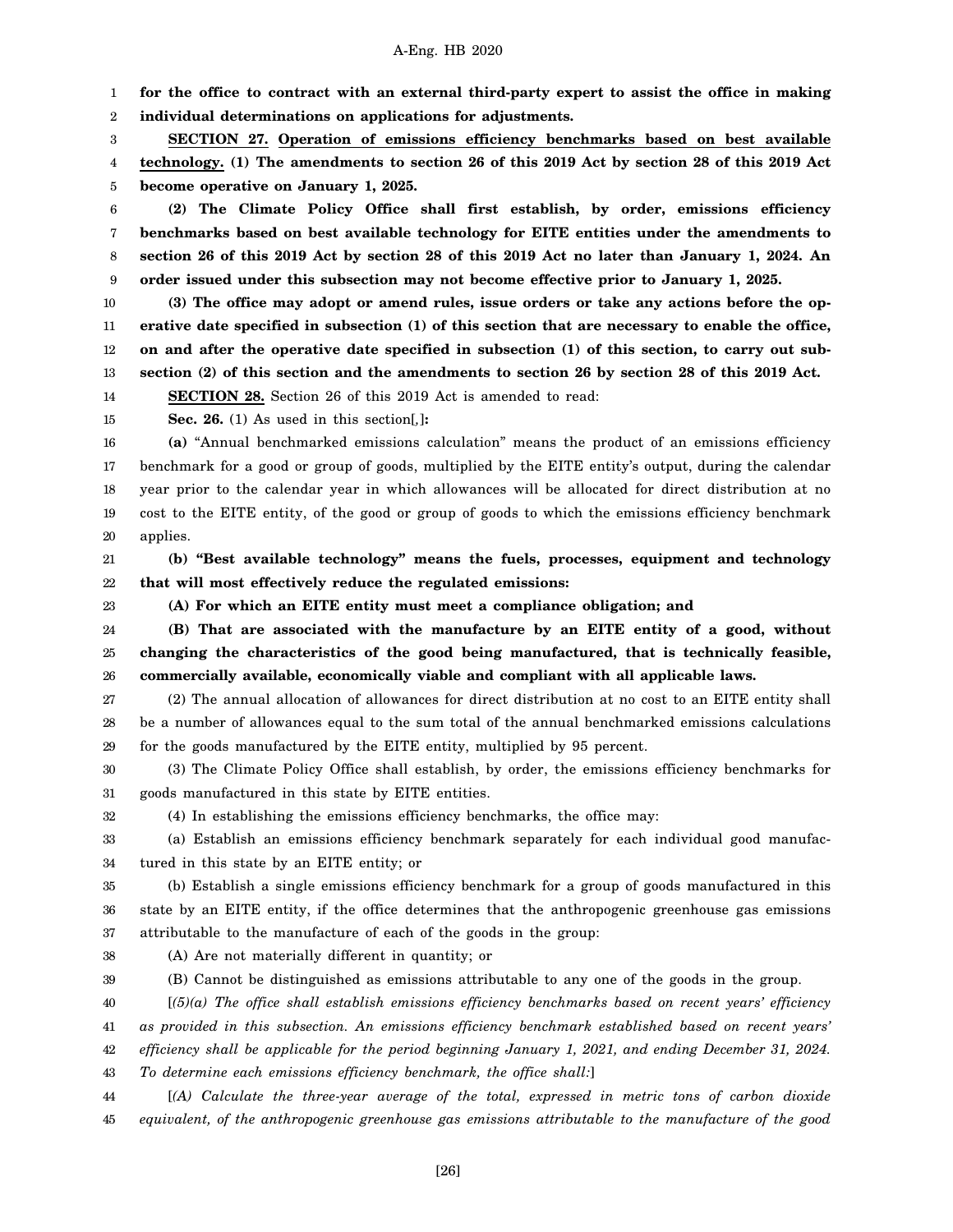1 *or group of goods for which the EITE entity would have been the regulated covered entity if the Oregon*

2 3 *Climate Action Program had been in effect during the time that the anthropogenic greenhouse gas emissions occurred; and*]

4 5 6 [*(B) Divide the number calculated under subparagraph (A) of this paragraph by the three-year average of the total annual output of the good or group of goods in this state by the EITE entity, using output data from the three most recent years prior to 2021.*]

7 8 9 [*(b) In conducting the calculation required by paragraph (a)(A) of this subsection, the office shall use anthropogenic greenhouse gas emissions information from the three most recent years prior to 2021 for which anthropogenic greenhouse gas emissions information is available and verified by the office.*]

10 11 12 13 14 15 16 17 **(5)(a) The office shall establish emissions efficiency benchmarks based on best available technology as provided in this subsection. The office shall update each emissions efficiency benchmark once every nine years. Each emissions efficiency benchmark must represent the anthropogenic greenhouse gas emissions that would be the resulting regulated emissions attributable to an EITE entity for the manufacture of a good or group of goods in this state, if the EITE entity were to use the best available technology, as of the date that the emissions intensity benchmark was last updated, that materially contributes to the regulated emissions of the EITE entity.**

18

**(b) In determining an emissions efficiency benchmark, the office shall consider:**

19 20 **(A) Any anthropogenic greenhouse gas emissions intensity audit reports specific to the EITE entity submitted under paragraph (c) of this subsection;**

21 22 23 **(B) The commercial availability, technical feasibility and economic viability of options to reduce anthropogenic greenhouse gas emissions, including whether pursuing those options would lead to a substantial increase in leakage risk;**

24 25 **(C) The fuels, processes, equipment and technology used by facilities in this state or in other jurisdictions to produce goods of comparable type, quantity and quality; and**

26

**(D) Barriers that would prevent adoption of best available technology by the EITE entity.**

27 28 29 **(c) An EITE entity may submit to the office, for consideration in adopting emissions efficiency benchmarks, an anthropogenic greenhouse gas emissions intensity audit report produced by a qualified, independent third-party organization. The audit report must:**

30 31 32 33 **(A) Include an analysis of the current fuels, processes, equipment and technology that materially contribute to the regulated emissions of the EITE entity attributable to the manufacture of each good or group of goods by the EITE entity and the resulting emissions intensity per unit of output for each good or group of goods.**

34 35 36 37 38 **(B) Include an analysis of the best available technology to produce the goods manufactured by the EITE entity and the resulting anthropogenic greenhouse gas emissions intensity per unit of output for each good or group of goods if best available technology were used by the EITE entity. The analysis required by this subparagraph must, to the greatest extent practical, consider the factors described in paragraph (b)(C) and (D) of this subsection.**

39 40 41 42 **(C) Based on the analyses required under subparagraphs (A) and (B) of this paragraph, provide an estimate of the anthropogenic greenhouse gas emissions intensity per unit of output to produce the same goods or groups of goods at the same facility if the facility used the best available technology.**

43 44 45 (6) An EITE entity may file with the office a written request for a contested case hearing to challenge an order establishing the emissions efficiency benchmarks for goods produced by the EITE entity. The request shall be filed within 30 days after the date the order was entered. If an EITE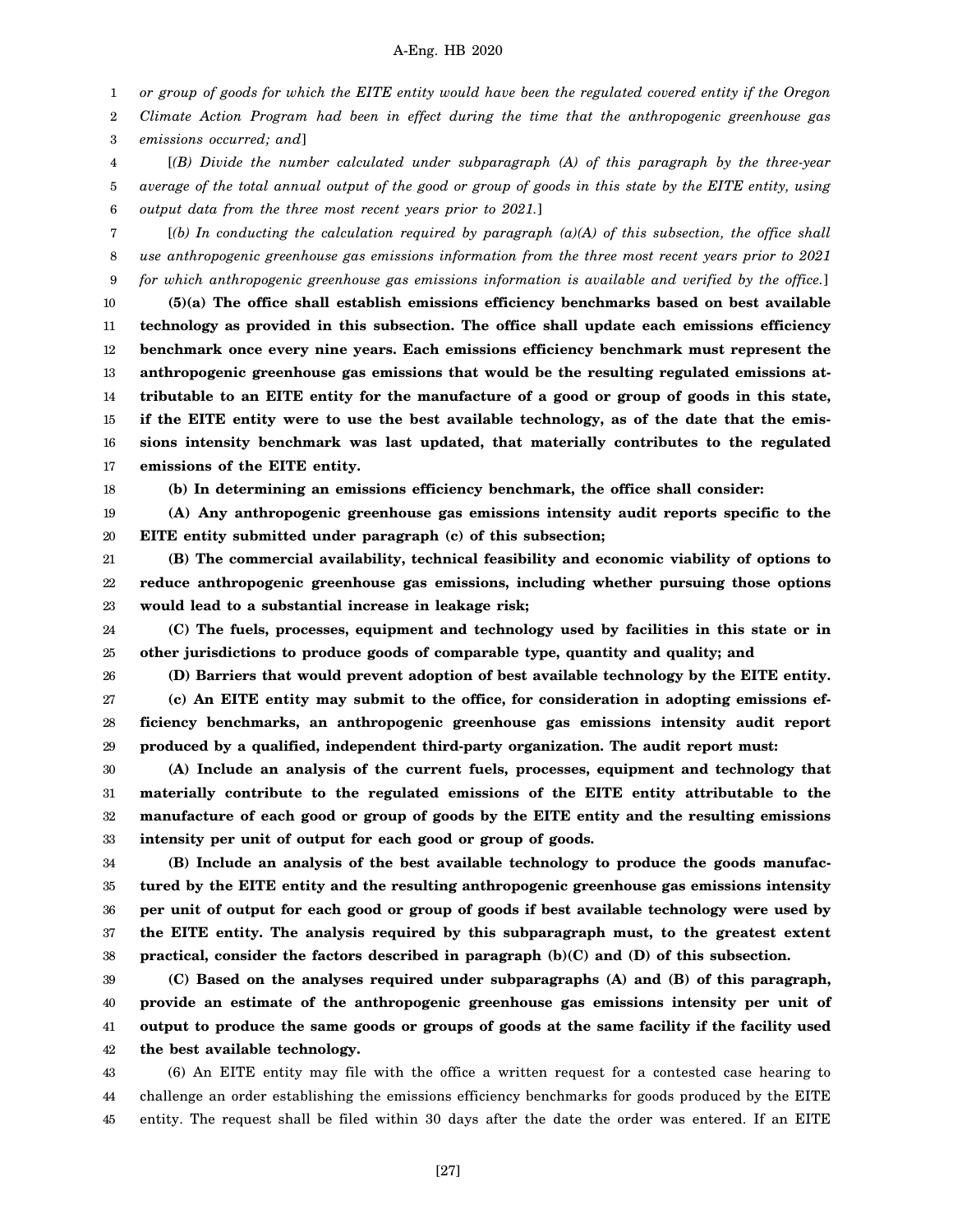1 2 entity requests a hearing, the hearing shall be conducted in accordance with the provisions applicable to contested case proceedings under ORS chapter 183.

3 (7) In order to implement this section, the office shall adopt by rule:

4 5 (a) A means for attributing an EITE entity's anthropogenic greenhouse gas emissions to the manufacture of individual goods or groups of goods;

6 7 (b) Requirements for EITE entities to provide any pertinent records necessary for the office to verify output data; and

8 9 (c) A process for adjusting an allocation of allowances for direct distribution at no cost, if necessary, to reconcile for output variability or type of good.

10 11 12 13 14 15 16 17 18 (8) The office shall adopt by rule a process for EITE entities to apply to the office for an adjustment to the allocation of allowances for direct distribution at no cost that the EITE entity may receive. The office may grant an adjustment under this subsection only for a significant change beyond the control of the EITE entity in the anthropogenic greenhouse gas emissions attributable to the manufacture of a good or group of goods in this state by the EITE entity, based on a finding by the office that the adjustment is necessary to accommodate changes to the manufacturing process that have a material impact on anthropogenic greenhouse gas emissions. Rules adopted under this subsection may provide for the office to contract with an external third-party expert to assist the office in making individual determinations on applications for adjustments.

19 20 21 22 23 **SECTION 29. Benchmark report. No later than September 15, 2030, the Climate Policy Office shall provide a report to the Joint Committee on Climate Action, in the manner provided in ORS 192.245, on the emissions efficiency benchmarks established pursuant to section 26 of this 2019 Act. The report may include recommendations for legislation. The report shall assess:**

24 25 26 **(1) The anthropogenic greenhouse gas emissions intensity and trade exposure of covered entities and opt-in entities that have been designated as EITE entities pursuant to section 24 of this 2019 Act;**

27 28 **(2) The anthropogenic greenhouse gas emissions reduction opportunities available to the covered entities and opt-in entities described in subsection (1) of this section; and**

29 30 31 **(3) Whether the conclusions of the assessments required under subsections (1) and (2) of this section warrant an adjustment to the methods of calculating the emissions efficiency benchmarks developed pursuant to section 26 of this 2019 Act.**

32

**SECTION 30. Offsets generally; rules. (1) Offset projects:**

33 34 **(a) Must be located in the United States or approved by a jurisdiction with which the State of Oregon has entered into a linkage agreement pursuant to section 38 of this 2019 Act;**

**(c) Must result in greenhouse gas emissions reductions or removals that:**

35 **(b) May not be otherwise required by law; and**

36

37 **(A) Are real, permanent, quantifiable, verifiable and enforceable; and**

38 39 40 41 **(B) Are in addition to greenhouse gas emissions reductions or removals otherwise required by law or legally enforceable mandate and that exceed any other greenhouse gas emissions reductions or removals that would otherwise occur in a conservative business-asusual scenario.**

42 43 44 45 **(2)(a) A total of no more than eight percent of a covered entity's or opt-in entity's compliance obligation may be fulfilled by surrendering offset credits. A total of no more than four percent of a covered entity's or opt-in entity's compliance obligation may be fulfilled by surrendering offset credits generated by offset projects that do not provide direct environ-**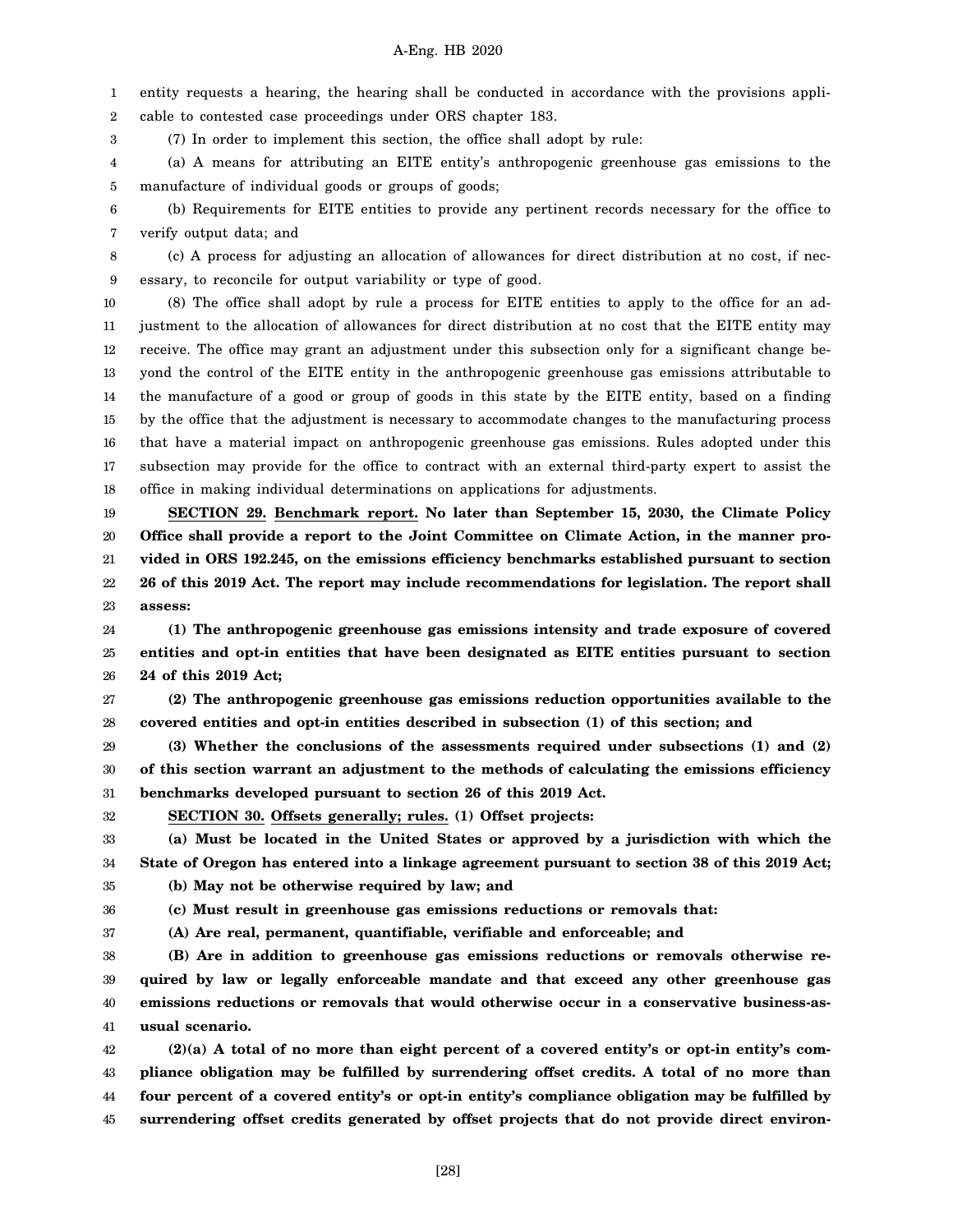1 2 3 4 5 6 7 8 9 10 11 12 13 14 15 16 17 18 19 20 21 22 23 24 25 26 27 28 29 30 31 32 33 34 35 36 37 38 39 40 41 42 43 44 45 **mental benefits in this state. (b) The Climate Policy Office may by rule adopt additional restrictions on the number of offset credits that may be surrendered by a covered entity or opt-in entity that is a permitted air contamination source and that is geographically located in an impacted community if: (A) The geographic area within which the permitted air contamination source is located is also a nonattainment area and the permitted air contamination source substantially contributes to or causes the nonattainment of air quality standards; or (B) The permitted air contamination source is in violation of the terms or conditions of any permit required or authorized under ORS 468.065 or ORS chapter 468A and issued by the Department of Environmental Quality or a regional air quality control authority formed under ORS 468A.105. (3) The office shall adopt rules governing offset projects and the generation, issuance and use of offset credits. The rules must: (a) Provide for the development of offset protocols in a manner that enables the state to pursue linkage agreements with other jurisdictions pursuant to section 38 of this 2019 Act; (b) Take into consideration standards, rules or protocols for: (A) Offset projects and the generation, issuance and use of offset credits, as established by other states, provinces and countries with programs comparable to the Oregon Climate Action Program; and (B) Voluntary offset projects and the generation, issuance and use of offset credits, as established by organizations that operate offset credit registries; (c) Allow for the broadest possible participation by landowners in developing and operating offset projects across the broadest possible variety of types and sizes of lands; (d) Encourage opportunities for developing offset projects that provide direct environmental benefits in this state; (e) Prioritize offset projects that benefit impacted communities, members of eligible Indian tribes and natural and working lands; and (f) Address qualifications for persons and agencies that provide third-party verification and registration of offset projects and offset credits. (4) The office shall adopt by rule a process for issuing early action offset credits for greenhouse gas emissions reductions or removals that occur during the period beginning on January 1, 2019, and ending on January 1, 2021. Rules adopted under this subsection may include: (a) Designation of offset protocols under which an offset project may qualify for early action offset credits; (b) Requirements for offset projects to be registered with qualified third-party organizations that operate offset credit registries to receive early action offset credits; and (c) Requirements for offset credits issued by qualified third-party organizations that operate offset credit registries to be converted to offset credits issued by or acceptable under the Oregon Climate Action Program. (5) The office shall adopt by rule a process to investigate and invalidate issued offset credits as necessary to uphold the environmental integrity of the Oregon Climate Action Program. Reasons for invalidating issued offset credits may include, but are not limited to: (a) A misstatement, of more than five percent, of the amount of greenhouse gas emis-**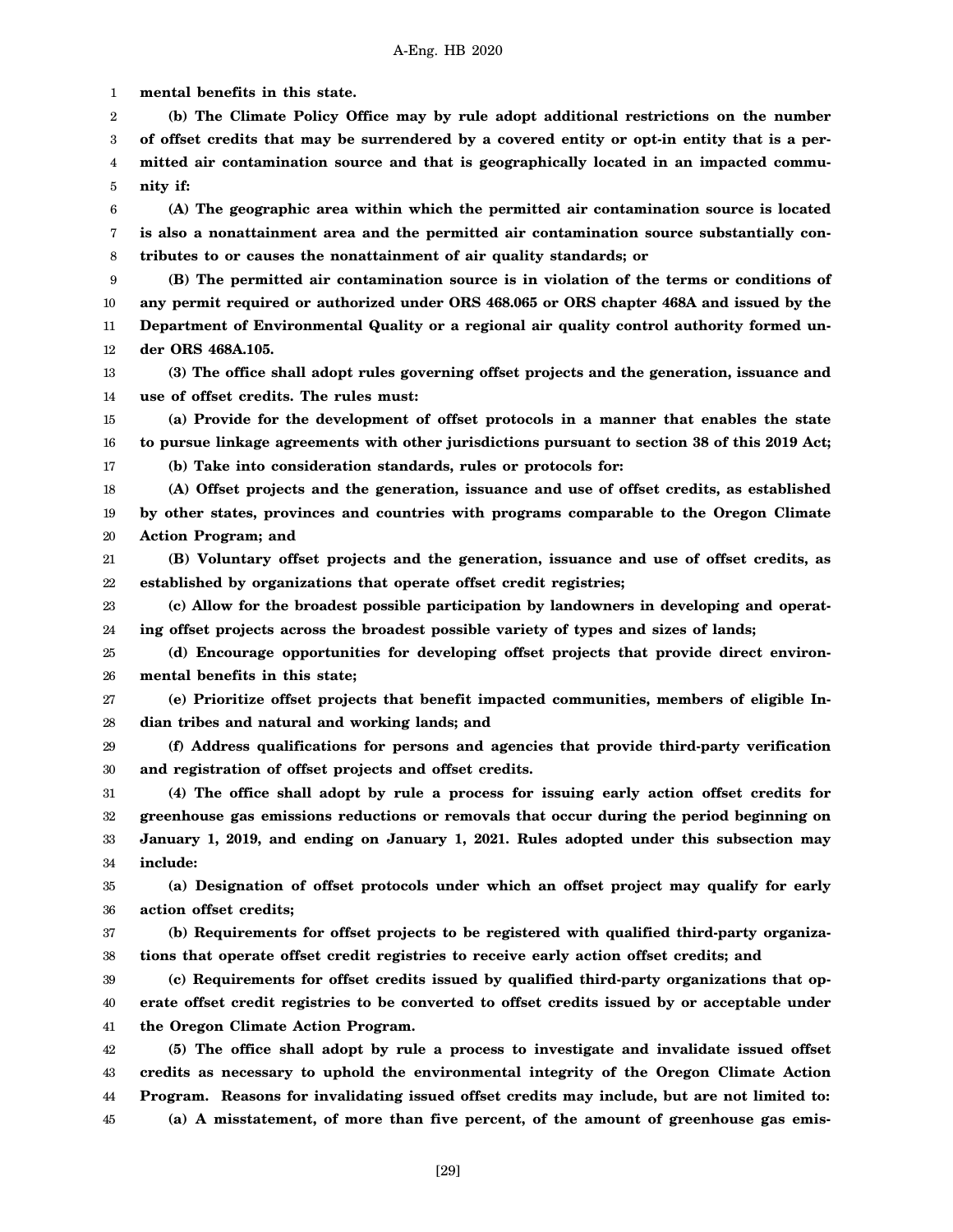1 2 **sions reductions or removals attributable to an offset project for which offset credits were issued;**

3 4 **(b) An environmental, health or safety violation by an offset project for which offset credits were issued; or**

5 6 7 **(c) A determination that offset credits are duplicative of other offset credits issued for the same greenhouse gas emissions reductions or removals through another offset credit issuing body and that the invalidation is necessary to remedy the duplication.**

8 9 10 11 12 13 **(6) The office shall establish by rule one or more offset integrity accounts. The office shall withhold a percentage of the offset credits issued by the office for each offset project and deposit the withheld offset credits in an offset integrity account. Uses of offset integrity accounts may include, but need not be limited to, using offset credits deposited in an offset integrity account to replace offset credits that are invalidated pursuant to rules adopted under subsection (5) of this section.**

14 15 16 **SECTION 31. Offset protocols. (1) Offset protocols, and any greenhouse gas emission inventory and monitoring requirements related to the offset protocols, developed pursuant to rules adopted under section 30 of this 2019 Act:**

17 18 **(a) Must be straightforward and effective to implement and administer, for both offset project operators and persons purchasing offset credits;**

19 20 **(b) Must provide for flexibility for landowners in the development and operation of offset projects;**

21 22 23 **(c) Must establish, for each offset protocol, a predetermined crediting period for which an offset project will remain eligible to receive offset credits for greenhouse gas emissions reductions or removals; and**

24 25 26 **(d) May make use of aggregation or other mechanisms, including cost-effective inventory and monitoring provisions, to increase the development of offset projects by landowners across the broadest possible variety of types and sizes of lands.**

27 28 29 **(2)(a) The Climate Policy Office shall collaborate and consult with the State Forestry Department in developing and monitoring offset protocols related to forestry. Offset protocols related to forestry that are developed pursuant to this subsection:**

30 31 **(A) Must prioritize reforestation, avoided forest conversion and improved forest management.**

32 33 **(B) Must, to the extent practicable, prioritize low-carbon-impact building materials and urban forestry.**

34 35 **(C) Must have the ability to be administered consistently with the applicable state and local land use laws of Oregon.**

36 37 38 39 **(D) May account for differences in forest management practices between private owners of forestland and state or other owners of nonfederal forestlands in establishing the baselines for the generation of offset credits by offset projects on the private, state or other nonfederal forestlands.**

40 41 42 43 **(b) In developing offset protocols related to forestry, the office and the department shall consider ways to avoid significant net cumulative reductions, attributable to offset projects, in the regional supply of wood fiber available to wood products manufacturing facilities in this state.**

44 45 **(c) The office and the department shall jointly convene a technical advisory committee to advise the office and the department in developing and monitoring offset protocols related**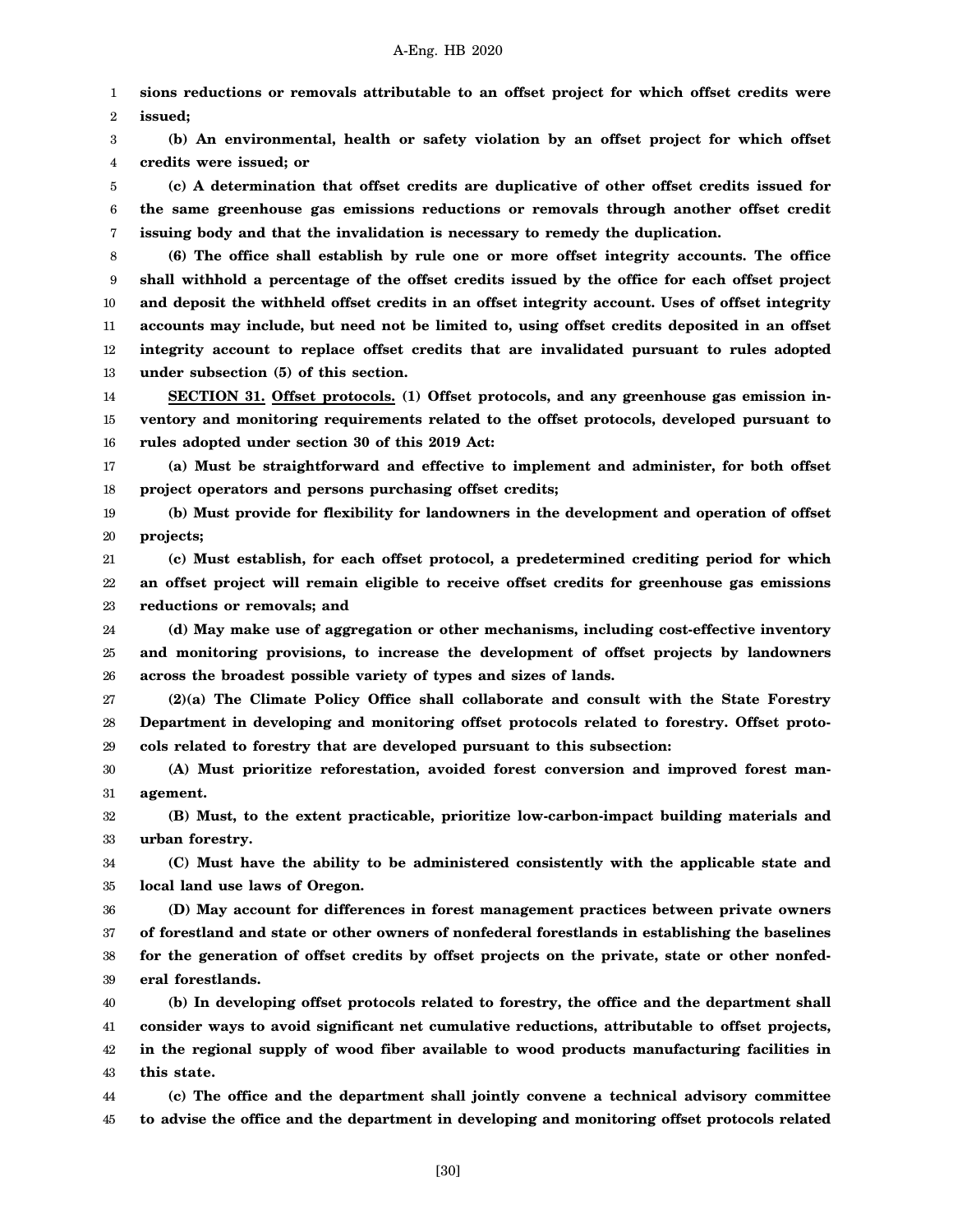1 2 **to forestry. The technical advisory committee must include members with expertise in offset protocols related to forestry.**

- 3 4 5 6 7 **(3) The office shall collaborate and consult with all relevant state agencies, including but not limited to the State Department of Agriculture and the Oregon Watershed Enhancement Board, in developing and monitoring offset protocols related to agriculture and conservation on natural and working lands. In developing offset protocols pursuant to this subsection, the office shall:**
- 8 **(a) Consider developing offset protocols for:**
- 9 **(A) Manure management that reduces methane emissions from agricultural operations;**
- 10 **(B) Avoided grassland conversion; and**
- 11 12 **(C) Other categories of offset projects that would otherwise result in the reduction of greenhouse gas emissions related to agricultural operations; and**
- 13 14 **(b) Ensure that the offset protocols have the ability to be administered consistently with the applicable state and local land use laws of Oregon.**
- 15 16 17 **(4) In developing any offset protocol related to a matter not addressed by subsections (2) and (3) of this section, the office shall convene a technical advisory committee composed of persons with expertise relevant to the development of the offset protocol.**
- 18 19 20 21 22 **(5) The office shall regularly review and update offset protocols developed pursuant to rules adopted under section 30 of this 2019 Act. The reviews and updates of offset protocols shall include any updates, as necessary, to the methods or technologies used for measuring and monitoring the greenhouse gas emissions reductions or removals attributable to the offset projects addressed by the offset protocols.**
- 23 24 **(6) Offset protocols shall be developed and updated by the office pursuant to the rulemaking provisions of ORS chapter 183.**
- 25 26 27 **SECTION 32. Offsets; consultation and reporting. (1) In developing and updating rules and offset protocols pursuant to sections 30 and 31 of this 2019 Act, the Climate Policy Office: (a) Shall consult with and consider the recommendations of:**
- 
- 28 29 30 **(A) The State Department of Agriculture, the State Forestry Department, the Environmental Justice Task Force, the Oregon Watershed Enhancement Board, other relevant state agencies and eligible Indian tribes; and**
- 31 32 **(B) Persons and agencies that provide third-party verification and registration of offset projects and offset credits; and**
- 33 34 35 **(b) May contract with one or more persons or agencies that provide third-party verification and registration of offset projects and offset credits to assist in the development of offset protocols.**
- 36 37 38 39 40 41 42 43 **(2) The office shall convene a compliance offsets program advisory committee to advise the office in developing and updating rules and offset protocols pursuant to sections 30 and 31 of this 2019 Act. The compliance offsets program advisory committee shall provide guidance to the office in designing the rules and offset protocols to promote offset projects that provide direct environmental benefits in this state and to prioritize offset projects that benefit impacted communities, members of eligible Indian tribes and natural and working lands. The office shall appoint at least one member to the advisory committee from each of the following groups:**
- 44 **(a) Scientists;**
- 45 **(b) Public health experts;**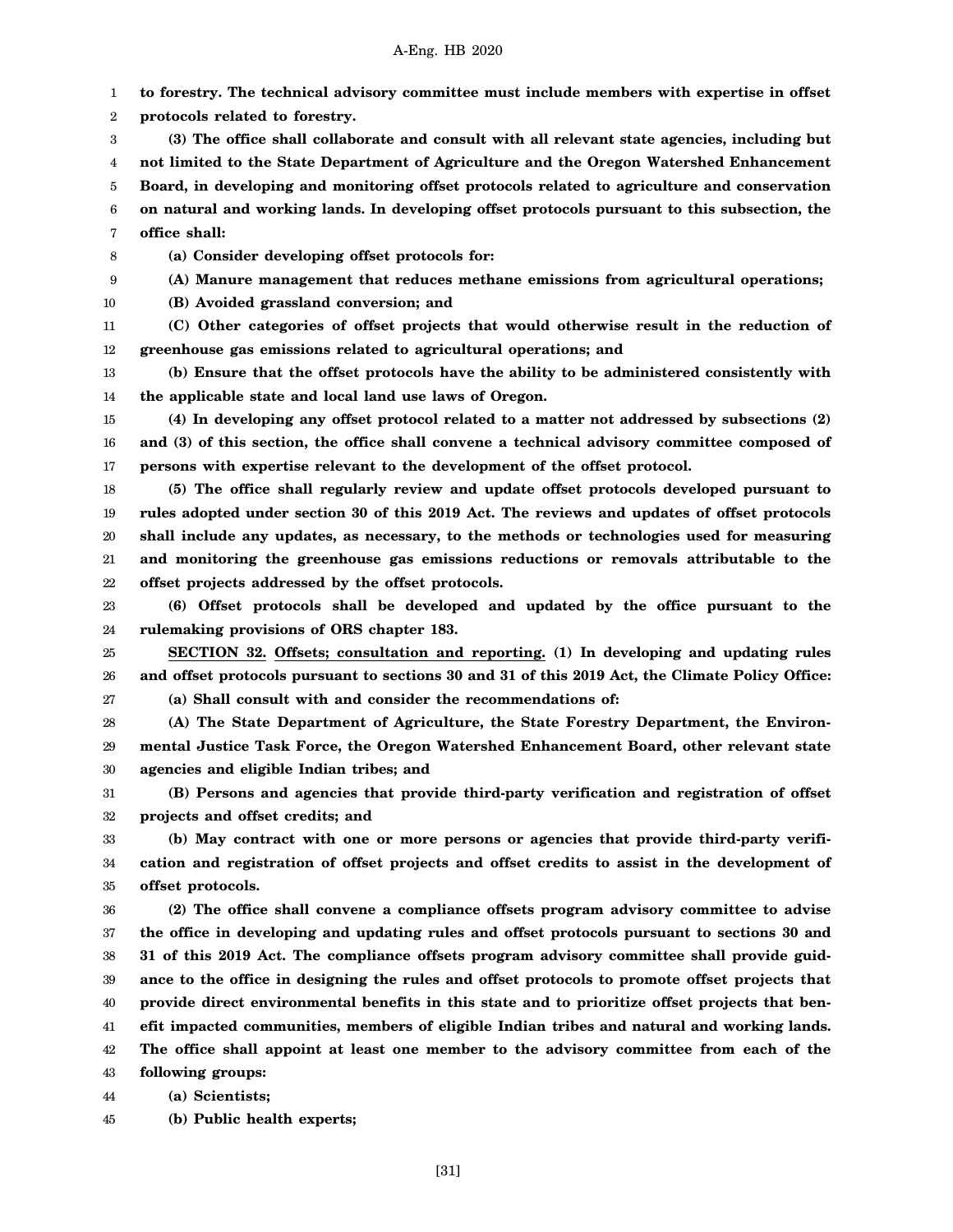1 **(c) Carbon market experts;**

2 **(d) Representatives of eligible Indian tribes;**

3 **(e) Environmental justice advocates;**

4 **(f) Labor and workforce representatives;**

5 **(g) Forestry experts;**

6 **(h) Agriculture experts;**

7 **(i) Environmental advocates;**

8 **(j) Conservation advocates; and**

9 **(k) Dairy experts.**

10 11 12 13 **(3)(a) No later than September 15 of the final year of each compliance period, the State Forestry Department, in collaboration with the office, shall submit a report to the Joint Committee on Climate Action that provides an analysis of the implementation in Oregon of offset protocols related to forestry. The report shall:**

14 15 16 17 **(A) Describe the location and scope of offset projects in Oregon registered under offset protocols related to forestry developed pursuant to sections 30 and 31 of this 2019 Act for which offset credits have been issued under the Oregon Climate Action Program, to date, and the number of offset credits issued;**

18 19 **(B) Describe forestry carbon offsets marketed, registered, transferred or sold, to date, by the State Forester under ORS 526.725, 530.050 and 530.500.**

20 21 22 **(C) Include information and analysis of any cobenefits attributable to the forestry offset projects and forestry carbon offsets described under subparagraphs (A) and (B) of this paragraph; and**

23 24 25 26 **(D) Identify and address any significant effects attributable to the forestry offset projects and forestry carbon offsets described in subparagraphs (A) and (B) of this paragraph on the supply of wood fiber available from nonfederal forestlands to wood products manufacturing facilities in this state.**

27 28 **(b) The information and analysis required under paragraph (a)(D) of this subsection shall include and consider:**

29 30 **(A) Data identifying the exports and imports of logs harvested from nonfederal forestlands in Oregon; and**

31 32 33 **(B) Significant effects attributable to the forestry offset projects and forestry carbon offsets on the supply of wood fiber that are applicable to specific geographic areas of this state.**

34 35 36 37 38 39 40 41 **(c) The report required by this subsection may include recommendations by the State Forestry Department on whether a temporary suspension of acceptance of new offset project applications under offset protocols related to forestry developed pursuant to sections 30 and 31 of this 2019 Act is necessary to address any significant effects attributable to forestry offset projects on the supply of wood fiber available from nonfederal forestlands to wood products manufacturing facilities in this state. If the department recommends a temporary suspension, the recommendation must also include recommendations for measures to minimize adverse effects on landowners developing offset projects.**

42 43 44 45 **SECTION 33. Methodology for designating impacted communities. (1) The Climate Policy Office, by rule and in consultation with the Portland State University Population Research Center, the Oregon Health Authority and other relevant state agencies and local agencies and officials, shall designate impacted communities. In carrying out this section, the office**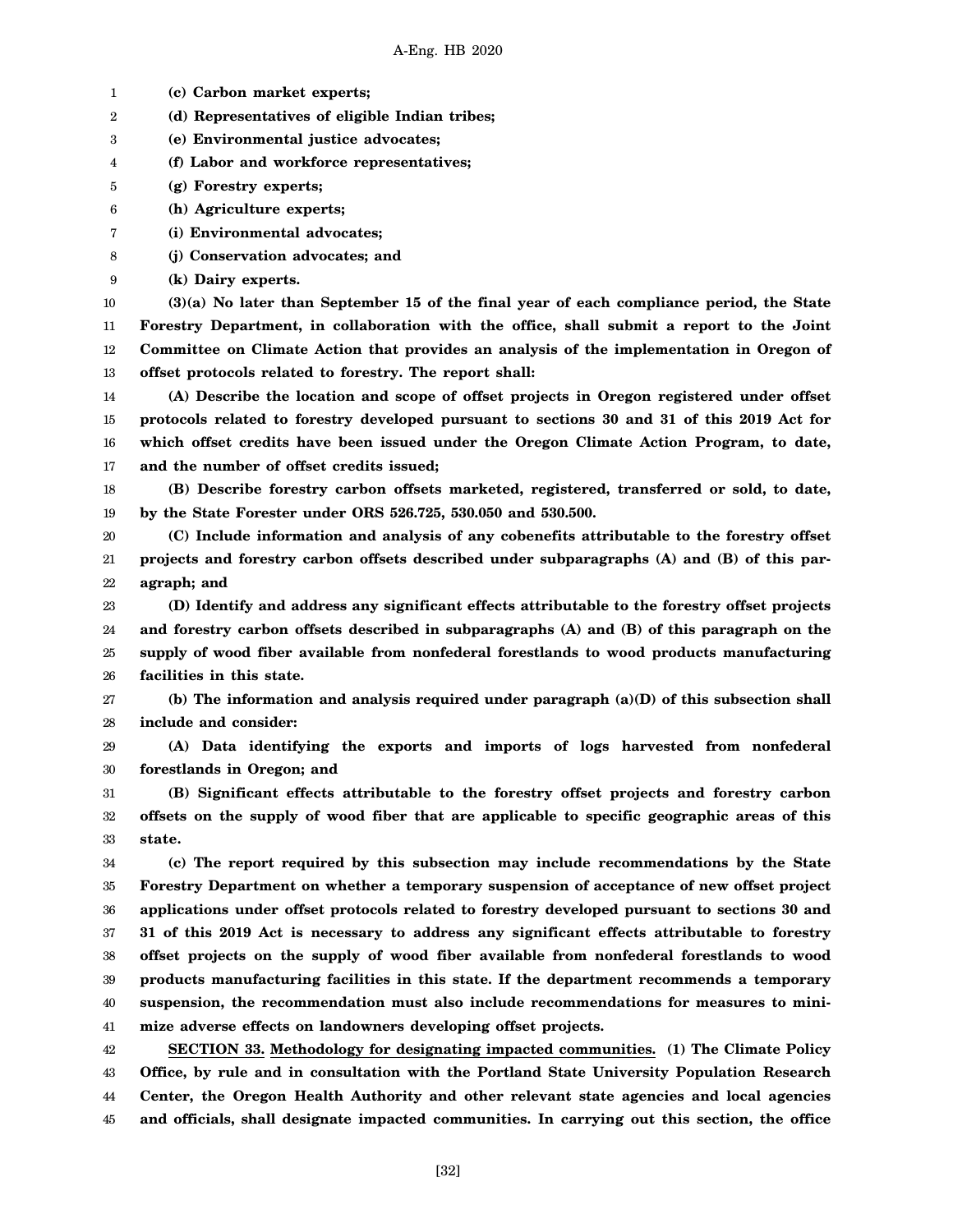| geographic, socioeconomic, historic disadvantage, public health and environmental hazard |  |  |  |  |
|------------------------------------------------------------------------------------------|--|--|--|--|

**shall identify impacted communities based on a methodology that takes into consideration**

A-Eng. HB 2020

3 **criteria. Impacted communities may include, but are not limited to:**

4 **(a) Rural communities.**

1 2

21

5 **(b) Coastal communities.**

6 7 8 9 **(c) Areas with above-average concentrations of low-income households, historically disadvantaged households, high unemployment, high linguistic isolation, low levels of homeownership, high rent burden, sensitive populations or residents with low levels of educational attainment.**

10 11 **(d) Areas disproportionately affected by environmental pollution and other hazards that can lead to negative public health effects, exposure or environmental degradation.**

12 13 14 **(2) The methodology required by this section must give greater weight to those criteria that the office determines are the most accurate measurements of vulnerability to the impacts of climate change and ocean acidification.**

15 16 **(3) The office shall review and update the methodology required by this section and the designation of impacted communities at least once every five years.**

17 18 **SECTION 34. Auctions. (1) Except as provided in subsection (7) of this section, auctions of allowances are open to registered entities.**

19 **(2) The Climate Policy Office shall hold auctions at least annually.**

20 **(3) The office may engage:**

**(a) A qualified, independent auction administrator to administer auctions; or**

22 23 **(b) A qualified financial services administrator to conduct financial transactions related to the auction.**

24 **(4) The office shall issue notice for an upcoming auction prior to the auction.**

25 **(5) The office shall:**

26 27 **(a) Set an auction floor price for 2021 and a schedule for the floor price to increase by a fixed percentage over inflation each calendar year.**

28 29 30 **(b) Set an allowance price containment reserve floor price for 2021 and a schedule for the allowance price containment reserve floor price to increase by a fixed percentage over inflation each calendar year.**

31 32 33 34 **(c) Set a hard price ceiling for 2021 and a schedule for the hard price ceiling to increase by a fixed percentage over inflation each calendar year, and adopt rules for making an unlimited number of allowances available for auction upon exceedance of the hard price ceiling. (d) Take actions to minimize the potential for market manipulation and to guard against**

35 36 **bidder collusion, including but not limited to specifying as holding limits the maximum number of allowances that may be held for use or trade by a registered entity at any time.**

37 38 39 **(6) In setting the auction floor price, allowance price containment reserve floor price and hard price ceiling and adopting rules as required by subsection (5) of this section, the office shall consider:**

40 **(a) Prevailing prices for carbon in other jurisdictions; and**

41 42 **(b) Setting price requirements in a manner that enables the state to pursue linkage agreements pursuant to section 38 of this 2019 Act with other jurisdictions.**

43 44 45 **(7) Sales of allowances from the allowance price containment reserve shall be conducted separately from the auction of other allowances for the purpose of addressing high costs of compliance instruments. Allowances unsold from the reserve sale must be made available**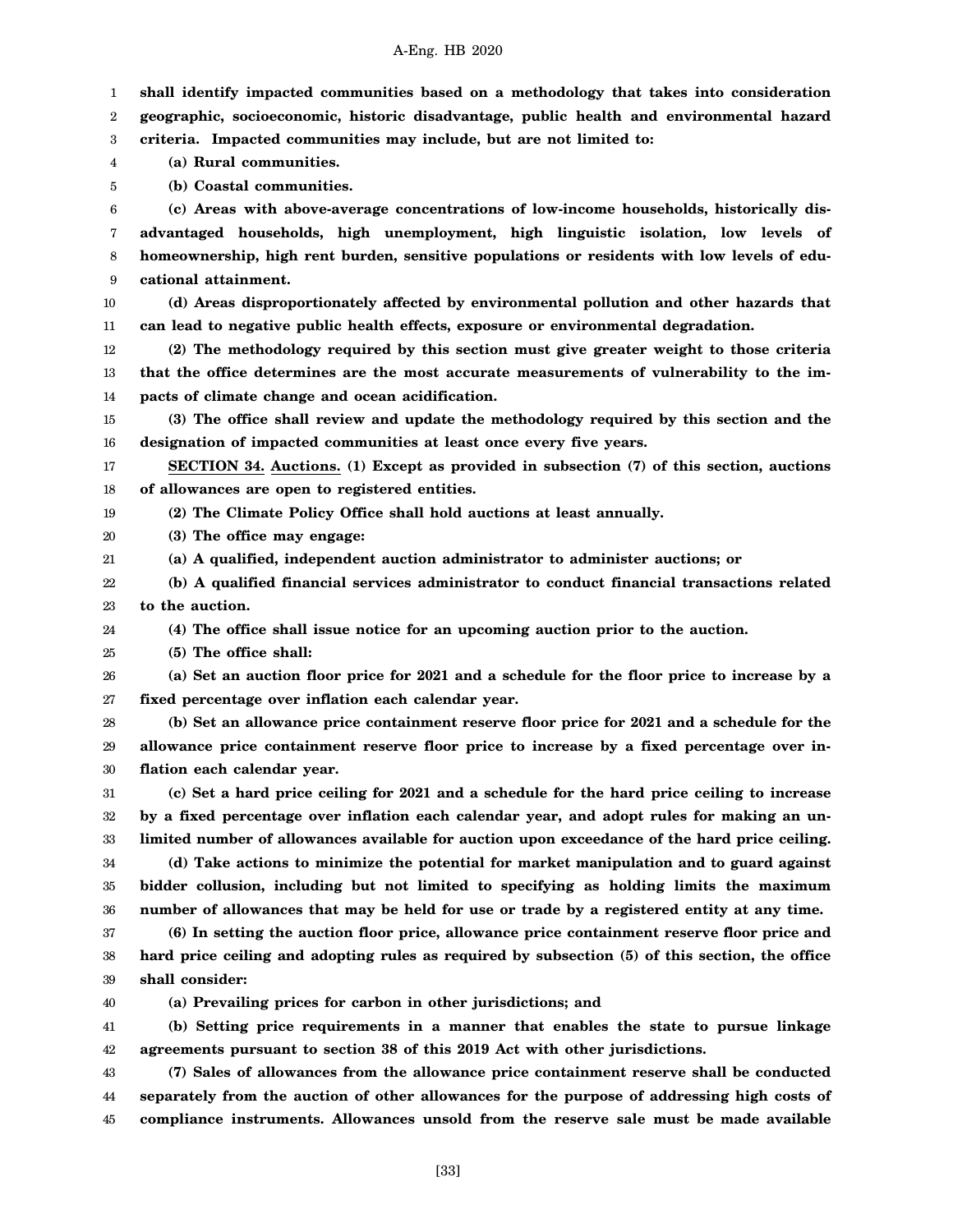1 2 **again at future reserve sales. General market participants may not purchase allowances at reserve sales.**

3 4 5 6 7 8 9 10 **(8)(a) If the hard price ceiling for an auction is reached, the office shall offer for sale, at the hard price ceiling, allowances from any reserve described in section 18 of this 2019 Act or established by rule pursuant to section 18 of this 2019 Act, as necessary to meet demand from covered entities and opt-in entities. If the supplies of all allowances from all reserves are exhausted and additional sales of allowances are necessary for one or more covered entities or opt-in entities to fulfill a compliance obligation, the office may sell price ceiling allowances in addition to the allowances available in the annual allowance budget at the hard price ceiling.**

11 12 13 **(b) The proceeds from any sales of allowances pursuant to this subsection shall be paid to the Oregon Department of Administrative Services and deposited with the State Treasurer to be credited as follows:**

14 15 16 **(A) All moneys that constitute revenues described in Article IX, section 3a, of the Oregon Constitution, shall be credited to the Transportation Decarbonization Investments Account established in section 42 of this 2019 Act;**

17 18 **(B) All moneys that constitute revenues described in Article VIII, section 2 (1)(g), of the Oregon Constitution, shall be credited to the Common School Fund; and**

19 20 21 22 **(C) Moneys remaining after meeting the requirements of subparagraphs (A) and (B) of this paragraph shall be credited to the Oregon Climate Action Program Operating Fund established under section 39 of this 2019 Act, to be used only as described in section 39 (4) of this 2019 Act.**

23 24 **(9) The proceeds of an auction shall be paid to the Oregon Department of Administrative Services and deposited with the State Treasurer to be credited as follows:**

25 26 27 28 **(a) Auction proceeds from the sale of allowances consigned to the state for auction by a natural gas utility pursuant to section 23 of this 2019 Act shall be credited to the appropriate trust account established by the Public Utility Commission pursuant to section 65 of this 2019 Act; and**

29 30 **(b) Auction proceeds payable to the state shall be credited to the Auction Proceeds Distribution Fund established under section 35 of this 2019 Act.**

31 **(10) The office may adopt rules necessary to administer auctions.**

32

33 **SECTION 35. Auction Proceeds Distribution Fund. (1) The Auction Proceeds Distribution Fund is established in the State Treasury, separate and distinct from the General Fund.**

34 35 36 **(2) The Auction Proceeds Distribution Fund shall consist of moneys transferred to the fund under section 34 of this 2019 Act. Interest earned by the fund shall be credited to the fund.**

37 38 39 **(3) The Climate Policy Office shall certify the amount of moneys deposited in the Auction Proceeds Distribution Fund available for distribution and shall cause the moneys to be distributed as follows:**

40 41 42 **(a) All moneys that constitute revenues described in Article IX, section 3a, of the Oregon Constitution, shall be transferred to the Transportation Decarbonization Investments Account established in section 42 of this 2019 Act;**

43 44 **(b) All moneys that constitute revenues described in Article VIII, section 2 (1)(g), of the Oregon Constitution, shall be transferred to the Common School Fund;**

45 **(c) An amount necessary for administration of sections 7, 8, 9, 10, 11, 12, 14, 15 to 40 and**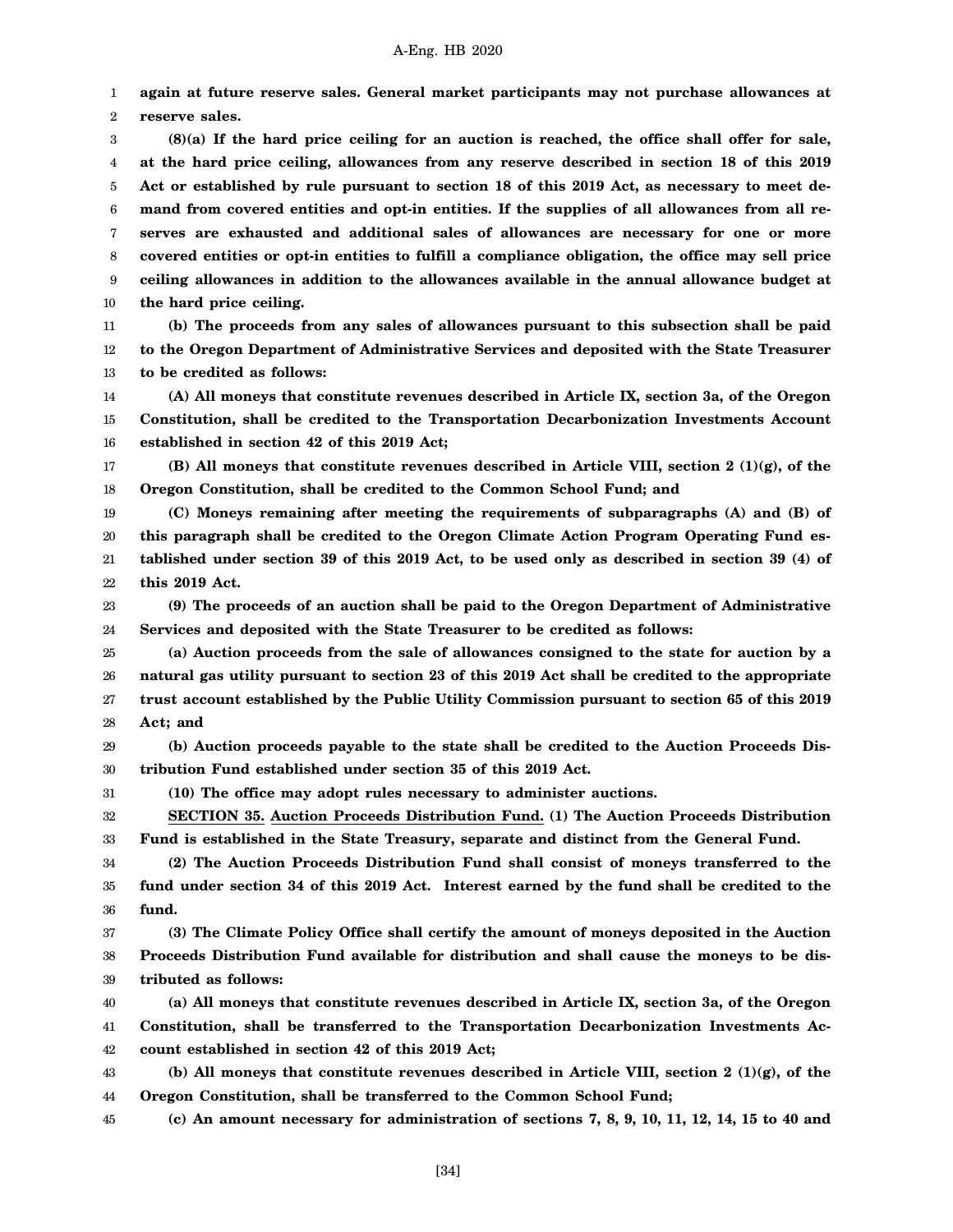1 **54 to 59 of this 2019 Act and rules adopted pursuant to sections 7, 8, 9, 10, 11, 12, 14, 15 to**

2 3 **40 and 54 to 59 of this 2019 Act shall be transferred to the Oregon Climate Action Program Operating Fund established under section 39 of this 2019 Act; and**

4 5 6 **(d) Moneys remaining after the transfers under paragraphs (a) to (c) of this subsection shall be transferred to the Climate Investments Fund established under section 46 of this 2019 Act.**

7 8 9 10 11 12 **SECTION 36. Annual Oregon Climate Action Program report. The Climate Policy Office shall annually submit a report in the manner provided by ORS 192.245 to the Joint Committee on Climate Action detailing activity during the compliance period under the market-based compliance mechanism adopted by the office by rule under section 16 of this 2019 Act. A report required by this section must include, but need not be limited to, aggregated information on the following for the compliance period:**

13 14 **(1) The number of allowances bought and sold at each auction held and all auction prices, including the floor and ceiling prices, for the allowances bought and sold at each auction;**

15 16 **(2) The beginning and ending balances of all auction holding accounts and reserves held by the office;**

17 18 19 20 21 **(3) The anthropogenic greenhouse gas emissions reductions achieved during the compliance period and progress made toward achieving a reduction in total anthropogenic greenhouse gas emissions levels to at least 45 percent below 1990 levels by 2035 and a reduction in total anthropogenic greenhouse gas emissions levels to at least 80 percent below 1990 emissions levels by 2050; and**

22 23 **(4) The estimated impacts of the Oregon Climate Action Program on fuel prices, and on electricity and natural gas bills, in Oregon.**

24 25 26 27 28 29 30 **SECTION 37. Participation in nonprofit corporation for administrative and technical support. (1) It is the intent of the Legislative Assembly that the State of Oregon pursue membership on the board of directors of, participation in and the receipt of services from a nonprofit corporation established for the purpose of providing administrative and technical support to state and provincial greenhouse gas emissions trading programs, through which the nonprofit corporation provides for enhanced security, enhanced effectiveness of greenhouse gas emissions trading program infrastructure and lower administrative costs.**

31 32 33 34 35 36 **(2) The Governor may enter into agreements to secure membership for the State of Oregon on the board of directors of the nonprofit corporation described in subsection (1) of this section, and to access the benefits of the administrative and technical support provided by the nonprofit corporation, including but not limited to access to an auction platform, allowance tracking systems, market monitoring services, financial services administration and other administrative services.**

37 38 39 40 **(3) An agreement authorized under this section to secure membership on the board of directors of the nonprofit corporation described in subsection (1) of this section or to receive the services provided by the nonprofit corporation does not constitute a linkage agreement pursuant to section 38 of this 2019 Act.**

41 42 43 **SECTION 38. Linkage with market-based compliance mechanisms in other jurisdictions. (1) In adopting and implementing rules under sections 15 to 40 of this 2019 Act, the Climate Policy Office shall:**

44 45 **(a) Consider market-based compliance mechanisms designed to reduce greenhouse gas emissions in other jurisdictions; and**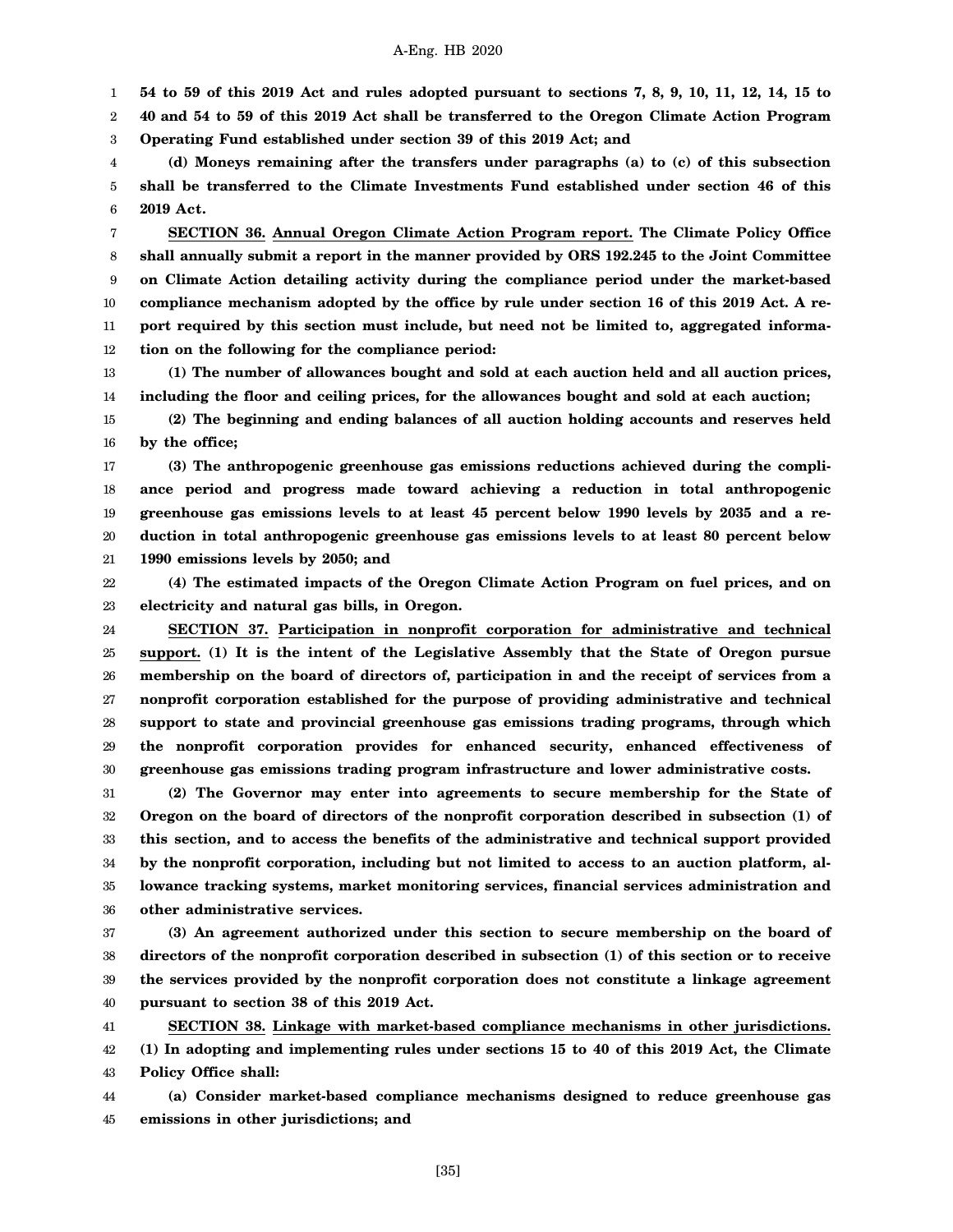**(b) Provide for implementation of the Oregon Climate Action Program in a manner that:**

2 **(A) Avoids double counting of greenhouse gas emissions or emissions reductions; and**

3 4 **(B) Enables the state to pursue linkage agreements pursuant to this section with other jurisdictions.**

5 6 7 8 9 10 **(2) The State of Oregon may not link the market-based compliance mechanism established pursuant to sections 15 to 40 of this 2019 Act and rules adopted under sections 15 to 40 of this 2019 Act with the market-based compliance mechanism of any other jurisdiction unless the office notifies the Governor that the office intends to link the market-based compliance mechanism and the Governor approves the proposed linkage agreement by making the following findings, as applicable to the proposed linkage agreement:**

11 12 13 14 15 **(a) The jurisdiction with which the office proposes to enter an agreement to link has adopted program requirements for greenhouse gas emission reductions that are consistent with those required by sections 15 to 40 of this 2019 Act and will not have the effect of undermining the greenhouse gas emissions reductions or removals required or effectuated by the Oregon Climate Action Program;**

16 17 18 19 **(b) Under the proposed linkage agreement, the State of Oregon has sufficient authority to enforce sections 15 to 40 of this 2019 Act against any person subject to regulation under sections 15 to 40 of this 2019 Act, including any person located within the linking jurisdiction, to the maximum extent permitted by law;**

20 21 22 **(c) The proposed linkage agreement provides for enforcement of applicable laws by the Climate Policy Office or by the linking jurisdiction of program requirements that are consistent with those required by sections 15 to 40 of this 2019 Act; and**

23 24 25 26 **(d) The proposed linkage agreement and any related engagement by the State of Oregon of an independent third-party organization to provide administrative or technical services to support the implementation of sections 15 to 40 of this 2019 Act will not impose any significant liability on the state or any state agency for any failure associated with the linkage.**

27 28 29 30 **(3) The Governor shall issue findings pursuant to subsection (2) of this section within 45 days of receiving a notice from the office that the office intends to link the market-based compliance mechanism and shall provide the findings to the Legislative Assembly. The Governor, in making the findings, shall consider the advice of the Attorney General.**

31 32 33 **(4) The State of Oregon may not enter a finalized linkage agreement unless the office has first provided a report on the proposed linkage agreement to the Joint Committee on Climate Action. The report shall include:**

34 35

1

**(a) A description of the scope of the proposed linkage agreement;**

**(b) An analysis by the office of the proposed linkage agreement; and**

36 37 **(c) The findings issued by the Governor pursuant to subsections (2) and (3) of this section.**

38 39 40 41 42 43 44 **SECTION 39. Operating fund. (1) The Oregon Climate Action Program Operating Fund is established in the State Treasury, separate and distinct from the General Fund. Interest earned by the Oregon Climate Action Program Operating Fund shall be credited to the fund. Moneys in the Oregon Climate Action Program Operating Fund are continuously appropriated to the Oregon Department of Administrative Services for use by the Climate Policy Office in the performance of the duties, functions and powers vested in the office by law. (2) The Oregon Climate Action Program Operating Fund shall consist of:**

45 **(a) Moneys deposited in the fund pursuant to sections 12, 34 and 35 of this 2019 Act;**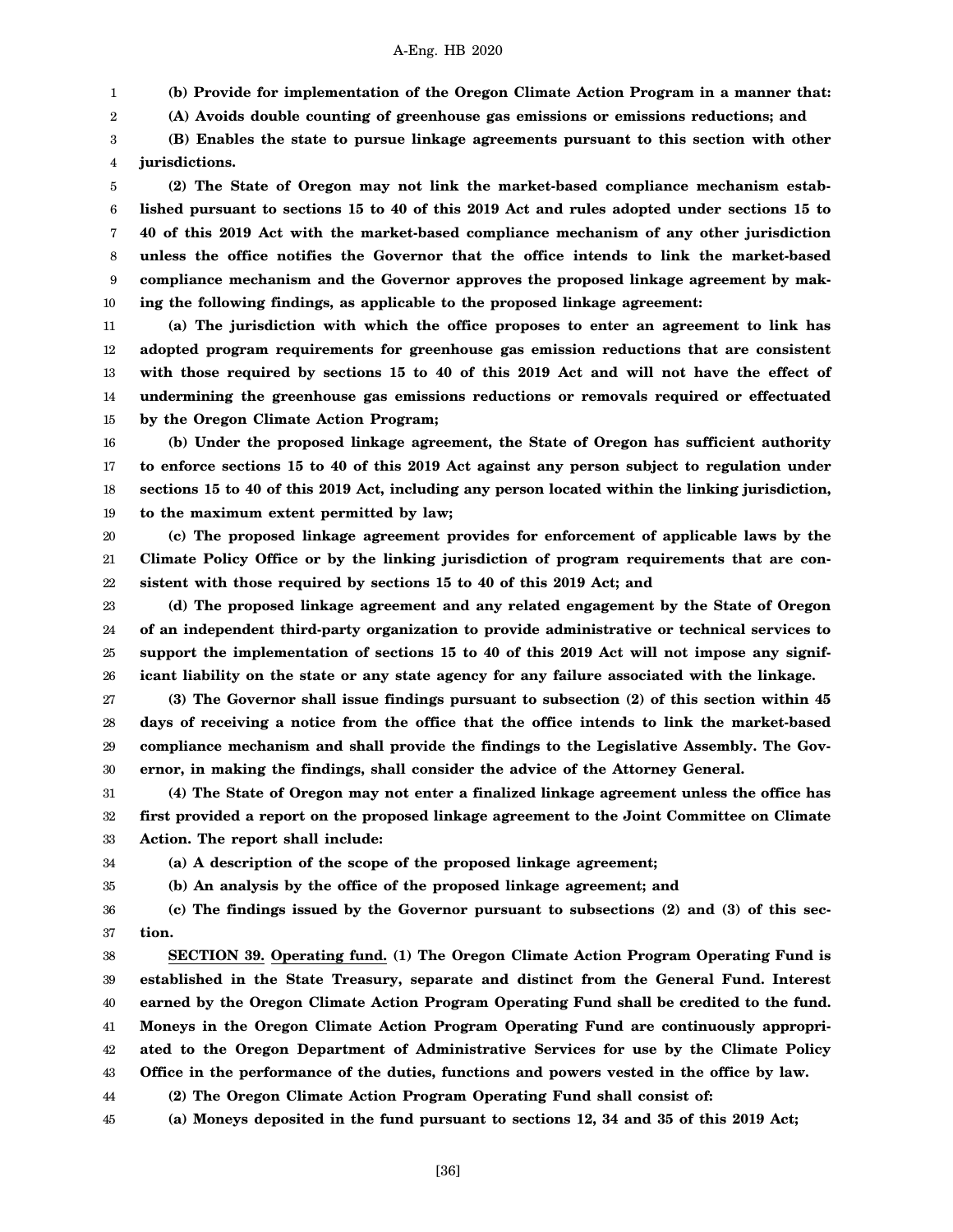1 2 **(b) Moneys appropriated or otherwise transferred to the fund by the Legislative Assembly; and**

**(c) Other moneys deposited in the fund from any source.**

3

4 5 6 **(3) Civil penalties deposited in the fund under section 12 of this 2019 Act shall be deposited in a separate subaccount created in the fund and must be used only for providing technical assistance to covered entities and opt-in entities.**

7 8 9 **(4) The proceeds from sales of allowances at the hard price ceiling pursuant to section 34 (8) of this 2019 Act shall be deposited in a separate subaccount created in the fund and must be used by the office only for the purchase and retirement of offset credits.**

10 11 12 13 14 15 16 17 **SECTION 40. Public records law; application. (1) The Legislative Assembly finds and declares that it is the policy of this state that the market-based compliance mechanism of the Oregon Climate Action Program operate free of abuse and disruptive activity. It is therefore the intent of the Legislative Assembly that the provisions of this section and sections 16 (3), 34, 36, 37 and 38 of this 2019 Act be implemented in a manner necessary to prevent fraud, abuse or market manipulation to the greatest extent possible while upholding the public interest in transparency in public process and government through making certain market activity information available in aggregated form.**

18 19 20 21 22 **(2) The following information obtained by the State of Oregon pursuant to sections 15 to 40 of this 2019 Act, or rules adopted pursuant to sections 15 to 40 of this 2019 Act, shall be treated as confidential business information, is exempt from disclosure under the public records law, ORS 192.311 to 192.478, and may not be disclosed to any person or entity except as provided in subsection (3) or (4) of this section:**

23 24 25 **(a) Individually identifiable information related to a registered entity's application to participate, and participation, in auctions held under section 34 of this 2019 Act, including but not limited to bid activity and auction results for the registered entity.**

26 27 28 **(b) Other individually identifiable information not described in paragraph (a) of this subsection related to the holding, transfer or surrender of compliance instruments by registered entities.**

29 30 31 **(c) Any individually identifiable information on the manufacturing output of goods, other than emissions data submitted under ORS 468A.280, obtained by the Climate Policy Office as necessary to administer and implement sections 24, 25, 26 and 29 of this 2019 Act.**

32 33 **(3) Information described in subsection (2) of this section may be used and disclosed in aggregated form.**

34 35 36 37 38 39 40 **(4) This section does not prohibit the disclosure of information between the Climate Policy Office and other agencies of the executive department, as defined in ORS 174.112, jurisdictions with which the State of Oregon has entered into a linkage agreement under section 38 of this 2019 Act or persons engaged by the State of Oregon to provide administrative or technical services to support implementation of sections 15 to 40 of this 2019 Act if the disclosure is necessary for purposes of the administration and implementation of sections 15 to 40 of this 2019 Act.**

41 42 43 44 45 **(5) Any person to whom information described in subsection (2) of this section is disclosed under subsection (4) of this section shall treat the information as confidential business information, exempt from disclosure under the public records law, ORS 192.311 to 192.478. Redisclosure of individually identifiable information outside the Climate Policy Office remains subject to the provisions of this section.**

[37]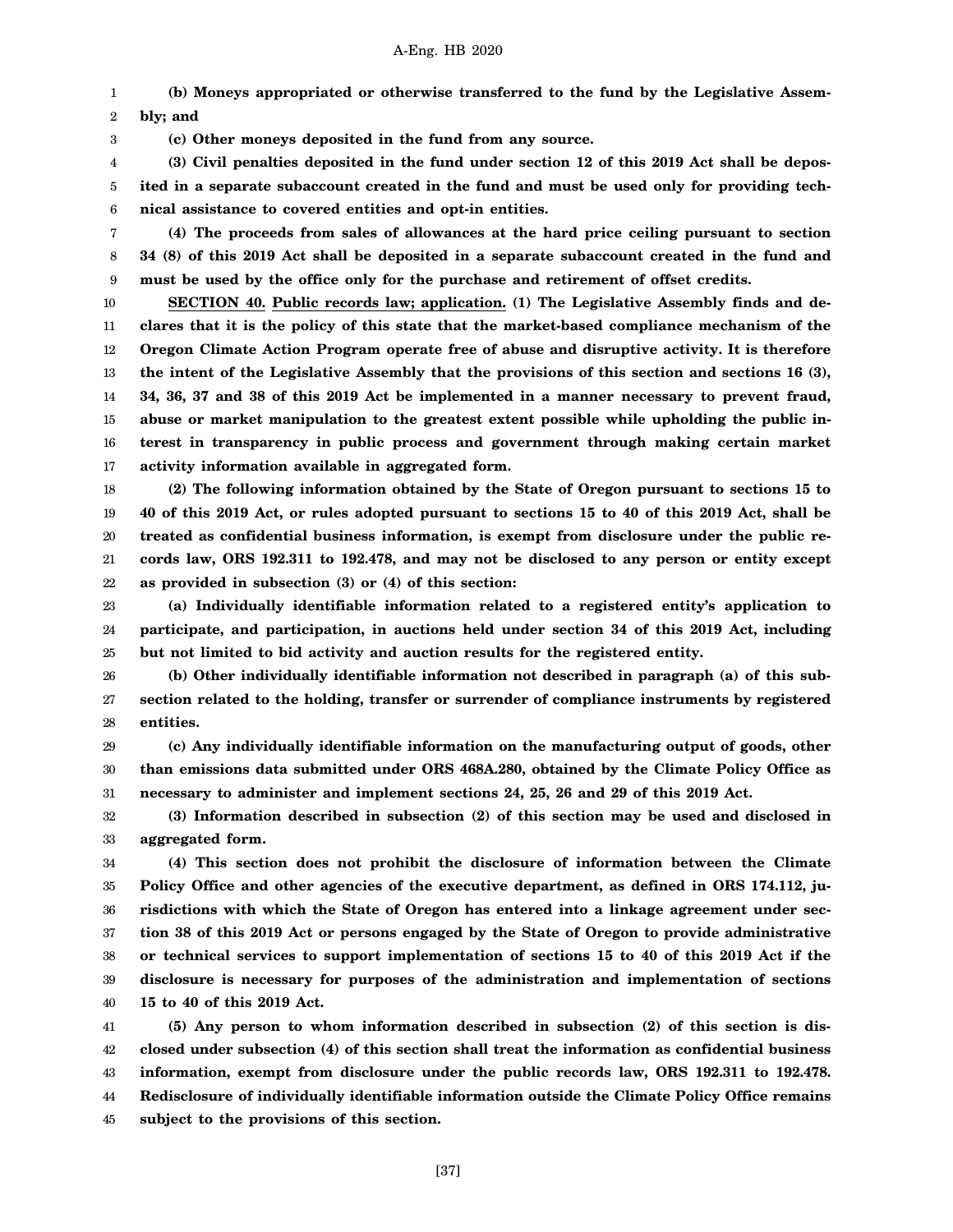| 1              | <b>INVESTMENT OF STATE PROCEEDS FROM OREGON</b>                                              |
|----------------|----------------------------------------------------------------------------------------------|
| $\overline{2}$ | <b>CLIMATE ACTION PROGRAM AUCTIONS</b>                                                       |
| 3              | (Transportation Decarbonization Investments Account)                                         |
| 4              |                                                                                              |
| 5              | SECTION 41. Definitions. As used in sections 41 to 45 of this 2019 Act:                      |
| 6              | (1) "Eligible Indian tribe" has the meaning given that term in section 15 of this 2019 Act.  |
| 7              | (2) "Impacted community" has the meaning given that term in section 15 of this 2019          |
| 8              | Act.                                                                                         |
| 9              | (3) "Metropolitan planning organization" has the meaning given that term in ORS 197.629.     |
| 10             | SECTION 42. Transportation Decarbonization Investments Account. (1) The Transporta-          |
| 11             | tion Decarbonization Investments Account is established as a separate account within the     |
| 12             | State Highway Fund. Interest earned by the Transportation Decarbonization Investments        |
| 13             | Account shall be credited to the account.                                                    |
| 14             | (2) Moneys in the Transportation Decarbonization Investments Account are continuously        |
| 15             | appropriated to the Department of Transportation for the purposes described in subsections   |
| 16             | (4) and (5) of this section and sections 43 and 44 of this 2019 Act.                         |
| 17             | (3) The Transportation Decarbonization Investments Account consists of moneys depos-         |
| 18             | ited in the account under sections 34 and 35 of this 2019 Act.                               |
| 19             | (4) Of the moneys deposited in the Transportation Decarbonization Investments Account        |
| 20             | each biennium:                                                                               |
| 21             | (a) 50 percent shall be used by the Department of Transportation for transportation          |
| 22             | projects selected by the Oregon Transportation Commission pursuant to section 44 of this     |
| 23             | 2019 Act; and                                                                                |
| 24             | (b) 50 percent shall be used to provide grants for transportation projects pursuant to       |
| 25             | sections 43 and 44 of this 2019 Act and to provide technical assistance, which may include   |
| 26             | grant writing assistance, to applicants for and recipients of the grants.                    |
| 27             | (5) The amount of moneys used to provide technical assistance under subsection $(4)(b)$      |
| 28             | of this section may not exceed one percent of the amount of moneys deposited in the account  |
| 29             | each biennium.                                                                               |
| $30\,$         | (6) Expenditures from the Transportation Decarbonization Investments Account shall,          |
| 31             | to the extent feasible and consistent with law, be in addition to and not in replacement of  |
| $32\,$         | any existing allocation or appropriation for transportation projects.                        |
| 33             | (7) Examples of uses of moneys deposited in the Transportation Decarbonization Invest-       |
| 34             | ments Account may include, but are not limited to, uses related to:                          |
| 35             | (a) Enhancing roadway drainage, improving slope stability, investment in the safe routes     |
| 36             | to schools program established under ORS 184.741, the repower, retrofit or replacement of    |
| 37             | certain diesel engines, reducing vehicle miles traveled through bike, pedestrian or other    |
| 38             | multimodal improvements and traffic signal optimization; and                                 |
| 39             | (b) Increasing the resilience of transportation infrastructure and evacuation routes         |
| 40             | against the effects of climate change, extreme precipitation, sea level rise, and extreme    |
| 41             | temperatures and wildfires.                                                                  |
| 42             | SECTION 43. Grant program. (1) The Department of Transportation may provide, pur-            |
| 43             | suant to section 44 of this 2019 Act and from moneys in the Transportation Decarbonization   |
| 44             | Investments Account established under section 42 of this 2019 Act, grants for transportation |
| 45             | projects to cities, counties and metropolitan planning organizations.                        |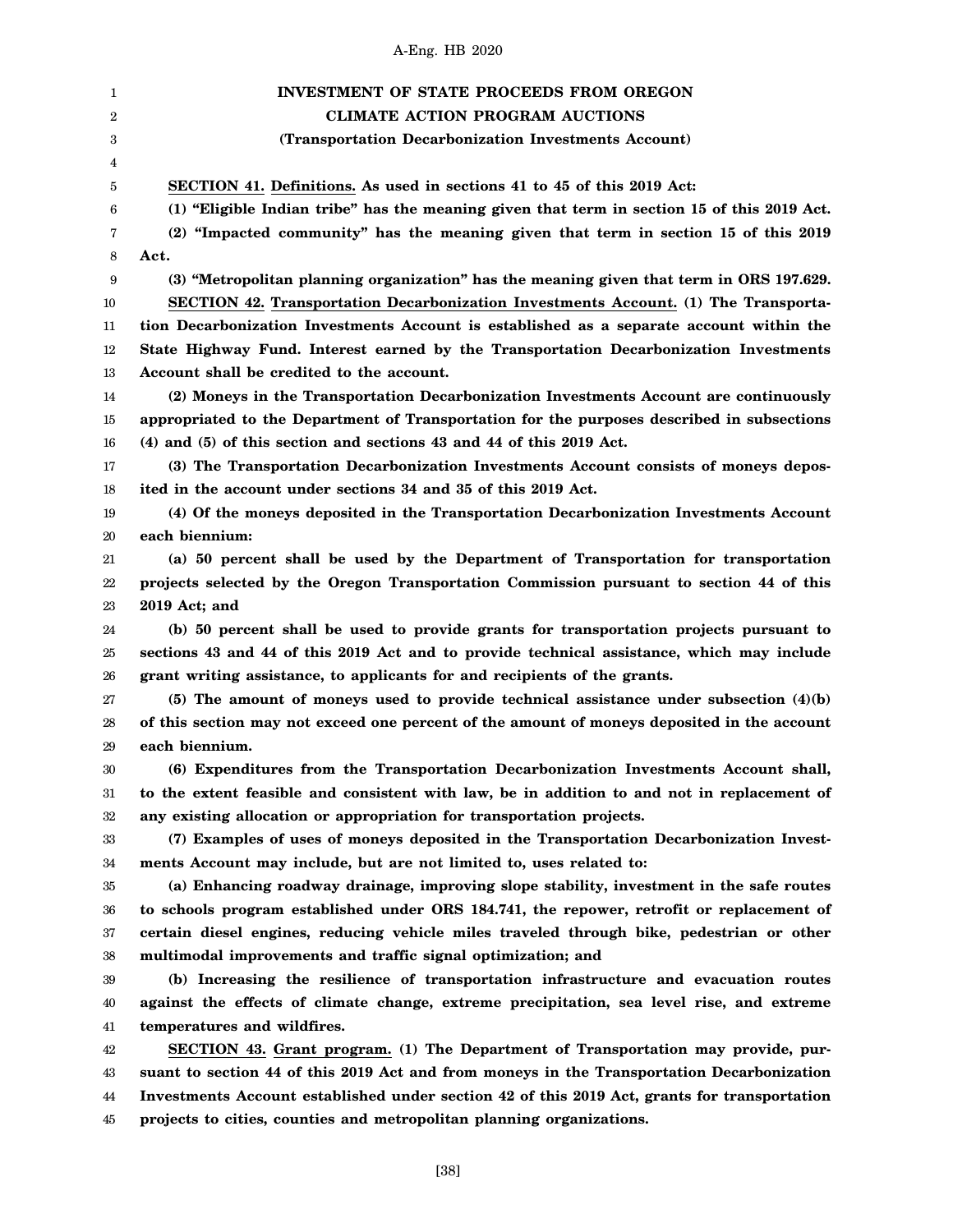1 2 3 4 5 6 7 8 9 10 11 12 13 14 15 16 17 18 19 20 21 22 23 24 25 26 27 28 29 30 31 32 33 34 35 36 37 38 39 40 41 42 43 44 **(2)(a) The department shall adopt rules specifying the competitive process by which a city, county or metropolitan planning organization may apply for a grant under this section and prescribing the terms and conditions of grants. (b) In adopting rules under this section, the department shall consult with the Oregon Climate Board established under section 7 of this 2019 Act. SECTION 44. Selection of transportation projects. (1) The Oregon Transportation Commission shall select the transportation projects to be funded with moneys in the Transportation Decarbonization Investments Account established under section 42 of this 2019 Act. (2) A transportation project may not be funded with moneys in the Transportation Decarbonization Investments Account unless the commission determines that the transportation project furthers one or more of the purposes set forth in section 14 of this 2019 Act and that the project may constitutionally be funded by revenues described in Article IX, section 3a, of the Oregon Constitution. (3) Prior to selecting transportation projects, the commission shall seek input from the applicable area commission on transportation. (4) In selecting transportation projects, the Oregon Transportation Commission shall consider whether a proposed transportation project: (a) Will further the objectives of the statewide transportation strategy on greenhouse gas emissions adopted by the commission pursuant to ORS 184.617; (b) Will further the objectives of the biennial climate action investment plan delivered by the Climate Policy Office under section 57 of this 2019 Act; and (c) Is consistent with or complements investments that may be funded by moneys in the Climate Investments Fund established under section 46 of this 2019 Act. (5) In selecting transportation projects, the commission shall give priority to projects that: (a) Benefit impacted communities. (b) Complement efforts to achieve and maintain local air quality. (c) Provide opportunities for businesses that are owned by members of impacted communities and eligible Indian tribes to participate in and benefit from statewide efforts to reduce greenhouse gas emissions. (d) Promote low carbon economic development opportunities and the creation of jobs that sustain living wages. (e) Will facilitate: (A) The implementation of land use and transportation scenarios required to be adopted by metropolitan service districts under section 37, chapter 865, Oregon Laws 2009, and that have been approved by the Land Conservation and Development Commission; or (B) The planning, development or implementation of land use and transportation scenarios by local governments and metropolitan planning organizations in accordance with the guidelines established by the Department of Transportation and the Department of Land Conservation and Development under ORS 184.893. (f) Will, to the greatest extent practicable, serve to conserve, restore, preserve and enhance adjacent natural resources through the use of roadside vegetation in a manner designed to: (A) Minimize soil erosion;**

45 **(B) Improve or maintain slope stability;**

[39]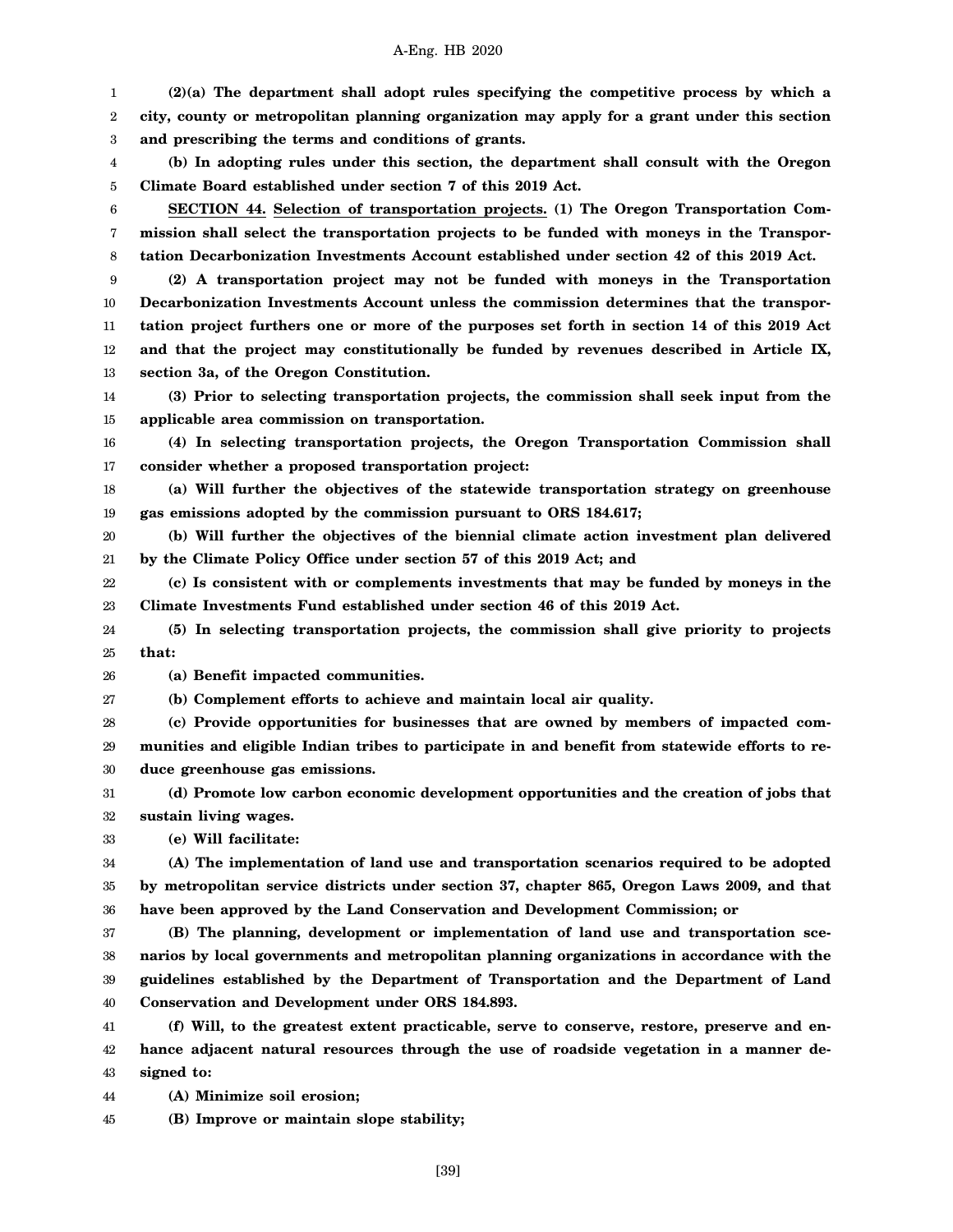1 2 3 4 5 6 7 8 9 10 11 12 13 14 15 16 17 18 19 20 21 22 23 24 25 26 27 28 29 30 31 32 33 34 35 36 37 38 39 40 41 42 43 44 45 **(C) Reduce storm water runoff volume and velocity; (D) Promote water conservation and plant survivability; and (E) Otherwise best address the full range of impacts associated with the use of the roadside vegetation. (6) In selecting transportation projects, the commission shall: (a) Strive to provide for a balanced distribution over time of moneys in the Transportation Decarbonization Investments Account: (A) Among all geographic areas of this state; and (B) To the extent practicable, in a manner that provides equal funding support between transportation projects that result in greenhouse gas emissions reductions and transportation projects that support climate change adaptation; and (b) To the extent practicable, provide for a distribution of moneys in the Transportation Decarbonization Investments Account during each biennium that considers the requirements of fairness and proportionality required by Article IX, section 3a (3), of the Oregon Constitution. (7) If a transportation project is eligible only in part to be funded by moneys deposited in the Transportation Decarbonization Investments Account, the transportation project may also be eligible to receive funding through the allocation of moneys in the Climate Investments Fund established in section 46 of this 2019 Act for those portions of the transportation project that may not be constitutionally funded by revenues described in Article IX, section 3a, of the Oregon Constitution. (8) Transportation projects selected by the commission under this section are subject to the provisions of section 50 of this 2019 Act. SECTION 45. Procurement provisions related to transportation projects. (1) As used in this section: (a) "Building materials" means asphalt, cement, concrete or any other aggregate product, aluminum, steel, iron, coatings for steel and iron, glass, manufactured wood products and copper. (b) "Contracting agency" has the meaning given that term in ORS 279A.010. (c) "Nursery stock" has the meaning given that term in ORS 571.005. (d) "Oregon Climate Action Program" has the meaning given that term in section 15 of this 2019 Act. (e) "State contracting agency" has the meaning given that term in ORS 279A.010. (f) "Subject to a carbon pricing program" means a building materials manufacturer whose emissions from the manufacture of goods: (A) Are subject to a tax or governmental regulatory program that has the effect of placing a price on greenhouse gas emissions and that is at least as stringent as the Oregon Climate Action Program, as determined by the Climate Policy Office by rule; or (B) Are directly regulated by the jurisdiction where the manufacturing facility is located for the greenhouse gas emissions attributable to the manufacturing of goods at the facility operated by the manufacturer. (2) Notwithstanding provisions of law requiring a contracting agency to award a contract to the lowest responsible bidder or best proposer or provider of a quotation, and except as provided in subsection (4) of this section or as prohibited by federal law, a state contracting agency, when using funds from the Transportation Decarbonization Investments Account,**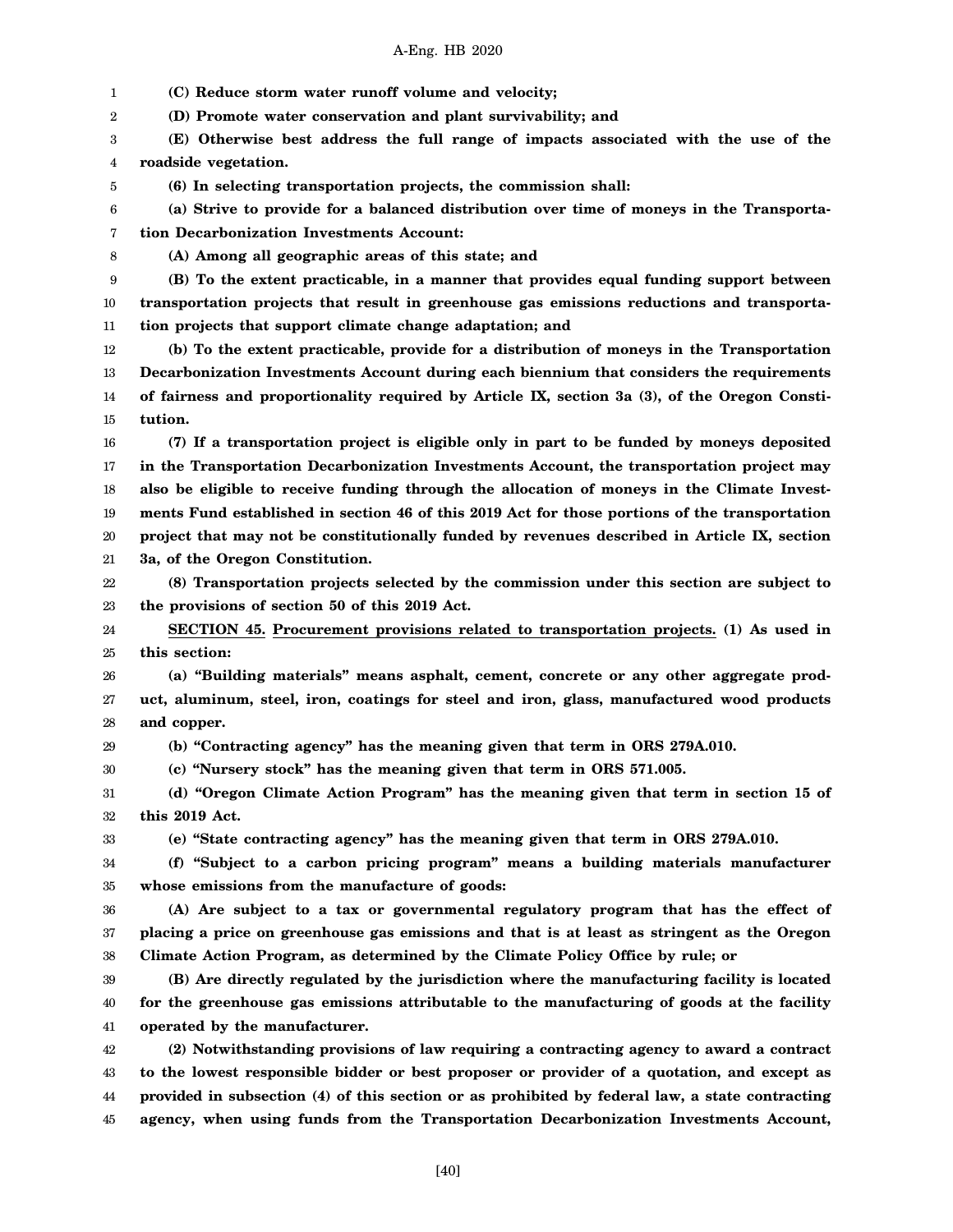1 2 **shall give a preference of not more than 10 percent to building materials procured from manufacturers subject to a carbon pricing program.**

3 4 5 6 7 8 **(3) Notwithstanding provisions of law requiring a contracting agency to award a contract to the lowest responsible bidder or best proposer or provider of a quotation, and except as provided in subsection (4) of this section or as prohibited by federal law, a contracting agency other than a state contracting agency, when using funds from the Transportation Decarbonization Investments Account, may give a preference of not more than 10 percent to building materials procured from manufacturers subject to a carbon pricing program.**

9 10 11 12 13 **(4) If the contracting agency finds in a written determination that the building material is not available in the quantity, quality, type or time frame required for the procurement, or if the cost of the building material is more than 10 percent more than the building material costs from manufacturers not subject to a carbon pricing program, the contracting agency may decline to give the building material preference.**

14 15 16 17 18 19 20 **(5) If a transportation project described in section 42 (4)(a) of this 2019 Act that involves the use of roadside vegetation is funded by moneys deposited in the Transportation Decarbonization Investments Account, the Department of Transportation shall purchase the roadside vegetation from nursery stock that is grown and propagated entirely within this state. The Oregon Transportation Commission may specify by rule grades, standards, considerations and processes for roadside vegetation expenditures conducted pursuant to this subsection.**

21 22 23 **(6) This section does not apply to emergency work, minor alterations, ordinary repairs or maintenance work for public improvements or to other construction contracts described in ORS 279C.320 (1).**

- 24
- 25
- 26

# **(Climate Investments Fund)**

27 28 29 30 31 **SECTION 46. Climate Investments Fund. (1) The Climate Investments Fund is established in the State Treasury, separate and distinct from the General Fund. The Climate Investments Fund shall consist of moneys deposited in the fund under sections 34 and 35 of this 2019 Act. Interest earned by the fund shall be credited to the fund. The Oregon Department of Administrative Services shall administer the fund.**

32 33 34 **(2) Moneys in the fund are continuously appropriated to be used only for programs, projects and activities that further one or more of the purposes set forth in section 14 of this 2019 Act consistent with section 59 of this 2019 Act.**

35 36 37 **(3) The Legislative Assembly shall allocate the moneys deposited in the fund as informed by the biennial climate action investment plan delivered by the Climate Policy Office under section 57 of this 2019 Act.**

38 **(4) Of the moneys deposited in the fund each biennium:**

39 40 **(a) 10 percent shall be allocated for uses that directly benefit eligible Indian tribes, as defined in section 15 of this 2019 Act;**

41 42 **(b) 40 percent shall be allocated for uses that benefit impacted communities, as defined in section 15 of this 2019 Act;**

43 44 **(c) 20 percent shall be allocated for uses that benefit natural and working lands, as defined in section 15 of this 2019 Act;**

45 **(d) No more than one percent shall be allocated to provide technical assistance to appli-**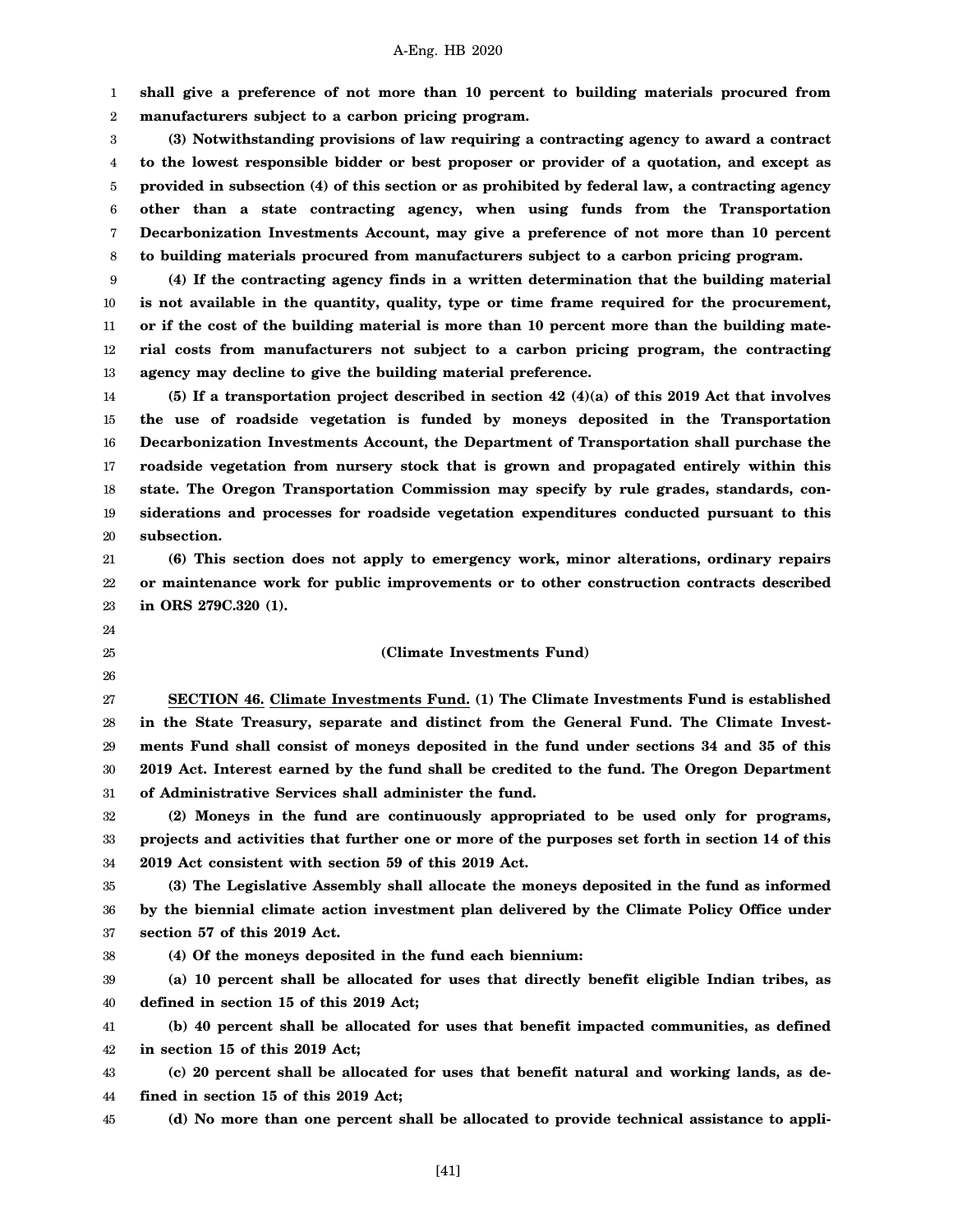1 2 3 4 5 6 7 8 9 10 11 12 13 14 15 16 17 18 19 20 21 22 23 24 25 26 27 28 29 30 31 32 33 34 35 36 37 38 39 40 41 42 43 44 **cants for or recipients of moneys described in paragraphs (a) to (c) of this subsection; and (e) \$10 million shall be allocated for deposit in the Just Transition Fund established in section 51 of this 2019 Act to be used to establish a Just Transition Program and develop a Just Transition Plan pursuant to section 52 of this 2019 Act. (5) Moneys allocated for investments and expenditures that benefit natural and working lands pursuant to subsection (4)(c) of this section shall be allocated to promote adaptation and resilience in the face of climate change and ocean acidification through actions that may include, but need not be limited to: (a) Programs, projects or activities that achieve energy efficiency or emissions reductions in the agricultural sector such as through fertilizer management, soil management, bioenergy or biofuels; (b) Programs, projects or activities that result in sequestration of carbon in forests, agricultural soils, and other terrestrial and aquatic areas; (c) Improving forest and natural and working lands health and resilience to climate change impacts through actions including thinning, prescribed fire and wildland fire prevention; (d) Project-specific planning, design and construction projects that reduce the storm water impacts of existing infrastructure and development; (e) Reducing the risk of flooding by restoring natural floodplain ecological functions, protecting against damage caused by floods and protecting or restoring naturally functioning areas where floods occur; (f) Improving the availability and reliability of water supplies for instream uses and outof-stream uses; (g) Projects to prepare for sea level rise and to restore and protect estuaries, fisheries, marine shoreline and inland habitats; and (h) Increasing the ability to adapt to and remediate the impacts of ocean acidification. (6) Allocations from the Climate Investments Fund shall, to the maximum extent feasible and consistent with law, be in addition to and not in replacement of any existing allocations or appropriations for programs, projects and activities. SECTION 47. Adjustment of certain funding percentage requirements. The amendments to section 46 of this 2019 Act by section 48 of this 2019 Act become operative on July 1, 2027. SECTION 48.** Section 46 of this 2019 Act is amended to read: **Sec. 46.** (1) The Climate Investments Fund is established in the State Treasury, separate and distinct from the General Fund. The Climate Investments Fund shall consist of moneys deposited in the fund under sections 34 and 35 of this 2019 Act. Interest earned by the fund shall be credited to the fund. The Oregon Department of Administrative Services shall administer the fund. (2) Moneys in the fund are continuously appropriated to be used only for programs, projects and activities that further one or more of the purposes set forth in section 14 of this 2019 Act consistent with section 59 of this 2019 Act. (3) The Legislative Assembly shall allocate the moneys deposited in the fund as informed by the biennial climate action investment plan delivered by the Climate Policy Office under section 57 of this 2019 Act. (4) Of the moneys deposited in the fund each biennium[*:*]**,** [*(a)*] 10 percent shall be allocated for uses that directly benefit eligible Indian tribes, as defined

45 in section 15 of this 2019 Act[*;*]**.**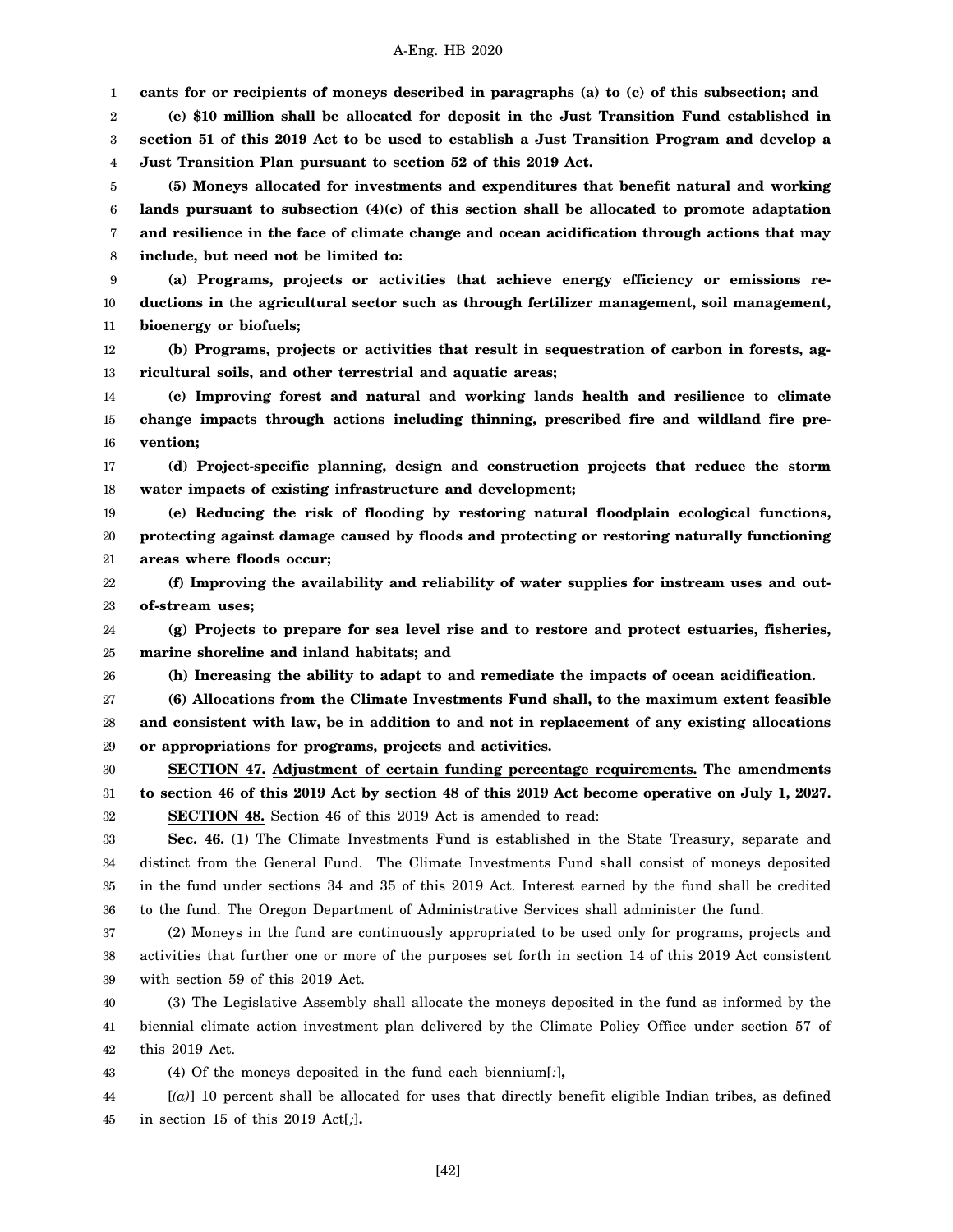1 2 3 4 5 6 7 8 9 10 11 12 13 14 15 16 17 18 19 20 21 22 23 24 25 26 27 28 29 30 31 32 33 34 35 36 37 38 39 40 41 42 43 44 45 [*(b) 40 percent shall be allocated for uses that benefit impacted communities, as defined in section 15 of this 2019 Act;*] [*(c) 20 percent shall be allocated for uses that benefit natural and working lands, as defined in section 15 of this 2019 Act;*] [*(d) No more than one percent shall be allocated to provide technical assistance to applicants for or recipients of moneys described in paragraphs (a) to (c) of this subsection; and*] [*(e) \$10 million shall be allocated for deposit in the Just Transition Fund established in section 51 of this 2019 Act to be used to establish a Just Transition Program and develop a Just Transition Plan pursuant to section 52 of this 2019 Act.*] [*(5) Moneys allocated for investments and expenditures that benefit natural and working lands pursuant to subsection (4)(c) of this section shall be allocated to promote adaptation and resilience in the face of climate change and ocean acidification through actions that may include, but need not be limited to:*] [*(a) Programs, projects or activities that achieve energy efficiency or emissions reductions in the agricultural sector such as through fertilizer management, soil management, bioenergy or biofuels;*] [*(b) Programs, projects or activities that result in sequestration of carbon in forests, agricultural soils, and other terrestrial and aquatic areas;*] [*(c) Improving forest and natural and working lands health and resilience to climate change impacts through actions including thinning, prescribed fire and wildland fire prevention;*] [*(d) Project-specific planning, design and construction projects that reduce the storm water impacts of existing infrastructure and development;*] [*(e) Reducing the risk of flooding by restoring natural floodplain ecological functions, protecting against damage caused by floods and protecting or restoring naturally functioning areas where floods occur;*] [*(f) Improving the availability and reliability of water supplies for instream uses and out-of-stream uses;*] [*(g) Projects to prepare for sea level rise and to restore and protect estuaries, fisheries, marine shoreline and inland habitats; and*] [*(h) Increasing the ability to adapt to and remediate the impacts of ocean acidification.*] [*(6)*] **(5)** Allocations from the Climate Investments Fund shall, to the maximum extent feasible and consistent with law, be in addition to and not in replacement of any existing allocations or appropriations for programs, projects and activities. **SECTION 49. Procurement preferences. (1) As used in this section: (a) "Building materials" means asphalt, cement, concrete or any other aggregate product, aluminum, steel, iron, coatings for steel and iron, glass, manufactured wood products and copper. (b) "Contracting agency" has the meaning given that term in ORS 279A.010. (c) "Oregon Climate Action Program" has the meaning given that term in section 15 of this 2019 Act. (d) "State contracting agency" has the meaning given that term in ORS 279A.010. (e) "Subject to a carbon pricing program" means building materials manufactured by a manufacturing facility that: (A) Is subject to a tax or governmental regulatory program that has the effect of placing a price on greenhouse gas emissions and that is at least as stringent as the Oregon Climate Action Program, as determined by the Climate Policy Office by rule; or**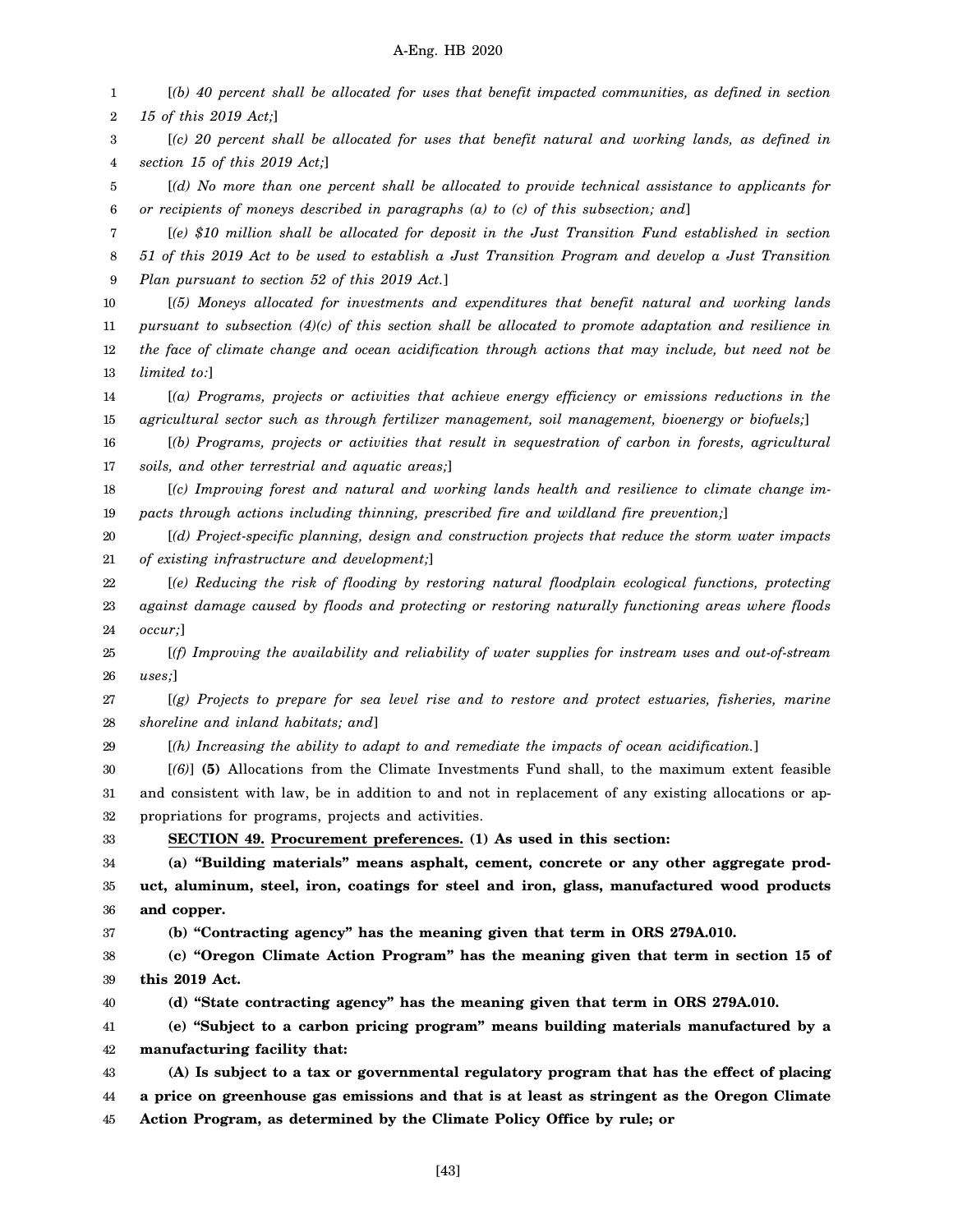1 2 3 **(B) Is directly regulated by the jurisdiction where the manufacturing facility is located for the greenhouse gas emissions attributable to the manufacturing of goods at the facility operated by the manufacturer.**

4 5 6 7 8 9 **(2) Notwithstanding provisions of law requiring a contracting agency to award a contract to the lowest responsible bidder or best proposer or provider of a quotation, and except as provided in subsection (3) of this section or as prohibited by federal law, a state contracting agency, when using funds from the Climate Investments Fund, shall give a preference of not more than 10 percent to building materials procured from manufacturers subject to a carbon pricing program.**

10 11 12 13 14 15 **(3) Notwithstanding provisions of law requiring a contracting agency to award a contract to the lowest responsible bidder or best proposer or provider of a quotation, and except as provided in subsection (4) of this section or as prohibited by federal law, a contracting agency other than a state contracting agency, when using funds from the Climate Investments Fund, may give a preference of not more than 10 percent to building materials procured from manufacturers subject to a carbon pricing program.**

16 17 18 19 20 **(4) If the contracting agency finds in a written determination that the building material is not available in the quantity, quality, type or time frame required for the procurement, or if the building material cost is more than 10 percent more than the building material costs from producers not subject to a carbon pricing program, the contracting agency may decline to give the building material preference.**

- 21
- 22
- 23

# **(Labor and Contracting Provisions)**

24 25 26 27 28 **SECTION 50. Construction projects funded by certain auction proceeds; requirements. (1) If a construction project receives more than \$50,000 in funding from moneys in the Climate Investments Fund established under section 46 of this 2019 Act or the Transportation Decarbonization Investments Account established under section 42 of this 2019 Act, the primary contractor participating in the construction project:**

29 30 **(a) Shall pay the prevailing rate of wage for an hour's work in the same trade or occupation in the locality where the labor is performed;**

31 32 **(b) Shall offer health care and retirement benefits to the employees performing the labor on the construction project;**

33 34 **(c) Shall participate in an apprenticeship program registered with the State Apprenticeship and Training Council;**

35 36 37 **(d) May not be a contractor listed by the Commissioner of the Bureau of Labor and Industries under ORS 279C.860 as ineligible to receive a contract or subcontract for public works;**

38 39 40 41 **(e) Must demonstrate a history of material compliance with the rules and other requirements of the Construction Contractors Board and of the Workers' Compensation Division, the Building Codes Division and the Occupational Safety and Health Division of the Department of Consumer and Business Services; and**

42 43 44 45 **(f) Must demonstrate a history of compliance with federal and state wage and hour laws. (2) A farm labor contractor, as defined in ORS 658.405, may not receive moneys allocated by the Legislative Assembly from the Climate Investments Fund or the Transportation Decarbonization Investments Account unless the farm labor contractor is in compliance with**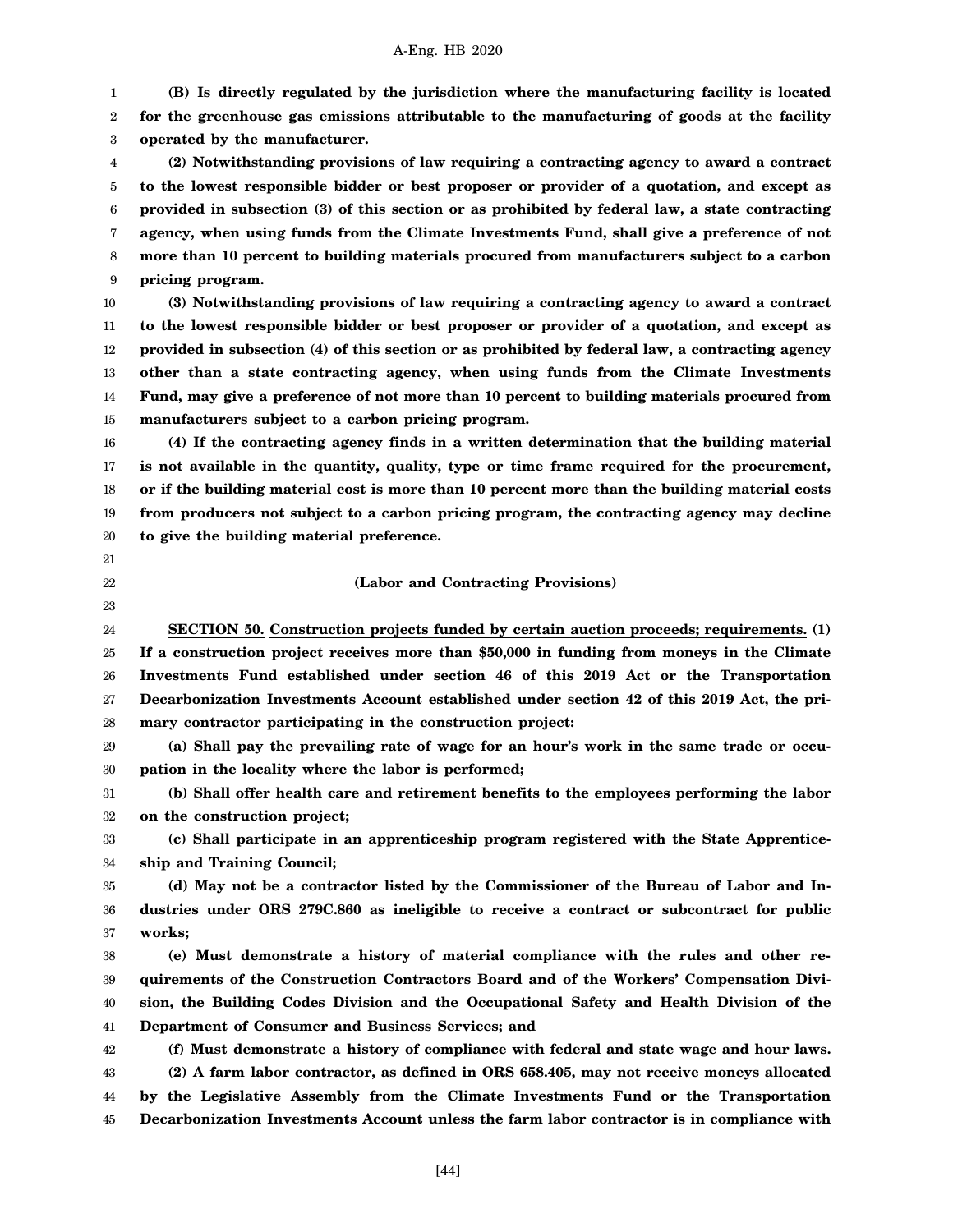1 **all licensing and any other requirements or regulations imposed upon farm labor contractors**

2 **pursuant to ORS 658.405 to 658.503.**

3 4 5 6 7 8 **(3)(a) The Oregon Department of Administrative Services, in consultation with the Attorney General, shall adopt model rules that specify labor, workforce and contracting procedures for state agencies to use in administering funds for construction projects that receive more than \$50,000 in funding from moneys in the Climate Investments Fund or the Transportation Decarbonization Investments Account. The department shall adopt the rules in accordance with ORS chapter 183.**

9 10 11 12 13 **(b) Model rules adopted under this subsection shall require the use of a project labor agreement for construction projects that receive more than \$200,000 in funding from moneys in the Climate Investments Fund or the Transportation Decarbonization Investments Account. For all other construction projects funded as described in paragraph (a) of this subsection, the model rules shall:**

14 15 16 17 **(A) Establish measurable, enforceable goals for the training and hiring of persons who are members of impacted communities, as defined in section 15 of this 2019 Act, and for contracting with businesses that are owned or operated by members of impacted communities; and**

18 19 **(B) Establish wage, benefit and labor relations standards consistent with the provisions of this section.**

20 **(c) The model rules shall promote best practices in procurement and contracting.**

21 22 23 24 25 **(d)(A) The model rules shall require that, in each contract awarded by a state agency for a construction project funded as described in paragraph (a) of this subsection, cement, concrete, steel, iron, coatings for steel and iron and manufactured products that the contractor purchases for the project and that become part of a permanent structure be produced in the United States.**

26 27 **(B) The requirement in subparagraph (A) of this paragraph shall not apply if the administering agency finds that:**

28

**(i) The requirement is inconsistent with the public interest;**

29 30 31 **(ii) Cement, concrete, steel, iron, coatings for steel and iron and manufactured products required for the project are not produced in the United States in sufficient and reasonably available quantities and with satisfactory quality; or**

32 33 34 **(iii) The requirement set forth in subparagraph (A) of this paragraph will increase the costs of the project, exclusive of labor costs involved in final assembly for manufactured products, by 25 percent or more.**

35 36 37 38 39 40 **(C) Notwithstanding a finding by the administering agency under paragraph (d)(B) of this subsection, a contractor shall spend at least 75 percent of the total amount the contractor spends in connection with the construction project on cement, concrete, steel, iron, coatings for steel and iron and manufactured products that become part of a permanent structure to purchase cement, concrete, steel, iron, coatings for steel and iron and manufactured products that are produced in the United States.**

41 42 **(e) Before adopting or amending a rule under this subsection, the department shall consult with representatives of labor, contractors and other knowledgeable persons.**

43 44 45 **(4) Except as provided in subsection (5) of this section, a state agency charged with administering funds for construction projects that receive more than \$50,000 in funding from moneys in the Climate Investments Fund or the Transportation Decarbonization Invest-**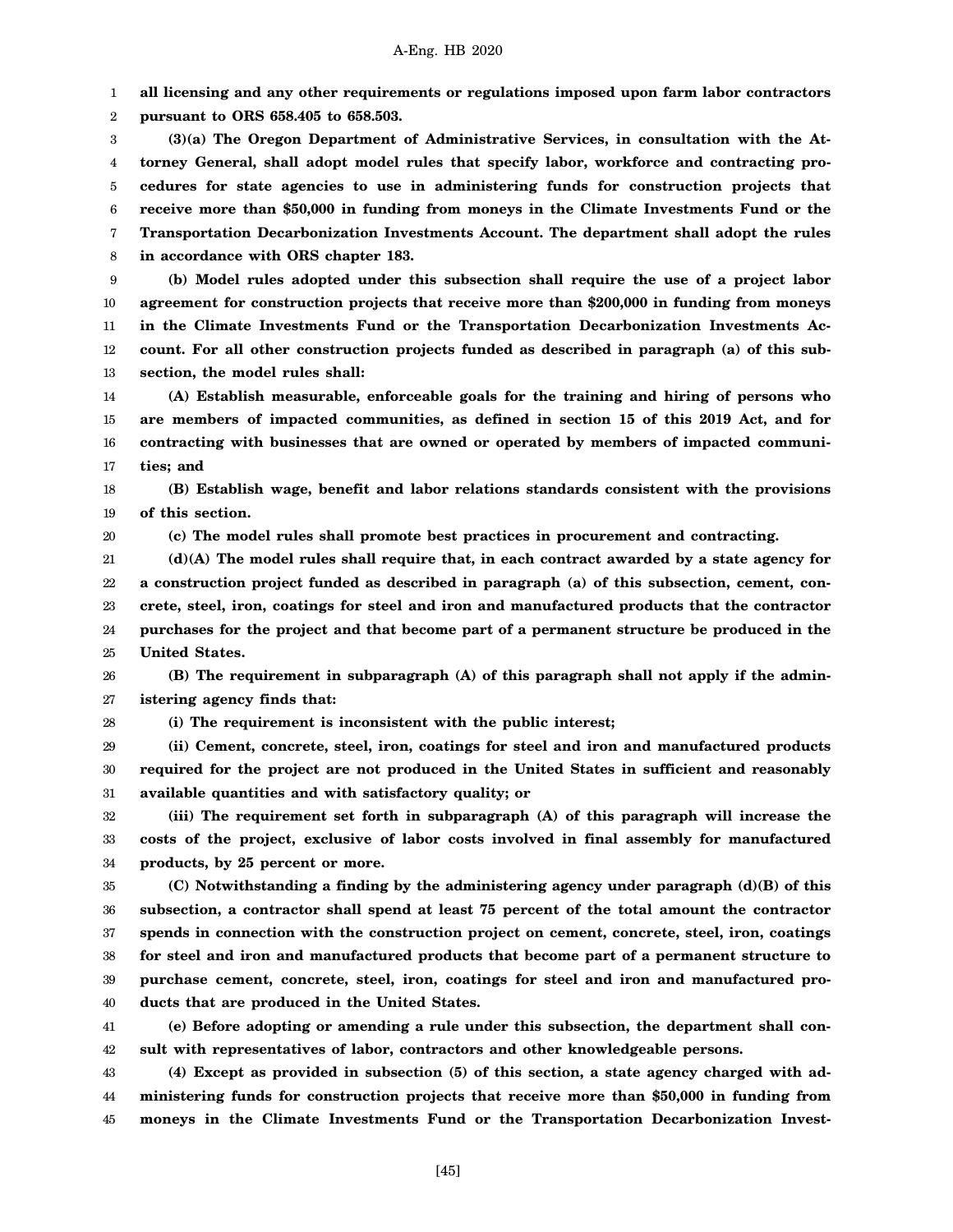1 2 3 4 5 6 7 8 9 10 11 12 13 14 15 16 17 18 19 20 21 22 23 24 25 26 27 28 29 30 31 32 33 34 35 36 37 38 39 40 41 42 43 44 45 **ments Account may not adopt the administering agency's own rules for labor and workforce procedures related to administering funds allocated from the Climate Investments Fund or the Transportation Decarbonization Investments Account and shall be subject to the model rules adopted by the department under this section. (5) The Department of Transportation may adopt the department's own rules specifying labor, workforce and contracting procedures for use in administering funds for transportation projects that receive more than \$50,000 in funding from moneys in the Transportation Decarbonization Investments Account. Rules adopted by the department pursuant to this subsection must meet the requirements of subsection (3) of this section. (Just Transition) SECTION 51. (1) The Just Transition Fund is established in the State Treasury, separate and distinct from the General Fund. Interest earned by the Just Transition Fund shall be credited to the fund. Moneys in the fund are continuously appropriated to the Higher Education Coordinating Commission to be used to carry out the purposes described in section 52 of this 2019 Act. (2) The fund shall consist of moneys deposited in the fund from any source. (3) The fund shall include a reserve account, which shall consist of moneys allocated or appropriated to the fund by the Legislative Assembly for deposit in the reserve account. The reserve account shall be maintained and used by the commission only for the purposes described in section 52 (2)(b) of this 2019 Act. SECTION 52. (1) The Higher Education Coordinating Commission, in consultation with the State Workforce and Talent Development Board, the Employment Department and other interested state agencies, shall: (a) Establish a Just Transition Program for the purpose of distributing moneys, other than moneys deposited in the reserve account, that are deposited in the Just Transition Fund established under section 51 of this 2019 Act; and (b) A Just Transition Plan for: (A) The implementation and administration of the Just Transition Program; and (B) The use of moneys deposited in the reserve account of the Just Transition Fund. (2)(a) Moneys distributed through the Just Transition Program shall be distributed to support economic diversification, job creation, job training and other employment services. (b) Moneys deposited in the reserve account of the Just Transition Fund may be used only to fund programs and activities that provide financial support for workers dislocated or adversely affected by climate change or climate change policies. (3) Each even-numbered year, the commission shall deliver a report, in the manner provided in ORS 192.245, to the Governor and the Joint Committee on Climate Action on the Just Transition Plan. The report shall include: (a) Information on implementing the Just Transition Program; (b) Recommendations regarding the level of funding necessary to carry out activities pursuant to the Just Transition Program; and (c) Recommendations regarding the maintenance and use of the reserve account of the Just Transition Fund, including but not limited to recommendations regarding: (A) The funding necessary to maintain the reserve account at a level necessary to carry**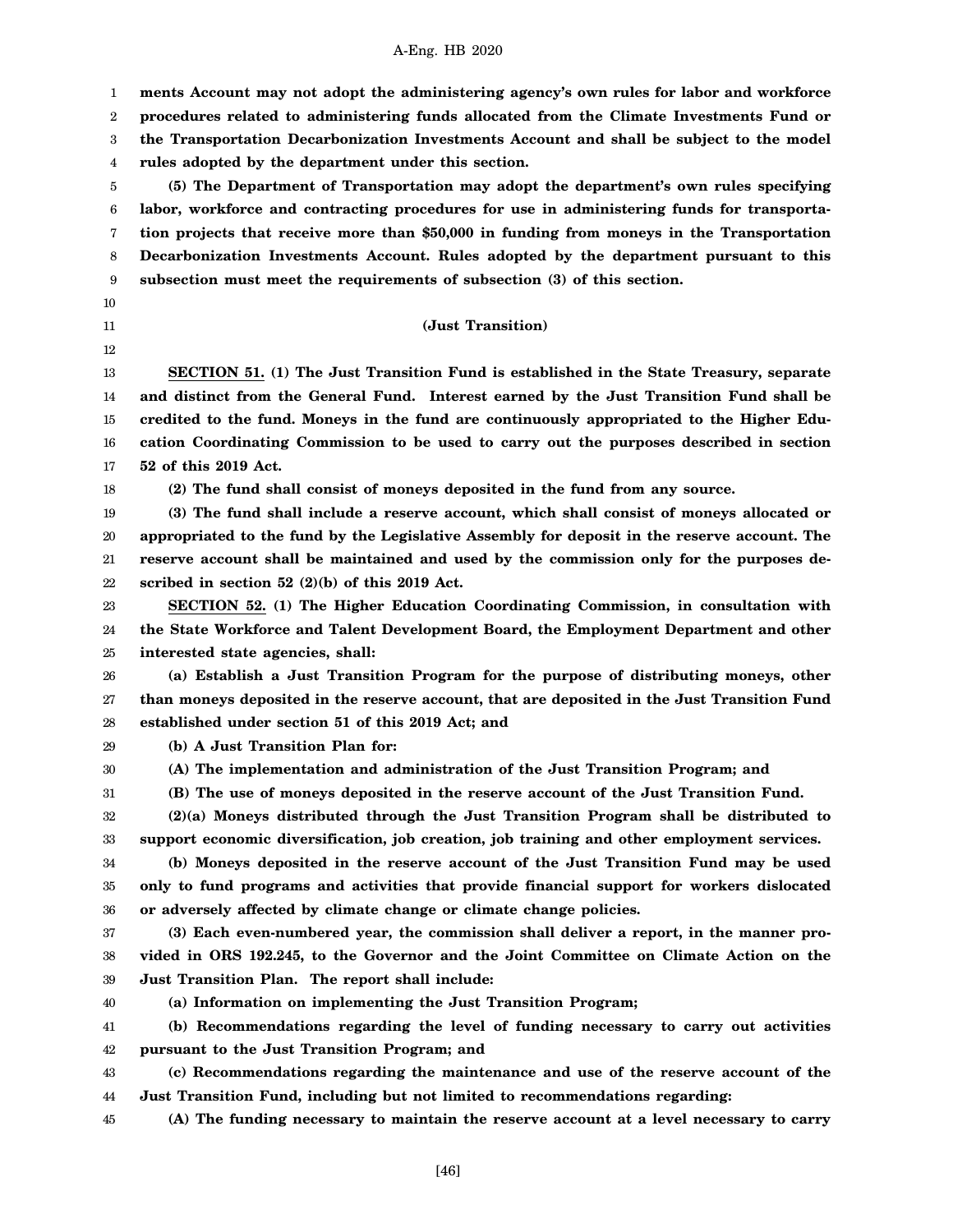1 **out the provisions of subsection (2)(b) of this section, based on an evaluation of the impacts**

2 **of climate change or climate change policies on workers; and**

3 4 5 **(B) The use of moneys deposited in the reserve account for the replacement of wages or benefits for workers dislocated or adversely affected by climate change or climate change policies.**

6 7 8 9 10 11 **(4) The commission shall seek to develop and implement the Just Transition Program in a manner that is consistent with and complementary to other local, state and federal programs, policies and incentives that serve to carry out the activities described in subsection (2) of this section, including but not limited to activities undertaken by the commission under ORS 660.318. The Just Transition Program may include, but need not be limited to, a competitive grant program.**

- 12 13 **(5) The commission may adopt rules as necessary to administer this section, including but not limited to rules that set standards for awarding grants.**
	- **(6) A grant program adopted as part of the Just Transition Program may:**

15 16 **(a) Encourage, but not require, a grant applicant to provide matching funds for completion of the project, program or activity for which a grant is awarded; and**

17 18 **(b) Allow a grant applicant to appeal to the commission for reevaluation of any determination of grant funding.**

19 20 21 22 23 24 **(7) The commission may perform activities necessary to ensure that recipients of moneys distributed from the Just Transition Fund comply with applicable requirements. If the commission determines that a recipient has not complied with applicable requirements, the commission may order the recipient to refund all moneys distributed from the fund. Moneys refunded pursuant to this subsection shall be paid to the commission and deposited with the State Treasurer for credit to the Just Transition Fund.**

25 26 27 28 **(8) The commission shall appoint a just transition advisory committee. The committee shall be composed of representatives from communities and work places that have the potential to be adversely affected by climate change or climate change policies and shall include members representing labor and management. The committee shall:**

**(a) Advise the commission in developing rules under this section;**

30 31 32 **(b) Provide recommendations for grant awards and other expenditures from the Just Transition Fund, including expenditures from the reserve account of the Just Transition Fund; and**

33 34 **(c) Provide other recommendations related to the Just Transition Plan and the Just Transition Program.**

35

29

14

- 36
- 37

# **(Common School Fund)**

38 39 40 **SECTION 53. Moneys deposited in the Common School Fund under sections 34 and 35 of this 2019 Act are continuously appropriated to the Department of State Lands to be used in a manner that:**

41 **(1) Is consistent with the requirements of the Oregon Constitution; and**

- 42 **(2) Furthers one or more of the purposes set forth in section 14 of this 2019 Act.**
- 43 44
- **(Distribution of Auction Proceeds; Expenditure Reporting)**
- 45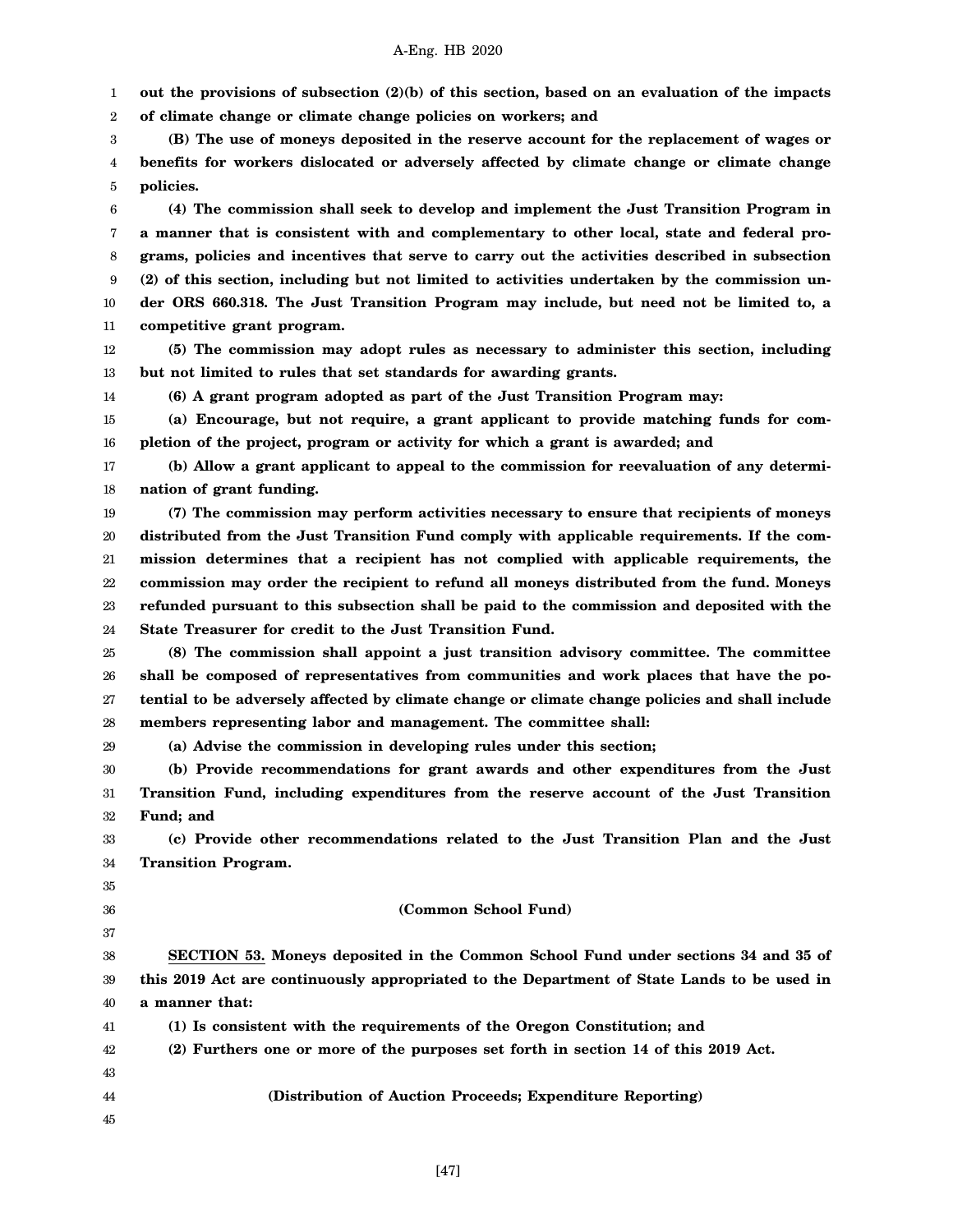1 2 3 4 5 6 7 8 9 10 11 12 13 14 15 16 17 18 19 20 21 22 23 24 25 26 27 28 29 30 31 32 33 34 35 36 37 38 39 40 41 42 43 44 45 **SECTION 54. Biennial expenditure reporting. (1) All agencies of the executive department as defined in ORS 174.112, counties, cities and all other public and private entities receiving moneys allocated from the Climate Investments Fund shall annually report to the Climate Policy Office on the expenditure of the moneys received and the results of the expenditures. No later than January 1 of each even-numbered year, the office shall deliver a biennial report, in the manner provided in ORS 192.245, to the Governor and the Joint Committee on Climate Action describing: (a) The investments from the Climate Investments Fund; (b) Whether the investments met the requirements for allocations under section 46 of this 2019 Act; and (c) The effectiveness of those investments in furthering the purposes set forth in section 14 of this 2019 Act. (2) All agencies of the executive department, counties, cities and all other public and private entities receiving moneys allocated from the Transportation Decarbonization Investments Account shall annually report to the Department of Transportation on the expenditure of the moneys received and the results of the expenditures. No later than January 1 of each even-numbered year, the department shall deliver a biennial report, in the manner provided in ORS 192.245, to the Oregon Transportation Commission, the Governor, the Joint Committee on Climate Action and the Joint Committee on Transportation describing: (a) The transportation projects funded by moneys from the Transportation Decarbonization Investments Account; (b) How the transportation projects met the requirements of section 44 of this 2019 Act; and (c) The results of the transportation projects in furthering the purposes set forth in section 14 of this 2019 Act. SECTION 55. Biennial expenditure audit. (1) The Climate Policy Office and the Department of Transportation jointly shall select an independent third-party organization to prepare a biennial audit of: (a) All programs, projects or activities funded by moneys from the Climate Investments Fund; and (b) All transportation projects funded by moneys from the Transportation Decarbonization Investments Account. (2) The office and the department shall provide for the audit report prepared by the independent third-party organization under this section to be transmitted, together with the reports required under section 54 of this 2019 Act, to the Oregon Transportation Commission, the Governor, the Joint Committee on Climate Action and the Joint Committee on Transportation. (Biennial Climate Action Investments Plan) SECTION 56. Definitions. As used in sections 57 and 59 of this 2019 Act: (1) "Best available science" has the meaning given that term in section 15 of this 2019 Act. (2) "Eligible Indian tribe" has the meaning given that term in section 15 of this 2019 Act. (3) "Impacted community" has the meaning given that term in section 15 of this 2019**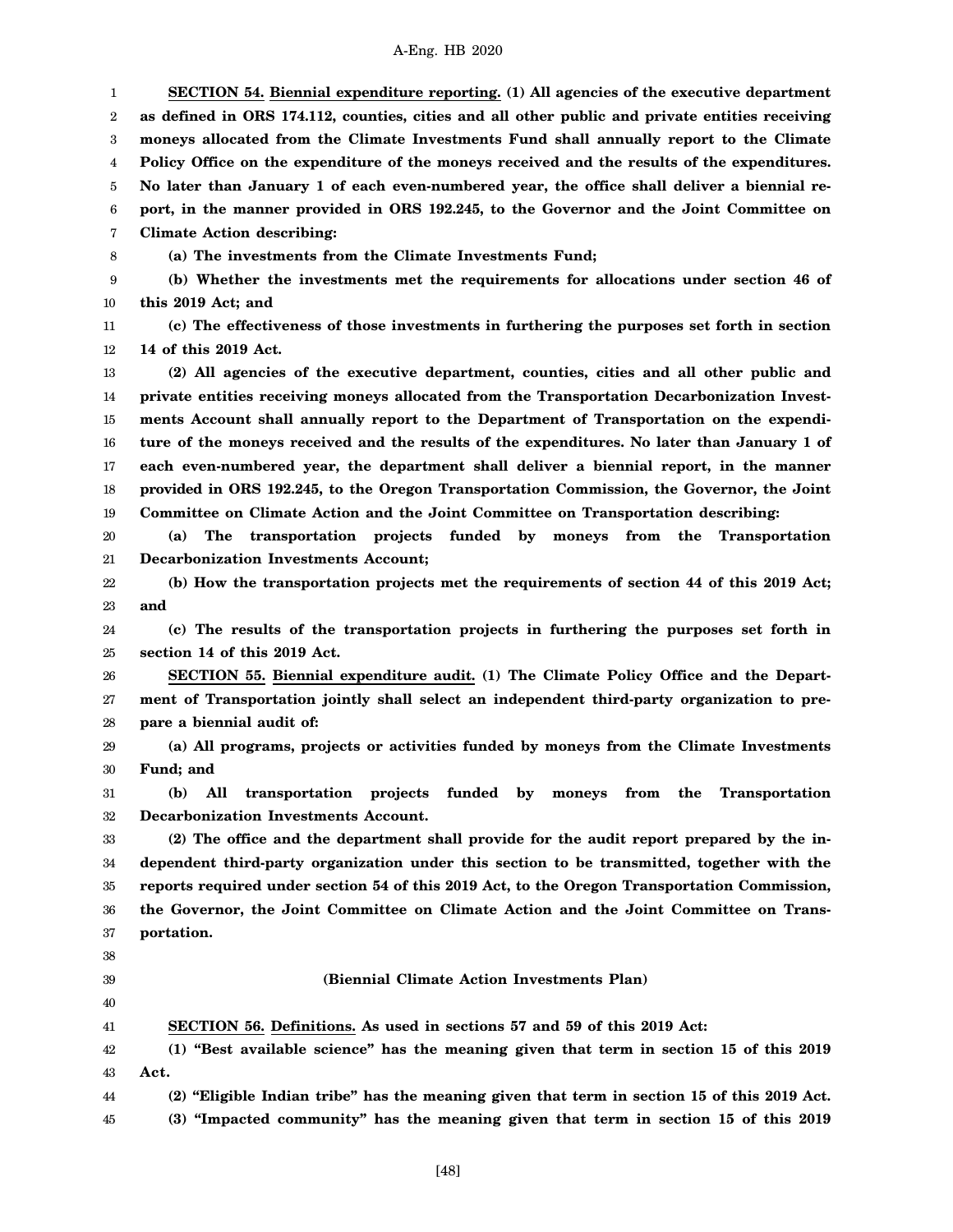1 2 3 4 5 6 7 8 9 10 11 12 13 14 15 16 17 18 19 20 21 22 23 24 **Act. SECTION 57. Biennial climate action investment plan. (1) No later than June 1 of each even-numbered year and in the manner provided in ORS 192.245, the Climate Policy Office shall deliver a biennial climate action investment plan to the Environmental Justice Task Force, the Oregon Transportation Commission, the Governor, the Joint Committee on Climate Action and the Joint Committee on Transportation. The climate action investment plan shall identify the short-term and long-term opportunities for uses of state proceeds from auctions conducted under section 34 of this 2019 Act that further the purposes set forth in section 14 of this 2019 Act and that are consistent with the requirements of the Oregon Constitution. (2) The biennial climate action investment plan must: (a) Be based on consideration of the best available science, and the best economic information available, as of the time of the preparation of the plan; and (b) Include an analysis of how the programs, projects and activities that may be funded by the investment or expenditure of state proceeds from auctions conducted under section 34 of this 2019 Act would serve to effectively further the purposes set forth in section 14 of this 2019 Act. (3) In preparing the biennial climate action investment plan, the office shall consult with: (a) The Department of Transportation, the Public Utility Commission, the Environmental Justice Task Force and any other relevant agencies of the executive department as defined in ORS 174.112; (b) Representatives of eligible Indian tribes; and (c) The citizens' advisory committee required by subsection (4) of this section. (4) The Director of the Climate Policy Office shall convene a 13-member citizens' advisory**

25 26 27 **committee to advise the office in carrying out the requirements of this section. The members of the committee must reflect the geographic, socioeconomic, racial and cultural diversity of this state and shall be appointed by the director as follows:**

28 **(a) One member to represent the interests of urban environmental justice communities.**

- 29 **(b) One member to represent the interests of rural environmental justice communities.**
- 30 **(c) One member to represent eligible Indian tribes.**
- 31 **(d) One member to represent agriculture or forestry.**
- 32 **(e) One member to represent fisheries.**

#### 33 **(f) One member to represent covered entities, as defined in section 15 of this 2019 Act.**

- 34 **(g) One member to represent the clean energy industry.**
- 35 **(h) One member to represent local governments.**
- 36 **(i) One member to represent labor.**
- 37 **(j) One member to represent environmental or conservation interests.**
- 38 39 **(k) One member who is a scientist at public university listed in ORS 352.002 or Oregon Health and Science University.**
- 40 **(L) One member to represent home weatherization interests.**
- 41 **(m) One member to represent public health equity.**
- 42 43 **SECTION 58. The Climate Policy Office shall deliver the first biennial climate action investment plan as required by section 57 of this 2019 Act no later than June 1, 2022.**
- 44 **SECTION 59. Priorities for investment of moneys from Climate Investments Fund. (1) In**
- 45 **conducting the analysis required under section 57 (2) of this 2019 Act for potential uses of**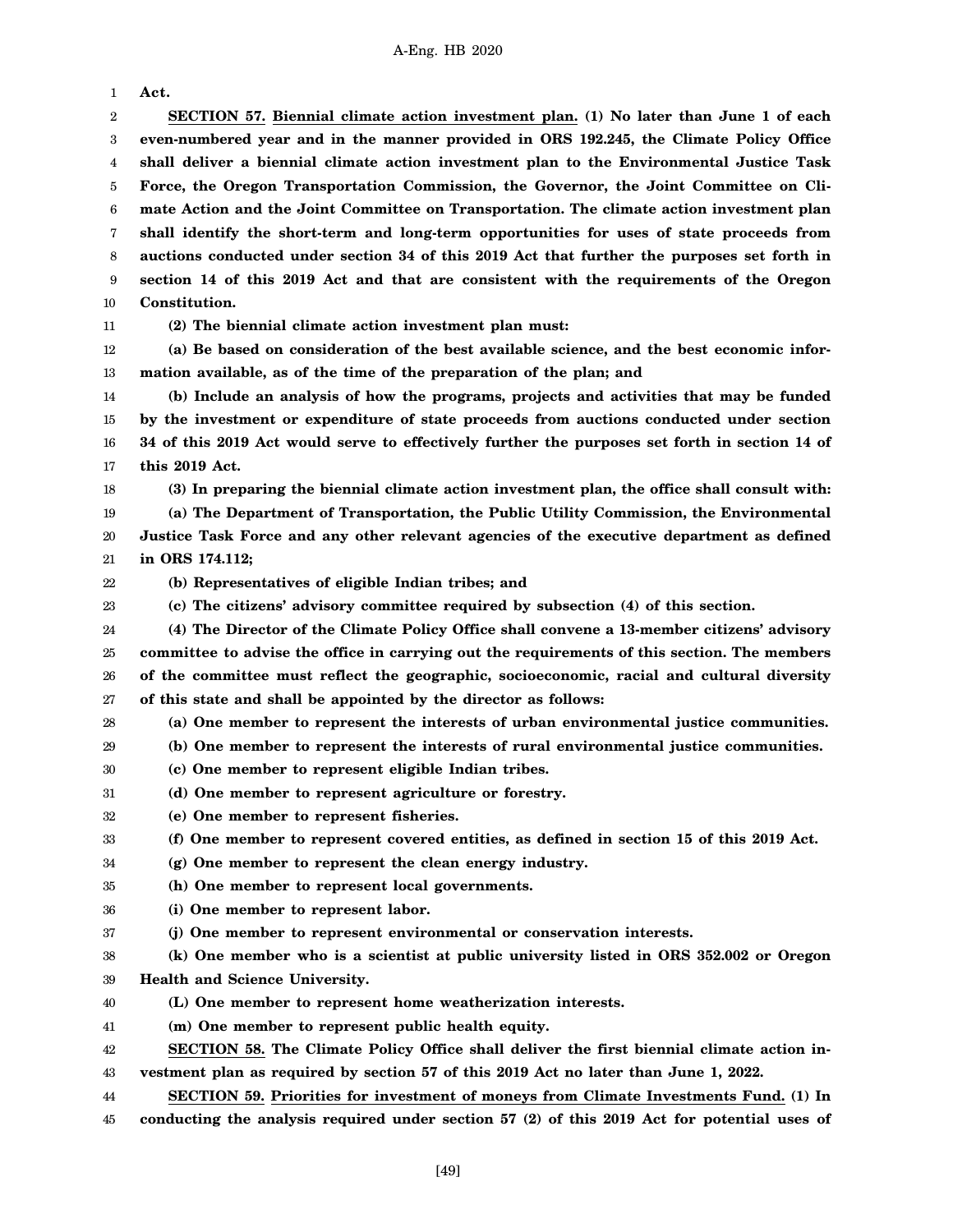1 2 **moneys deposited in the Climate Investments Fund, the Climate Policy Office shall give first priority to considering whether a potential use will:**

3 4 **(a) Further the state's objectives in meeting the requirements under section 46 of this 2019 Act for allocations of moneys deposited in the Climate Investments Fund;**

**(b) Benefit impacted communities;**

5 6

**(c) Complement efforts to achieve and maintain local air quality;**

7 8 9 10 11 12 **(d) Provide opportunities for eligible Indian tribes, members of impacted communities and businesses owned by women or members of minority groups to participate in and benefit from statewide efforts to reduce greenhouse gas emissions, including technical assistance for businesses owned by women or members of minority groups, nonprofit organizations and other community institutions that serve or represent impacted communities or low-income households;**

13 14 **(e) Promote low carbon economic development opportunities and the creation of jobs that sustain living wages; or**

15 16 **(f) Aid households, businesses and workers in the transition to the State of Oregon achieving the greenhouse gas emissions reduction goals set forth in ORS 468A.205.**

17 18 19 **(2) The analysis required by section 57 (2) of this 2019 Act shall address use of moneys deposited in the Climate Investments Fund each biennium in a manner that, in total, would result in:**

20 21 22 23 **(a) An amount of moneys that is approximately equal to half of the amount of moneys deposited in the Climate Investments Fund as proceeds received through the purchase at auction of allowances by EITE entities to be used to assist the EITE entities in using best available technology; and**

24 25 26 27 28 **(b) An amount of moneys that is approximately equal to half of the amount of moneys deposited in the Climate Investments Fund as proceeds received through the purchase of allowances related to greenhouse gas emissions attributable to the direct combustion of municipal solid waste to generate renewable energy to be used for programs for reducing plastics-related greenhouse gas emissions.**

29 30 31 **(3) In addition to and not exclusive of the considerations required by subsections (1) and (2) of this section, the analysis for use of moneys deposited in the Climate Investments Fund shall prioritize funding to:**

32 33 34 **(a) Reduce greenhouse gas emissions or promote adaptation or resiliency through energy efficiency and energy conservation in buildings, low-income weatherization and activities to address energy burden in this state.**

35 36 37 38 **(b) Reduce greenhouse gas emissions through electrical grid decarbonization efforts, including but not limited to investments in energy generation from renewable resources, distributed energy resources, transmission and storage projects for renewable energy, demand response, community solar projects and other community-scale renewable energy projects.**

39 40 41 42 43 **(c) Reduce greenhouse gas emissions associated with transportation, including but not limited to investments in transportation electrification, compressed natural gas and hydrogen fuel vehicle infrastructure, transit, fuel and energy efficiency in vessels powered by marine engines and roadside landscape management efforts that promote carbon sequestration.**

44 45 **(d) Support planning or the implementation of planning by local governments and metropolitan planning organizations for reducing greenhouse gas emissions or promoting carbon**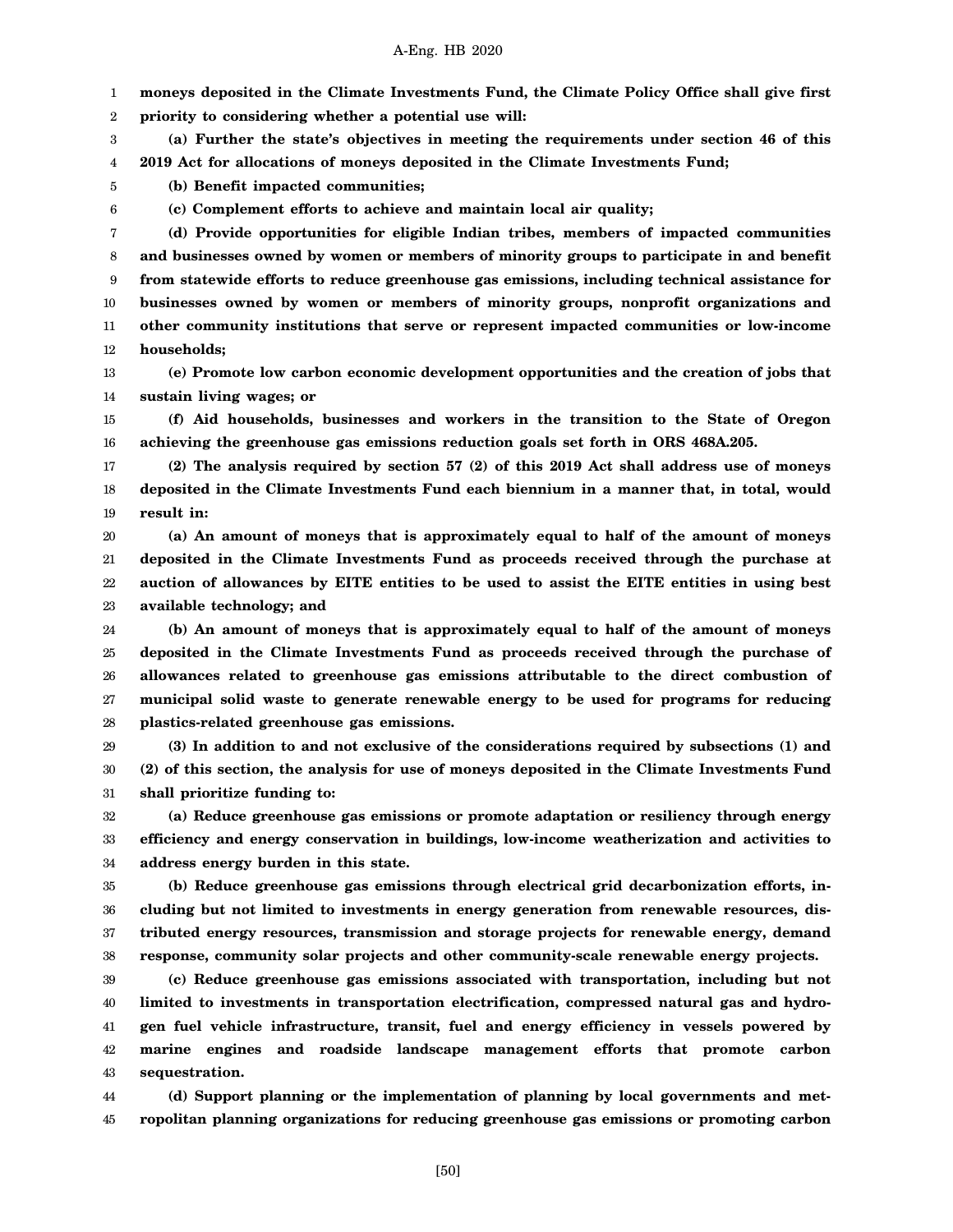1 **sequestration, adaptation or resilience.**

2 3 4 5 6 7 8 **(e) Reduce greenhouse gas emissions, support greenhouse gas sequestration or support adaptation or resiliency through investments in natural and working lands, including but not limited to investments in agricultural or forestry practices or forest products manufacturing that serve to reduce greenhouse gas emissions or promote carbon sequestration, wildfire prevention, restoration of tidal marsh or intertidal areas of estuaries, irrigation efficiency projects, riparian zone restoration projects, methane emissions reduction or recovery projects, soil health and biomass pyrolysis projects.**

9 10 11 **(f) Facilitate the development in Oregon of clean energy infrastructure or technologies, low carbon infrastructure or technologies, carbon capture and storage or carbon-free infrastructure and technologies.**

12 13 **(g) Assist air contamination sources for which a permit is issued pursuant to ORS 468.065, 468A.040 or 468A.155 in reducing greenhouse gas emissions.**

14 15 16 **(h) Assist Oregon small and medium businesses in reducing greenhouse gas emissions through the adoption of more emissions-efficient equipment and processes, including but not limited to retrofits, weatherization or equipment upgrades or replacements.**

17 18 19 20 **(i) Strengthen the resilience of fish, wildlife and ecosystems in the face of climate change through investments that include but are not limited to projects involving instream flow acquisition and protection, fish barrier removal, habitat restoration and enhancement and protection of wildlife corridors, cold water refugia areas and species strongholds.**

21

**(j) Protect sources of domestic drinking water.**

22 23 24 25 26 27 **(k) Promote research by nonprofit organizations or public universities listed in ORS 352.002 into methods for reducing greenhouse gas emissions, sequestering carbon or adapting to climate change, including but not limited to research investigating feedstocks to reduce emissions from dairy cows and cattle, research investigating crops and agricultural practices that reduce greenhouse gas emissions or promote resilience to climate change, and research to promote resilience to ocean acidification.**

28 29 30 **(L) Provide youth training for employment in, and youth educational opportunities for, careers in the natural resources sector, the clean technologies sector and other public or private sector jobs in activities that serve to reduce greenhouse gas emissions.**

31 32 33 34 **SECTION 60. Use of biennial climate investments plan in budget process. In preparing the Governor's budget as required under ORS 291.202, the Governor shall consider the recommendations contained in the biennial climate action investment plan prepared by the Climate Policy Office under section 57 of this 2019 Act.**

35 36 37 38 39 40 **SECTION 61. Environmental Justice Task Force review of biennial climate action investment plan; report. The Environmental Justice Task Force shall review and develop recommendations in response to the biennial climate action investment plan required under section 57 of this 2019 Act and shall, no later than August 1 of each even-numbered year and in the manner provided in ORS 192.245, deliver a report on the task force's recommendations to the Governor and the Joint Committee on Climate Action.**

- 41
- 42 43

# **PROVISIONS RELATED TO THE PUBLIC UTILITY COMMISSION**

44 45 **SECTION 62. Sections 63 to 68, 70 and 71 of this 2019 Act are added to and made a part of ORS chapter 757.**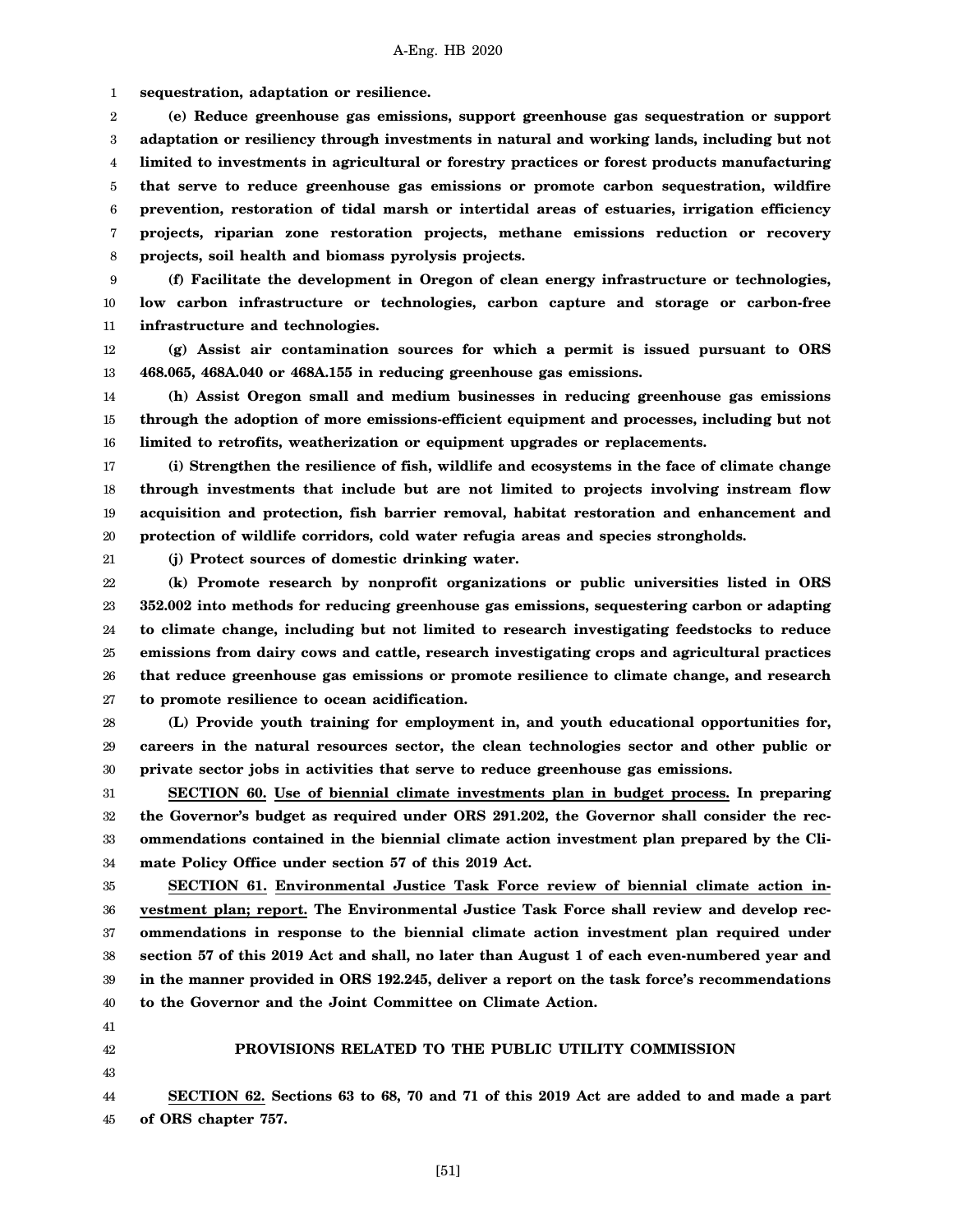1 2 3 4 5 6 7 8 9 10 11 12 13 14 15 16 17 18 19 20 21 22 23 24 25 26 27 28 29 30 31 32 33 34 35 36 37 38 39 40 41 42 **SECTION 63. As used in sections 63 to 68 of this 2019 Act: (1) "Allowance" has the meaning given that term in section 15 of this 2019 Act. (2) "Electric company" has the meaning given that term in ORS 757.600. (3) "Natural gas utility" has the meaning given that term in section 15 of this 2019 Act. (4) "Oregon Climate Action Program" has the meaning given that term in section 15 of this 2019 Act. SECTION 64. (1) If, rather than surrendering the allowances to fulfill its compliance obligation, an electric company sells allowances that were directly distributed at no cost to the electric company under sections 18 and 20 of this 2019 Act, the Public Utility Commission shall require the proceeds received by the electric company through the sale: (a) To be spent by the electric company for the exclusive benefit of retail customers that are supplied electricity by the electric company; and (b) To be used only for activities that serve to reduce greenhouse gas emissions or provide assistance to the electric company's retail customers, in furtherance of the purposes set forth in section 14 of this 2019 Act. (2) Subject to subsection (1) of this section, an electric company shall prioritize the use of proceeds received by the electric company from the sale of allowances that were directly distributed at no cost to the electric company for: (a) Providing weatherization, energy efficiency improvements, bill assistance or rate assistance to the electric company's low-income residential customers; (b) Accelerated transportation electrification; (c) Investments and activities that serve to reduce greenhouse gas emissions through actions such as energy efficiency improvements, voltage optimization, portfolio optimization and renewable energy procurement; and (d) Facilitating integration and utilization of variable energy resources through investments in programs and technologies such as demand response, smart grid communication and control systems, grid connected end uses and energy storage. (3) An electric company that receives allowances directly distributed at no cost under sections 18 and 20 of this 2019 Act shall develop a plan for the use of the allowances and file the plan with the commission. The plan must be revised and updated on a schedule established by the commission by rule. At a minimum, a plan must contain: (a) A strategy for the use of proceeds received by the electric company from the sale of the allowances in compliance with this section; and (b) A description of any previous uses of proceeds received by the electric company from the sale of the allowances. (4) The commission shall, pursuant to ORS 756.040 and after consultation with the Housing and Community Services Department, adopt rules for the implementation and enforcement of this section. SECTION 65. (1) The Public Utility Commission, as trustee, shall establish a separate trust account for the benefit of each natural gas utility. Moneys in each trust account shall consist of proceeds from the sale of allowances consigned to the state for auction, pursuant to section 23 of this 2019 Act, by the natural gas utility for which the trust account is es-**

44 45 **natural gas utility. The State Treasurer may invest moneys deposited in the trust accounts as provided in ORS 293.701 to 293.857. Interest earned by a trust account must be credited**

**tablished. The commission shall establish the trust account with the State Treasurer for the**

[52]

43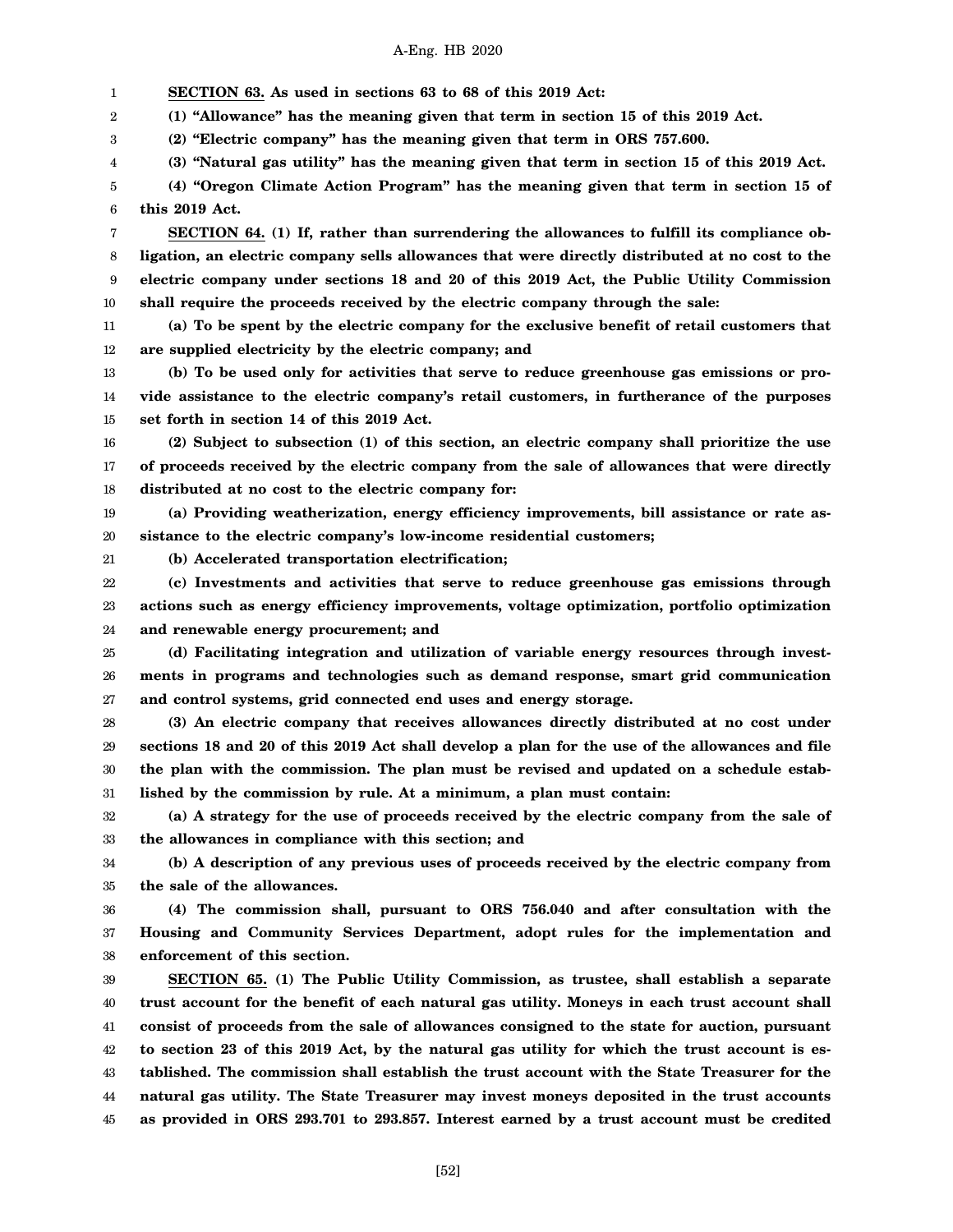1 2 3 4 5 6 7 8 **to the account. Upon request by a natural gas utility, the commission shall require the State Treasurer to transfer from the natural gas utility's trust account to the natural gas utility amounts necessary to pay for programs or activities found to be consistent with the plan required under subsection (2) of this section. (2) A natural gas utility shall develop a plan for meeting the requirements of this section and file the plan for acknowledgment with the commission as part of each of the natural gas utility's integrated resource plan filings, as further specified by the commission by rule. (3) A plan must:**

9 10 **(a) Identify a portfolio of approaches in furtherance of the purposes set forth in section 14 of this 2019 Act;**

11 12 13 14 **(b) Provide that no less than 25 percent of the proceeds from the sale of allowances consigned to the state for auction by the natural gas utilities pursuant to section 23 of this 2019 Act be used for nonvolumetric bill credits or other rate relief for residential, commercial and industrial sales customers; and**

15 16 17 18 **(c) Address the impacts of the regulated emissions attributable to the natural gas utility with due consideration of the risks associated with climate change and the need for urgent action to address greenhouse gas reductions, through one or more of the following approaches:**

19 20 21 22 **(A) Implementation of programs, activities or technologies designed to reduce greenhouse gas emissions through weatherization and more efficient residential, commercial and industrial use of natural gas by sales customers, including programs for low and moderate income residential customers;**

23 24 25 **(B) Development of renewable natural gas or renewable hydrogen infrastructure and the provision of renewable natural gas or renewable hydrogen to the natural gas utility's sales customers;**

26 **(C) Provision of renewable thermal resources for sales customers;**

27 28 29 **(D) Provision of natural gas or renewable natural gas to vehicles and the necessary related infrastructure in the utility's service territory as consistent with section 71 of this 2019 Act; or**

30 31 32 **(E) Implementation of pilot projects or research, development and demonstration activities to determine the cost and viability of activities described in subparagraphs (A) to (D) of this paragraph.**

33 34 **(4) The commission may adopt rules for the implementation and enforcement of this section.**

35 36 **SECTION 66. (1) An electric company shall develop and file with the Public Utility Commission an initial plan under section 64 of this 2019 Act no later than December 31, 2021.**

37 38 **(2) A natural gas utility shall develop and file with the Public Utility Commission an initial plan under section 65 of this 2019 Act no later than June 30, 2021.**

39 40 41 **SECTION 67. No later than September 15 of each even-numbered year, the Public Utility Commission shall, in the manner provided by ORS 192.245, provide a report to the Joint Committee on Climate Action and to the Climate Policy Office on:**

42 43 44 **(1) How electric companies have made use of allowances that were directly distributed at no cost to each electric company, including a description of how any proceeds received by the electric company from the sale of the allowances were used; and**

45 **(2) How natural gas utilities have expended proceeds from the sale of allowances con-**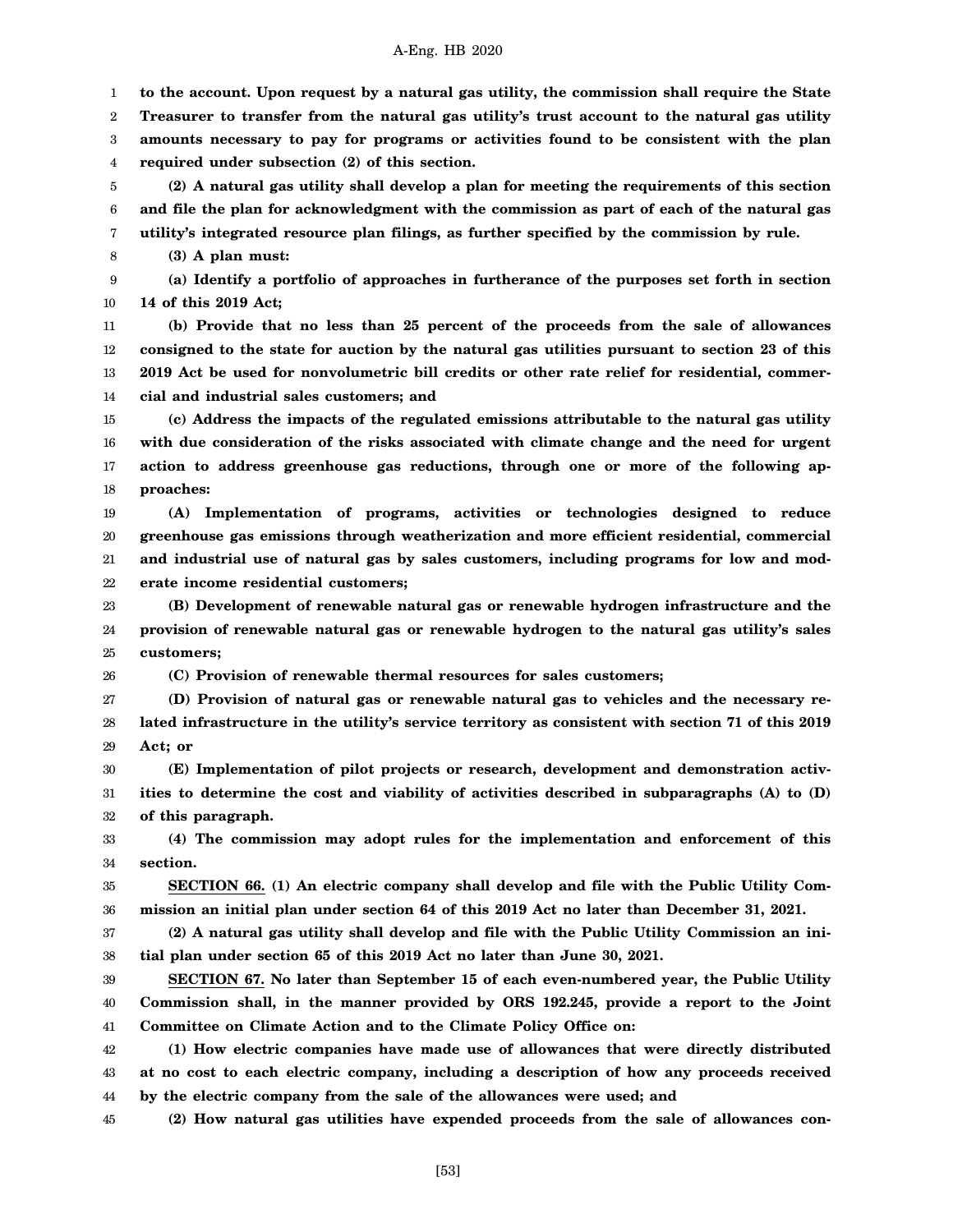1 2 3 4 5 6 7 8 9 10 11 12 13 14 15 16 17 18 19 20 21 22 23 24 25 26 27 28 29 30 31 32 33 34 35 36 37 38 39 40 **signed to the state for auction by the natural gas utilities pursuant to section 23 of this 2019 Act. SECTION 68. The Public Utility Commission shall establish processes and mechanisms to ensure timely cost recovery for prudent and reasonable costs incurred by public utilities associated with compliance with the Oregon Climate Action Program. The processes and mechanisms shall be established to address situations in which compliance with the Oregon Climate Action Program results in public utilities incurring costs for which cost recovery mechanisms otherwise authorized by law are not adequate. SECTION 69.** ORS 757.259 is amended to read: 757.259. (1) In addition to powers otherwise vested in the Public Utility Commission, and subject to the limitations contained in this section, under amortization schedules set by the commission, a rate or rate schedule: (a) May reflect: (A) Amounts lawfully imposed retroactively by order of another governmental agency; or (B) Amounts deferred under subsection (2) of this section. (b) Shall reflect amounts deferred under subsection (3) of this section if the public utility so requests. (2) Upon application of a utility or ratepayer or upon the commission's own motion and after public notice, opportunity for comment and a hearing if any party requests a hearing, the commission by order may authorize deferral of the following amounts for later incorporation in rates: (a) Amounts incurred by a utility resulting from changes in the wholesale price of natural gas or electricity approved by the Federal Energy Regulatory Commission; (b) Balances resulting from the administration of Section 5(c) of the Pacific Northwest Electric Power Planning and Conservation Act of 1980; (c) Direct or indirect costs arising from any purchase made by a public utility from the Bonneville Power Administration pursuant to ORS 757.663, provided that such costs shall be recovered only from residential and small-farm retail electricity consumers; (d) Amounts accruing under a plan for the protection of short-term earnings under ORS 757.262 (2); or (e) Identifiable utility [*expenses*] **costs** or revenues, **including the cost of capital,** the recovery or refund of which the commission finds should be deferred in order to minimize the frequency of rate changes or the fluctuation of rate levels or to match appropriately the costs borne by and benefits received by ratepayers. (3) Upon request of the public utility, the commission by order shall allow deferral of amounts provided as financial assistance under an agreement entered into under ORS 757.072 for later incorporation in rates. (4) The commission may authorize deferrals under subsection (2) of this section beginning with the date of application, together with interest established by the commission. A deferral may be authorized for a period not to exceed 12 months beginning on or after the date of application. However, amounts deferred under subsection (2)(c) and (d) or (3) of this section are not subject to

42 that the commission may prescribe and that are consistent with the provisions of this section.

41

43 44 45 (5) Unless subject to an automatic adjustment clause under ORS 757.210 (1), amounts described in this section shall be allowed in rates only to the extent authorized by the commission in a proceeding under ORS 757.210 to change rates and upon review of the utility's earnings at the time of

subsection (5), (6), (7), (8) or (10) of this section, but are subject to such limitations and requirements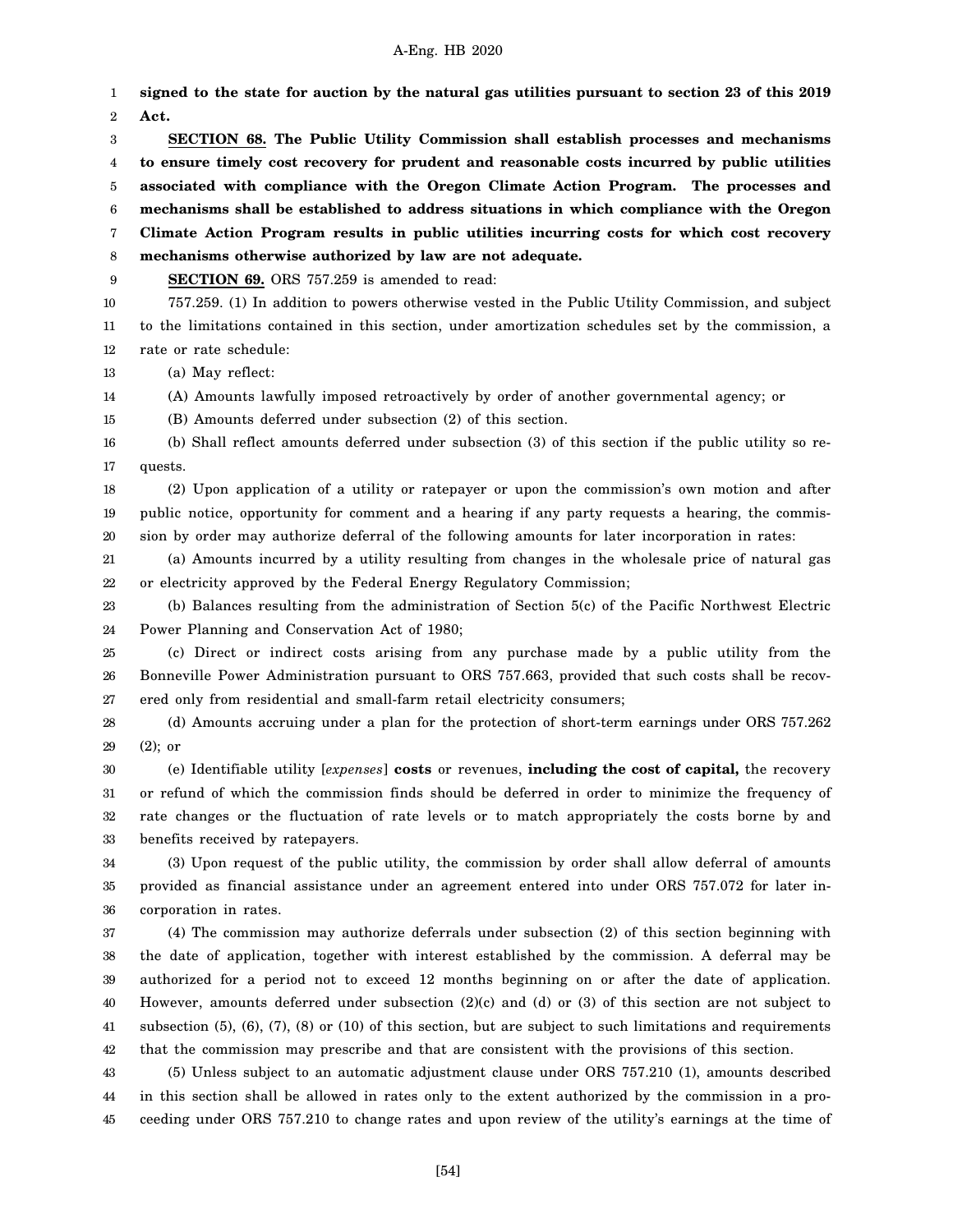1 application to amortize the deferral. The commission may require that amortization of deferred amounts be subject to refund. The commission's final determination on the amount of deferrals al-

2 3 4 lowable in the rates of the utility is subject to a finding by the commission that the amount was prudently incurred by the utility.

5 6 7 (6) Except as provided in subsections (7), (8) and (10) of this section, the overall average rate impact of the amortizations authorized under this section in any one year may not exceed three percent of the utility's gross revenues for the preceding calendar year.

8 9 10 11 (7) The commission may allow an overall average rate impact greater than that specified in subsection (6) of this section for natural gas commodity and pipeline transportation costs incurred by a natural gas utility if the commission finds that allowing a higher amortization rate is reasonable under the circumstances.

12 13 14 15 16 17 18 (8) The commission may authorize amortizations for an electric utility under this section with an overall average rate impact not to exceed six percent of the electric utility's gross revenues for the preceding calendar year. If the commission allows an overall average rate impact greater than that specified in subsection (6) of this section, the commission shall estimate the electric utility's cost of capital for the deferral period and may also consider estimated changes in the electric utility's costs and revenues during the deferral period for the purpose of reviewing the earnings of the electric utility under the provisions of subsection (5) of this section.

19 20 21 (9) The commission may impose requirements similar to those described in subsection (8) of this section for the amortization of other deferrals under this section, but may not impose such requirements for deferrals under subsection  $(2)(c)$  or  $(d)$  or  $(3)$  of this section.

22 23 24 (10) The commission may authorize amortization of a deferred amount for an electric utility under this section with an overall average rate impact greater than that allowed by subsections (6) and (8) of this section if:

25 26 (a) The deferral was directly related to extraordinary power supply expenses incurred during 2001;

27 28 (b) The amount to be deferred was greater than 40 percent of the revenue received by the electric utility in 2001 from Oregon customers; and

29 30 (c) The commission determines that the higher rate impact is reasonable under the circumstances.

31 32 33 34 (11) If the commission authorizes amortization of a deferred amount under subsection (10) of this section, an electric utility customer that uses more than one average megawatt of electricity at any site in the immediately preceding calendar year may prepay the customer's share of the deferred amount. The commission shall adopt rules governing the manner in which:

35 (a) The customer's share of the deferred amount is calculated; and

36

37

(b) The customer's rates are to be adjusted to reflect the prepayment of the deferred amount.

(12) The provisions of this section do not apply to a telecommunications utility.

38 39 40 41 42 **SECTION 70. The Public Utility Commission may, in such manner as the commission considers proper, allow a rate or rate schedule of a public utility to include differential rates or to reflect amounts for programs that enable the public utility to assist low-income residential customers. Rates or rate schedules allowed under this section must minimize the shifting of costs to ratepayers that do not qualify for low-income assistance.**

43 **SECTION 71. (1) As used in this section:**

44 **(a) "Electric company" has the meaning given that term in ORS 757.600.**

45 **(b) "Natural gas utility" means a natural gas utility regulated by the Public Utility**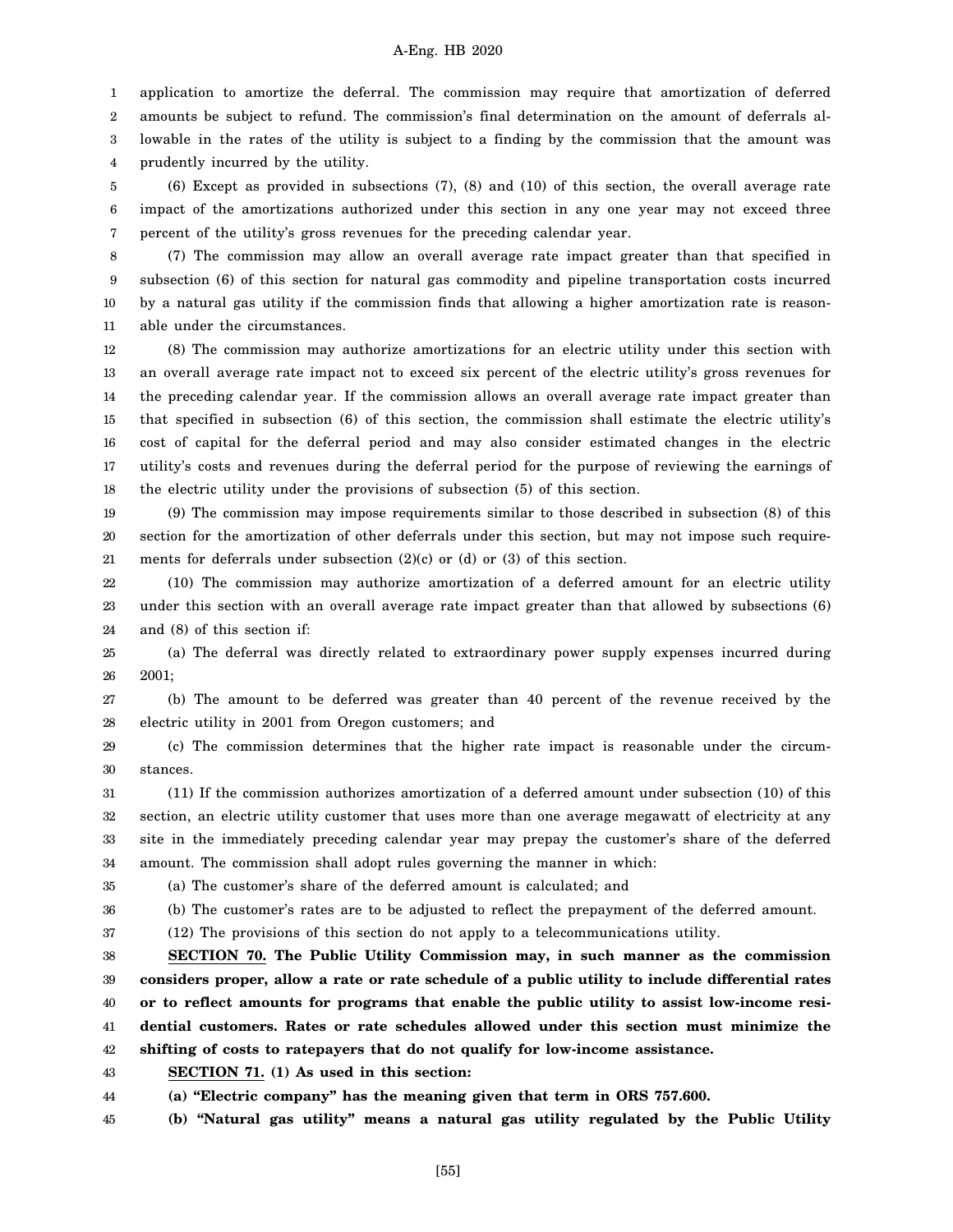1 2 3 4 5 6 7 8 9 10 11 12 13 14 15 16 17 18 19 20 21 22 23 24 25 26 27 28 29 30 31 32 33 34 35 36 37 38 39 40 41 42 43 44 **Commission under this chapter. (2) The Public Utility Commission may allow a rate or rate schedule of an electric company or natural gas utility to reflect amounts for investments in infrastructure measures that support the adoption of alternative forms of transportation vehicles if the investments are consistent with and meet the requirements of subsection (3) of this section. (3) An investment in infrastructure measures that support the adoption of alternative forms of transportation vehicles is a utility service and a benefit to utility ratepayers if: (a) The infrastructure measures will support the adoption of alternative vehicles that are powered by electricity, compressed natural gas or hydrogen; and (b) The investment can be reasonably anticipated to: (A) Cost-effectively reduce transportation sector greenhouse gas emissions over time; and (B) Benefit the electric company's or natural gas utility's customers. Benefits may include, but need not be limited to: (i) Distribution or transmission management benefits; (ii) System efficiencies or other economic values inuring to the benefit of ratepayers over the long term; or (iii) Increased ratepayer choice by providing greater deployment of a variety of fueling technologies to increase availability and access to publicly available fueling stations for alternative forms of transportation vehicles. SECTION 72.** Section 12, chapter 751, Oregon Laws 2009, is amended to read: **Sec. 12.** Section 9 [*of this 2009 Act*]**, chapter 751, Oregon Laws 2009,** is repealed on [*January 2, 2020*] **the effective date of this 2019 Act**. **BIENNIAL STATEWIDE ENERGY BURDEN REPORT SECTION 73. (1) No later than November 1 of each even-numbered year, the Housing and Community Services Department and the State Department of Energy shall jointly transmit to the Governor and the Legislative Assembly a biennial statewide energy burden report. The Housing and Community Services Department and the State Department of Energy shall jointly adopt rules for gathering data necessary to prepare the report. In adopting rules under this section, the Housing and Community Services Department and the State Department of Energy shall consult with consumer-owned utilities as defined in ORS 757.600 regarding the availability and collection of data necessary to develop the report. (2) The purposes of the biennial statewide energy burden report are to: (a) Establish a baseline for assessing the energy burden experienced by the residents of this state on a statewide level, by county and by utility service territory, and for assessing the differences in regional or demographic data that may impact the energy burden experienced; (b) Develop and maintain an inventory of all programs in Oregon that contribute to reducing energy burden that are funded through state, federal or utility programs and include in the inventory a description of the annual funding necessary for each program and the sources for funding received; (c) Explore new statewide mechanisms for reducing energy burden, with an emphasis on**

45 **addressing the specific needs of renters, mobile home and manufactured dwelling park resi-**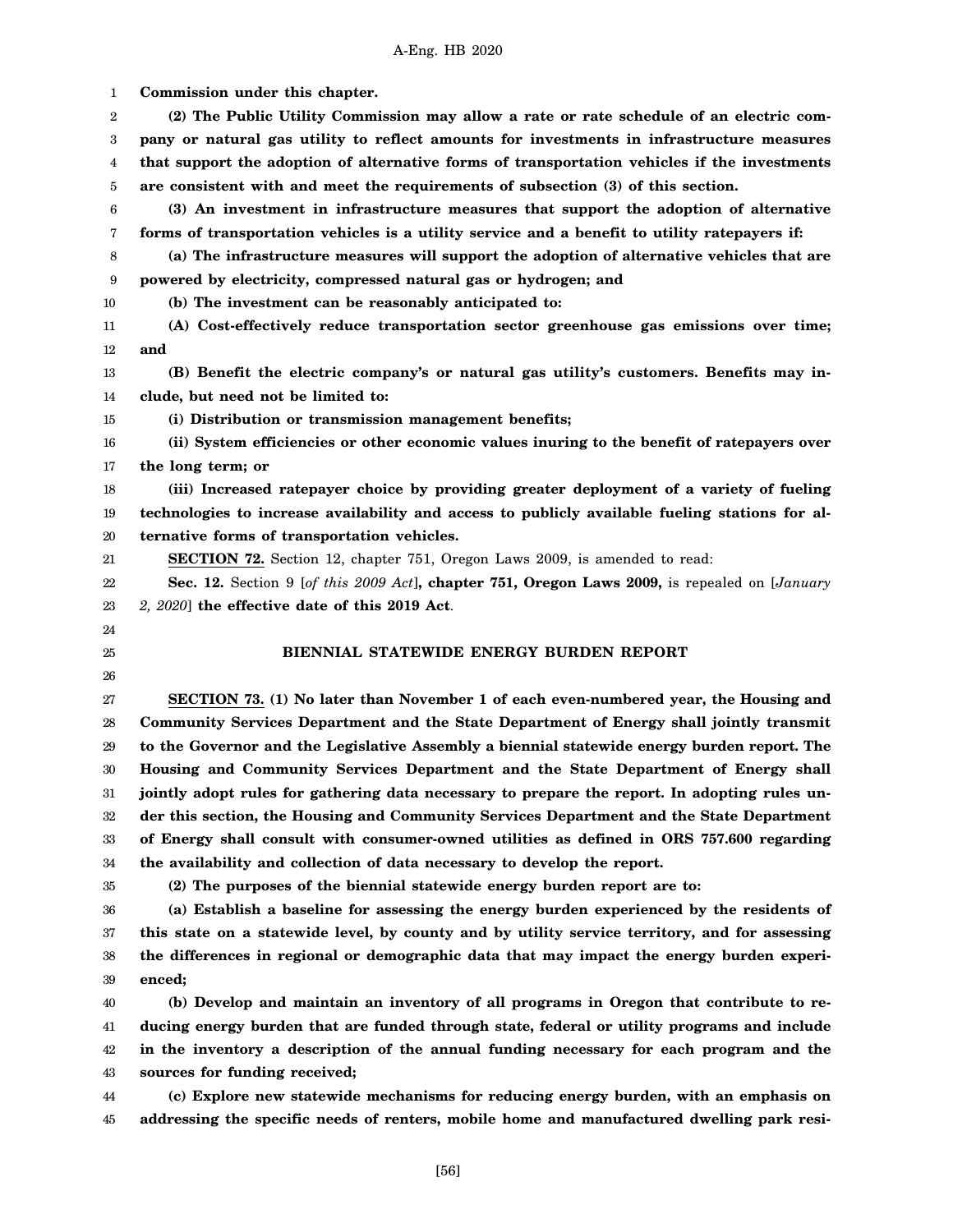1 **dents and residents of multifamily housing;**

2 3 **(d) Develop and provide recommendations for restructuring programs or for creating new programs to enhance efforts for addressing energy burden in this state; and**

4 5 6 7 **(e) Develop and provide recommendations for improving the delivery of services for reducing energy burden by improving data gathering and knowledge sharing between state agencies, utilities, community action agencies and other organizations that implement energy assistance programs.**

8 9 10 11 12 13 14 15 16 17 18 **(3) The Housing and Community Services Department, in consultation with the State Department of Energy, shall convene an Energy Burden and Poverty Working Group to provide guidance and assistance to the departments in developing the biennial statewide energy burden report. The working group shall include representatives of low-income and environmental justice communities, consumer-owned utilities, investor-owned utilities, at least one community action agency and organizations that implement energy assistance on a statewide level. The Housing and Community Services Department shall provide staff support to the working group. The working group shall meet regularly, as is necessary for the working group to review the statewide progress in addressing energy burden since issuance of the previous biennial statewide energy burden report and to assist in developing the upcoming biennial statewide energy burden report.**

- 19
- 20 21

# **GREENHOUSE GAS EMISSIONS REGISTRATION AND REPORTING (Amendments to Statutes, Operative on Effective Date of Act)**

22 23

**SECTION 74.** ORS 468A.280 is amended to read:

24 25 468A.280. [*(1) In addition to any registration and reporting that may be required under ORS 468A.050, the Environmental Quality Commission by rule may require registration and reporting by:*]

26 **(1) As used in this section:**

27 **(a) "Air contamination source" has the meaning given that term in ORS 468A.005.**

28 **(b) "Greenhouse gas" has the meaning given that term in section 15 of this 2019 Act.**

29 30 **(2) The Environmental Quality Commission by rule may require registration and reporting of information necessary to determine greenhouse gas emissions by:**

31 32 **(a) A person in control of an air contamination source of any class for which registration and reporting is required under ORS 468A.050.**

33 34 [*(a)*] **(b)** [*Any*] **A** person who imports, sells, allocates or distributes **electricity** for use in this state [*electricity, the generation of which emits greenhouse gases*].

35 36 [*(b)*] **(c)** [*Any*] **A** person who imports, sells or distributes for use in this state [*fossil*] fuel that generates greenhouse gases when combusted.

37 38 39 40 41 42 **(3) A person required to register and report under subsection (2) of this section shall register with the Department of Environmental Quality and make reports containing information that the commission by rule may require that is relevant to determining and verifying greenhouse gas emissions. The commission may by rule require the person to provide an audit by an independent and disinterested third party to verify that the greenhouse gas emissions information reported by the person is true and accurate.**

43 44 45 [*(2)*] **(4)** Rules adopted by the commission under this section for electricity that is imported, sold, allocated or distributed for use in this state may require reporting of information necessary to determine greenhouse gas emissions from generating facilities used to produce the electricity and re-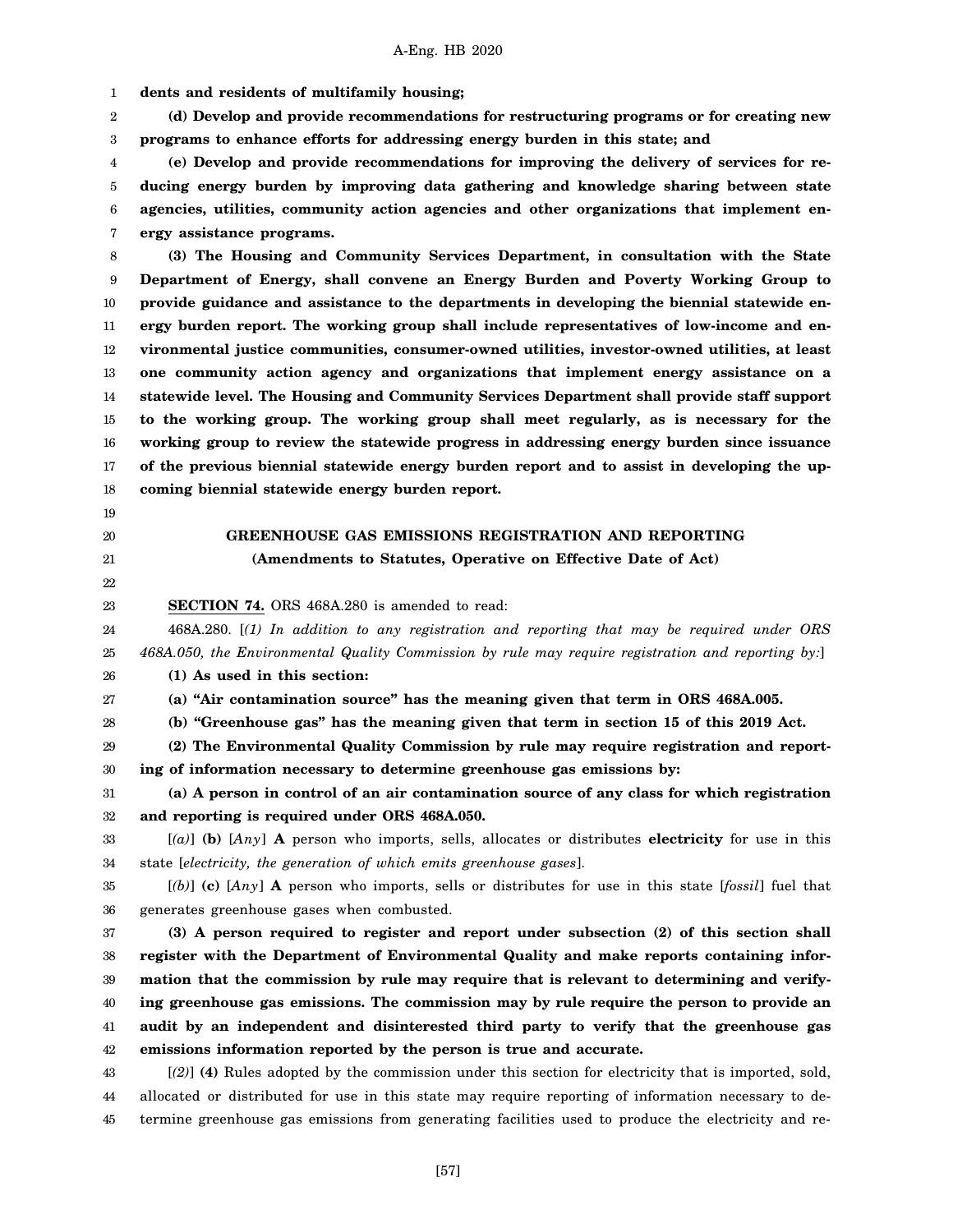1 2 3 4 5 6 7 8 9 10 11 12 13 14 15 16 17 18 19 20 21 22 23 24 25 26 27 28 29 30 31 32 33 34 35 36 37 38 39 40 41 42 43 44 45 lated electricity transmission line losses. [*(3)(a)*] **(5)(a)** The commission shall allow consumer-owned utilities, as defined in ORS 757.270, to comply with reporting requirements imposed under this section by the submission of a report prepared by a third party. A report submitted under this paragraph may include information for more than one consumer-owned utility, but must include all information required by the commission for each individual utility. (b) For the purpose of determining greenhouse gas emissions related to electricity purchased from the Bonneville Power Administration by a consumer-owned utility, as defined in ORS 757.270, the commission may require only that the utility report: (A) The number of megawatt-hours of electricity purchased by the utility from the Bonneville Power Administration, segregated by the types of contracts entered into by the utility with the Bonneville Power Administration; and (B) The percentage of each fuel or energy type used to produce electricity purchased under each type of contract.  $[(4)(a)]$  (6)(a) Rules adopted by the commission pursuant to this section for electricity that is purchased, imported, sold, allocated or distributed for use in this state by an electric company, as defined in ORS 757.600, must be limited to the reporting of: (A) **The generating facility fuel type and** greenhouse gas emissions emitted from generating facilities owned or operated by the electric company; **(B) The number of megawatt-hours of electricity generated by the electric company for use in this state;** [*(B)*] **(C)** Greenhouse gas emissions emitted from transmission equipment owned or operated by the electric company; [*(C)*] **(D)** The number of megawatt-hours of electricity purchased by the electric company for use in this state, including information, if known, on: (i) The seller of the electricity to the electric company; and (ii) The original generating facility fuel type or types; and [*(D)*] **(E)** An estimate of the amount of greenhouse gas emissions[*, using default greenhouse gas emissions factors established by the commission by rule,*] attributable to: (i) Electricity purchases made by a particular seller to the electric company; (ii) Electricity purchases from an unknown origin or from a seller who is unable to identify the original generating facility fuel type or types; [*(iii) Electricity purchases for which a renewable energy certificate under ORS 469A.130 has been issued but subsequently transferred or sold to a person other than the electric company;*] [*(iv)*] **(iii)** Electricity transmitted for others by the electric company; and [*(v)*] **(iv)** Total energy losses from electricity transmission and distribution equipment owned or operated by the electric company. (b) Pursuant to paragraph (a) of this subsection, a [*multijurisdictional*] **multistate jurisdictional** electric company may rely upon a cost allocation methodology approved by the Public Utility Commission for reporting emissions allocated in this state. [*(5)*] **(7)** Rules adopted by the commission under this section for [*fossil*] fuel that is imported, sold or distributed for use in this state may require reporting of the type and quantity of the fuel and any additional information necessary to determine the [*carbon content*] **greenhouse gas emissions associated with the use or combustion** of the fuel. [*For the purpose of determining greenhouse gas emissions related to liquefied petroleum gas, the commission shall allow reporting using publications*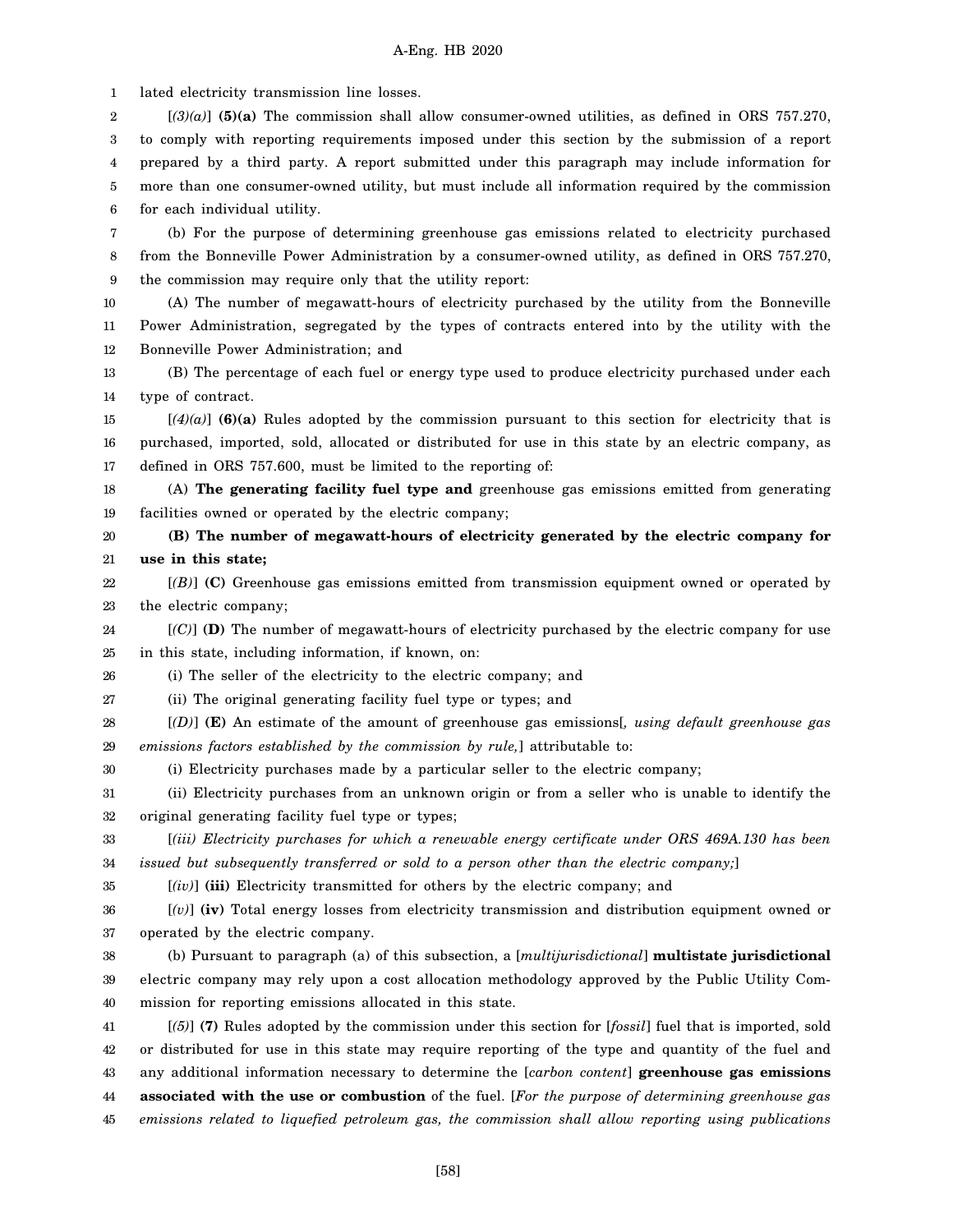1 *or submission of data by the American Petroleum Institute but may require reporting of such other*

2 3 *information necessary to achieve the purposes of the rules adopted by the commission under this section.*]

4 5 6 [*(6)*] **(8)** To an extent that is consistent with the purposes of the rules adopted by the commission under this section, the commission shall minimize the burden of the reporting required under this section by:

7 (a) Allowing concurrent reporting of information that is also reported to another state agency;

8 (b) Allowing electronic reporting;

9 10 (c) Allowing use of good engineering practice calculations in reports, or of emission factors published by the United States Environmental Protection Agency;

11 12 (d) Establishing thresholds for the amount of specific greenhouse gases that may be emitted or generated without reporting;

13 14 (e) Requiring reporting by the fewest number of persons in a fuel distribution system that will allow the commission to acquire the information needed by the commission; or

15 (f) Other appropriate means and procedures determined by the commission.

16 17 [*(7) As used in this section, "greenhouse gas" has the meaning given that term in ORS 468A.210.*]

18 19 20 21 **(9) The commission may adjust by rule the registration and reporting requirements under subsection (2) of this section if necessary to accommodate participation in an energy imbalance market by persons that import, sell, allocate or distribute electricity, or as necessary to otherwise address developments in electricity markets.**

22 23 24 25 **(10) The department may require a person for which registration and reporting is required under subsection (2) of this section to provide any pertinent records related to verification of greenhouse gas emissions in order to determine compliance with and to enforce this section and rules adopted pursuant to this section.**

26 27 28 29 **(11) If a person required to register and report under subsection (2) of this section fails to submit a report under this section, the department may develop an assigned emissions level for the person if necessary for the purpose of regulating persons under sections 15 to 40 of this 2019 Act.**

30 31 32 33 **(12)(a) By rule, the commission may establish a schedule of fees for registration and reporting under this section. Before establishing fees pursuant to this subsection, the commission shall consider the total fees for each person subject to registration and reporting under this section.**

34 35 36 **(b) The commission shall limit the fees established under this subsection to the anticipated cost of developing, implementing and analyzing data collected under greenhouse gas emissions registration and reporting programs.**

37 38 39 **(13) Emissions data submitted to the department under this section is public information and may not be designated as confidential for purposes of disclosure under the public records law, ORS 192.311 to 192.478.**

40 41

42 43

**(Transfer from Department of Environmental Quality to Climate Policy Office, Operative January 1, 2022)**

44 45 **SECTION 75. Transfer. The duties, functions and powers of the Environmental Quality Commission and the Department of Environmental Quality relating to ORS 468A.280 and**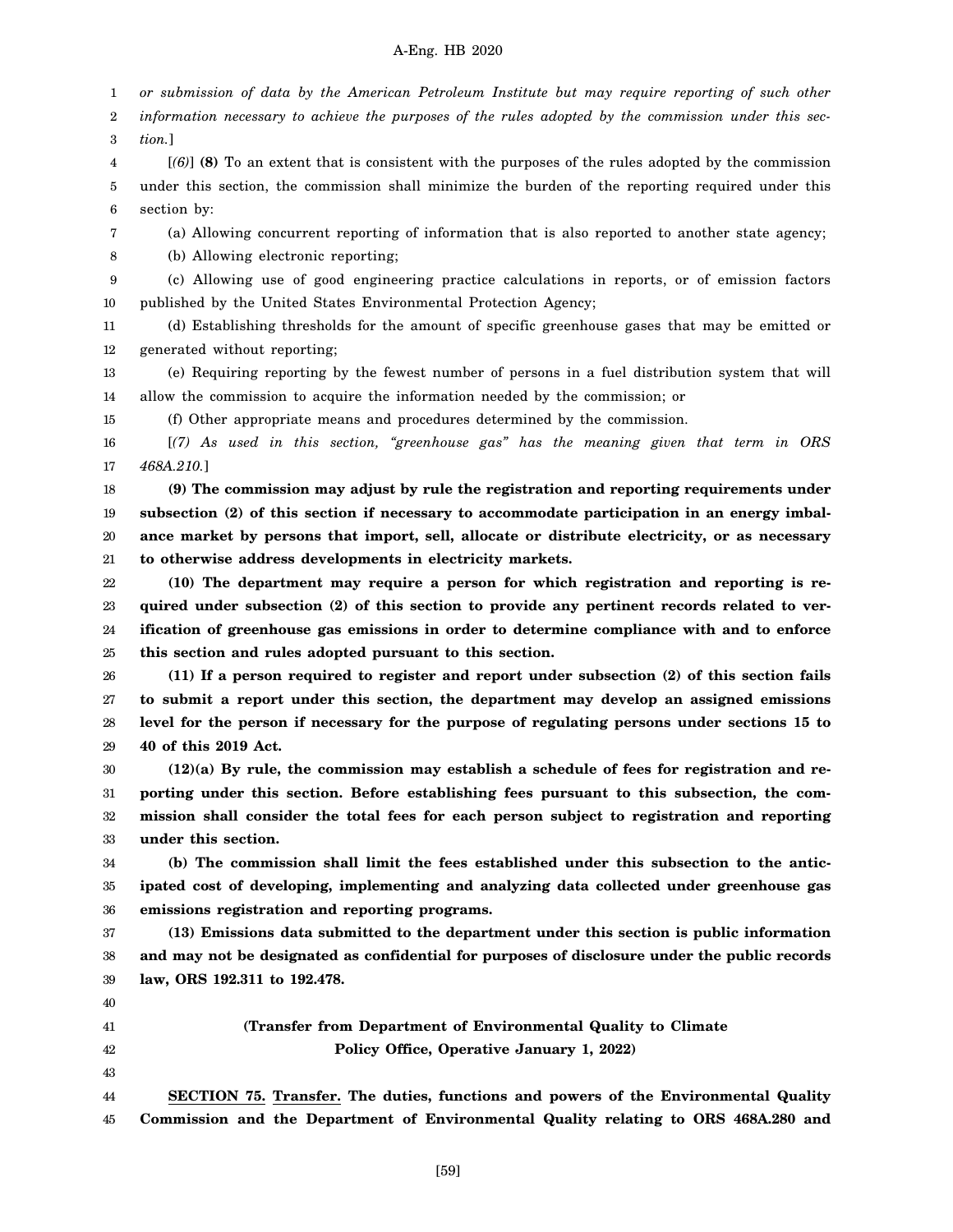1 **rules adopted pursuant to ORS 468A.280 are imposed upon, transferred to and vested in the**

2 **Climate Policy Office.**

3 4 **SECTION 76. Records, property, employees. (1) The Director of the Department of Environmental Quality shall:**

5 6 7 **(a) Deliver to the Climate Policy Office all records and property within the jurisdiction of the director that relate to the duties, functions and powers transferred by section 75 of this 2019 Act; and**

8 9 **(b) Transfer to the Climate Policy Office those employees engaged primarily in the exercise of the duties, functions and powers transferred by section 75 of this 2019 Act.**

10 11 12 13 14 **(2) The Director of the Climate Policy Office shall take possession of the records and property, and shall take charge of the employees and employ them in the exercise of the duties, functions and powers transferred by section 75 of this 2019 Act, without reduction of compensation but subject to change or termination of employment or compensation as provided by law.**

15 16 17 **(3) The Governor shall resolve any dispute between the Department of Environmental Quality and the Climate Policy Office relating to transfers of records, property and employees under this section, and the Governor's decision is final.**

18 19 20 21 22 23 24 25 **SECTION 77. Unexpended revenues. (1) The unexpended balances of amounts authorized to be expended by the Environmental Quality Commission or the Department of Environmental Quality for the biennium beginning July 1, 2021, from revenues dedicated, continuously appropriated, appropriated or otherwise made available for the purpose of administering and enforcing the duties, functions and powers transferred by section 75 of this 2019 Act are transferred to and are available for expenditure by the Climate Policy Office for the biennium beginning July 1, 2021, for the purpose of administering and enforcing the duties, functions and powers transferred by section 75 of this 2019 Act.**

26 27 28 **(2) The expenditure classifications, if any, established by Acts authorizing or limiting expenditures by the Department of Environmental Quality remain applicable to expenditures by the Climate Policy Office under this section.**

29 30 31 32 33 34 **SECTION 78. Action, proceeding, prosecution. The transfer of duties, functions and powers to the Climate Policy Office by section 75 of this 2019 Act does not affect any action, proceeding or prosecution involving or with respect to the duties, functions and powers begun before and pending at the time of the transfer, except that the Climate Policy Office is substituted for the Environmental Quality Commission or the Department of Environmental Quality, as appropriate, in the action, proceeding or prosecution.**

35 36 37 38 **SECTION 79. Liability, duty, obligation. (1) Nothing in sections 75 to 81 of this 2019 Act relieves a person of a liability, duty or obligation accruing under or with respect to the duties, functions and powers transferred by section 75 of this 2019 Act. The Climate Policy Office may undertake the collection or enforcement of any such liability, duty or obligation.**

39 40 41 42 43 44 45 **(2) The rights and obligations of the Environmental Quality Commission or the Department of Environmental Quality legally incurred under contracts, leases and business transactions executed, entered into or begun before the operative date of section 75 of this 2019 Act accruing under or with respect to the duties, functions and powers transferred by section 75 of this 2019 Act are transferred to the Climate Policy Office. For the purpose of succession to these rights and obligations, the Climate Policy Office is a continuation of the Environmental Quality Commission or the Department of Environmental Quality, as appro-**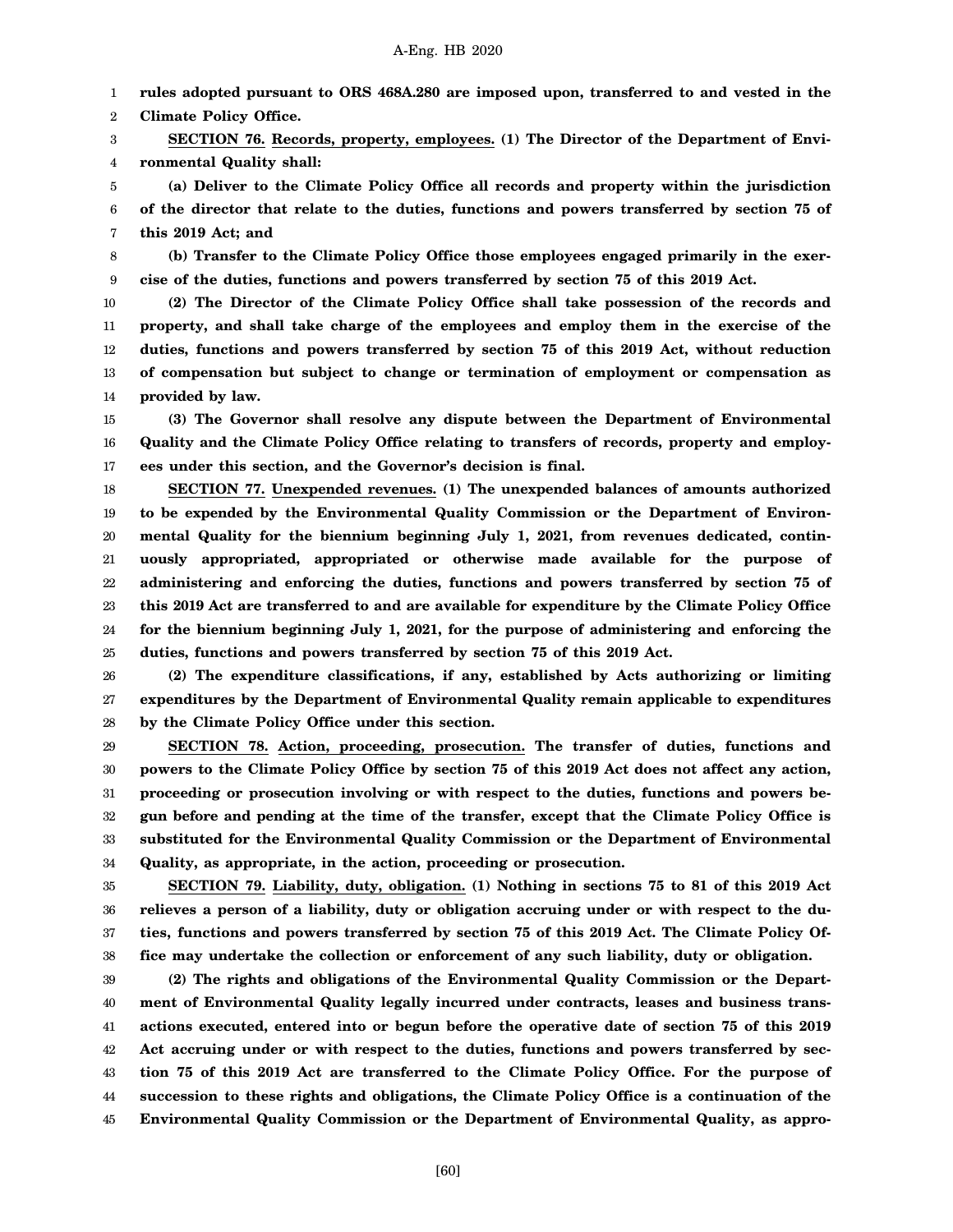1 **priate, and not a new authority.**

2 3 4 5 6 7 8 9 10 11 **SECTION 80. Rules. (1) Notwithstanding the transfer of duties, functions and powers by section 75 of this 2019 Act, the rules of the Environmental Quality Commission with respect to such duties, functions or powers that are in effect on the operative date of section 75 of this 2019 Act continue in effect until superseded or repealed by rules of the Climate Policy Office. References in the rules of the Environmental Quality Commission to the Environmental Quality Commission are considered to be references to the Director of the Climate Policy Office. References in the rules of the Environmental Quality Commission to the Department of Environmental Quality or an officer or employee of the Department of Environmental Quality are considered to be references to the Climate Policy Office or an officer or employee of the Climate Policy Office.**

12 13 14 15 16 17 18 **(2) Whenever, in any uncodified law or resolution of the Legislative Assembly or in any rule, document, record or proceeding authorized by the Legislative Assembly, in the context of the duties, functions and powers transferred by section 75 of this 2019 Act, reference is made to the Environmental Quality Commission, with relation to the duties, functions or powers transferred by section 75 of this 2019 Act, the reference is considered to be a reference to the Director of the Climate Policy Office for purposes of being charged by the terms of this 2019 Act with carrying out the duties, functions and powers.**

19 20 21 22 23 24 25 26 **(3) Whenever, in any uncodified law or resolution of the Legislative Assembly or in any rule, document, record or proceeding authorized by the Legislative Assembly, in the context of the duties, functions and powers transferred by section 75 of this 2019 Act, reference is made to the Department of Environmental Quality, or an officer or employee of the Department of Environmental Quality, whose duties, functions or powers are transferred by section 75 of this 2019 Act, the reference is considered to be a reference to the Climate Policy Office or an officer or employee of the Climate Policy Office who by this 2019 Act is charged with carrying out the duties, functions and powers.**

- 27
- 28 29

### **(Housekeeping in ORS)**

30 31 32 33 **SECTION 81. Notwithstanding any other provision of law, ORS 468A.280 shall not be considered to have been added to or made a part of ORS chapter 468A for the purpose of statutory compilation or for the application of definitions, penalties or administrative provisions applicable to statute sections in that series.**

- 34
- 35 36

# **(Conforming Amendments)**

#### 37 38 **SECTION 82.** ORS 468A.280, as amended by section 74 of this 2019 Act, is amended to read: 468A.280. (1) As used in this section:

39 (a) "Air contamination source" has the meaning given that term in ORS 468A.005.

40 (b) "Greenhouse gas" has the meaning given that term in section 15 of this 2019 Act.

41 (2) The [*Environmental Quality Commission*] **Climate Policy Office** by rule may require regis-

42 tration and reporting of information necessary to determine greenhouse gas emissions by:

- 43 44 (a) A person in control of an air contamination source of any class for which registration and reporting is required under ORS 468A.050.
- 45 (b) A person who imports, sells, allocates or distributes electricity for use in this state.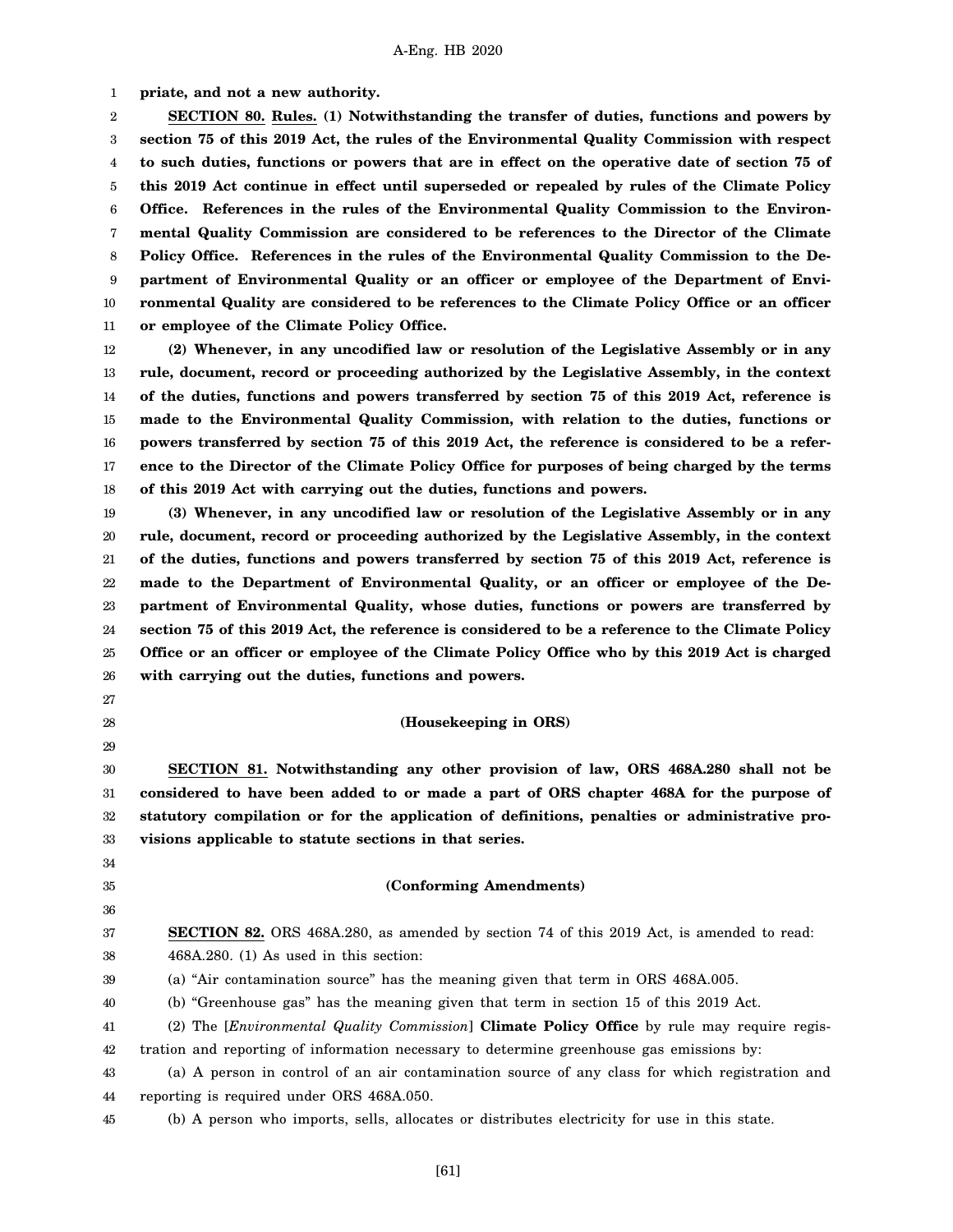1 2 (c) A person who imports, sells or distributes for use in this state fuel that generates greenhouse gases when combusted.

3 4 5 6 7 8 (3) A person required to register and report under subsection (2) of this section shall register with the [*Department of Environmental Quality*] **office** and make reports containing information that the [*commission*] **office** by rule may require that is relevant to determining and verifying greenhouse gas emissions. The [*commission*] **office** may by rule require the person to provide an audit by an independent and disinterested third party to verify that the greenhouse gas emissions information reported by the person is true and accurate.

9 10 11 12 (4) Rules adopted by the [*commission*] **office** under this section for electricity that is imported, sold, allocated or distributed for use in this state may require reporting of information necessary to determine greenhouse gas emissions from generating facilities used to produce the electricity and related electricity transmission line losses.

13 14 15 16 17 (5)(a) The [*commission*] **office** shall allow consumer-owned utilities, as defined in ORS 757.270, to comply with reporting requirements imposed under this section by the submission of a report prepared by a third party. A report submitted under this paragraph may include information for more than one consumer-owned utility, but must include all information required by the [*commission*] **office** for each individual utility.

18 19 20 (b) For the purpose of determining greenhouse gas emissions related to electricity purchased from the Bonneville Power Administration by a consumer-owned utility, as defined in ORS 757.270, the [*commission*] **office** may require only that the utility report:

21 22 23 (A) The number of megawatt-hours of electricity purchased by the utility from the Bonneville Power Administration, segregated by the types of contracts entered into by the utility with the Bonneville Power Administration; and

24 25 (B) The percentage of each fuel or energy type used to produce electricity purchased under each type of contract.

26 27 28 (6)(a) Rules adopted by the [*commission*] **office** pursuant to this section for electricity that is purchased, imported, sold, allocated or distributed for use in this state by an electric company, as defined in ORS 757.600, must be limited to the reporting of:

29 30 (A) The generating facility fuel type and greenhouse gas emissions emitted from generating facilities owned or operated by the electric company;

31 32 (B) The number of megawatt-hours of electricity generated by the electric company for use in this state;

33 34 (C) Greenhouse gas emissions emitted from transmission equipment owned or operated by the electric company;

35 36 (D) The number of megawatt-hours of electricity purchased by the electric company for use in this state, including information, if known, on:

37 (i) The seller of the electricity to the electric company; and

38 (ii) The original generating facility fuel type or types; and

39 (E) An estimate of the amount of greenhouse gas emissions attributable to:

40 (i) Electricity purchases made by a particular seller to the electric company;

41 42 (ii) Electricity purchases from an unknown origin or from a seller who is unable to identify the original generating facility fuel type or types;

43 (iii) Electricity transmitted for others by the electric company; and

44 45 (iv) Total energy losses from electricity transmission and distribution equipment owned or operated by the electric company.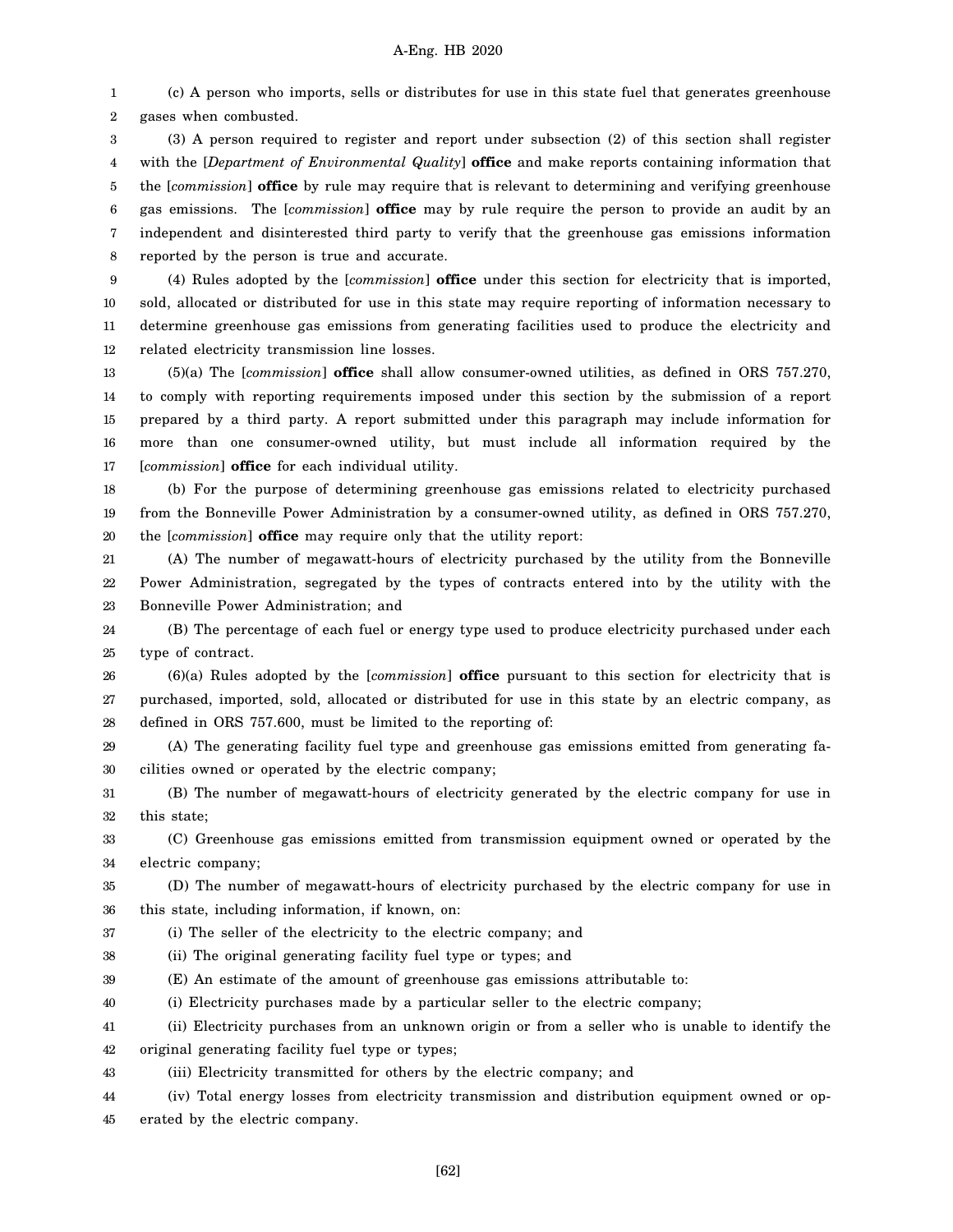1 2 3 (b) Pursuant to paragraph (a) of this subsection, a multistate jurisdictional electric company may rely upon a cost allocation methodology approved by the Public Utility Commission for reporting emissions allocated in this state.

4 5 6 7 (7) Rules adopted by the [*commission*] **office** under this section for fuel that is imported, sold or distributed for use in this state may require reporting of the type and quantity of the fuel and any additional information necessary to determine the greenhouse gas emissions associated with the use or combustion of the fuel.

8 9 10 (8) To an extent that is consistent with the purposes of the rules adopted by the [*commission*] **office** under this section, the [*commission*] **office** shall minimize the burden of the reporting required under this section by:

11

19

(a) Allowing concurrent reporting of information that is also reported to another state agency;

12 (b) Allowing electronic reporting;

13 14 (c) Allowing use of good engineering practice calculations in reports, or of emission factors published by the United States Environmental Protection Agency;

15 16 (d) Establishing thresholds for the amount of specific greenhouse gases that may be emitted or generated without reporting;

17 18 (e) Requiring reporting by the fewest number of persons in a fuel distribution system that will allow the [*commission*] **office** to acquire the information needed by the [*commission*] **office**; or

(f) Other appropriate means and procedures determined by the [*commission*] **office**.

20 21 22 23 (9) The [*commission*] **office** may adjust by rule the registration and reporting requirements under subsection (2) of this section if necessary to accommodate participation in an energy imbalance market by persons that import, sell, allocate or distribute electricity, or as necessary to otherwise address developments in electricity markets.

24 25 26 27 (10) The [*department*] **office** may require a person for which registration and reporting is required under subsection (2) of this section to provide any pertinent records related to verification of greenhouse gas emissions in order to determine compliance with and to enforce this section and rules adopted pursuant to this section.

28 29 30 31 (11) If a person required to register and report under subsection (2) of this section fails to submit a report under this section, the [*department*] **office** may develop an assigned emissions level for the person if necessary for the purpose of regulating persons under sections 15 to 40 of this 2019 Act.

32 33 34 35 (12)(a) By rule, the [*commission*] **office** may establish a schedule of fees for registration and reporting under this section. Before establishing fees pursuant to this subsection, the [*commission*] **office** shall consider the total fees for each person subject to registration and reporting under this section.

36 37 38 (b) The [*commission*] **office** shall limit the fees established under this subsection to the anticipated cost of developing, implementing and analyzing data collected under greenhouse gas emissions registration and reporting programs.

39 40 41 **(c) All fees collected by the office under this section shall be deposited with the State Treasurer to the credit of the Oregon Climate Action Program Operating Fund established under section 39 of this 2019 Act.**

42 43 44 (13) Emissions data submitted to the [*department*] **office** under this section is public information and may not be designated as confidential for purposes of disclosure under the public records law, ORS 192.311 to 192.478.

45 **SECTION 83.** Section 39 of this 2019 Act is amended to read: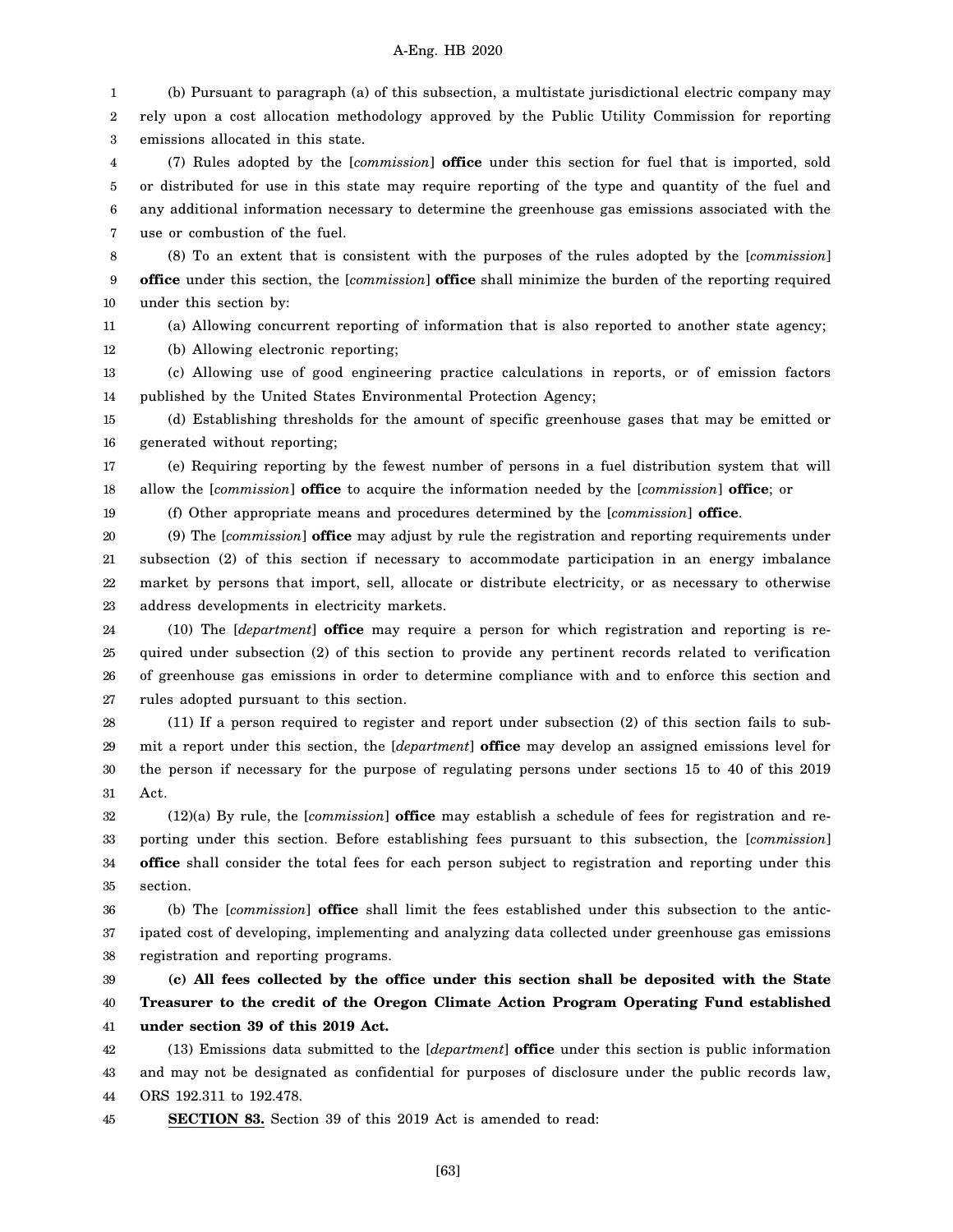1 2 3 4 5 6 7 **Sec. 39.** (1) The Oregon Climate Action Program Operating Fund is established in the State Treasury, separate and distinct from the General Fund. Interest earned by the Oregon Climate Action Program Operating Fund shall be credited to the fund. Moneys in the Oregon Climate Action Program Operating Fund are continuously appropriated to the Oregon Department of Administrative Services for use by the Climate Policy Office in the performance of the duties, functions and powers vested in the office by law. (2) The Oregon Climate Action Program Operating Fund shall consist of:

8 9 (a) Moneys deposited in the fund pursuant to sections 12, 34 and 35 of this 2019 Act **and ORS 468A.280**;

10

11

(b) Moneys appropriated or otherwise transferred to the fund by the Legislative Assembly; and

(c) Other moneys deposited in the fund from any source.

12 13 14 (3) Civil penalties deposited in the fund under section 12 of this 2019 Act shall be deposited in a separate subaccount created in the fund and must be used only for providing technical assistance to covered entities and opt-in entities.

15 16 17 (4) The proceeds from sales of allowances at the hard price ceiling pursuant to section 34 (8) of this 2019 Act shall be deposited in a separate subaccount created in the fund and must be used by the office only for the purchase and retirement of offset credits.

18 19 20 **(5) Moneys deposited in the fund from the collection of fees under ORS 468A.280 may only be used to develop, and to implement and analyze data collected under, greenhouse gas emissions registration and reporting programs pursuant to ORS 468A.280.**

21

**SECTION 84.** Section 11 of this 2019 Act is amended to read:

22 23 24 25 26 **Sec. 11.** (1) Whenever the Climate Policy Office has good cause to believe that any person is engaged in or is about to engage in any acts or practices that constitute a violation of sections 15 to 40 of this 2019 Act **or ORS 468A.280**, or any rule, standard or order adopted or entered pursuant to sections 15 to 40 of this 2019 Act **or ORS 468A.280**, the office may institute actions or proceedings for legal or equitable remedies to enforce compliance or to restrain further violations.

27 28 29 (2) The proceedings authorized by subsection (1) of this section may be instituted without the necessity of prior agency notice, hearing and order, or during an agency hearing if the hearing has been initially commenced by the office.

30 31 (3) The provisions of this section are in addition to and not in substitution of any other civil or criminal enforcement provisions available to the office.

32 **SECTION 85.** Section 12 of this 2019 Act is amended to read:

33 **Sec. 12.** (1) As used in this section:

34 35 (a) "Intentional" means conduct by a person with a conscious objective to cause the result of the conduct.

36 37 38 39 (b) "Reckless" means conduct by a person who is aware of and consciously disregards a substantial and unjustifiable risk that the result will occur or that the circumstance exists. The risk must be of such nature and degree that disregard thereof constitutes a gross deviation from the standard of care a reasonable person would observe in that situation.

40 41 (2) In addition to any other liability or penalty provided by law, the Climate Policy Office may impose a civil penalty on a person for any of the following:

42 43 (a) A violation of a provision of sections 15 to 40 of this 2019 Act or rules adopted under sections 15 to 40 of this 2019 Act.

44 **(b) A violation of ORS 468A.280 or rules adopted under ORS 468A.280.**

45 [*(b)*] **(c)** Submitting any record, information or report required by sections 15 to 40 of this 2019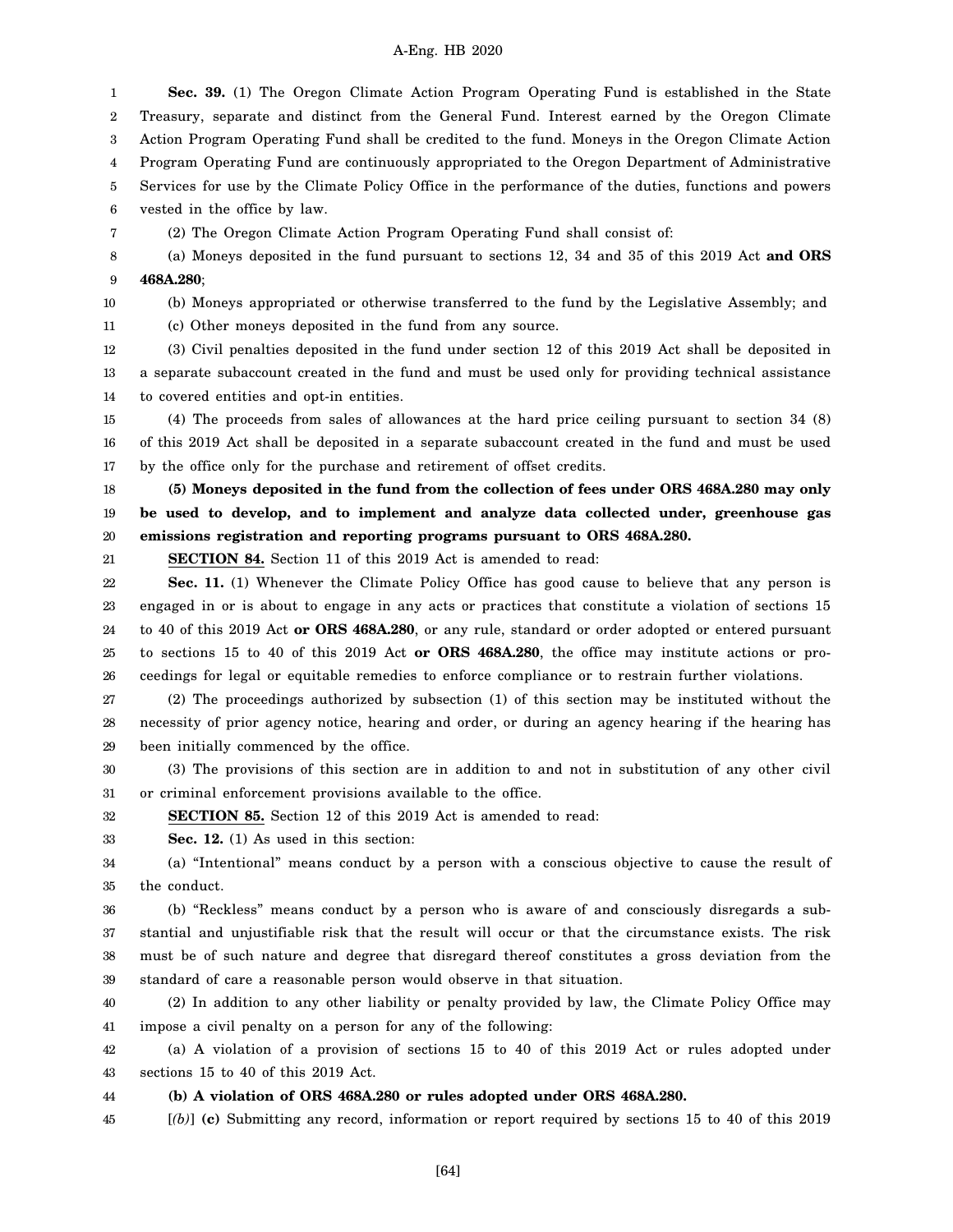1 2 Act **or ORS 468A.280** or rules adopted under sections 15 to 40 of this 2019 Act **or ORS 468A.280** that falsifies or conceals a material fact or makes any false or fraudulent representation.

3 (3) Each day of violation under subsection (2) of this section constitutes a separate offense.

4 5 6 (4)(a) The office shall adopt by rule a schedule of civil penalties that may be imposed for violations described in subsection (2) of this section. Except as provided in paragraphs (b) and (c) of this subsection, a civil penalty may not exceed \$10,000 per offense.

7 8 9 (b) Except as provided in paragraph (c) of this subsection, the civil penalty for a violation described in subsection (2) of this section arising from an intentional, reckless or negligent act may not exceed \$25,000 per offense.

10 11 12 (c) In addition to any other civil penalty provided by law, the civil penalty for a violation described in subsection (2) of this section may include an amount equal to an estimate of the economic benefit received as a result of the violation.

13 14 (5) In imposing a civil penalty pursuant to this section, the office shall consider the following factors:

15 16 (a) The history of the person incurring the civil penalty in taking all feasible steps or procedures necessary or appropriate to correct any violation.

17 (b) Any actions taken by the person to mitigate the violation.

18 (c) Any prior act that resulted in a violation described in subsection (2) of this section.

19 (d) The economic and financial conditions of the person incurring the civil penalty.

20 (e) The gravity and magnitude of the violation.

21 (f) Whether the violation was repeated or continuous.

22 23 (g) Whether the cause of the violation was an unavoidable accident, negligence or an intentional act.

24 (h) The person's cooperativeness and efforts to correct the violation.

25 26 (i) Whether the person incurring the civil penalty gained an economic benefit as a result of the violation.

27 28 29 30 31 (6) Civil penalties under this section must be imposed in the manner provided by ORS 183.745. All civil penalties recovered under this section shall be paid to the Oregon Department of Administrative Services for deposit with the State Treasurer to the credit of the Oregon Climate Action Program Operating Fund established under section 39 of this 2019 Act and may be used only pursuant to section 39 (3) of this 2019 Act.

32 **SECTION 86.** ORS 468.953, as amended by section 13 of this 2019 Act, is amended to read:

33 34 468.953. (1) A person commits the crime of supplying false information to any agency if the person:

35 36 37 38 39 (a) Makes any false material statement, representation or certification knowing it to be false, in any application, notice, plan, record, report or other document required by any provision of **ORS 468.280 or** ORS chapter 465, 466, 468, 468A or 468B or sections 15 to 40 of this 2019 Act or any rule adopted pursuant to **ORS 468A.280 or** ORS chapter 465, 466, 468, 468A or 468B or sections 15 to 40 of this 2019 Act;

40 41 (b) Omits any material or required information, knowing it to be required, from any document described in paragraph (a) of this subsection; or

42 43 44 45 (c) Alters, conceals or fails to file or maintain any document described in paragraph (a) of this subsection in knowing violation of any provision of **ORS 468A.280 or** ORS chapter 465, 466, 468, 468A or 468B or sections 15 to 40 of this 2019 Act or any rule adopted pursuant to **ORS 468A.280 or** ORS chapter 465, 466, 468, 468A or 468B or sections 15 to 40 of this 2019 Act.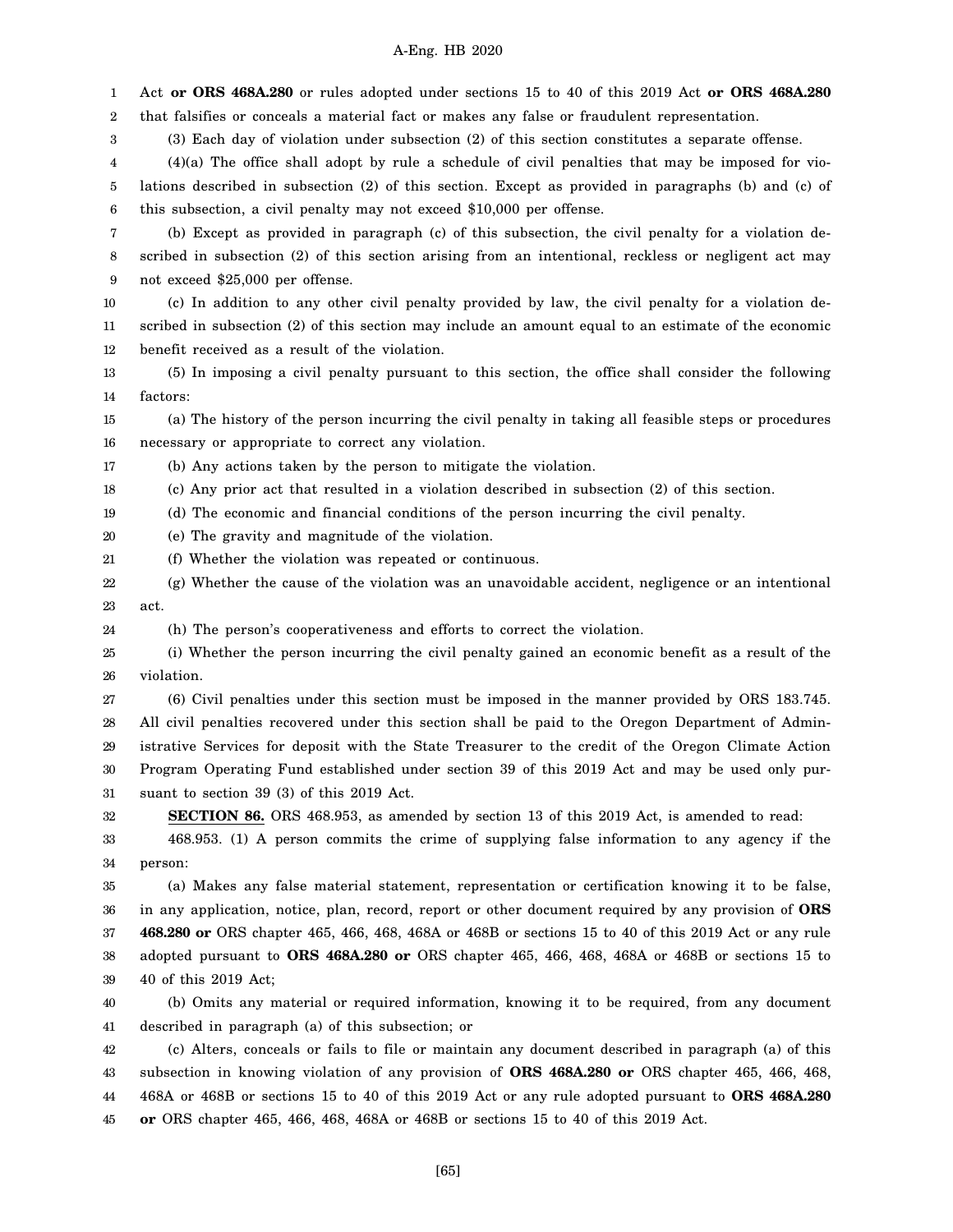(2) Supplying false information is a Class C felony. **ENERGY FACILITY CARBON DIOXIDE EMISSIONS STANDARDS (Repeal of Carbon Dioxide Emissions Standards) SECTION 87.** ORS 469.503 is amended to read:

7 8 469.503. In order to issue a site certificate, the Energy Facility Siting Council shall determine that the preponderance of the evidence on the record supports the following conclusions:

9 10 11 (1) The facility complies with the applicable standards adopted by the council pursuant to ORS 469.501 or the overall public benefits of the facility outweigh any adverse effects on a resource or interest protected by the applicable standards the facility does not meet.

12 13 14 15 16 17 [*(2) If the energy facility is a fossil-fueled power plant, the energy facility complies with any applicable carbon dioxide emissions standard adopted by the council or enacted by statute. Base load gas plants shall comply with the standard set forth in subsection (2)(a) of this section. Other fossilfueled power plants shall comply with any applicable standard adopted by the council by rule pursuant to subsection (2)(b) of this section. Subsections (2)(c) and (d) of this section prescribe the means by which an applicant may comply with the applicable standard.*]

18 19 20 21 22 23 24 25 26 27 [*(a) The net carbon dioxide emissions rate of the proposed base load gas plant shall not exceed 0.70 pounds of carbon dioxide emissions per kilowatt hour of net electric power output, with carbon dioxide emissions and net electric power output measured on a new and clean basis. Notwithstanding the foregoing, the council may by rule modify the carbon dioxide emissions standard for base load gas plants if the council finds that the most efficient stand-alone combined cycle, combustion turbine, natural gas-fired energy facility that is commercially demonstrated and operating in the United States has a net heat rate of less than 7,200 Btu per kilowatt hour higher heating value adjusted to ISO conditions. In modifying the carbon dioxide emission standard, the council shall determine the rate of carbon dioxide emissions per kilowatt hour of net electric output of such energy facility, adjusted to ISO conditions, and reset the carbon dioxide emissions standard at 17 percent below this rate.*]

28 29 30 31 [*(b) The council shall adopt carbon dioxide emissions standards for other types of fossil-fueled power plants. Such carbon dioxide emissions standards shall be promulgated by rule. In adopting or amending such carbon dioxide emissions standards, the council shall consider and balance at least the following principles, the findings on which shall be contained in the rulemaking record:*]

32 [*(A) Promote facility fuel efficiency;*]

33 [*(B) Promote efficiency in the resource mix;*]

34 [*(C) Reduce net carbon dioxide emissions;*]

35 [*(D) Promote cogeneration that reduces net carbon dioxide emissions;*]

36 37 [*(E) Promote innovative technologies and creative approaches to mitigating, reducing or avoiding carbon dioxide emissions;*]

38 [*(F) Minimize transaction costs;*]

39 40 [*(G) Include an alternative process that separates decisions on the form and implementation of offsets from the final decision on granting a site certificate;*]

- 41 [*(H) Allow either the applicant or third parties to implement offsets;*]
- 42 [*(I) Be attainable and economically achievable for various types of power plants;*]
- 43 [*(J) Promote public participation in the selection and review of offsets;*]
- 44 [*(K) Promote prompt implementation of offset projects;*]
- 45 [*(L) Provide for monitoring and evaluation of the performance of offsets; and*]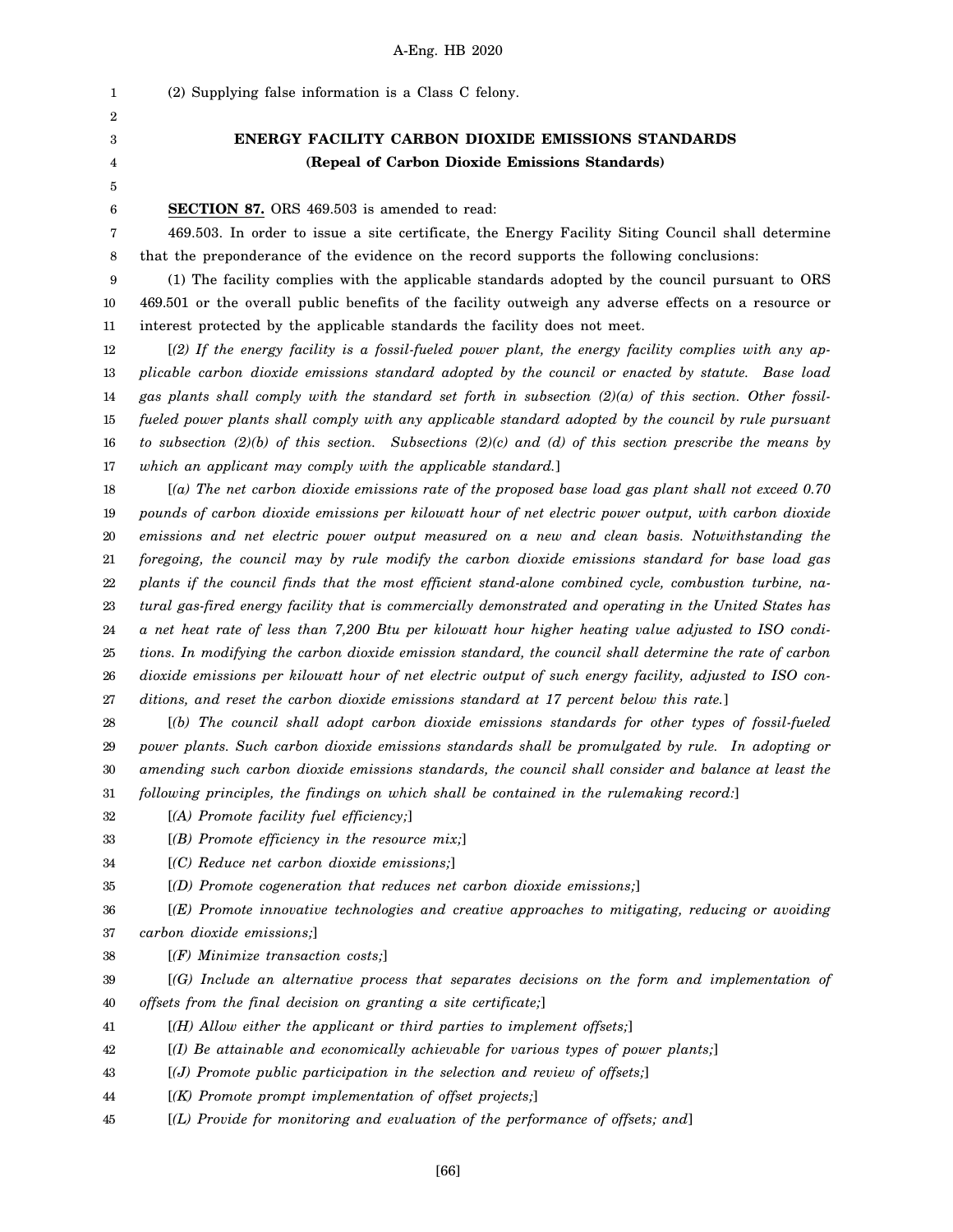1 [*(M) Promote reliability of the regional electric system.*]

2 3 4 5 6 7 8 9 10 11 12 13 14 15 16 17 18 19 20 [*(c) The council shall determine whether the applicable carbon dioxide emissions standard is met by first determining the gross carbon dioxide emissions that are reasonably likely to result from the operation of the proposed energy facility. Such determination shall be based on the proposed design of the energy facility. The council shall adopt site certificate conditions to ensure that the predicted carbon dioxide emissions are not exceeded on a new and clean basis. For any remaining emissions reduction necessary to meet the applicable standard, the applicant may elect to use any of subparagraphs (A) to (D) of this paragraph, or any combination thereof. The council shall determine the amount of carbon dioxide or other greenhouse gas emissions reduction that is reasonably likely to result from the applicant's offsets and whether the resulting net carbon dioxide emissions meet the applicable carbon dioxide emissions standard. For purposes of determining the net carbon dioxide emissions, the council shall by rule establish the global warming potential of each greenhouse gas based on a generally accepted scientific method, and convert any greenhouse gas emissions to a carbon dioxide equivalent. Unless otherwise provided by the council by rule, the global warming potential of methane is 23 times that of carbon dioxide, and the global warming potential of nitrous oxide is 296 times that of carbon dioxide. If the council or a court on judicial review concludes that the applicant has not demonstrated compliance with the applicable carbon dioxide emissions standard under subparagraphs (A), (B) or (D) of this paragraph, or any combination thereof, and the applicant has agreed to meet the requirements of subparagraph (C) of this paragraph for any deficiency, the council or a court shall find compliance based on such agreement.*]

21 22 23 24 [*(A) The facility will sequentially produce electrical and thermal energy from the same fuel source, and the thermal energy will be used to displace another source of carbon dioxide emissions that would have otherwise continued to occur, in which case the council shall adopt site certificate conditions ensuring that the carbon dioxide emissions reduction will be achieved.*]

25 26 27 28 29 30 31 32 33 34 [*(B) The applicant or a third party will implement particular offsets, in which case the council may adopt site certificate conditions ensuring that the proposed offsets are implemented but shall not require that predicted levels of avoidance, displacement or sequestration of greenhouse gas emissions be achieved. The council shall determine the quantity of greenhouse gas emissions reduction that is reasonably likely to result from each of the proposed offsets based on the criteria in sub-subparagraphs (i) to (iii) of this subparagraph. In making this determination, the council shall not allow credit for offsets that have already been allocated or awarded credit for greenhouse gas emissions reduction in another regulatory setting. In addition, the fact that an applicant or other parties involved with an offset may derive benefits from the offset other than the reduction of greenhouse gas emissions is not, by itself, a basis for withholding credit for an offset.*]

35 36 [*(i) The degree of certainty that the predicted quantity of greenhouse gas emissions reduction will be achieved by the offset;*]

37 38 39 [*(ii) The ability of the council to determine the actual quantity of greenhouse gas emissions reduction resulting from the offset, taking into consideration any proposed measurement, monitoring and evaluation of mitigation measure performance; and*]

40 41 [*(iii) The extent to which the reduction of greenhouse gas emissions would occur in the absence of the offsets.*]

42 43 44 45 [*(C) The applicant or a third party agrees to provide funds in an amount deemed sufficient to produce the reduction in greenhouse gas emissions necessary to meet the applicable carbon dioxide emissions standard, in which case the funds shall be used as specified in paragraph (d) of this subsection. Unless modified by the council as provided below, the payment of 57 cents shall be deemed to*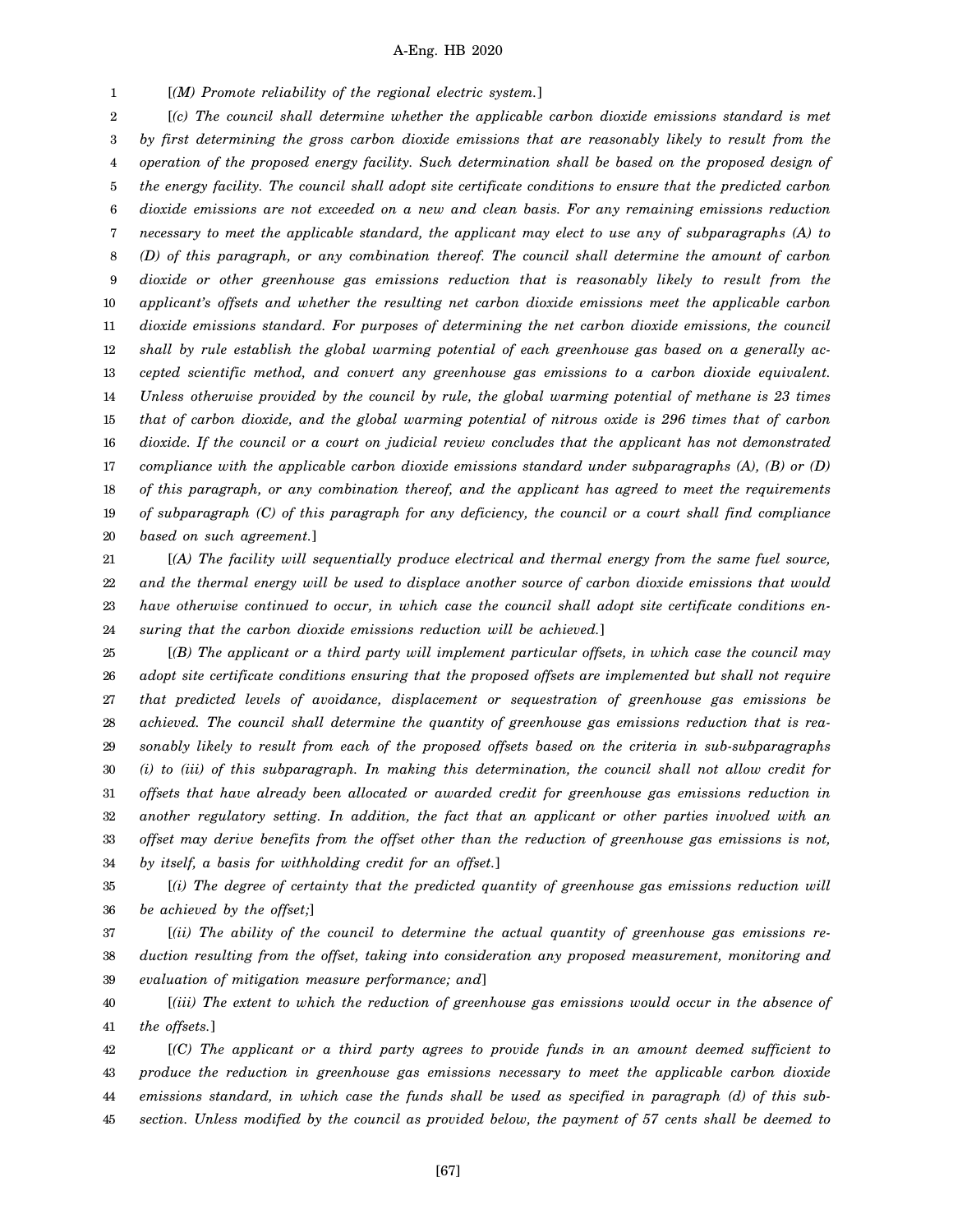1 2 3 4 5 6 7 8 9 *result in a reduction of one ton of carbon dioxide emissions. The council shall determine the offset funds using the monetary offset rate and the level of emissions reduction required to meet the applicable standard. If a site certificate is approved based on this subparagraph, the council may not adjust the amount of such offset funds based on the actual performance of offsets. After three years from June 26, 1997, the council may by rule increase or decrease the monetary offset rate of 57 cents per ton of carbon dioxide emissions. Any change to the monetary offset rate shall be based on empirical evidence of the cost of offsets and the council's finding that the standard will be economically achievable with the modified rate for natural gas-fired power plants. Following the initial three-year period, the council may increase or decrease the monetary offset rate no more than 50 percent in any two-year period.*]

10 11 [*(D) Any other means that the council adopts by rule for demonstrating compliance with any applicable carbon dioxide emissions standard.*]

12 13 14 15 16 17 18 19 20 21 22 23 24 [*(d) If the applicant elects to meet the applicable carbon dioxide emissions standard in whole or in part under paragraph (c)(C) of this subsection, the applicant shall identify the qualified organization. The applicant may identify an organization that has applied for, but has not received, an exemption from federal income taxation, but the council may not find that the organization is a qualified organization unless the organization is exempt from federal taxation under section 501(c)(3) of the Internal Revenue Code as amended and in effect on December 31, 1996. The site certificate holder shall provide a bond or comparable security in a form reasonably acceptable to the council to ensure the payment of the offset funds and the amount required under subparagraph (A)(ii) of this paragraph. Such security shall be provided by the date specified in the site certificate, which shall be no later than the commencement of construction of the facility. The site certificate shall require that the offset funds be disbursed as specified in subparagraph (A) of this paragraph, unless the council finds that no qualified organization exists, in which case the site certificate shall require that the offset funds be disbursed as specified in subparagraph (B) of this paragraph.*]

25 26 [*(A) The site certificate holder shall disburse the offset funds and any other funds required by sub-subparagraph (ii) of this subparagraph to the qualified organization as follows:*]

27 28 29 30 31 32 33 34 35 36 [*(i) When the site certificate holder receives written notice from the qualified organization certifying that the qualified organization is contractually obligated to pay any funds to implement offsets using the offset funds, the site certificate holder shall make the requested amount available to the qualified organization unless the total of the amount requested and any amounts previously requested exceeds the offset funds, in which case only the remaining amount of the offset funds shall be made available. The qualified organization shall use at least 80 percent of the offset funds for contracts to implement offsets. The qualified organization shall assess offsets for their potential to qualify in, generate credits in or reduce obligations in other regulatory settings. The qualified organization may use up to 20 percent of the offset funds for monitoring, evaluation, administration and enforcement of contracts to implement offsets.*]

37 38 39 40 41 42 [*(ii) At the request of the qualified organization and in addition to the offset funds, the site certificate holder shall pay the qualified organization an amount equal to 10 percent of the first \$500,000 of the offset funds and 4.286 percent of any offset funds in excess of \$500,000. This amount shall not be less than \$50,000 unless a lesser amount is specified in the site certificate. This amount compensates the qualified organization for its costs of selecting offsets and contracting for the implementation of offsets.*]

43 44 45 [*(iii) Notwithstanding any provision to the contrary, a site certificate holder subject to this subparagraph shall have no obligation with regard to offsets, the offset funds or the funds required by sub-subparagraph (ii) of this subparagraph other than to make available to the qualified organization*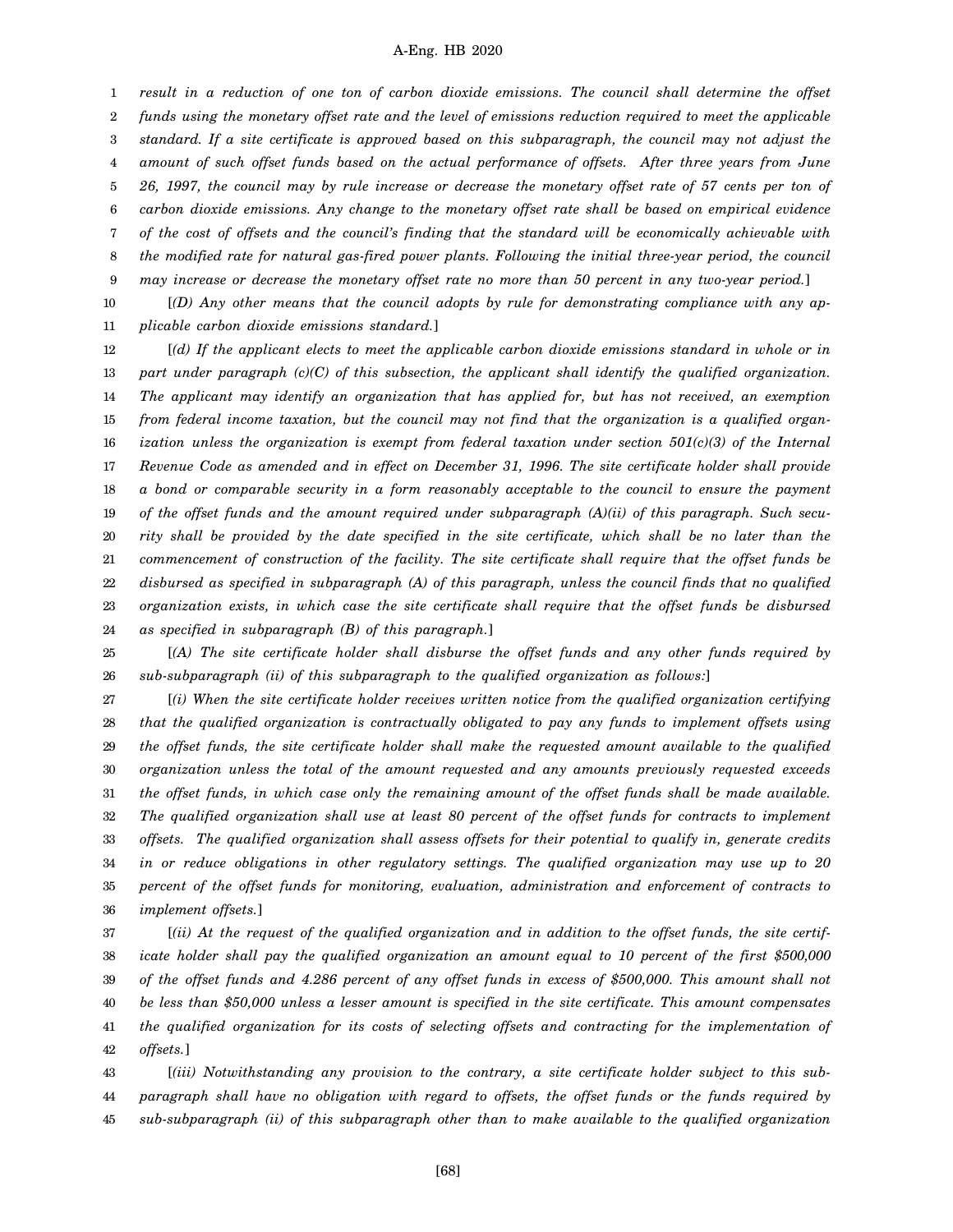1 2 3 4 *the total amount required under paragraph (c) of this subsection and sub-subparagraph (ii) of this subparagraph, nor shall any nonperformance, negligence or misconduct on the part of the qualified organization be a basis for revocation of the site certificate or any other enforcement action by the council with respect to the site certificate holder.*]

5 6 7 8 9 10 11 12 13 14 15 16 17 18 19 20 21 22 23 24 25 26 27 [*(B) If the council finds there is no qualified organization, the site certificate holder shall select one or more offsets to be implemented pursuant to criteria established by the council. The site certificate holder shall give written notice of its selections to the council and to any person requesting notice. On petition by the State Department of Energy, or by any person adversely affected or aggrieved by the site certificate holder's selection of offsets, or on the council's own motion, the council may review such selection. The petition must be received by the council within 30 days of the date the notice of selection is placed in the United States mail, with first-class postage prepaid. The council shall approve the site certificate holder's selection unless it finds that the selection is not consistent with criteria established by the council. The site certificate holder shall contract to implement the selected offsets within 18 months after commencing construction of the facility unless good cause is shown requiring additional time. The contracts shall obligate the expenditure of at least 85 percent of the offset funds for the implementation of offsets. No more than 15 percent of the offset funds may be spent on monitoring, evaluation and enforcement of the contract to implement the selected offsets. The council's criteria for selection of offsets shall be based on the criteria set forth in paragraphs (b)(C) and (c)(B) of this subsection and may also consider the costs of particular types of offsets in relation to the expected benefits of such offsets. The council's criteria shall not require the site certificate holder to select particular offsets, and shall allow the site certificate holder a reasonable range of choices in selecting offsets. In addition, notwithstanding any other provision of this section, the site certificate holder's financial liability for implementation, monitoring, evaluation and enforcement of offsets pursuant to this subsection shall be limited to the amount of any offset funds not already contractually obligated. Nonperformance, negligence or misconduct by the entity or entities implementing, monitoring or evaluating the selected offset shall not be a basis for revocation of the site certificate or any other enforcement action by the council with respect to the site certificate holder.*]

28 29 30 31 32 [*(C) Every qualified organization that has received funds under this paragraph shall, at five-year intervals beginning on the date of receipt of such funds, provide the council with the information the council requests about the qualified organization's performance. The council shall evaluate the information requested and, based on such information, shall make any recommendations to the Legislative Assembly that the council deems appropriate.*]

33 [*(e) As used in this subsection:*]

34 35 36 [*(A) "Adjusted to ISO conditions" means carbon dioxide emissions and net electric power output as determined at 59 degrees Fahrenheit, 14.7 pounds per square inch atmospheric pressure and 60 percent humidity.*]

37 38 39 40 41 42 43 [*(B) "Base load gas plant" means a generating facility that is fueled by natural gas, except for periods during which an alternative fuel may be used and when such alternative fuel use shall not exceed 10 percent of expected fuel use in Btu, higher heating value, on an average annual basis, and where the applicant requests and the council adopts no condition in the site certificate for the generating facility that would limit hours of operation other than restrictions on the use of alternative fuel. The council shall assume a 100 percent capacity factor for such plants and a 30-year life for the plants for purposes of determining gross carbon dioxide emissions.*]

44 45 [*(C) "Carbon dioxide equivalent" means the global warming potential of a greenhouse gas reflected in units of carbon dioxide.*]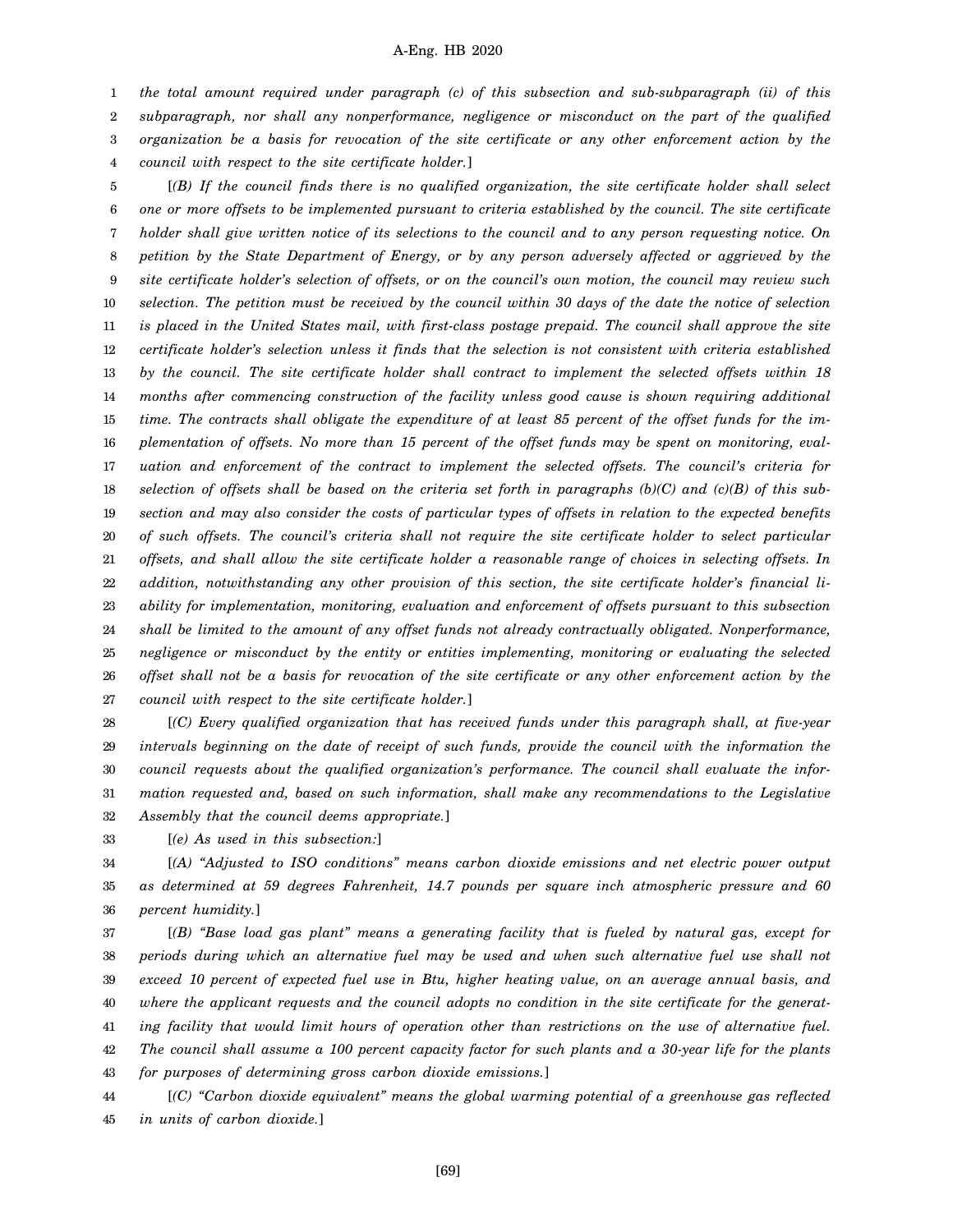1 2 [*(D) "Fossil-fueled power plant" means a generating facility that produces electric power from natural gas, petroleum, coal or any form of solid, liquid or gaseous fuel derived from such material.*]

3 4 [*(E) "Generating facility" means those energy facilities that are defined in ORS 469.300 (11)(a)(A), (B) and (D).*]

5 6 7 [*(F) "Global warming potential" means the determination of the atmospheric warming resulting from the release of a unit mass of a particular greenhouse gas in relation to the warming resulting from the release of the equivalent mass of carbon dioxide.*]

8

[*(G) "Greenhouse gas" means carbon dioxide, methane and nitrous oxide.*]

9 10 [*(H) "Gross carbon dioxide emissions" means the predicted carbon dioxide emissions of the proposed energy facility measured on a new and clean basis.*]

11 12 13 [*(I) "Net carbon dioxide emissions" means gross carbon dioxide emissions of the proposed energy facility, less carbon dioxide or other greenhouse gas emissions avoided, displaced or sequestered by any combination of cogeneration or offsets.*]

14 15 16 17 18 19 20 21 22 [*(J) "New and clean basis" means the average carbon dioxide emissions rate per hour and net electric power output of the energy facility, without degradation, as determined by a 100-hour test at full power completed during the first 12 months of commercial operation of the energy facility, with the results adjusted for the average annual site condition for temperature, barometric pressure and relative humidity and use of alternative fuels, and using a rate of 117 pounds of carbon dioxide per million Btu of natural gas fuel and a rate of 161 pounds of carbon dioxide per million Btu of distillate fuel, if such fuel use is proposed by the applicant. The council may by rule adjust the rate of pounds of carbon dioxide per million Btu for natural gas or distillate fuel. The council may by rule set carbon dioxide emissions rates for other fuels.*]

23 24 [*(K) "Nongenerating facility" means those energy facilities that are defined in ORS 469.300 (11)(a)(C) and (E) to (I).*]

25 26 [*(L) "Offset" means an action that will be implemented by the applicant, a third party or through the qualified organization to avoid, sequester or displace emissions.*]

27 28 [*(M) "Offset funds" means the amount of funds determined by the council to satisfy the applicable carbon dioxide emissions standard pursuant to paragraph (c)(C) of this subsection.*]

29 [*(N) "Qualified organization" means an entity that:*]

30 31 [*(i) Is exempt from federal taxation under section 501(c)(3) of the Internal Revenue Code as amended and in effect on December 31, 1996;*]

32 33 [*(ii) Either is incorporated in the State of Oregon or is a foreign corporation authorized to do business in the State of Oregon;*]

34 35 36 37 38 39 40 41 [*(iii) Has in effect articles of incorporation that require that offset funds received pursuant to this section are used for offsets that require that decisions on the use of the offset funds are made by a decision-making body composed of seven voting members of which three are appointed by the council, three are Oregon residents appointed by the Bullitt Foundation or an alternative environmental nonprofit organization named by the body, and one is appointed by the applicants for site certificates that are subject to paragraph (d) of this subsection and the holders of such site certificates, and that require nonvoting membership on the body for holders of site certificates that have provided funds not yet disbursed under paragraph (d)(A) of this subsection;*]

42 43 44 45 [*(iv) Has made available on an annual basis, beginning after the first year of operation, a signed opinion of an independent certified public accountant stating that the qualified organization's use of funds pursuant to this statute conforms with generally accepted accounting procedures except that the qualified organization shall have one year to conform with generally accepted accounting principles in*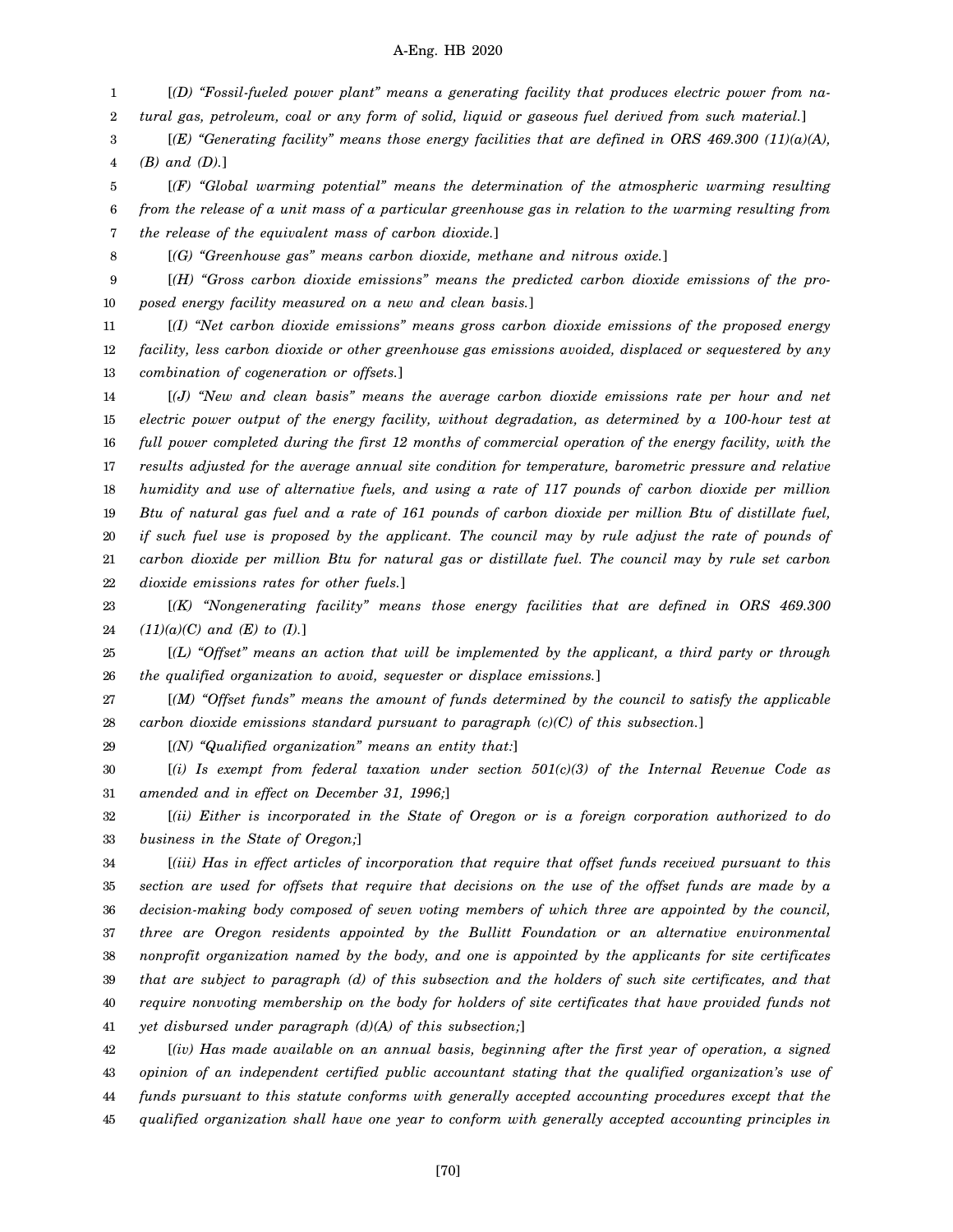1 *the event of a nonconforming audit;*]

2 [*(v) Has to the extent applicable, except for good cause, entered into contracts obligating at least*

3 4 *60 percent of the offset funds to implement offsets within two years after the commencement of construction of the facility; and*]

5 6 [*(vi) Has to the extent applicable, except for good cause, complied with paragraph (d)(A)(i) of this subsection.*]

7 8 9 10 11 12 13 14 [*(3)*] **(2)** Except as provided in ORS 469.504 for land use compliance and except for those statutes and rules for which the decision on compliance has been delegated by the federal government to a state agency other than the council, the facility complies with all other Oregon statutes and administrative rules identified in the project order, as amended, as applicable to the issuance of a site certificate for the proposed facility. If compliance with applicable Oregon statutes and administrative rules, other than those involving federally delegated programs, would result in conflicting conditions in the site certificate, the council may resolve the conflict consistent with the public interest. A resolution may not result in the waiver of any applicable state statute.

15 16 [*(4)*] **(3)** The facility complies with the statewide planning goals adopted by the Land Conservation and Development Commission.

17

**SECTION 88.** ORS 469.501 is amended to read:

18 19 20 469.501. (1) The Energy Facility Siting Council shall adopt standards for the siting, construction, operation and retirement of facilities. The standards may address but need not be limited to the following subjects:

21 22 (a) The organizational, managerial and technical expertise of the applicant to construct and operate the proposed facility.

23 (b) Seismic hazards.

24 25 (c) Areas designated for protection by the state or federal government, including but not limited to monuments, wilderness areas, wildlife refuges, scenic waterways and similar areas.

26 (d) The financial ability and qualifications of the applicant.

27 28 (e) Effects of the facility, taking into account mitigation, on fish and wildlife, including threatened and endangered fish, wildlife or plant species.

29 30 31 (f) Impacts of the facility on historic, cultural or archaeological resources listed on, or determined by the State Historic Preservation Officer to be eligible for listing on, the National Register of Historic Places or the Oregon State Register of Historic Properties.

32 (g) Protection of public health and safety, including necessary safety devices and procedures.

33 (h) The accumulation, storage, disposal and transportation of nuclear waste.

34 (i) Impacts of the facility on recreation, scenic and aesthetic values.

36

35 (j) Reduction of solid waste and wastewater generation to the extent reasonably practicable.

(k) Ability of the communities in the affected area to provide sewers and sewage treatment,

37 38 water, storm water drainage, solid waste management, housing, traffic safety, police and fire protection, health care and schools.

39 40 41 42 43 (L) The need for proposed nongenerating facilities [*as defined in ORS 469.503*], consistent with the state energy policy set forth in ORS 469.010 and 469.310. The council may consider least-cost plans when adopting a need standard or in determining whether an applicable need standard has been met. The council shall not adopt a standard requiring a showing of need or cost-effectiveness for generating facilities [*as defined in ORS 469.503*].

44 45 (m) Compliance with the statewide planning goals adopted by the Land Conservation and Development Commission as specified by ORS 469.503.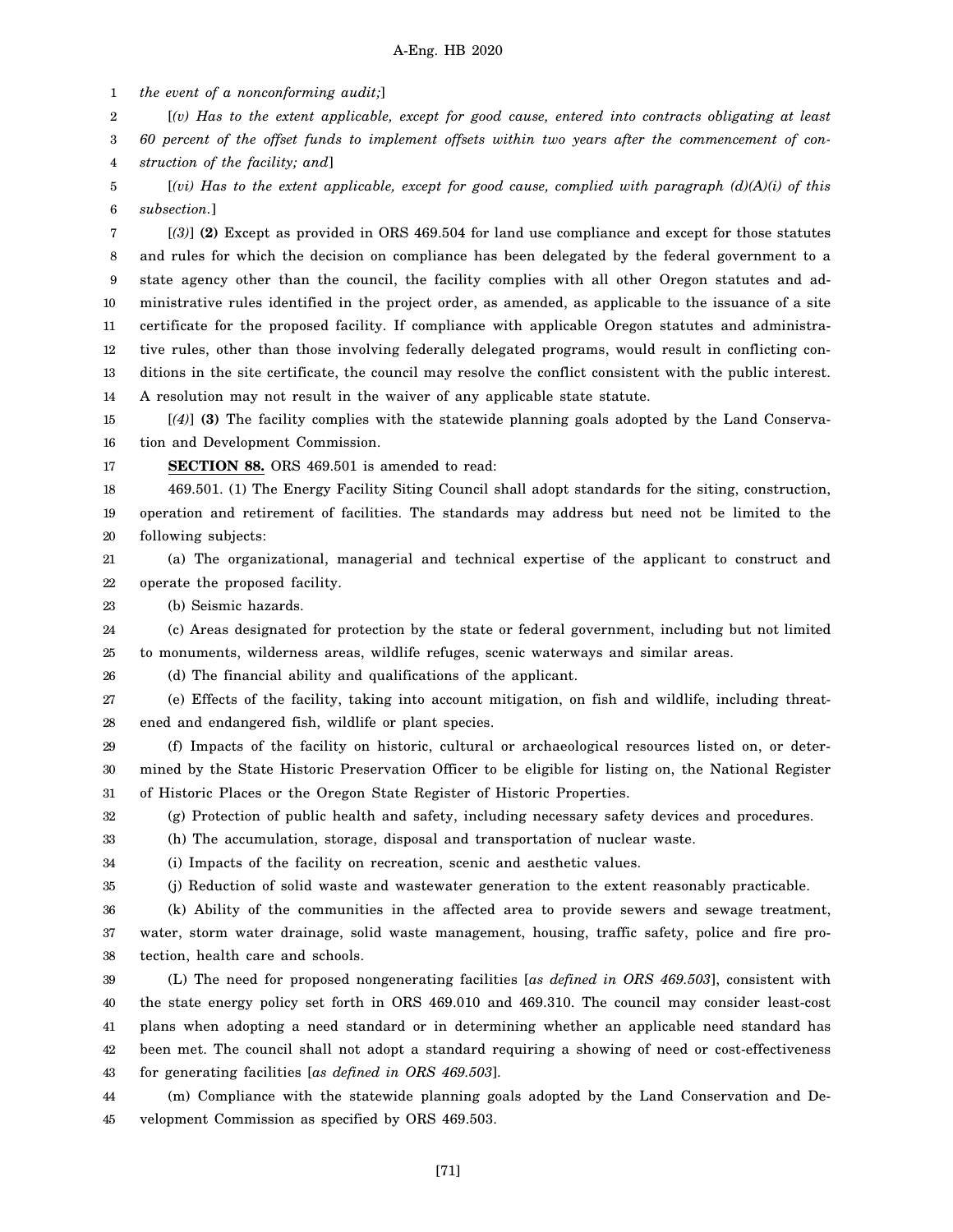1 (n) Soil protection.

19 20 21

2 3 [*(o) For energy facilities that emit carbon dioxide, the impacts of those emissions on climate change. For fossil-fueled power plants, as defined in ORS 469.503, the council shall apply a standard as pro-*

4 *vided for by ORS 469.503 (2).*]

5 6 7 (2) The council may adopt exemptions from any need standard adopted under subsection (1)(L) of this section if the exemption is consistent with the state's energy policy set forth in ORS 469.010 and 469.310.

8 9 10 11 (3)(a) The council may issue a site certificate for a facility that does not meet one or more of the applicable standards adopted under subsection (1) of this section if the council determines that the overall public benefits of the facility outweigh any adverse effects on a resource or interest protected by the applicable standards the facility does not meet.

12 13 (b) The council by rule shall specify the criteria by which the council makes the determination described in paragraph (a) of this subsection.

14 15 16 17 18 (4) Notwithstanding subsection (1) of this section, the council may not impose any standard developed under subsection (1)(b), (f), (j) or (k) of this section to approve or deny an application for an energy facility producing power from wind, solar or geothermal energy. However, the council may, to the extent it determines appropriate, apply any standards adopted under subsection (1)(b), (f), (j) or (k) of this section to impose conditions on any site certificate issued for any energy facility.

# **(Transitional Provisions)**

22 23 24 25 26 27 **SECTION 89. (1) Notwithstanding ORS 469.401 (2), any conditions in a site certificate or amended site certificate issued before January 1, 2021, that are conditions related to any carbon dioxide emissions standard applicable pursuant to ORS 469.501 (1)(o) (2017 Edition) or 469.503 (2017 Edition) or to rules adopted by the Energy Facility Siting Council pursuant to ORS 469.501 (1)(o) (2017 Edition) or 469.503 (2017 Edition) cease to be enforceable on January 1, 2021.**

28 29 30 **(2) Any provision in a site certificate or amended site certificate for a generating facility issued before January 1, 2021, requiring the holder to demonstrate the need for the facility shall cease to be enforceable on January 1, 2021.**

31 32 33 34 35 36 37 **(3) Any site certificate amendment approved by the council on or after January 1, 2021, shall remove from the site certificate being amended all conditions and provisions rendered unenforceable by subsections (1) and (2) of this section. Notwithstanding ORS 469.405 or any council rule, the contested case hearing on a site certificate amendment subject to this subsection may not include hearing on amendments necessary to comply with this subsection. The provisions of the council's order relevant to compliance with this subsection are not subject to judicial review.**

38 39 40 41 42 43 **SECTION 90. The Energy Facility Siting Council shall, no later than January 1, 2022, complete rulemaking to amend or repeal any rules adopted by the council relating to the application of a carbon dioxide emissions standard to generating facilities or nongenerating facilities as necessary to bring the rules of the council into compliance with the amendments to ORS 469.501 and 469.503 by sections 87 and 88 of this 2019 Act and the provisions of section 89 of this 2019 Act.**

44 45 **SECTION 91. (1) As used in this section and section 92 of this 2019 Act, "qualified organization" has the meaning given that term in ORS 469.503 (2)(e)(N) (2017 Edition).**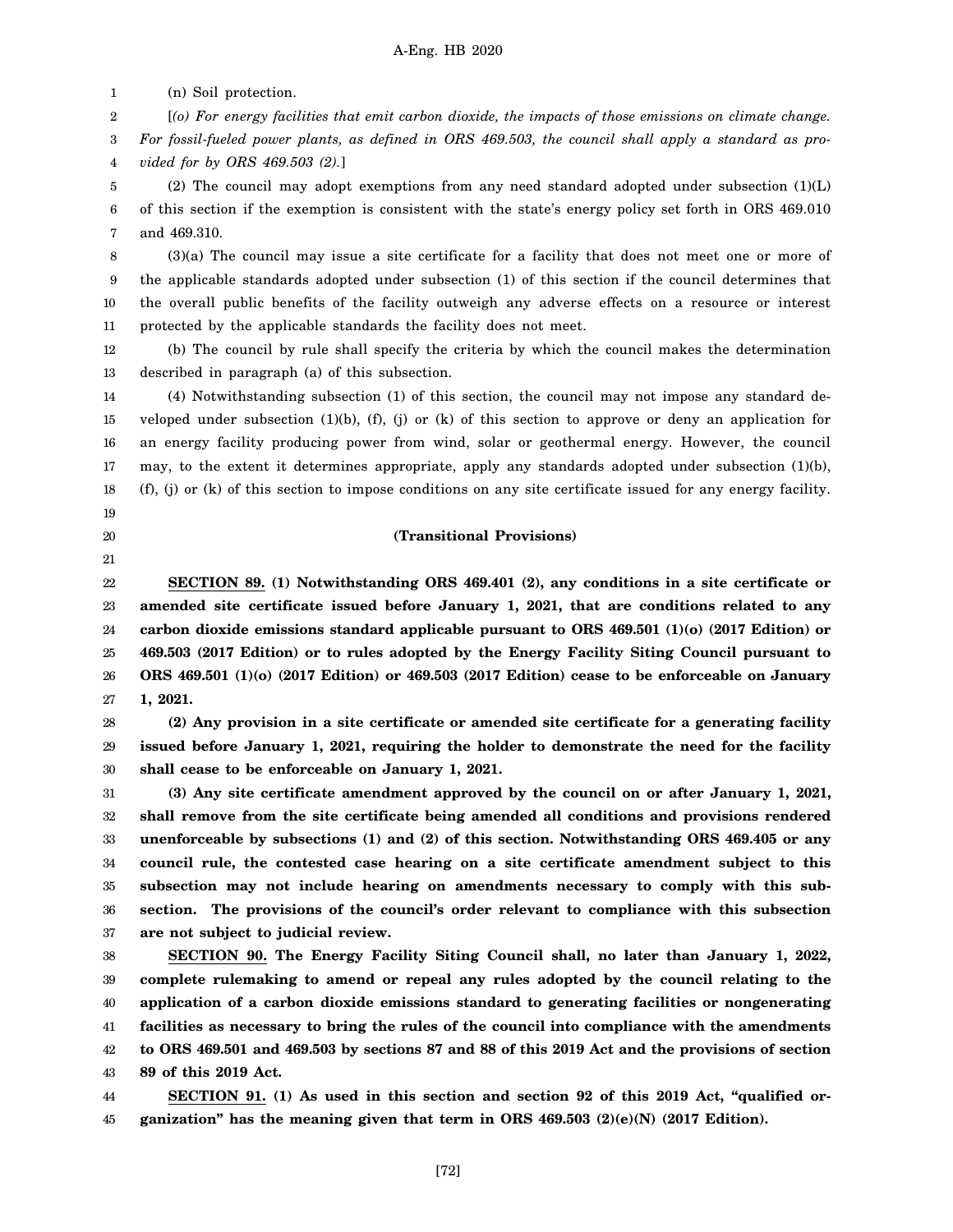1 2 3 4 5 6 7 8 9 10 11 12 13 14 15 16 **(2) On or after the operative date of this section and the amendments to ORS 469.503 by section 87 of this 2019 Act and in accordance with the provisions of ORS 469.503 (2)(d) (2017 Edition), a qualified organization that, before the operative date of this section and the amendments to ORS 469.503 by section 87 of this 2019 Act, received payment of offset funds pursuant to ORS 469.503 (2)(c)(C) (2017 Edition): (a) Shall use at least 80 percent of the offset funds for contracts to implement offsets and assess offsets for their potential to qualify in, generate credits in or reduce obligations in other regulatory settings; (b) May use up to 20 percent of the offset funds for monitoring, evaluating, administering and enforcing contracts to implement offsets; and (c) Shall, at five-year intervals beginning on the date of the receipt of the offset funds and ending the year after the year that the qualified organization in no longer involved in the investment of offset funds received pursuant to ORS 469.503 (2)(c)(C) (2017 Edition), provide the Energy Facility Siting Council with the information the council requests about the qualified organization's performance. The council shall evaluate the information requested and, based on the information, shall make any recommendations to the Legislative**

17 **Assembly that the council deems appropriate.**

23

18 19 20 21 22 **SECTION 92. Section 91 of this 2019 Act is repealed on the date that the Legislative Counsel receives written notice from the Energy Facility Siting Council that the council has confirmed that all qualified organizations that received payment of offset funds pursuant to ORS 469.503 (2)(c)(C) (2017 Edition) have ceased to be involved in the investment of the offset funds.**

24 25 26 27 28 29 30 31 32 33 34 35 36 37 38 39 40 41 42 43 44 **(Repeal) SECTION 93. ORS 469.409 is repealed. (Conforming Amendments) SECTION 94.** ORS 469.300 is amended to read: 469.300. As used in ORS 469.300 to 469.563, 469.590 to 469.619, 469.930 and 469.992, unless the context requires otherwise: (1) "Applicant" means any person who makes application for a site certificate in the manner provided in ORS 469.300 to 469.563, 469.590 to 469.619, 469.930 and 469.992. (2) "Application" means a request for approval of a particular site or sites for the construction and operation of an energy facility or the construction and operation of an additional energy facility upon a site for which a certificate has already been issued, filed in accordance with the procedures established pursuant to ORS 469.300 to 469.563, 469.590 to 469.619, 469.930 and 469.992. (3) "Associated transmission lines" means new transmission lines constructed to connect an energy facility to the first point of junction of such transmission line or lines with either a power distribution system or an interconnected primary transmission system or both or to the Northwest Power Grid. (4) "Average electric generating capacity" means the peak generating capacity of the facility divided by one of the following factors:

45 (a) For wind facilities, 3.00;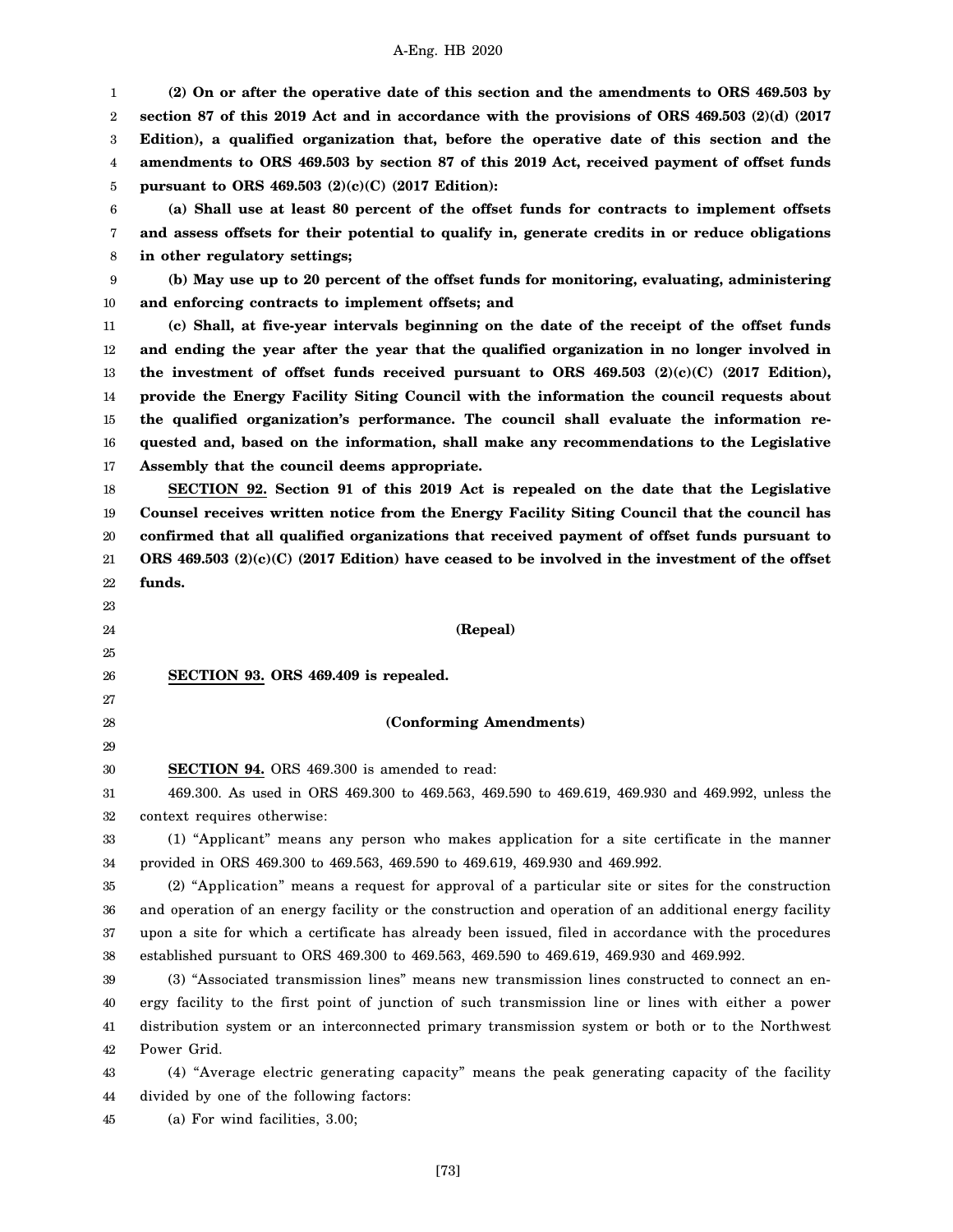1 2 3 4 5 6 7 8 9 10 11 12 13 14 15 16 17 18 19 20 21 22 23 24 25 26 27 28 29 30 31 32 33 34 35 36 37 38 39 40 41 42 43 44 45 (b) For geothermal energy facilities, 1.11; or (c) For all other energy facilities, 1.00. (5) "Combustion turbine power plant" means a thermal power plant consisting of one or more fuel-fired combustion turbines and any associated waste heat combined cycle generators. (6) "Construction" means work performed on a site, excluding surveying, exploration or other activities to define or characterize the site, the cost of which exceeds \$250,000. (7) "Council" means the Energy Facility Siting Council established under ORS 469.450. (8) "Department" means the State Department of Energy created under ORS 469.030. (9) "Director" means the Director of the State Department of Energy appointed under ORS 469.040. (10) "Electric utility" means persons, regulated electrical companies, people's utility districts, joint operating agencies, electric cooperatives, municipalities or any combination thereof, engaged in or authorized to engage in the business of generating, supplying, transmitting or distributing electric energy. (11)(a) "Energy facility" means any of the following: (A) An electric power generating plant with a nominal electric generating capacity of 25 megawatts or more, including but not limited to: (i) Thermal power; (ii) Combustion turbine power plant; or (iii) Solar thermal power plant. (B) A nuclear installation as defined in this section. (C) A high voltage transmission line of more than 10 miles in length with a capacity of 230,000 volts or more to be constructed in more than one city or county in this state, but excluding: (i) Lines proposed for construction entirely within 500 feet of an existing corridor occupied by high voltage transmission lines with a capacity of 230,000 volts or more; and (ii) Lines of 57,000 volts or more that are rebuilt and upgraded to 230,000 volts along the same right of way. (D) A solar photovoltaic power generation facility using more than: (i) 100 acres located on high-value farmland as defined in ORS 195.300; (ii) 100 acres located on land that is predominantly cultivated or that, if not cultivated, is predominantly composed of soils that are in capability classes I to IV, as specified by the National Cooperative Soil Survey operated by the Natural Resources Conservation Service of the United States Department of Agriculture; or (iii) 320 acres located on any other land. (E) A pipeline that is: (i) At least six inches in diameter, and five or more miles in length, used for the transportation of crude petroleum or a derivative thereof, liquefied natural gas, a geothermal energy form in a liquid state or other fossil energy resource, excluding a pipeline conveying natural or synthetic gas; (ii) At least 16 inches in diameter, and five or more miles in length, used for the transportation of natural or synthetic gas, but excluding: (I) A pipeline proposed for construction of which less than five miles of the pipeline is more than 50 feet from a public road, as defined in ORS 368.001; or (II) A parallel or upgraded pipeline up to 24 inches in diameter that is constructed within the same right of way as an existing 16-inch or larger pipeline that has a site certificate, if all studies and necessary mitigation conducted for the existing site certificate meet or are updated to meet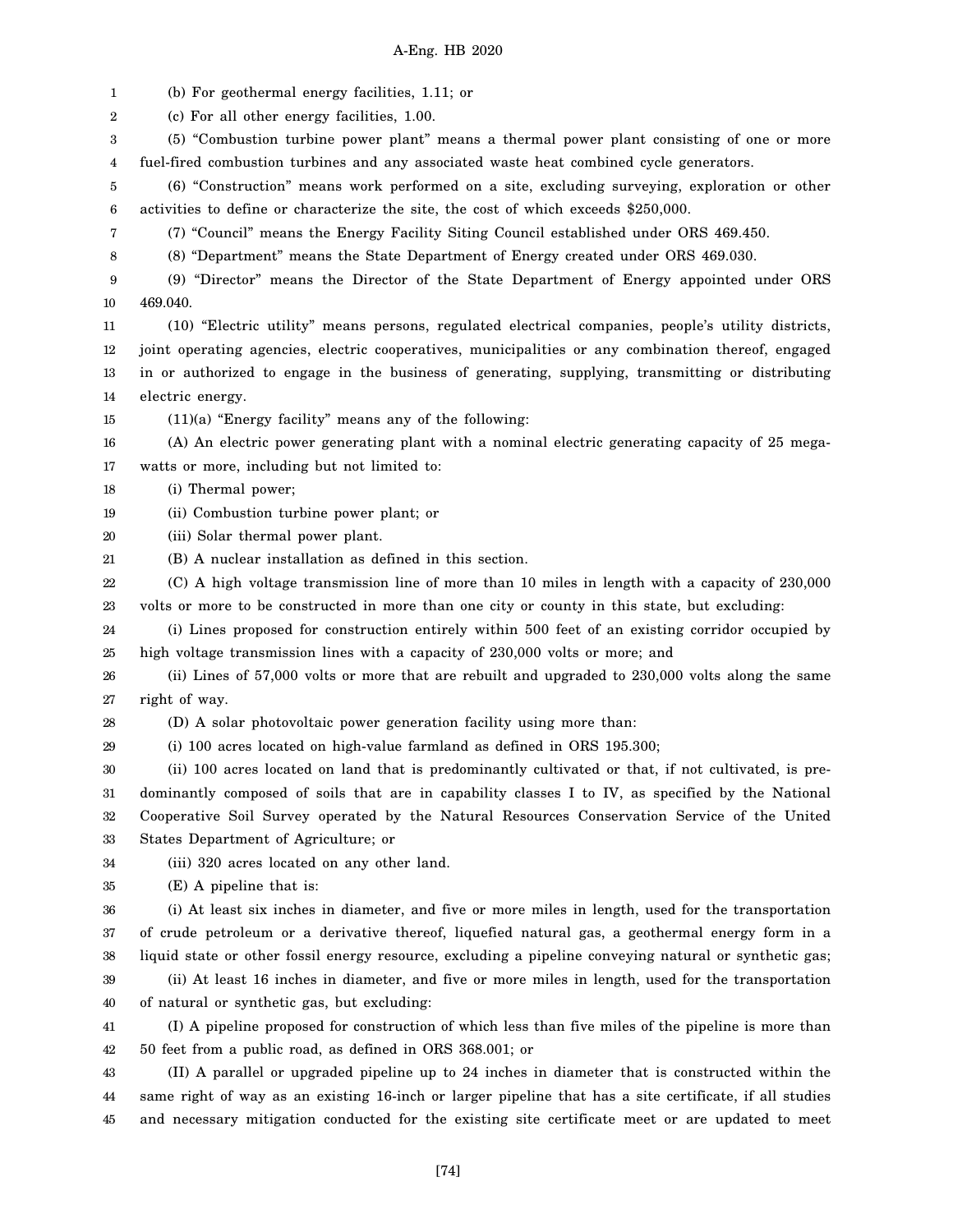1 current site certificate standards; or

2 3 4 (iii) At least 16 inches in diameter and five or more miles in length used to carry a geothermal energy form in a gaseous state but excluding a pipeline used to distribute heat within a geothermal heating district established under ORS chapter 523.

5 6 7 (F) A synthetic fuel plant which converts a natural resource including, but not limited to, coal or oil to a gas, liquid or solid product intended to be used as a fuel and capable of being burned to produce the equivalent of two billion Btu of heat a day.

8 9 10 (G) A plant which converts biomass to a gas, liquid or solid product, or combination of such products, intended to be used as a fuel and if any one of such products is capable of being burned to produce the equivalent of six billion Btu of heat a day.

11 12 (H) A storage facility for liquefied natural gas constructed after September 29, 1991, that is designed to hold at least 70,000 gallons.

13 14 15 16 (I) A surface facility related to an underground gas storage reservoir that, at design injection or withdrawal rates, will receive or deliver more than 50 million cubic feet of natural or synthetic gas per day, or require more than 4,000 horsepower of natural gas compression to operate, but excluding:

17 (i) The underground storage reservoir;

18 (ii) The injection, withdrawal or monitoring wells and individual wellhead equipment; and

19 20 (iii) An underground gas storage reservoir into which gas is injected solely for testing or reservoir maintenance purposes or to facilitate the secondary recovery of oil or other hydrocarbons.

21 22 23 (J) An electric power generating plant with an average electric generating capacity of 35 megawatts or more if the power is produced from geothermal or wind energy at a single energy facility or within a single energy generation area.

24 25 26 (b) "Energy facility" does not include a hydroelectric facility or an energy facility under paragraph (a)(A)(iii) or (D) of this subsection that is established on the site of a decommissioned United States Air Force facility that has adequate transmission capacity to serve the energy facility.

27 28 29 30 31 32 33 34 35 (12) "Energy generation area" means an area within which the effects of two or more small generating plants may accumulate so the small generating plants have effects of a magnitude similar to a single generating plant of 35 megawatts average electric generating capacity or more. An "energy generation area" for facilities using a geothermal resource and covered by a unit agreement, as provided in ORS 522.405 to 522.545 or by federal law, shall be defined in that unit agreement. If no such unit agreement exists, an energy generation area for facilities using a geothermal resource shall be the area that is within two miles, measured from the electrical generating equipment of the facility, of an existing or proposed geothermal electric power generating plant, not including the site of any other such plant not owned or controlled by the same person.

36 37 38 39 40 (13) "Extraordinary nuclear occurrence" means any event causing a discharge or dispersal of source material, special nuclear material or by-product material as those terms are defined in ORS 453.605, from its intended place of confinement off-site, or causing radiation levels off-site, that the United States Nuclear Regulatory Commission or its successor determines to be substantial and to have resulted in or to be likely to result in substantial damages to persons or property off-site.

41 (14) "Facility" means an energy facility together with any related or supporting facilities.

#### 42 43 **(15) "Generating facility" means those energy facilities that are defined in subsection (11)(a)(A), (B) and (D) of this section.**

44 45 [*(15)*] **(16)** "Geothermal reservoir" means an aquifer or aquifers containing a common geothermal fluid.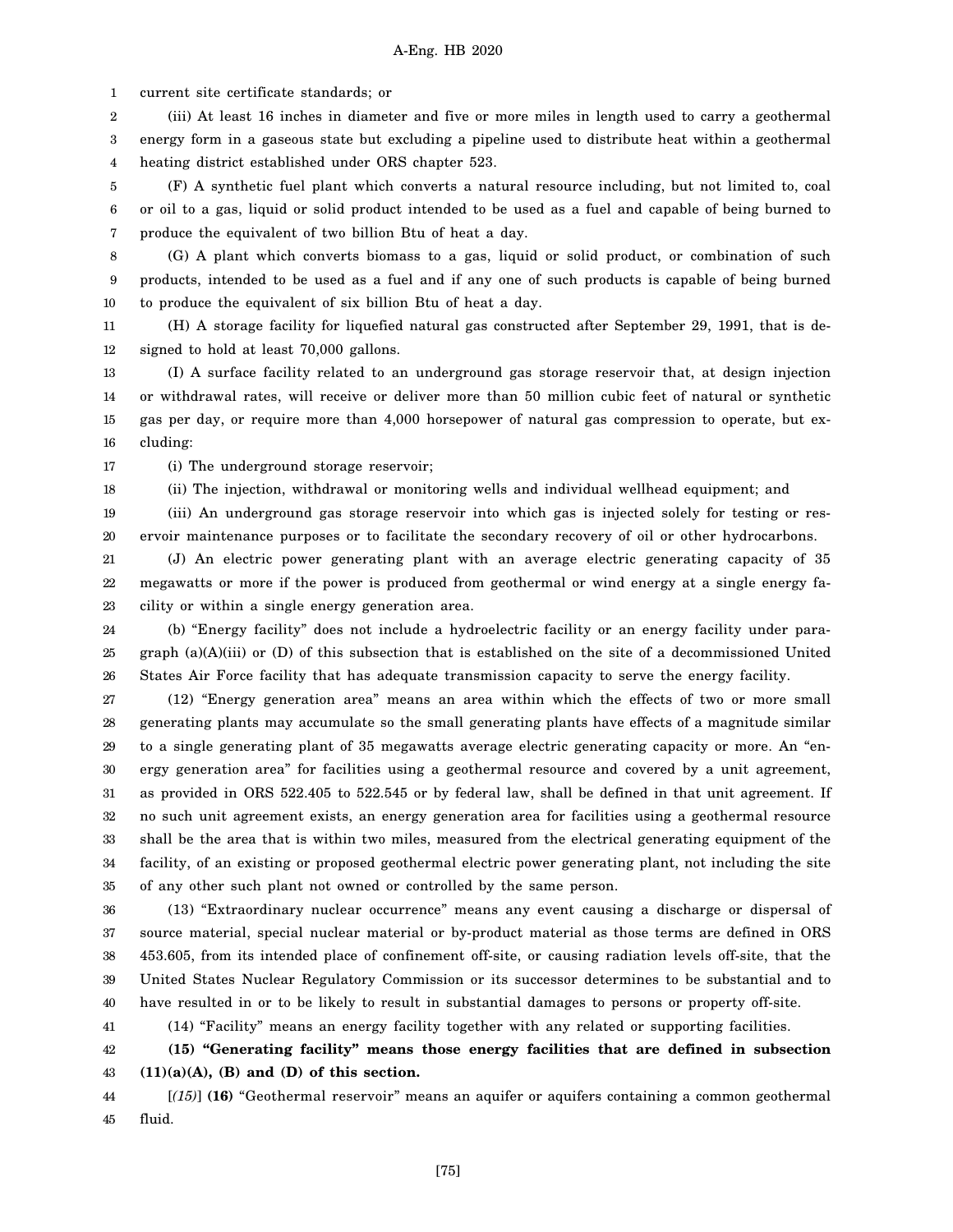1 [*(16)*] **(17)** "Local government" means a city or county.

2 3 4 [*(17)*] **(18)** "Nominal electric generating capacity" means the maximum net electric power output of an energy facility based on the average temperature, barometric pressure and relative humidity at the site during the times of the year when the facility is intended to operate.

5 6 **(19) "Nongenerating facility" means those energy facilities that are defined in subsection (11)(a)(C) and (E) to (I) of this section.**

7 8 9 10 [*(18)*] **(20)** "Nuclear incident" means any occurrence, including an extraordinary nuclear occurrence, that results in bodily injury, sickness, disease, death, loss of or damage to property or loss of use of property due to the radioactive, toxic, explosive or other hazardous properties of source material, special nuclear material or by-product material as those terms are defined in ORS 453.605.

11 12 13 14 [*(19)*] **(21)** "Nuclear installation" means any power reactor, nuclear fuel fabrication plant, nuclear fuel reprocessing plant, waste disposal facility for radioactive waste, and any facility handling that quantity of fissionable materials sufficient to form a critical mass. "Nuclear installation" does not include any such facilities that are part of a thermal power plant.

15 16 17 [*(20)*] **(22)** "Nuclear power plant" means an electrical or any other facility using nuclear energy with a nominal electric generating capacity of 25 megawatts or more, for generation and distribution of electricity, and associated transmission lines.

18 19 20 [*(21)*] **(23)** "Person" means an individual, partnership, joint venture, private or public corporation, association, firm, public service company, political subdivision, municipal corporation, government agency, people's utility district, or any other entity, public or private, however organized.

21 22 [*(22)*] **(24)** "Project order" means the order, including any amendments, issued by the State Department of Energy under ORS 469.330.

23 24 25 26 27 28 29 [*(23)(a)*] **(25)(a)** "Radioactive waste" means all material which is discarded, unwanted or has no present lawful economic use, and contains mined or refined naturally occurring isotopes, accelerator produced isotopes and by-product material, source material or special nuclear material as those terms are defined in ORS 453.605. The term does not include those radioactive materials identified in OAR 345-50-020, 345-50-025 and 345-50-035, adopted by the council on December 12, 1978, and revised periodically for the purpose of adding additional isotopes which are not referred to in OAR 345-50 as presenting no significant danger to the public health and safety.

30 31 32 (b) Notwithstanding paragraph (a) of this subsection, "radioactive waste" does not include uranium mine overburden or uranium mill tailings, mill wastes or mill by-product materials as those terms are defined in Title 42, United States Code, section 2014, on June 25, 1979.

33 34 35 36 37 38 [*(24)*] **(26)** "Related or supporting facilities" means any structure, proposed by the applicant, to be constructed or substantially modified in connection with the construction of an energy facility, including associated transmission lines, reservoirs, storage facilities, intake structures, road and rail access, pipelines, barge basins, office or public buildings, and commercial and industrial structures. "Related or supporting facilities" does not include geothermal or underground gas storage reservoirs, production, injection or monitoring wells or wellhead equipment or pumps.

39 40 [*(25)*] **(27)** "Site" means any proposed location of an energy facility and related or supporting facilities.

41 42 43 [*(26)*] **(28)** "Site certificate" means the binding agreement between the State of Oregon and the applicant, authorizing the applicant to construct and operate a facility on an approved site, incorporating all conditions imposed by the council on the applicant.

44 45 [*(27)*] **(29)** "Thermal power plant" means an electrical facility using any source of thermal energy with a nominal electric generating capacity of 25 megawatts or more, for generation and dis-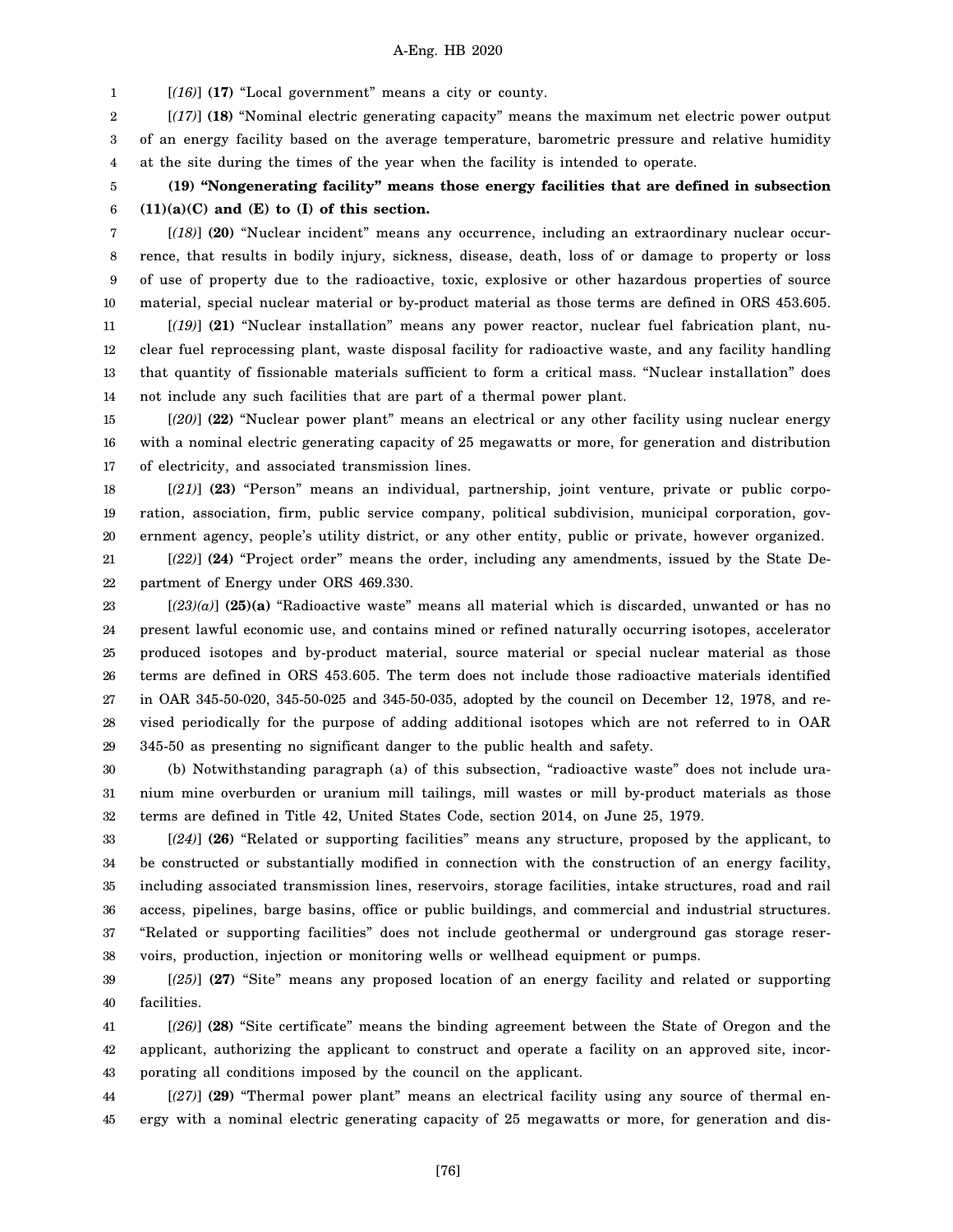1 2 3 4 tribution of electricity, and associated transmission lines, including but not limited to a nuclear-fueled, geothermal-fueled or fossil-fueled power plant, but not including a portable power plant the principal use of which is to supply power in emergencies. "Thermal power plant" includes a nuclear-fueled thermal power plant that has ceased to operate.

5 6 [*(28)*] **(30)** "Transportation" means the transport within the borders of the State of Oregon of radioactive material destined for or derived from any location.

7 8 9 10 [*(29)*] **(31)** "Underground gas storage reservoir" means any subsurface sand, strata, formation, aquifer, cavern or void, whether natural or artificially created, suitable for the injection, storage and withdrawal of natural gas or other gaseous substances. "Underground gas storage reservoir" includes a pool as defined in ORS 520.005.

11 [*(30)*] **(32)** "Utility" includes:

12 13 14 (a) A person, a regulated electrical company, a people's utility district, a joint operating agency, an electric cooperative, municipality or any combination thereof, engaged in or authorized to engage in the business of generating, transmitting or distributing electric energy;

15 16 (b) A person or public agency generating electric energy from an energy facility for its own consumption; and

17

18 19 20 21 22 23 24 25 26 (c) A person engaged in this state in the transmission or distribution of natural or synthetic gas. [*(31)*] **(33)** "Waste disposal facility" means a geographical site in or upon which radioactive waste is held or placed but does not include a site at which radioactive waste used or generated pursuant to a license granted under ORS 453.635 is stored temporarily, a site of a thermal power plant used for the temporary storage of radioactive waste from that plant for which a site certificate has been issued pursuant to this chapter or a site used for temporary storage of radioactive waste from a reactor operated by a college, university or graduate center for research purposes and not connected to the Northwest Power Grid. As used in this subsection, "temporary storage" includes storage of radioactive waste on the site of a nuclear-fueled thermal power plant for which a site certificate has been issued until a permanent storage site is available by the federal government.

27

**SECTION 95.** ORS 469.310 is amended to read:

28 29 30 31 32 33 34 35 36 37 38 39 40 41 469.310. In the interests of the public health and the welfare of the people of this state, it is the declared public policy of this state that the siting, construction and operation of energy facilities shall be accomplished in a manner consistent with protection of the public health and safety and in compliance with the energy policy and air, water, solid waste, land use and other environmental protection policies of this state. It is, therefore, the purpose of ORS 469.300 to 469.563, 469.590 to 469.619, 469.930 and 469.992 to exercise the jurisdiction of the State of Oregon to the maximum extent permitted by the United States Constitution and to establish in cooperation with the federal government a comprehensive system for the siting, monitoring and regulating of the location, construction and operation of all energy facilities in this state. It is furthermore the policy of this state, notwithstanding ORS 469.010 (2)(f) and the definition of cost-effective in ORS 469.020, that the need for new generating facilities[*, as defined in ORS 469.503,*] is sufficiently addressed by reliance on competition in the market rather than by consideration of cost-effectiveness and shall not be a matter requiring determination by the Energy Facility Siting Council in the siting of a generating facility[*, as defined in ORS 469.503*].

42 **SECTION 96.** ORS 469.373 is amended to read:

43 44 45 469.373. (1) Notwithstanding the expedited review process established pursuant to ORS 469.370, an applicant may apply under the provisions of this section for expedited review of an application for a site certificate for an energy facility if the energy facility:

[77]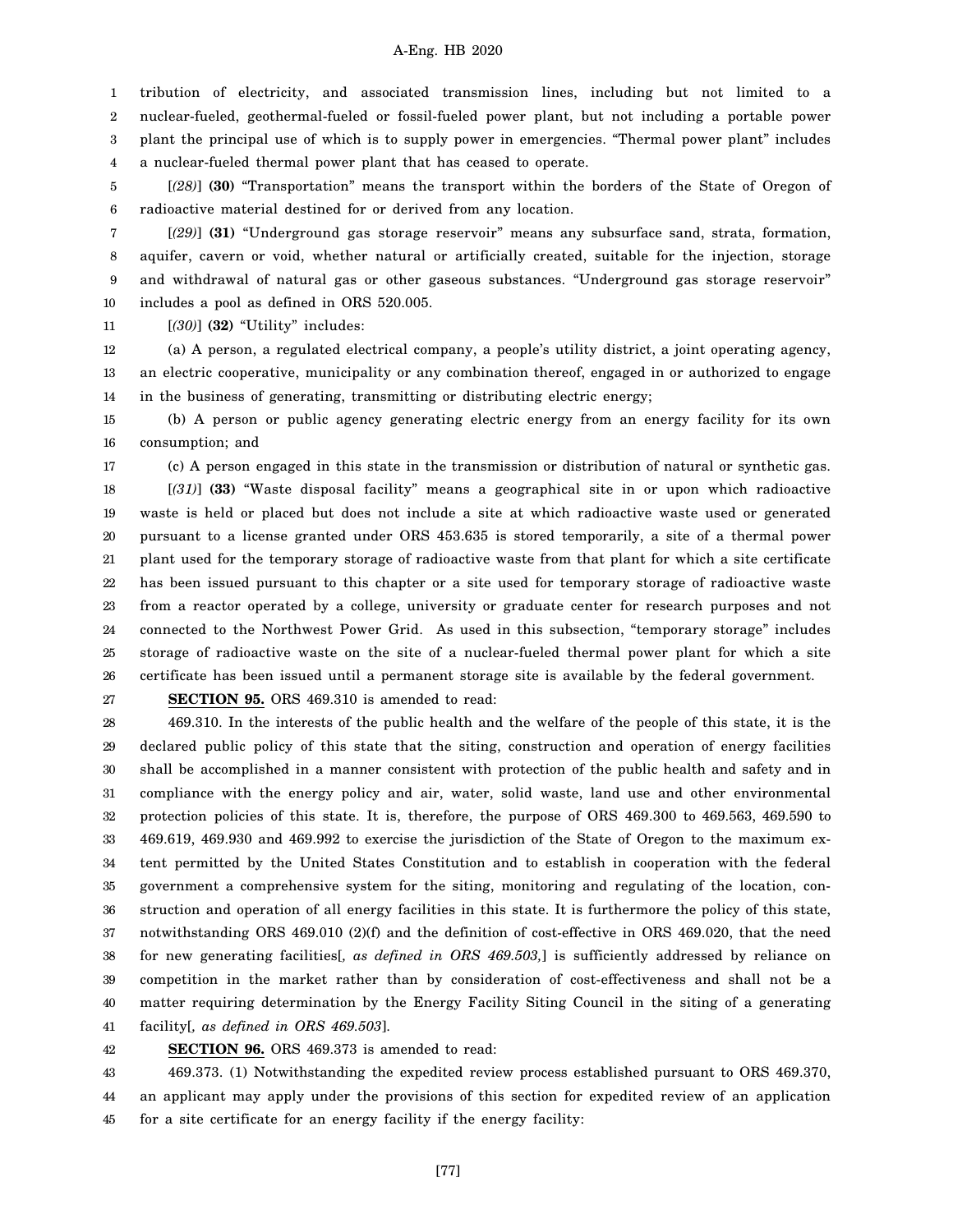1 2 3 (a) Is a combustion turbine energy facility fueled by natural gas or is a reciprocating engine fueled by natural gas, including an energy facility that uses petroleum distillate fuels for backup power generation;

4 5 (b) Is a permitted or conditional use allowed under an applicable local acknowledged comprehensive plan, land use regulation or federal land use plan, and is located:

6 (A) At or adjacent to an existing energy facility; or

7 (B)(i) At, adjacent to or in close proximity to an existing industrial use; and

8 (ii) In an area currently zoned or designated for industrial use;

9 10 11 (c)(A) Requires no more than three miles of associated transmission lines or three miles of new natural gas pipelines outside of existing rights of way for transmission lines or natural gas pipelines; or

12 13 14 (B) Imposes, in the determination of the Energy Facility Siting Council, no significant impact in the locating of associated transmission lines or new natural gas pipelines outside of existing rights of way;

15 (d) Requires no new water right or water right transfer; **and**

16 17 18 19 [*(e) Provides funds to a qualified organization in an amount determined by the council to be sufficient to produce any required reduction in emissions as specified in ORS 469.503 (2)(c)(C) and in rules adopted under ORS 469.503 for the total carbon dioxide emissions produced by the energy facility for the life of the energy facility; and*]

20 21 22 23 24 25 26 [*(f)(A)*] **(e)(A)** Discharges process wastewater to a wastewater treatment facility that has an existing National Pollutant Discharge Elimination System permit, can obtain an industrial pretreatment permit, if needed, within the expedited review process time frame and has written confirmation from the wastewater facility permit holder that the additional wastewater load will be accommodated by the facility without resulting in a significant thermal increase in the facility effluent or without requiring any changes to the wastewater facility National Pollutant Discharge Elimination System permit;

27 28 29 (B) Plans to discharge process wastewater to a wastewater treatment facility owned by a municipal corporation that will accommodate the wastewater from the energy facility and supplies evidence from the municipal corporation that:

30 31 32 (i) The municipal corporation has included, or intends to include, the process wastewater load from the energy facility in an application for a National Pollutant Discharge Elimination System permit; and

33 34 (ii) All conditions required of the energy facility to allow the discharge of process wastewater from the energy facility will be satisfied; or

35 36 37 38 (C) Obtains a National Pollutant Discharge Elimination System or water pollution control facility permit for process wastewater disposal, supplies evidence to support a finding that the discharge can likely be permitted within the expedited review process time frame and that the discharge will not require:

39 40 (i) A new National Pollutant Discharge Elimination System permit, except for a storm water general permit for construction activities; or

41 42 (ii) A change in any effluent limit or discharge location under an existing National Pollutant Discharge Elimination System or water pollution control facility permit.

43 44 45 (2) An applicant seeking expedited review under this section shall submit documentation to the State Department of Energy, prior to the submission of an application for a site certificate, that demonstrates that the energy facility meets the qualifications set forth in subsection (1) of this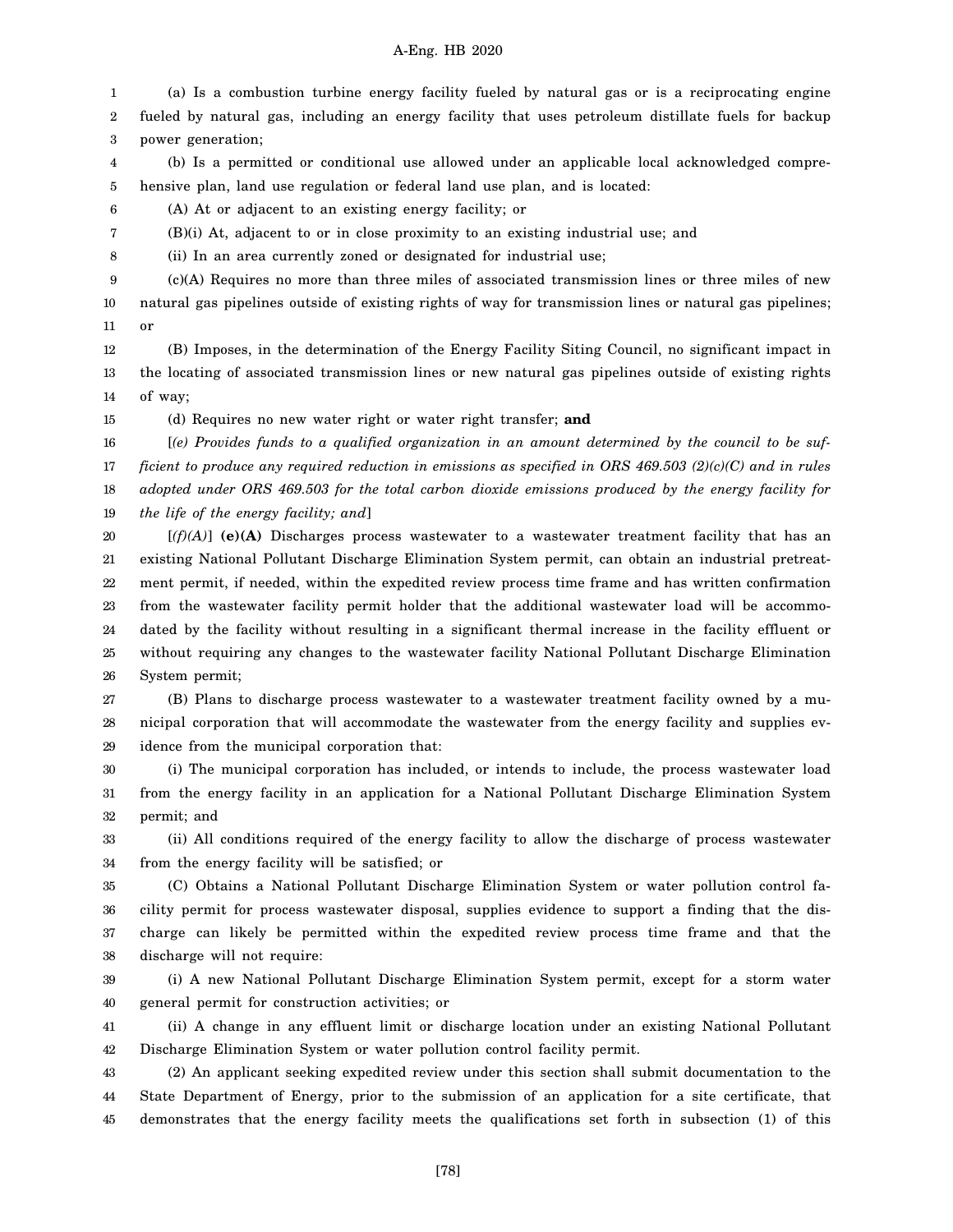1 2 section. The department shall determine, within 14 days of receipt of the documentation, on a preliminary, nonbinding basis, whether the energy facility qualifies for expedited review.

3 4 5 6 7 8 9 10 11 (3) If the department determines that the energy facility preliminarily qualifies for expedited review, the applicant may submit an application for expedited review. Within 30 days after the date that the application for expedited review is submitted, the department shall determine whether the application is complete. If the department determines that the application is complete, the application shall be deemed filed on the date that the department sends the applicant notice of its determination. If the department determines that the application is not complete, the department shall notify the applicant of the deficiencies in the application and shall deem the application filed on the date that the department determines that the application is complete. The department or the council may request additional information from the applicant at any time.

12 13 14 15 16 17 18 (4) The State Department of Energy shall send a copy of a filed application to the Department of Environmental Quality, the Water Resources Department, the State Department of Fish and Wildlife, the State Department of Geology and Mineral Industries, the State Department of Agriculture, the Department of Land Conservation and Development, the Public Utility Commission and any other state agency, city, county or political subdivision of the state that has regulatory or advisory responsibility with respect to the proposed energy facility. The State Department of Energy shall send with the copy of the filed application a notice specifying that:

19 20 21 22 23 (a) In the event the council issues a site certificate for the energy facility, the site certificate will bind the state and all counties, cities and political subdivisions in the state as to the approval of the site, the construction of the energy facility and the operation of the energy facility, and that after the issuance of a site certificate, all permits, licenses and certificates addressed in the site certificate must be issued as required by ORS 469.401 (3); and

24 25 26 27 28 29 30 (b) The comments and recommendations of state agencies, counties, cities and political subdivisions concerning whether the proposed energy facility complies with any statute, rule or local ordinance that the state agency, county, city or political subdivision would normally administer in determining whether a permit, license or certificate required for the construction or operation of the energy facility should be approved will be considered only if the comments and recommendations are received by the department within a reasonable time after the date the application and notice of the application are sent by the department.

31 32 (5) Within 90 days after the date that the application was filed, the department shall issue a draft proposed order setting forth:

(b) A list of the permits, licenses and certificates that are addressed in the application and that

33

34

35

36 37 38 (c) A list of the statutes, rules and local ordinances that are the standards and criteria for approval of any permit, license or certificate addressed in the application and that are required for the construction or operation of the proposed energy facility; and

are required for the construction or operation of the proposed energy facility;

39 40 (d) Proposed findings specifying how the proposed energy facility complies with the applicable standards and criteria for approval of a site certificate.

41 42 43 (6) The council shall review the application for site certification in the manner set forth in subsections (7) to (10) of this section and shall issue a site certificate for the facility if the council determines that the facility, with any required conditions to the site certificate, will comply with:

44 (a) The requirements for expedited review as specified in this section;

(a) A description of the proposed energy facility;

45 (b) The standards adopted by the council pursuant to ORS  $469.501$  (1)(a), (c) to (e), (g), (h) and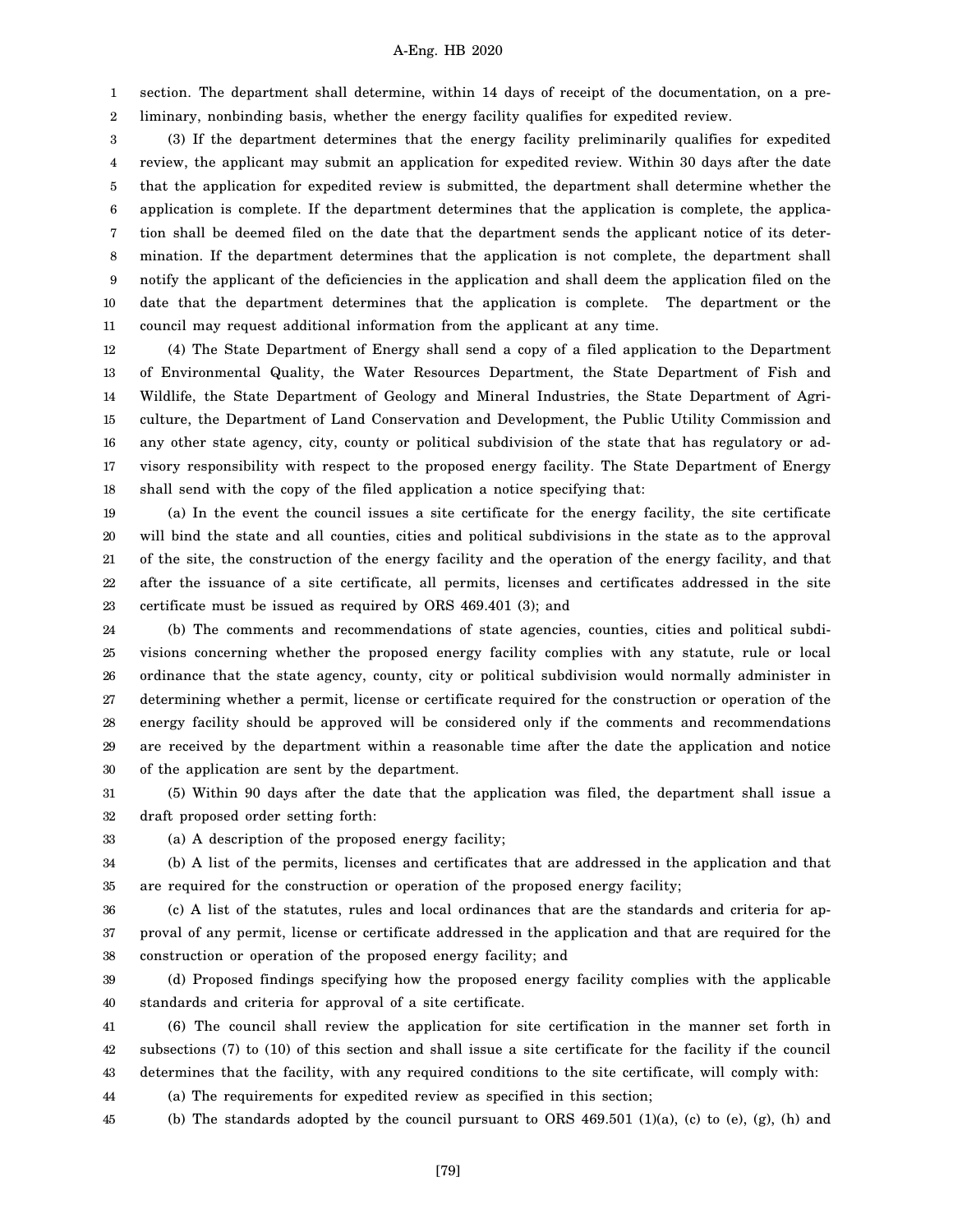1 (L) to [*(o)*] **(n)**;

2 (c) The requirements of ORS 469.503 [*(3)*] **(2)**; and

3 (d) The requirements of ORS  $469.504$  (1)(b).

4 5 6 7 8 9 (7) Following submission of an application for a site certificate, the council shall hold a public informational meeting on the application. Following the issuance of the proposed order, the council shall hold at least one public hearing on the application. The public hearing shall be held in the area affected by the energy facility. The council shall mail notice of the hearing at least 20 days prior to the hearing. The notice shall comply with the notice requirements of ORS 197.763 (2) and shall include, but need not be limited to, the following:

10

(a) A description of the energy facility and the general location of the energy facility;

11 12 (b) The name of a department representative to contact and the telephone number at which people may obtain additional information;

13 14 (c) A statement that copies of the application and proposed order are available for inspection at no cost and will be provided at reasonable cost; and

15 16 17 18 19 (d) A statement that the record for public comment on the application will close at the conclusion of the hearing and that failure to raise an issue in person or in writing prior to the close of the record, with sufficient specificity to afford the decision maker an opportunity to respond to the issue, will preclude consideration of the issue, by the council or by a court on judicial review of the council's decision.

20 21 22 23 24 25 26 27 28 29 30 (8) Prior to the conclusion of the hearing, the applicant may request an opportunity to present additional written evidence, arguments or testimony regarding the application. In the alternative, prior to the conclusion of the hearing, the applicant may request a contested case hearing on the application. If the applicant requests an opportunity to present written evidence, arguments or testimony, the council shall leave the record open for that purpose only for a period not to exceed 14 days after the date of the hearing. Following the close of the record, the department shall prepare a draft final order for the council. If the applicant requests a contested case hearing, the council may grant the request if the applicant has shown good cause for a contested case hearing. If a request for a contested case hearing is granted, subsections (9) to (11) of this section do not apply, and the application shall be considered under the same contested case procedures used for a nonexpedited application for a site certificate.

31 32 33 (9) The council shall make its decision based on the record and the draft final order prepared by the department. The council shall, within six months of the date that the application is deemed filed:

34 (a) Grant the application;

35 (b) Grant the application with conditions;

36 (c) Deny the application; or

37

(d) Return the application to the site certification process required by ORS 469.320.

38 39 40 41 (10) If the application is granted, the council shall issue a site certificate pursuant to ORS 469.401 and 469.402. Notwithstanding subsection (6) of this section, the council may impose conditions based on standards adopted under ORS 469.501 (1)(b), (f) and (i) to (k), but may not deny an application based on those standards.

42 43 (11) Judicial review of the approval or rejection of a site certificate by the council under this section shall be as provided in ORS 469.403.

44 **SECTION 97.** ORS 469.405 is amended to read:

45 469.405. (1) A site certificate may be amended with the approval of the Energy Facility Siting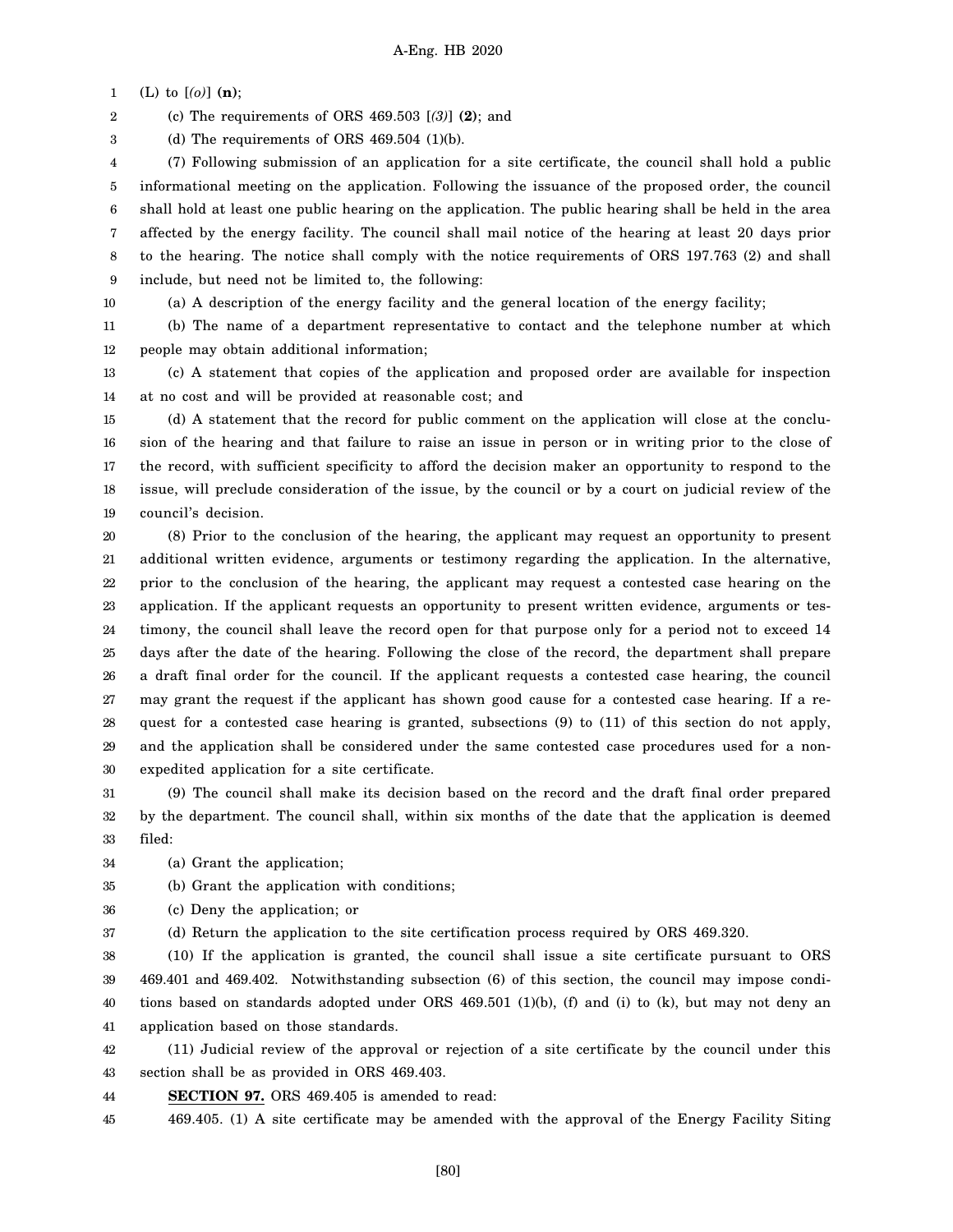1 Council. The council may establish by rule the type of amendment that must be considered in a

2 3 contested case proceeding. Judicial review of an amendment to a site certificate shall be as provided in ORS 469.403.

4 5 6 7 8 9 10 11 (2) Notwithstanding ORS 34.020 or 197.825, or any other provision of law, the land use approval by an affected local government of a proposed amendment to a facility and the recommendation of the special advisory group of applicable substantive criteria shall be subject to judicial review only as provided in ORS 469.403. If the applicant elects to show compliance with the statewide planning goals by demonstrating that the facility has received local land use approval, the provisions of this section shall apply only to proposed projects for which the land use approval by the local government occurs after the date an application for amendment is submitted to the State Department of Energy.

12 13 14 15 16 17 18 19 20 21 22 23 24 25 26 27 (3) An amendment to a site certificate is not required for a pipeline less than 16 inches in diameter and less than five miles in length that is proposed to be constructed to test or maintain an underground gas storage reservoir. If the proposed pipeline will connect to a council certified surface facility related to an underground gas storage reservoir or to a council certified gas pipeline, whether the proposed pipeline is to be located inside or outside the site of a council certified facility, the certificate holder must obtain, prior to construction, the approval of the department for the construction, operation and retirement of the proposed pipeline. The department shall approve such a proposed pipeline if the pipeline meets applicable council substantive standards. Notwithstanding ORS 469.503 [*(3)*] **(2)**, the department may not review the proposed pipeline for compliance with other state standards. Notwithstanding ORS 469.503 [*(4)*] **(3)**, or any council rule addressing compliance with land use standards, the department shall not review such a proposed pipeline for compliance with land use requirements. Notwithstanding ORS 469.401 (3), the approval by the department of such pipeline shall not bind any state or local agency. The council may adopt appropriate procedural rules for the department review. The department shall issue an order approving or rejecting the proposed pipeline. Judicial review of a department order under this section shall be as provided in ORS 469.403.

28 **SECTION 98.** ORS 469.407 is amended to read:

29 30 31 469.407. (1) A recipient may by amendment of its application for a site certificate or by amendment of its site certificate increase the capacity of the facility if the Energy Facility Siting Council finds that:

32 33 (a) The facility will satisfy the conditions of the 500-megawatt exemption, unless modified by the council;

34 35 36 (b) The enlarged facility does not exceed 500 megawatts and meets the applicable carbon dioxide standard provided for in ORS 469.503 (2) **(2017 Edition)** for any increase in capacity beyond the capacity of the 500-megawatt exemption; and

37 (c) The enlarged facility meets all other applicable council standards.

38 39 40 41 (2) A recipient is deemed to meet any applicable need standard and carbon dioxide emissions standard for the nominal generating capacity of the 500-megawatt exemption provided that the recipient satisfies the conditions of the 500-megawatt exemption, unless the council modifies the conditions.

42 (3) As used in this section:

43 44 45 (a) "Recipient" means any base load gas plant, as defined in ORS 469.503 **(2017 Edition)**, determined by the council to have the lowest net monetized air emissions among the applicants participating in a contested case proceeding.

[81]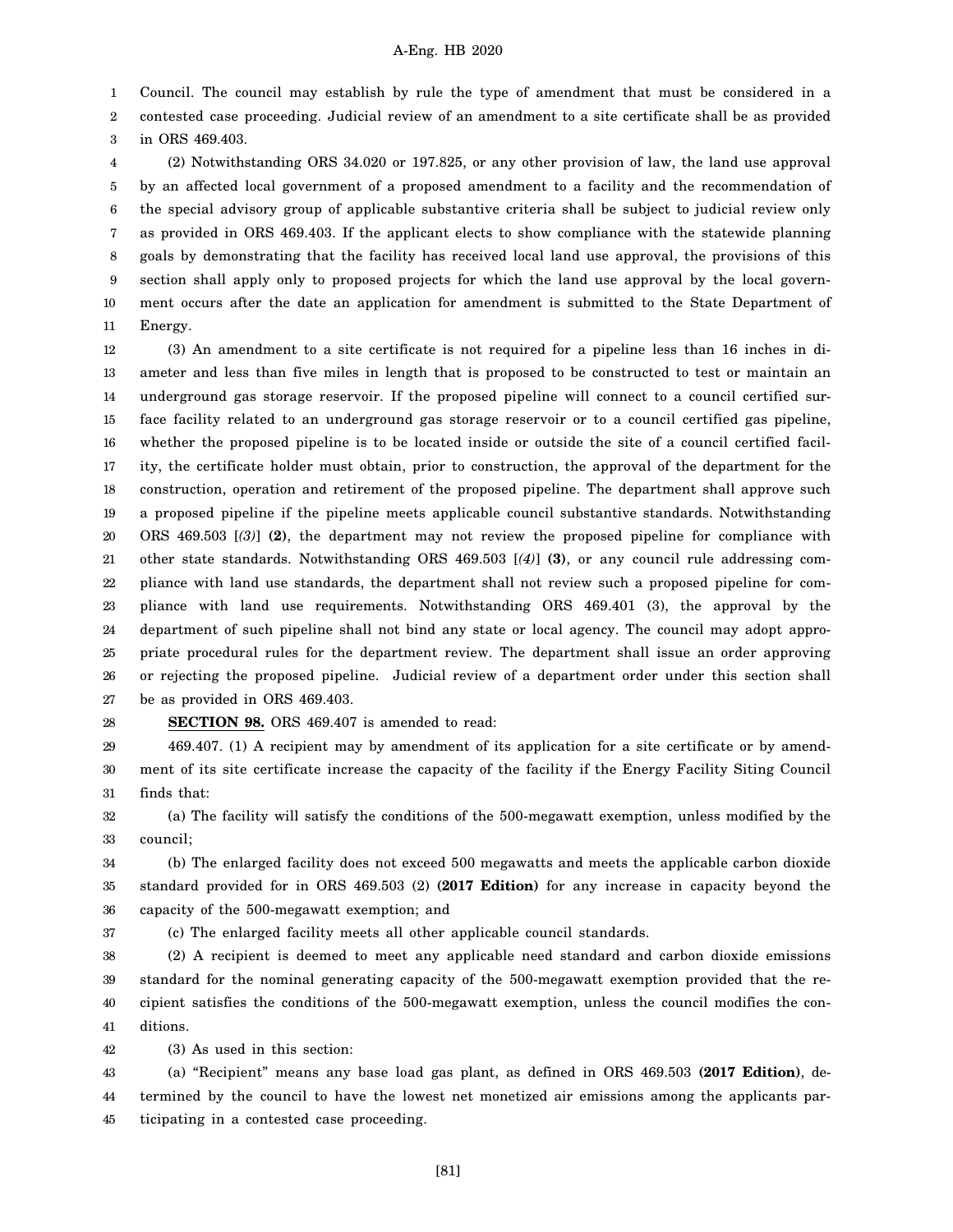1 2 (b) "500-megawatt exemption" means the council order in which a recipient was determined to have the lowest net monetized air emissions.

3 **SECTION 99.** ORS 469.504 is amended to read:

4 5 469.504. (1) A proposed facility shall be found in compliance with the statewide planning goals under ORS 469.503 [*(4)*] **(3)** if:

6 7 (a) The facility has received local land use approval under the acknowledged comprehensive plan and land use regulations of the affected local government; or

8

(b) The Energy Facility Siting Council determines that:

9 10 11 12 13 (A) The facility complies with applicable substantive criteria from the affected local government's acknowledged comprehensive plan and land use regulations that are required by the statewide planning goals and in effect on the date the application is submitted, and with any Land Conservation and Development Commission administrative rules and goals and any land use statutes that apply directly to the facility under ORS 197.646;

14 15 16 17 18 (B) For an energy facility or a related or supporting facility that must be evaluated against the applicable substantive criteria pursuant to subsection (5) of this section, that the proposed facility does not comply with one or more of the applicable substantive criteria but does otherwise comply with the applicable statewide planning goals, or that an exception to any applicable statewide planning goal is justified under subsection (2) of this section; or

19 20 21 22 (C) For a facility that the council elects to evaluate against the statewide planning goals pursuant to subsection (5) of this section, that the proposed facility complies with the applicable statewide planning goals or that an exception to any applicable statewide planning goal is justified under subsection (2) of this section.

23 24 25 26 27 (2) The council may find goal compliance for a facility that does not otherwise comply with one or more statewide planning goals by taking an exception to the applicable goal. Notwithstanding the requirements of ORS 197.732, the statewide planning goal pertaining to the exception process or any rules of the Land Conservation and Development Commission pertaining to an exception process goal, the council may take an exception to a goal if the council finds:

28 29 (a) The land subject to the exception is physically developed to the extent that the land is no longer available for uses allowed by the applicable goal;

30 31 32 33 (b) The land subject to the exception is irrevocably committed as described by the rules of the Land Conservation and Development Commission to uses not allowed by the applicable goal because existing adjacent uses and other relevant factors make uses allowed by the applicable goal impracticable; or

34 (c) The following standards are met:

35 (A) Reasons justify why the state policy embodied in the applicable goal should not apply;

36 37 38 (B) The significant environmental, economic, social and energy consequences anticipated as a result of the proposed facility have been identified and adverse impacts will be mitigated in accordance with rules of the council applicable to the siting of the proposed facility; and

39 40 (C) The proposed facility is compatible with other adjacent uses or will be made compatible through measures designed to reduce adverse impacts.

41 42 43 44 (3) If compliance with applicable substantive local criteria and applicable statutes and state administrative rules would result in conflicting conditions in the site certificate or amended site certificate, the council shall resolve the conflict consistent with the public interest. A resolution may not result in a waiver of any applicable state statute.

45 (4) An applicant for a site certificate shall elect whether to demonstrate compliance with the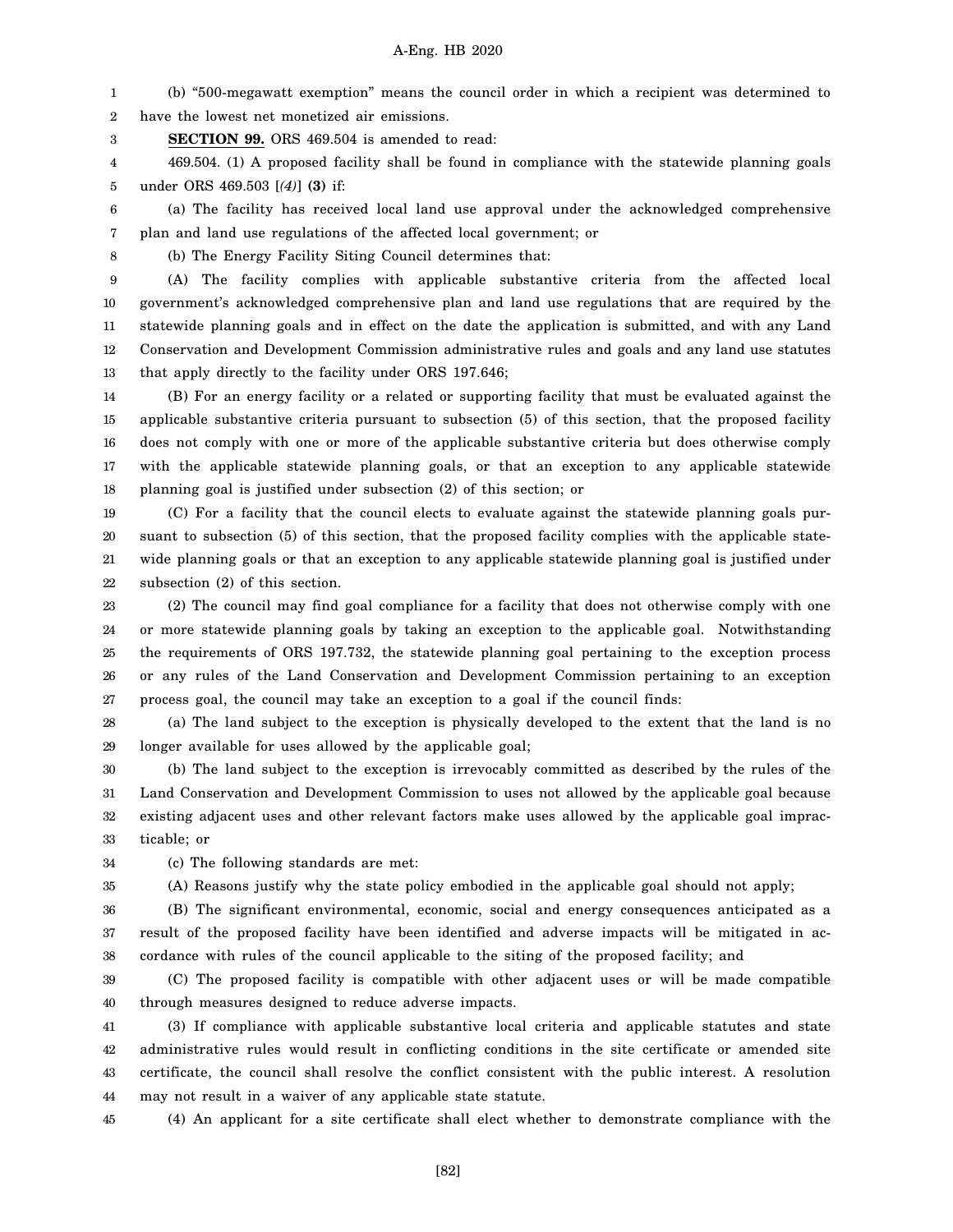1 2 statewide planning goals under subsection (1)(a) or (b) of this section. The applicant shall make the election on or before the date specified by the council by rule.

3 4 5 6 7 8 9 10 11 12 13 14 15 16 17 18 19 20 (5) Upon request by the State Department of Energy, the special advisory group established under ORS 469.480 shall recommend to the council, within the time stated in the request, the applicable substantive criteria under subsection  $(1)(b)(A)$  of this section. If the special advisory group does not recommend applicable substantive criteria within the time established in the department's request, the council may either determine and apply the applicable substantive criteria under subsection (1)(b) of this section or determine compliance with the statewide planning goals under subsection  $(1)(b)(B)$  or  $(C)$  of this section. If the special advisory group recommends applicable substantive criteria for an energy facility described in ORS 469.300 or a related or supporting facility that does not pass through more than one local government jurisdiction or more than three zones in any one jurisdiction, the council shall apply the criteria recommended by the special advisory group. If the special advisory group recommends applicable substantive criteria for an energy facility as defined in ORS 469.300  $(11)(a)(C)$  to  $(E)$  or a related or supporting facility that passes through more than one jurisdiction or more than three zones in any one jurisdiction, the council shall review the recommended criteria and determine whether to evaluate the proposed facility against the applicable substantive criteria recommended by the special advisory group, against the statewide planning goals or against a combination of the applicable substantive criteria and statewide planning goals. In making its determination, the council shall consult with the special advisory group and shall consider:

21

(a) The number of jurisdictions and zones in question;

22 23 (b) The degree to which the applicable substantive criteria reflect local government consideration of energy facilities in the planning process; and

24 25 (c) The level of consistency of the applicable substantive criteria from the various zones and jurisdictions.

26 27 (6) The council is not subject to ORS 197.180 and a state agency may not require an applicant for a site certificate to comply with any rules or programs adopted under ORS 197.180.

28 29 30 (7) On or before its next periodic review, each affected local government shall amend its comprehensive plan and land use regulations as necessary to reflect the decision of the council pertaining to a site certificate or amended site certificate.

31 32 33 34 35 36 37 38 (8) Notwithstanding ORS 34.020 or 197.825 or any other provision of law, the affected local government's land use approval of a proposed facility under subsection (1)(a) of this section and the special advisory group's recommendation of applicable substantive criteria under subsection (5) of this section shall be subject to judicial review only as provided in ORS 469.403. If the applicant elects to comply with subsection (1)(a) of this section, the provisions of this subsection shall apply only to proposed projects for which the land use approval of the local government occurs after the date a notice of intent or an application for expedited processing is submitted to the State Department of Energy.

39 40 41 42 (9) The State Department of Energy, in cooperation with other state agencies, shall provide, to the extent possible, technical assistance and information about the siting process to local governments that request such assistance or that anticipate having a facility proposed in their jurisdiction. **SECTION 100.** ORS 469.505 is amended to read:

43 44 45 469.505. (1) In making a determination regarding compliance with statutes, rules and ordinances administered by another agency or compliance with requirements of ORS 469.300 to 469.563 and 469.590 to 469.619 where another agency has special expertise, consultation with the other agency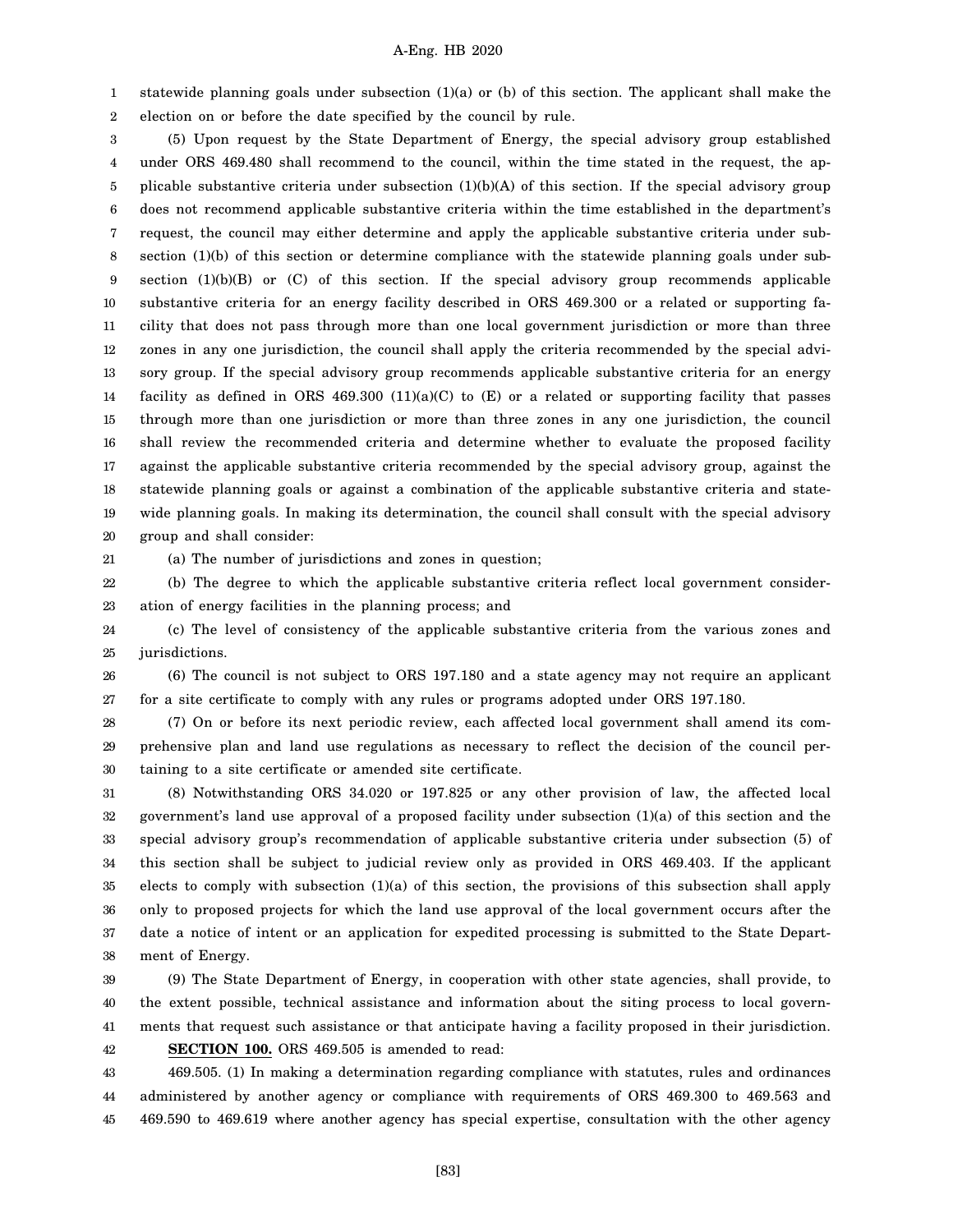1 2 3 4 5 6 shall occur during the notice of intent and site certificate application process. Any permit application for which the permitting decision has been delegated by the federal government to a state agency other than the Energy Facility Siting Council shall be reviewed, whenever feasible, simultaneously with the council's review of the site certificate application. Any hearings required on such permit applications shall be consolidated, whenever feasible, with hearings under ORS 469.300 to 469.563 and 469.590 to 469.619.

7 8 9 10 (2) Before resolving any conflicting conditions in site certificates or amended site certificates under ORS 469.503 [*(3)*] **(2)** and 469.504, the council shall notify and consult with the agencies and local governments responsible for administering the statutes, administrative rules or substantive local criteria that result in the conflicting conditions regarding potential conflict resolution.

- 11
- 12

# **REPEAL OF FORESTRY CARBON OFFSET PROVISIONS**

13

#### 14 **SECTION 101. ORS 526.780, 526.783, 526.786 and 526.789 are repealed.**

15

**SECTION 102.** ORS 530.050 is amended to read:

16 17 18 19 530.050. Under the authority and direction of the State Board of Forestry except as otherwise provided for the sale of forest products, the State Forester shall manage the lands acquired pursuant to ORS 530.010 to 530.040 so as to secure the greatest permanent value of those lands to the state, and to that end may:

20 21 22 (1) Protect the lands from fire, disease and insect pests, cooperate with the counties and with persons owning lands within the state in the protection of the lands and enter into all agreements necessary or convenient for the protection of the lands.

23 24 (2) Sell forest products from the lands, and execute mining leases and contracts as provided for in ORS 273.551.

25 26 (3) Enter into and administer contracts for the sale of timber from lands owned or managed by the State Board of Forestry and the State Forestry Department.

27 28 29 30 31 (4) Enter into and administer contracts for activities necessary or convenient for the sale of timber under subsection (3) of this section, either separately from or in conjunction with contracts for the sale of timber, including but not limited to activities such as timber harvesting and sorting, transporting, gravel pit development or operation, and road construction, maintenance or improvement.

32 33 34 35 (5) Permit the use of the lands for other purposes, including but not limited to forage and browse for domestic livestock, fish and wildlife environment, landscape effect, protection against floods and erosion, recreation, and protection of water supplies when, in the opinion of the board, the use is not detrimental to the best interest of the state.

36 37 38 39 40 (6) Grant easements, permits and licenses over, through and across the lands. The State Forester may require and collect reasonable fees or charges relating to the location and establishment of easements, permits and licenses granted by the state over the lands. The fees and charges collected shall be used exclusively for the expenses of locating and establishing the easements, permits and licenses under this subsection and shall be placed in the State Forestry Department Account.

41 42 43 (7) Require and collect fees or charges for the use of state forest roads. The fees or charges collected shall be used exclusively for purposes of maintenance and improvements of the roads and shall be placed in the State Forestry Department Account.

44 45 (8) Reforest the lands and cooperate with the counties, and with persons owning timberlands within the state, in the reforestation, and make all agreements necessary or convenient for the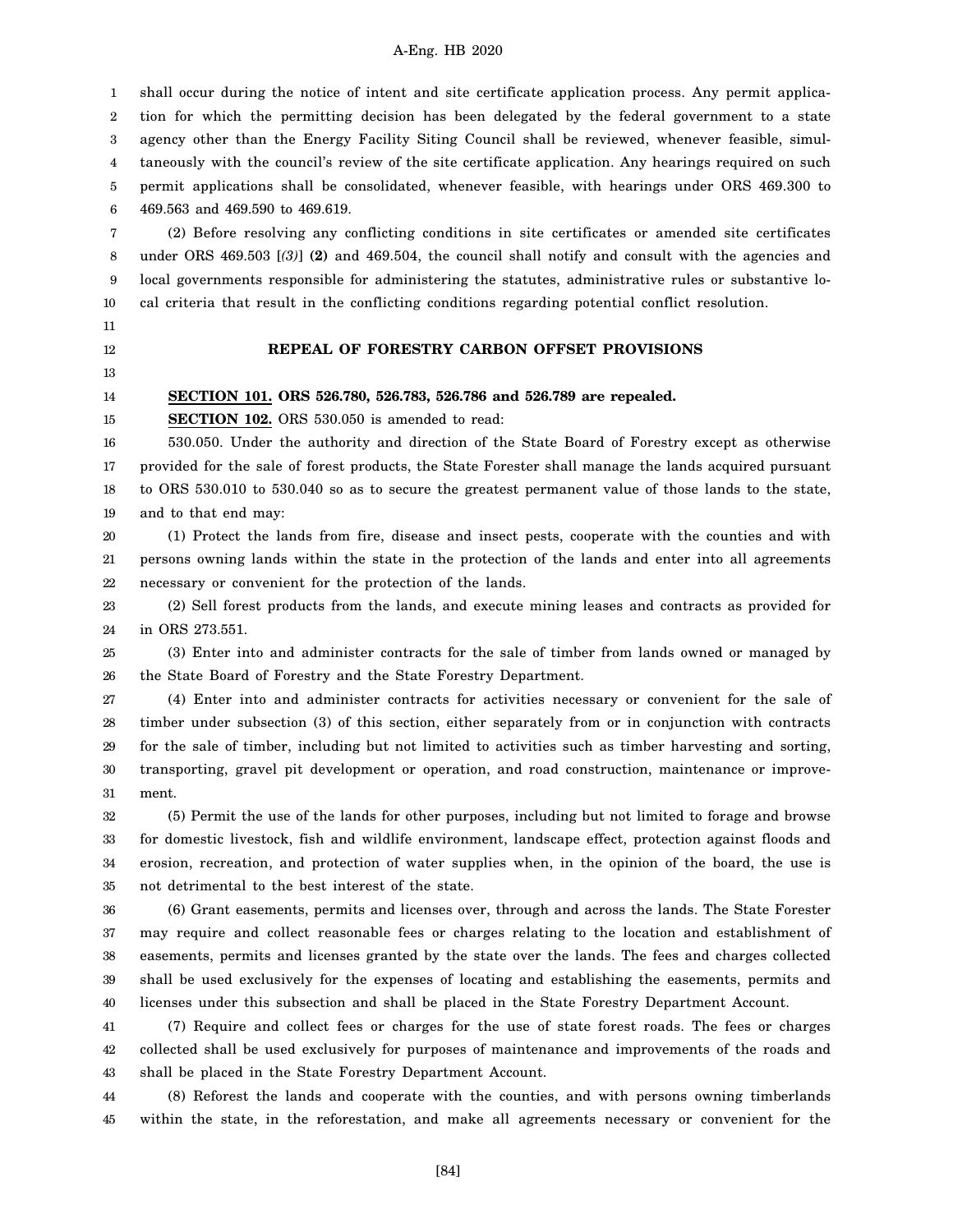1 reforestation.

- 2 3 (9) Require such undertakings as in the opinion of the board are necessary or convenient to secure performance of any contract entered into under the terms of this section or ORS 273.551.
- 4 5 (10) Sell rock, sand, gravel, pumice and other such materials from the lands. The sale may be negotiated without bidding, provided the appraised value of the materials does not exceed \$2,500.
- 6 7 (11) Enter into agreements, each for not more than 10 years duration, for the production of minor forest products.
- 8 9 (12) [*Establish a forestry carbon offset program to*] Market, register, transfer or sell forestry carbon offsets. [*In establishing the program, the forester may:*]
- 10 11 [*(a) Execute any contracts or agreements necessary to create opportunities for the creation of forestry carbon offsets; and*]
- 12 13 [*(b) Negotiate prices that are at, or greater than, fair market value for the transfer or sale of forestry carbon offsets.*]
- 14 15 (13) Do all things and make all rules, not inconsistent with law, necessary or convenient for the management, protection, utilization and conservation of the lands.
- 16 **SECTION 103.** ORS 530.500 is amended to read:

17

530.500. In order to accomplish the purposes of ORS 530.490, the State Forester may:

18 19 20 (1) Protect the lands from fire, disease and insect pests, cooperate with the counties and with persons owning lands within the state in the protection of the lands and enter into all agreements necessary or convenient for the protection of the lands.

21 22 (2) Enter into and administer contracts for the sale of timber from lands owned or managed by the State Board of Forestry and the State Forestry Department.

- 23 24 25 26 27 (3) Enter into and administer contracts for activities necessary or convenient for the sale of timber under subsection (2) of this section, either separately from or in conjunction with contracts for the sale of timber, including but not limited to activities such as timber harvesting and sorting, transporting, gravel pit development or operation, and road construction, maintenance or improvement.
- 28 29 30 31 (4) Permit the use of the lands for other purposes, including but not limited to fish and wildlife environment, landscape effect, protection against flood and erosion, recreation and production and protection of water supplies when the use is not detrimental to the purpose for which the lands are dedicated.
- 32 33 34 (5) Contract with other governmental bodies for the protection of water supplies to facilitate the multiple use of publicly owned water supplies for recreational purposes as well as a source of water for domestic and industrial use.

35

- (6) Grant permits and licenses on, over and across the lands.
- 36 37 (7) Reforest the lands and cooperate with persons owning timberlands within the state in the reforestation, and make all agreements necessary or convenient for the reforestation.
- 38 39 (8) [*Establish a forestry carbon offset program to*] Market, register, transfer or sell forestry carbon offsets. [*In establishing the program, the forester may:*]
- 40 41 [*(a) Execute any contracts or agreements necessary to create opportunities for the creation of forestry carbon offsets; and*]
- 42 43 [*(b) Negotiate prices that are at, or greater than, fair market value for the transfer or sale of forestry carbon offsets.*]
- 44 45 (9) Do all things and make all rules and regulations, not inconsistent with law, necessary or convenient for the management, protection, utilization and conservation of the lands.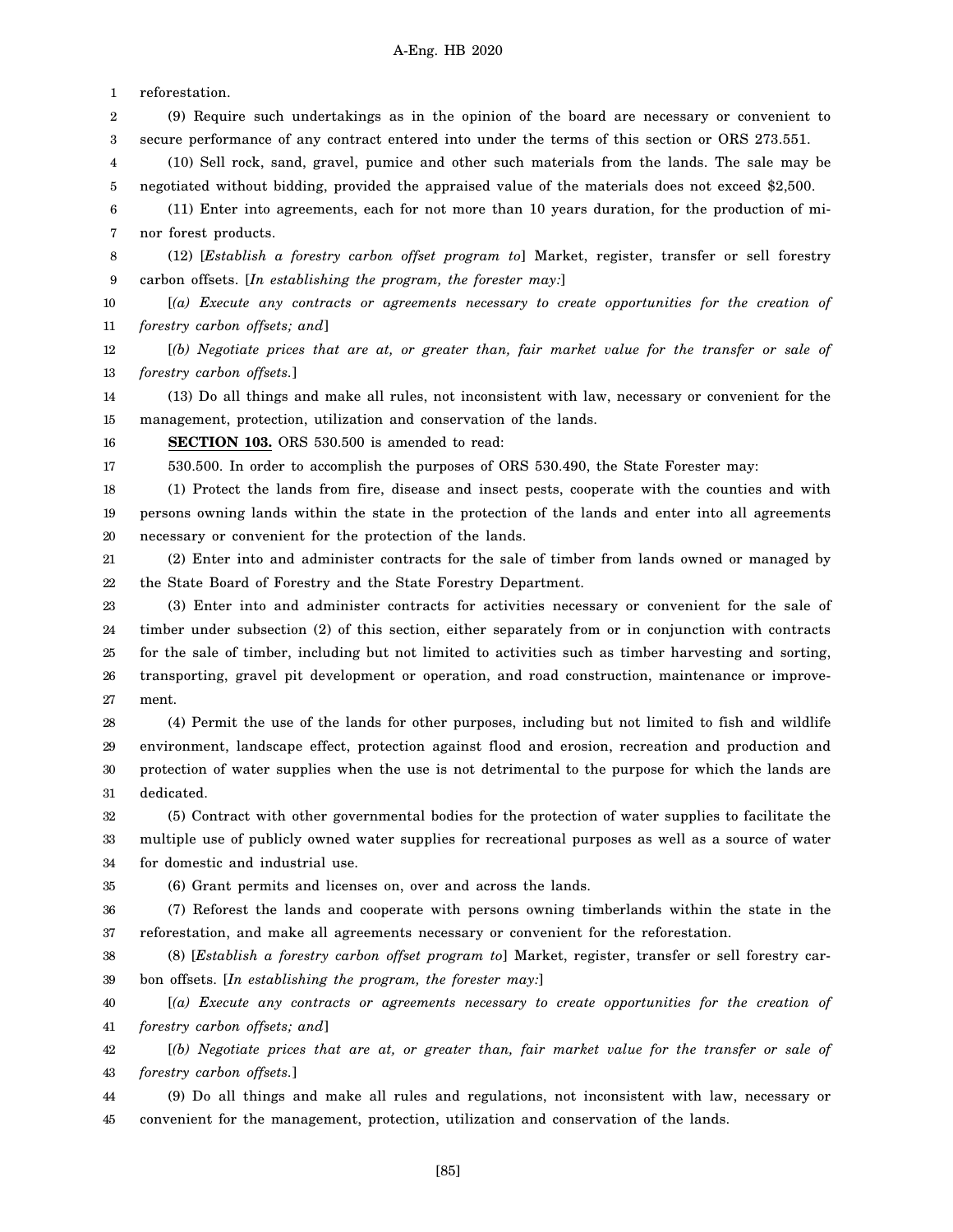| 1  | (10) Require such undertakings as in the opinion of the State Forester are necessary or con-    |
|----|-------------------------------------------------------------------------------------------------|
| 2  | venient to secure performance of any agreement authorized in ORS 530.450 to 530.520.            |
| 3  |                                                                                                 |
| 4  | REGULATION OF LANDFILL METHANE EMISSIONS                                                        |
| 5  |                                                                                                 |
| 6  | SECTION 104. Section 105 of this 2019 Act is added to and made a part of ORS chapter            |
| 7  | 468A.                                                                                           |
| 8  | SECTION 105. (1) As used in this section:                                                       |
| 9  | (a) "Anthropogenic greenhouse gas emissions" has the meaning given that term in sec-            |
| 10 | tion 15 of this 2019 Act.                                                                       |
| 11 | (b) "Carbon dioxide equivalent" has the meaning given that term in section 15 of this 2019      |
| 12 | Act.                                                                                            |
| 13 | (c) "Hazardous waste" has the meaning given that term in ORS 466.005.                           |
| 14 | (d) "Land disposal site" has the meaning given that term in ORS 459.005.                        |
| 15 | (e) "Landfill" has the meaning given that term in ORS 459.005.                                  |
| 16 | (f) "Solid waste" has the meaning given that term in ORS 459.005.                               |
| 17 | (2) It is the intent of the Legislative Assembly that the standards and requirements            |
| 18 | adopted by rule under this section be at least as stringent as the most stringent standards     |
| 19 | and requirements for reducing methane gas emissions from landfills adopted among the            |
| 20 | states having a boundary with Oregon.                                                           |
| 21 | (3) The Environmental Quality Commission shall adopt by rule standards and require-             |
| 22 | ments for reducing methane gas emissions from landfills.                                        |
| 23 | (4) The following landfills are exempt from standards and requirements adopted by rule          |
| 24 | under this section:                                                                             |
| 25 | (a) Landfills that emit less than 25,000 metric tons of carbon dioxide equivalent in            |
| 26 | anthropogenic greenhouse gas emissions annually, as reported under ORS 468A.280.                |
| 27 | (b) Landfills that receive only hazardous waste.                                                |
| 28 | (c) Landfills that receive only waste from building demolition or construction.                 |
| 29 | (d) Land disposal sites that are closed as of the effective date of this 2019 Act and are       |
| 30 | no longer receiving solid waste, are maintained in compliance with ORS 459.268 and have less    |
| 31 | than 450,000 metric tons of waste in place.                                                     |
| 32 | (5) Rules adopted under this section shall include but need not be limited to:                  |
| 33 | (a) Reporting requirements related to waste in place, calculated landfill gas heat input        |
| 34 | capacity, and landfill surface emissions monitoring.                                            |
| 35 | (b) Methane gas collection and control system requirements for landfills with reported          |
| 36 | calculated landfill gas heat input capacity exceeding 3 million British thermal units per hour. |
| 37 | (c) Standards and requirements for methane surface emissions, monitoring and correc-            |
| 38 | tive actions.                                                                                   |
| 39 | (d) Alternative compliance measures and methods that may be applied for certain land-           |
| 40 | fills on a case-by-case basis.                                                                  |
| 41 | (e) Standards and requirements for records retention, landfill closure notification,            |
| 42 | methane gas collection and control device removal or modification and annual operating re-      |
| 43 | ports.                                                                                          |
| 44 | SECTION 106. The Environmental Quality Commission shall adopt rules under section               |
| 45 | 105 of this 2019 Act in time for the rules to become operative no later than July 1, 2021.      |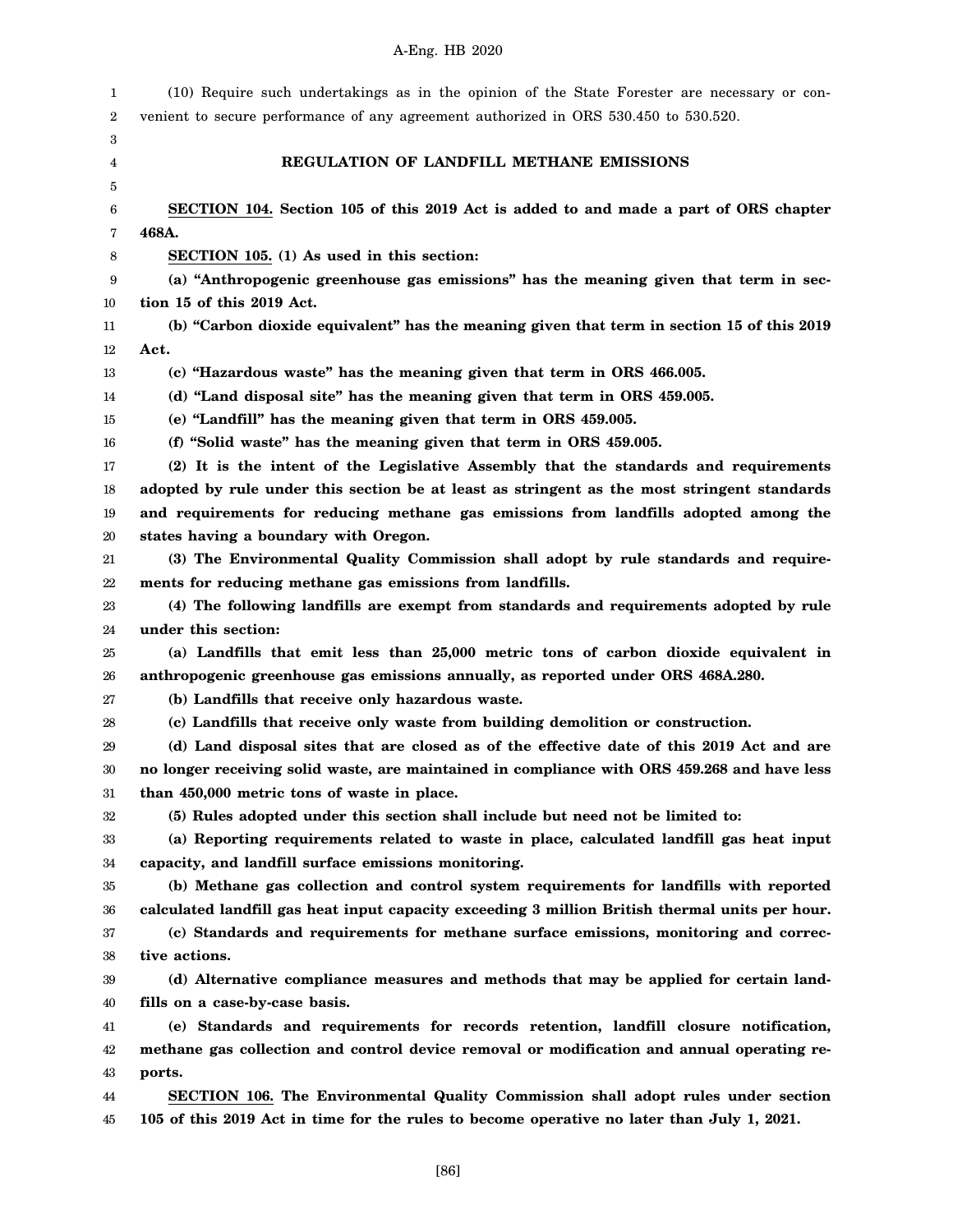1 2 3 4 5 6 7 8 9 10 11 12 13 14 15 16 17 18 19 20 21 22 23 24 25 26 27 28 29 30 31 32 33 34 35 36 37 38 39 40 41 42 43 44 45 **OREGON GLOBAL WARMING COMMISSION (Abolish and Transfer of Duties to Oregon Climate Board) SECTION 107. (1) The Oregon Global Warming Commission is abolished. On the operative date of this section, the tenure of office of the members of the Oregon Global Warming Commission ceases. (2) All the duties, functions and powers of the Oregon Global Warming Commission are imposed upon, transferred to and vested in the Oregon Climate Board. SECTION 108. (1) The chairperson of the Oregon Global Warming Commission shall deliver to the Oregon Climate Board all records and property within the jurisdiction of the chairperson that relate to the duties, functions and powers transferred by section 107 of this 2019 Act. (2) The chairperson of the Oregon Climate Board shall take possession of the records and property. (3) The Governor shall resolve any dispute between the Oregon Global Warming Commission and the Oregon Climate Board relating to transfers of records and property under this section, and the Governor's decision is final. SECTION 109. (1) The unexpended balances of amounts authorized to be expended by the Oregon Global Warming Commission for the biennium beginning July 1, 2019, from revenues dedicated, continuously appropriated, appropriated or otherwise made available for the purpose of administering and enforcing the duties, functions and powers transferred by section 107 of this 2019 Act are transferred to and are available for expenditure by the Oregon Climate Board for the biennium beginning July 1, 2019, for the purpose of administering and enforcing the duties, functions and powers transferred by section 107 of this 2019 Act. (2) The expenditure classifications, if any, established by Acts authorizing or limiting expenditures by the Oregon Global Warming Commission remain applicable to expenditures by the Oregon Climate Board under this section. SECTION 110. The transfer of duties, functions and powers to the Oregon Climate Board by section 107 of this 2019 Act does not affect any action, proceeding or prosecution involving or with respect to such duties, functions and powers begun before and pending at the time of the transfer, except that the Oregon Climate Board is substituted for the Oregon Global Warming Commission in the action, proceeding or prosecution. SECTION 111. (1) Nothing in sections 107 to 114 of this 2019 Act, the amendments to statutes by sections 116 to 121 of this 2019 Act or the repeal of statutes by section 115 of this 2019 Act relieves a person of a liability, duty or obligation accruing under or with respect to the duties, functions and powers transferred by section 107 of this 2019 Act. The Oregon Climate Board may undertake the collection or enforcement of any such liability, duty or obligation. (2) The rights and obligations of the Oregon Global Warming Commission legally incurred under contracts, leases and business transactions executed, entered into or begun before the operative date of section 107 of this 2019 Act are transferred to the Oregon Climate Board. For the purpose of succession to these rights and obligations, the Oregon Climate Board is a continuation of the Oregon Global Warming Commission and not a new authority. SECTION 112. Notwithstanding the transfer of duties, functions and powers by section 107 of this 2019 Act, the rules of the Oregon Global Warming Commission in effect on the**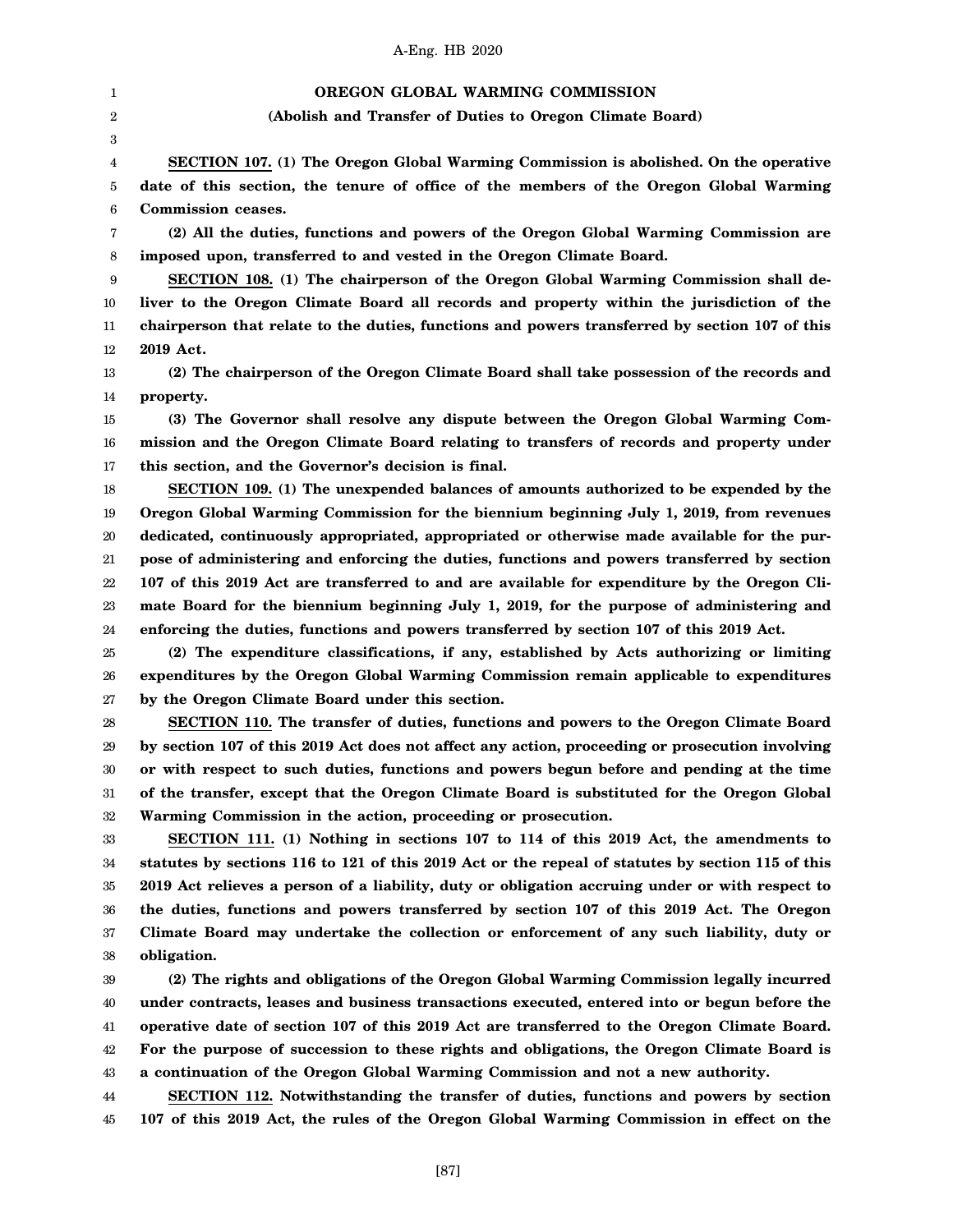1 2 3 4 5 6 7 8 9 10 11 12 13 14 15 16 17 18 19 20 21 22 23 24 25 26 27 28 29 30 31 32 33 34 35 36 37 38 39 40 41 42 43 **operative date of section 107 of this 2019 Act continue in effect until superseded or repealed by rules of the Oregon Climate Board. References in rules of the Oregon Global Warming Commission to the Oregon Global Warming Commission or an officer of the Oregon Global Warming Commission are considered to be references to the Oregon Climate Board or an officer of the Oregon Climate Board. SECTION 113. Whenever, in any statutory law or resolution of the Legislative Assembly or in any rule, document, record or proceeding authorized by the Legislative Assembly, reference is made to the Oregon Global Warming Commission or an officer or employee of the Oregon Global Warming Commission, the reference is considered to be a reference to the Oregon Climate Board or an officer of the Oregon Climate Board. SECTION 114. For the purpose of harmonizing and clarifying statutory law, the Legislative Counsel may substitute for words designating the "Oregon Global Warming Commission" or its officers, wherever they occur in statutory law, words designating the "Oregon Climate Board" or its officers. (Repeals) SECTION 115. ORS 468A.200, 468A.210, 468A.215, 468A.220, 468A.225, 468A.230 and 468A.250 are repealed. (Amendments to Statutes) SECTION 116.** ORS 468A.235 is amended to read: 468A.235. The [*Oregon Global Warming Commission*] **Oregon Climate Board** shall recommend ways to coordinate state and local efforts to reduce greenhouse gas emissions in Oregon consistent with the greenhouse gas emissions reduction goals established by ORS 468A.205 and shall recommend efforts to help Oregon prepare for the effects of [*global warming*] **climate change**. The Office of the Governor and state agencies working on multistate and regional efforts to reduce greenhouse gas emissions shall inform the [*commission*] **board** about these efforts and shall consider input from the [*commission*] **board** for such efforts. **SECTION 117.** ORS 468A.240 is amended to read: 468A.240. [*(1)*] In furtherance of the greenhouse gas emissions reduction goals established by ORS 468A.205, the [*Oregon Global Warming Commission*] **Oregon Climate Board** may recommend statutory and administrative changes, policy measures and other recommendations to be carried out by state and local governments, businesses, nonprofit organizations or residents. In developing its recommendations, the [*commission*] **board** shall consider economic, environmental, health and social costs, and the risks and benefits of alternative strategies, including least-cost options. The [*commission*] **board** shall solicit and consider public comment relating to statutory, administrative or policy recommendations. [*(2) The commission shall examine greenhouse gas cap-and-trade systems, including a statewide and multistate carbon cap-and-trade system and market-based mechanisms, as a means of achieving the greenhouse gas emissions reduction goals established by ORS 468A.205.*] [*(3) The commission shall examine possible funding mechanisms to obtain low-cost greenhouse gas*

44 45 *emissions reductions and energy efficiency enhancements, including but not limited to those in the natural gas industry.*]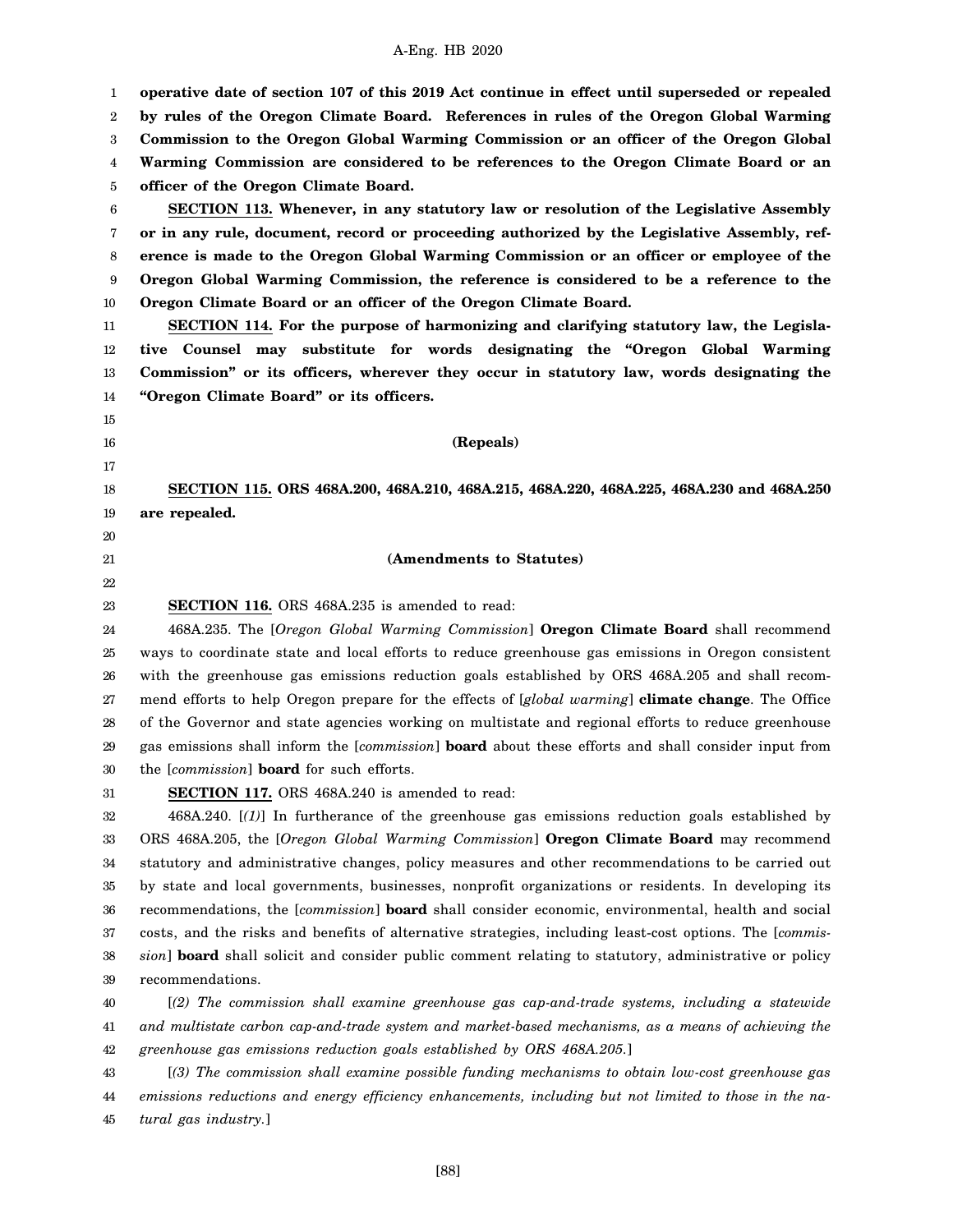1 **SECTION 118.** ORS 468A.245 is amended to read:

2 3 4 5 6 7 8 468A.245. The [*Oregon Global Warming Commission*] **Oregon Climate Board** shall develop an outreach strategy to educate Oregonians about the scientific aspects and economic impacts of [*global warming*] **climate change** and to inform Oregonians of ways to reduce greenhouse gas emissions and ways to prepare for the effects of [*global warming*] **climate change**. The [*commission*] **board**, at a minimum, shall work with state and local governments, **the Climate Policy Office,** the State Department of Energy, the Department of Education, the Higher Education Coordinating Commission and businesses to implement the outreach strategy.

9

**SECTION 119.** ORS 468A.255 is amended to read:

10 11 12 13 468A.255. The [*Oregon Global Warming Commission*] **Oregon Climate Board** may recommend to the Governor the formation of citizen advisory groups to explore particular areas of concern with regard to the reduction of greenhouse gas emissions and the effects of [*global warming*] **climate change**.

14

# **SECTION 120.** ORS 468A.260 is amended to read:

15 16 17 18 19 20 21 22 468A.260. The [*Oregon Global Warming Commission*] **Oregon Climate Board** shall submit a report to the Legislative Assembly, in the manner provided by ORS 192.245, by March 31 of each odd-numbered year that describes Oregon's progress toward achievement of the greenhouse gas emissions reduction goals established by ORS 468A.205. The report may include relevant issues and trends of significance, including trends of greenhouse gas emissions, emerging public policy and technological advances. The report also may discuss measures the state may adopt to mitigate the impacts of [*global warming*] **climate change** on the environment, the economy and the residents of Oregon and to prepare for those impacts.

23 **SECTION 121.** ORS 352.823 is amended to read:

24 25 26 352.823. (1) The Oregon Climate Change Research Institute is established at Oregon State University. In administering the institute, Oregon State University may seek the cooperation of other public universities listed in ORS 352.002.

27 (2) The purpose of the Oregon Climate Change Research Institute is to:

28 29 (a) Facilitate research by faculty at public universities listed in ORS 352.002 on climate change and its effects on natural and human systems in Oregon;

30 (b) Serve as a clearinghouse for climate change information;

31 (c) Provide climate change information to the public in integrated and accessible formats;

32 33 34 (d) Support the [*Oregon Global Warming Commission*] **Oregon Climate Board** in developing strategies to prepare for and to mitigate the effects of climate change on natural and human systems; and

35 36 (e) Provide technical assistance to local governments to assist them in developing climate change policies, practices and programs.

37 38 39 40 (3) The Oregon Climate Change Research Institute shall assess, at least once each biennium, the state of climate change science, including biological, physical and social science, as it relates to Oregon and the likely effects of climate change on the state. The institute shall submit the assessment to the Legislative Assembly in the manner provided in ORS 192.245 and to the Governor.

41 42 43 (4) State agencies may contract with the Oregon Climate Change Research Institute to fulfill agency needs regarding the collection, storage, integration, analysis, dissemination and monitoring of climate change information, research and training.

44 **SECTION 121a.** ORS 468A.265 is amended to read:

45 468A.265. As used in ORS 468A.265 to 468A.277: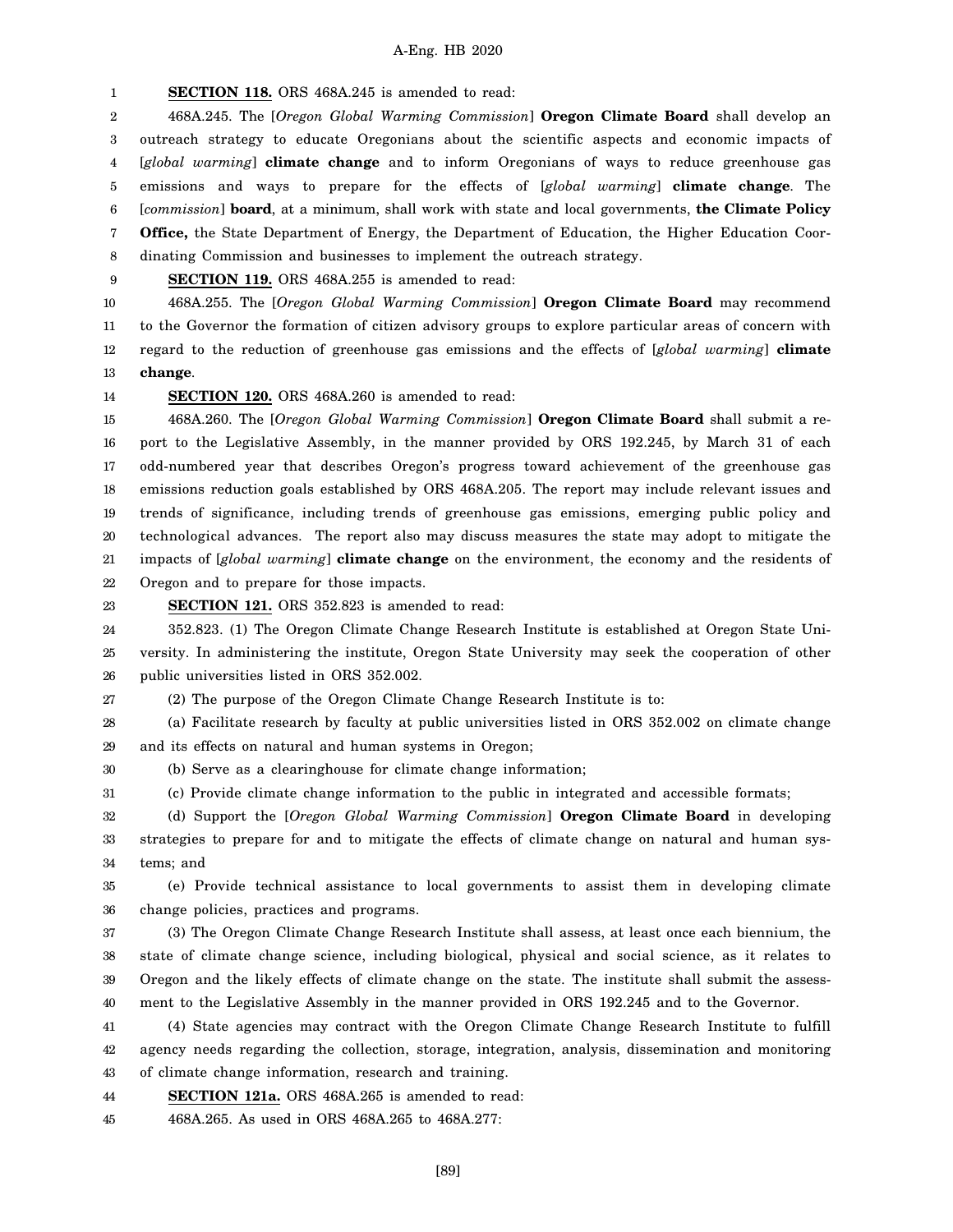1 2 3 (1) "Biodiesel" means a motor vehicle fuel consisting of mono-alkyl esters of long chain fatty acids derived from vegetable oils, animal fats or other nonpetroleum resources, not including palm oil.

4 5 (2) "Clean fuels program" means the program adopted by rule by the Environmental Quality Commission under ORS 468A.266 (1)(b).

6 7 8 (3) "Compliance period" means the calendar year during which a regulated party must demonstrate compliance with the low carbon fuel standards through participation in the clean fuels program.

9 10 11 (4) "Credit" means a unit of measure generated when a fuel with a carbon intensity that is less than the applicable low carbon fuel standard is produced, imported or dispensed for use in Oregon, such that one credit is equal to one metric ton of carbon dioxide equivalent.

12 13 14 (5) "Credit aggregator" means a person who voluntarily registers to participate in the clean fuels program to facilitate credit generation on behalf of a credit generator and to trade credits with regulated parties, credit generators and other credit aggregators.

15 16 (6) "Credit generator" means a person eligible to generate credits by providing fuels for use in Oregon with carbon intensities less than the applicable low carbon fuel standard.

17 18 19 (7) "Deferral" means a delay or change in the applicability of a scheduled applicable low carbon fuel standard for a period of time, accomplished pursuant to an order issued under ORS 468A.273 or 468A.274.

20 21 22 (8) "Deficit" means a unit of measure generated when a fuel with a carbon intensity that is more than the applicable low carbon fuel standard is produced, imported or dispensed for use in Oregon, such that one deficit is equal to one metric ton of carbon dioxide equivalent.

23 24 25 (9) "Greenhouse gas" [*has the meaning given that term in ORS 468A.210*] **includes, but is not limited to, carbon dioxide, methane, nitrous oxide, hydrofluorocarbons, perfluorocarbons, sulfur hexafluoride and nitrogen trifluoride**.

26 27 (10) "Low carbon fuel standard" means a standard adopted by the commission by rule under ORS 468A.266 for the reduction of greenhouse gas emissions, on average, per unit of fuel energy.

28 (11) "Motor vehicle" has the meaning given that term in ORS 801.360.

29 30 (12) "Regulated party" means a person responsible for complying with the low carbon fuel standards.

31 32 33 34 35 (13) "Small deficit" means a net deficit balance at the end of a compliance period, after retirement of all credits held by a regulated party, that does not exceed a percentage set by the commission by rule of the total number of deficits that the regulated party generated for a compliance period and that may not be greater than 10 percent of the total number of deficits that the regulated party generated for a compliance period.

36 **SECTION 121b.** ORS 468A.279 is amended to read:

37 468A.279. (1) As used in this section:

38 (a) "Greenhouse gas" has the meaning given that term in ORS [*468A.210*] **468A.265**.

39 (b) "Motor vehicle" has the meaning given that term in ORS 801.360.

40 41 (2) The Environmental Quality Commission may adopt by rule standards and requirements described in this section to reduce greenhouse gas emissions.

42 43 (3)(a) The commission may adopt requirements to prevent the tampering, alteration and modification of the original design or performance of motor vehicle pollution control systems.

44 45 (b) Before adopting requirements under this section, the commission shall consider the antitampering requirements and exemptions of the State of California.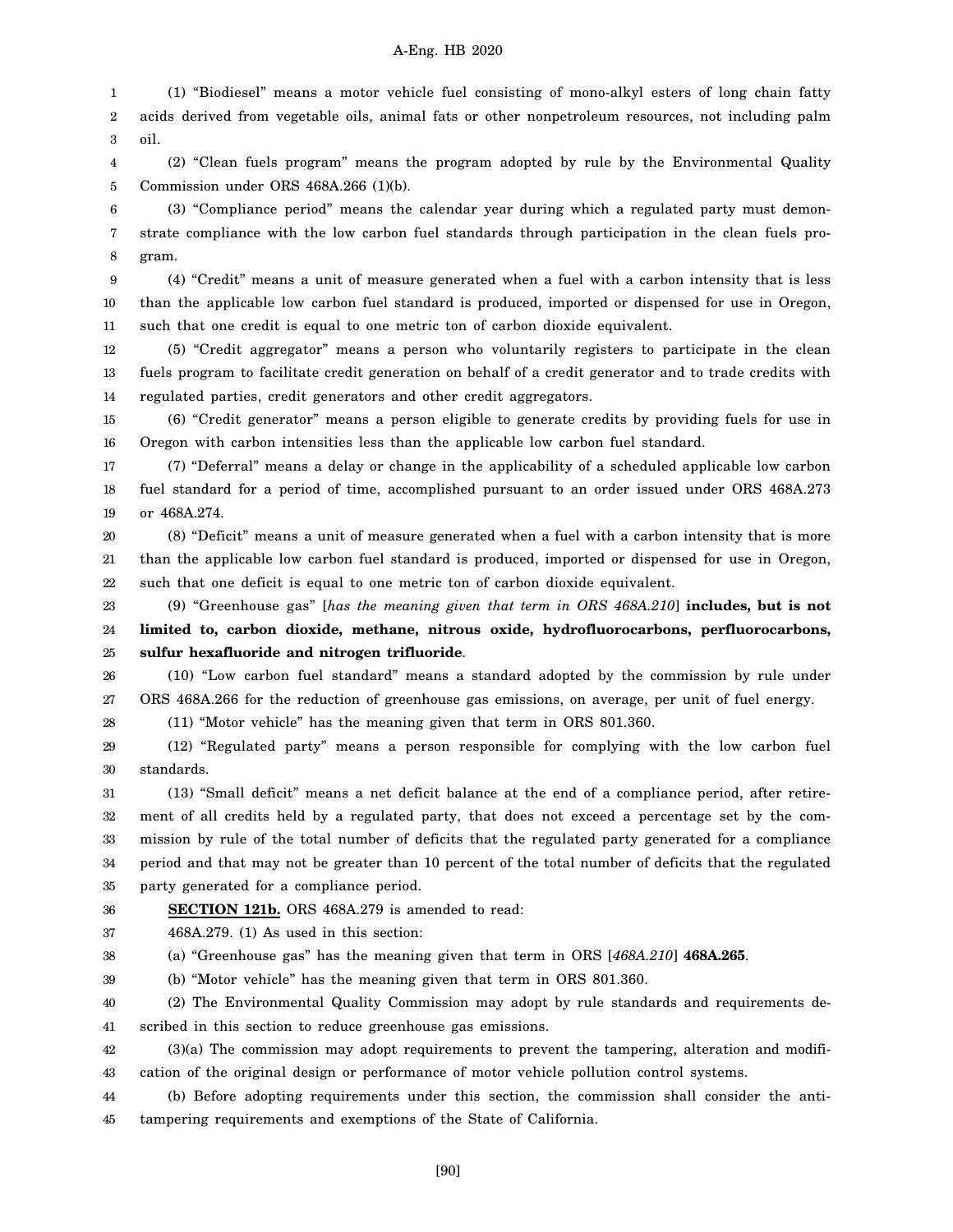1 2 3 4 5 6 7 8 9 10 11 12 13 14 15 16 17 18 19 20 21 22 23 24 25 26 27 28 29 30 31 32 33 34 35 36 37 38 39 40 41 42 (4) The commission may adopt requirements for motor vehicle service providers to check and inflate tire pressure according to the tire manufacturer's or motor vehicle manufacturer's recommended specifications, provided that the requirements: (a) Do not apply when the primary purpose of the motor vehicle service is fueling vehicles; and (b) Do not require motor vehicle service providers to purchase equipment to check and inflate tire pressure. (5) The commission may adopt restrictions on engine use by commercial ships while at port, and requirements that ports provide alternatives to engine use such as electric power, provided that: (a) Engine use shall be allowed when necessary to power mechanical or electrical operations if alternatives are not reasonably available; (b) Engine use shall be allowed when necessary for reasonable periods due to emergencies and other considerations as determined by the commission; and (c) The requirements must be developed in consultation with representatives of Oregon ports and take into account operational considerations, operational agreements, international protocols and limitations, the ability to fund the purchase and use of electric power equipment and the potential effect of the requirements on competition with other ports. (6) In adopting rules under this section, the commission shall evaluate: (a) Safety, feasibility, net reduction of greenhouse gas emissions and cost-effectiveness; (b) Potential adverse impacts to public health and the environment, including but not limited to air quality, water quality and the generation and disposal of waste in this state; (c) Flexible implementation approaches to minimize compliance costs; and (d) Technical and economic studies of comparable greenhouse gas emissions reduction measures implemented in other states and any other studies as determined by the commission. (7) The provisions of this section do not apply to: (a) Motor vehicles registered as farm vehicles under the provisions of ORS 805.300. (b) Farm tractors, as defined in ORS 801.265. (c) Implements of husbandry, as defined in ORS 801.310. (d) Motor trucks, as defined in ORS 801.355, used primarily to transport logs. **SECTION 121c.** ORS 757.528 is amended to read: 757.528. (1) Unless modified by rule by the State Department of Energy as provided in this section, the greenhouse gas emissions standard that applies to consumer-owned utilities is 1,100 pounds of greenhouse gases per megawatt-hour for a generating facility. (2) Unless modified pursuant to subsection (4) of this section, the greenhouse gas emissions standard includes only carbon dioxide emissions. (3) For purposes of applying the emissions standard to cogeneration facilities, the department shall establish an output-based methodology to ensure that the calculation of emissions of greenhouse gases for cogeneration facilities recognizes the total usable energy output of the process and includes all greenhouse gases emitted by the facility in the production of both electrical and thermal energy. (4) The department shall review the greenhouse gas emissions standard established under this section no more than once every three years. After public notice and hearing, and consultation with the Public Utility Commission, the department may:

43 44 45 (a) Modify the emissions standard to include other greenhouse gases as defined in ORS [*468A.210*] **468A.265**, with the other greenhouse gases expressed as their carbon dioxide equivalent; and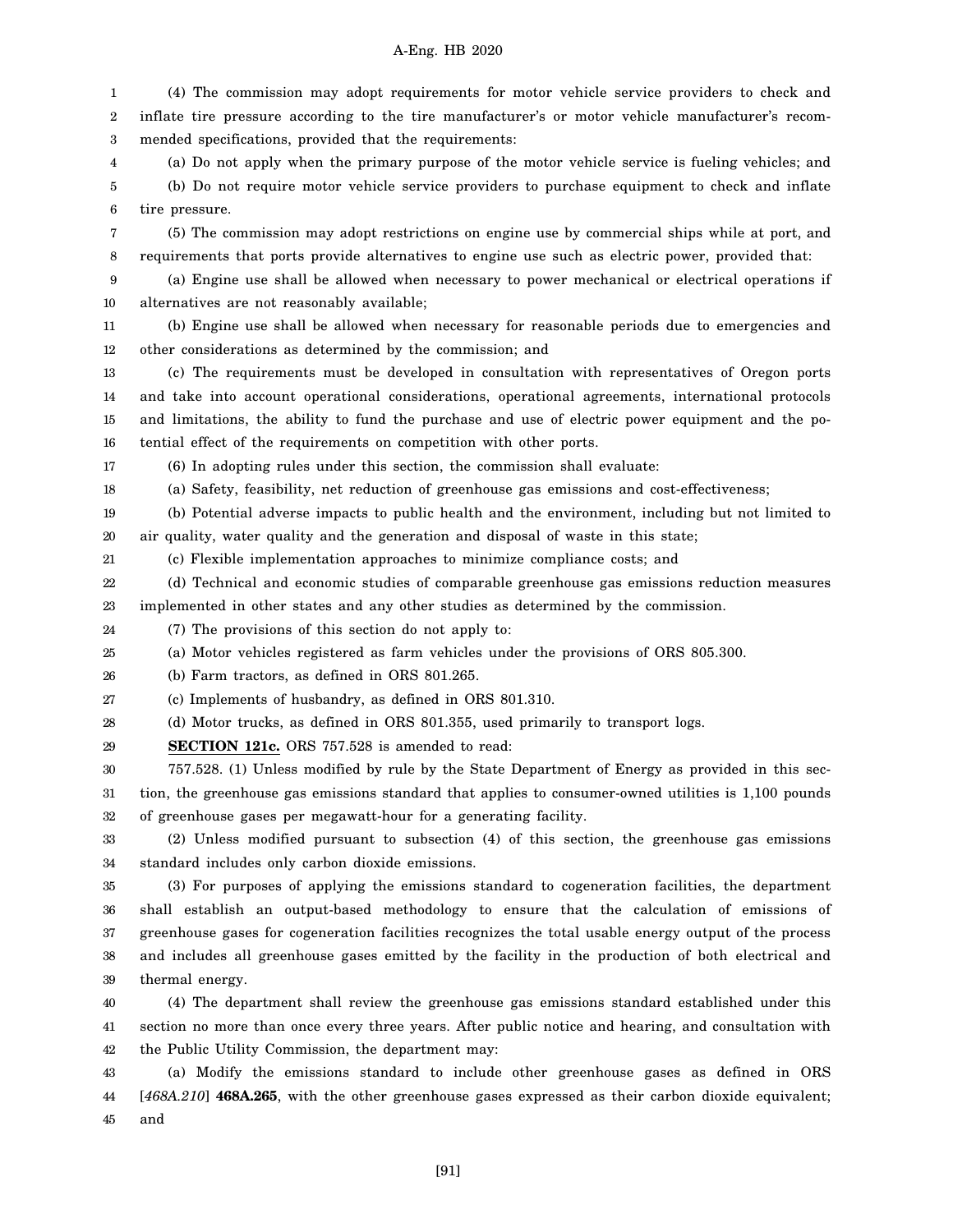1 2 (b) Modify the emissions standard based upon current information on the rate of greenhouse gas emissions from a commercially available combined-cycle natural gas generating facility that:

3 4 (A) Employs a combination of one or more gas turbines and one or more steam turbines and produces electricity in the steam turbines from waste heat produced by the gas turbines;

5 6 (B) Has a heat rate at high elevation within the boundaries of the Western Electricity Coordinating Council; and

(C) Has a heat rate at ambient temperatures when operating during the hottest day of the year.

8 (5) In modifying the greenhouse gas emissions standard, the department shall:

9 10 11 12 (a) Use an output-based methodology to ensure that the calculation of greenhouse gas emissions through cogeneration recognizes the total usable energy output of the process and includes all greenhouse gases emitted by the generating facility in the production of both electrical and thermal energy; and

13 14 (b) Consider the effects of the emissions standard on system reliability and overall costs to electricity consumers.

15 16 17 18 19 (6) If upon a review conducted pursuant to subsection (4) of this section, the department determines that a mandatory greenhouse gas emissions limit has been established pursuant to state or federal law, the department shall issue a report to the appropriate legislative committees of the Legislative Assembly stating which portions, if any, of the greenhouse gas emissions standard are no longer necessary as a matter of state law.

20

7

- 21 22
- 23

# **EXPEDITED JUDICIAL REVIEW TO SUPREME COURT; EXPIRATION**

24 25 26 27 **SECTION 122. (1) It is the intent of the Legislative Assembly that the provisions of this 2019 Act relating to the receipt of moneys by the state through the sale of allowances by auction under section 34 of this 2019 Act do not render this 2019 Act a bill for raising revenue subject to the provisions of Article IV, sections 18 and 25 (2), of the Oregon Constitution.**

28 29 30 **(2) Original jurisdiction is conferred on the Supreme Court to determine whether this 2019 Act is a bill for raising revenue subject to the provisions of Article IV, sections 18 and 25 (2), of the Oregon Constitution.**

31 32 33 **(3)(a) Any person interested in or affected or aggrieved by, or who will be affected or aggrieved by, section 34 of this 2019 Act may petition for judicial review under this section. A petition for review must be filed within 60 days after the effective date of this 2019 Act.**

34 35 **(b) The petition must state facts showing how the petitioner is interested, affected or aggrieved and the grounds upon which the petition is based.**

36 37 38 **(4) The petitioner shall serve a copy of the petition by registered or certified mail upon the Oregon Department of Administrative Services, the Director of the Climate Policy Office, the Attorney General and the Governor.**

39 40 **(5) Proceedings for review under this section shall be given priority over all other matters before the Supreme Court.**

41 42 43 **(6) In the event that the Supreme Court determines that there are factual issues in the petition, the Supreme Court may appoint a special master to hear evidence and to prepare recommended findings of fact.**

44 45 **SECTION 123. (1) Original jurisdiction to determine whether auctions conducted under section 34 of this 2019 Act impose a tax that is subject to the provisions of Article IX, section**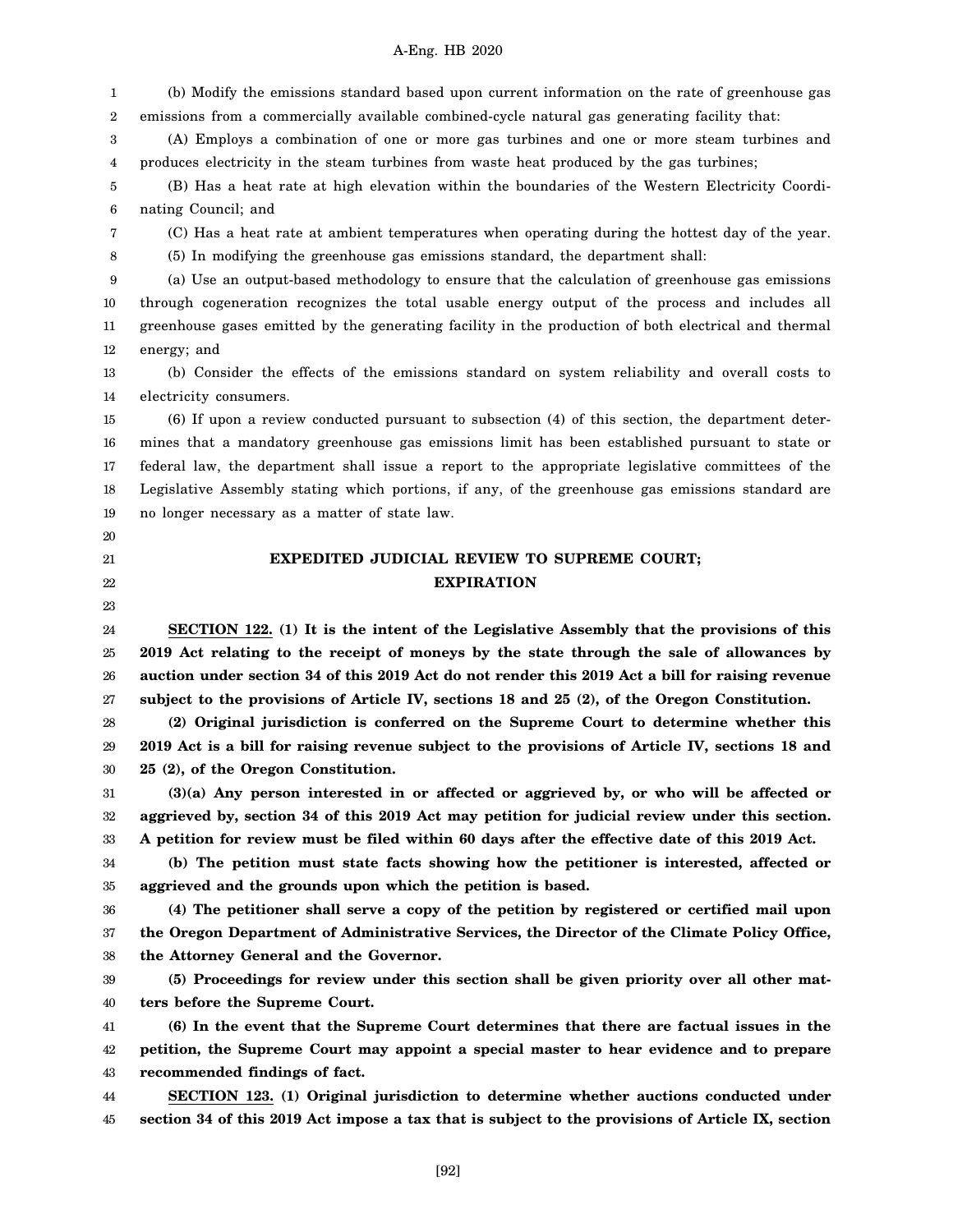A-Eng. HB 2020 **3a, of the Oregon Constitution, is conferred on the Supreme Court. (2)(a) Any person interested in or affected or aggrieved by, or who will be affected or aggrieved by, section 34 of this 2019 Act may petition for judicial review under this section. A petition for review must be filed within 60 days after the effective date of this 2019 Act. (b) The petition must state facts showing how the petitioner is interested, affected or aggrieved and the grounds upon which the petition is based. (3) The petitioner shall serve a copy of the petition by registered or certified mail upon the Oregon Department of Administrative Services, the Director of the Climate Policy Office, the Attorney General and the Governor. (4) Proceedings for review under this section shall be given priority over all other matters before the Supreme Court. (5) In the event that the Supreme Court determines that there are factual issues in the petition, the Supreme Court may appoint a special master to hear evidence and to prepare recommended findings of fact. REPORTS AND REVIEWS SECTION 124. Initial implementation report. On or before September 15, 2020, the Oregon Department of Administrative Services shall report on the actions being taken to prepare for the implementation of sections 15 to 40 of this 2019 Act to the Joint Committee on Climate Action. SECTION 125. Greenhouse gas emissions reporting program coordination report. On or before December 31, 2020, the Oregon Department of Administrative Services and the Department of Environmental Quality shall jointly report, in the manner provided by ORS 192.245, on the coordination between the Oregon Department of Administrative Services and the Department of Environmental Quality for administration of ORS 468A.280 and rules adopted under ORS 468A.280, and for the sharing and administration of information collected under ORS 468A.280 and rules adopted under ORS 468A.280. The report shall include recommendations, which may include recommendations for legislation, on whether modification of the transfer of duties related to greenhouse gas reporting provided in sections 75 to 81 of this 2019 Act should be made to ensure that the appropriate laws related to greenhouse gas reporting are administered by the appropriate department. SECTION 126. Offset implementation report. On or before September 15, 2031, the Climate Policy Office shall conduct a review and provide a report to the Joint Committee on Climate Action, in the manner provided by ORS 192.245, on the implementation of sections 30 to 32 of this 2019 Act and rules adopted under section 30 of this 2019 Act. The report may include recommendations for legislation. The review and report must:**

38 39 **(1) Assess the implementation of laws and policies for offset projects and the use of offset credits by covered entities;**

40 **(2) Include a review of:**

41 42 **(a) Offset project development costs and the time it takes for state agencies to review offset projects;**

43 44 45 **(b) To date, the offset projects developed and the offset credits generated and issued under rules adopted and offset protocols developed pursuant to sections 30 to 32 of this 2019 Act;**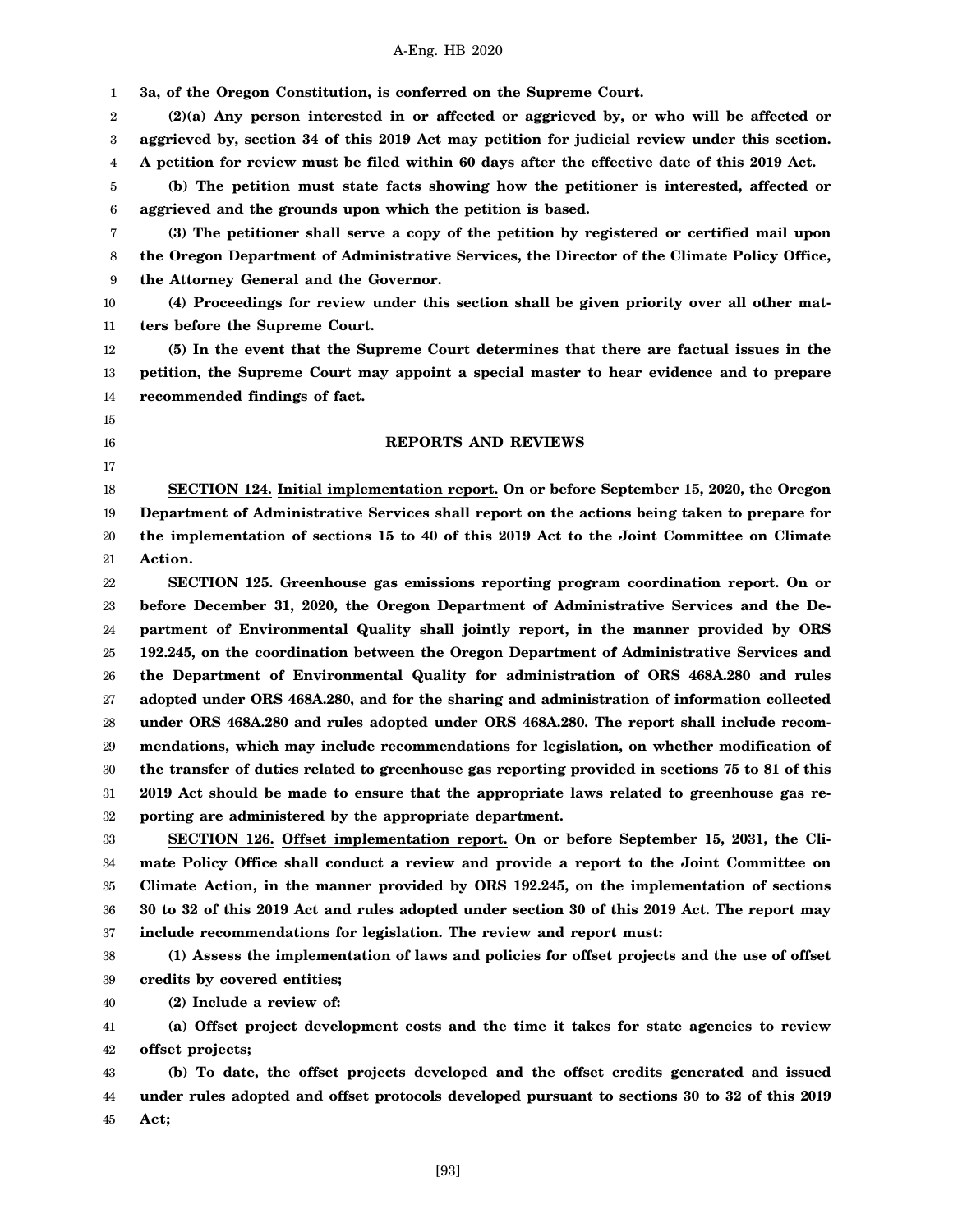2 **(c) To date, the offset credits that have been invalidated pursuant to section 30 (5) of this 2019 Act;**

**(d) Offset credit prices and offset credit market conditions; and**

4 5 **(e) Advancements in the methods or technologies used for measuring and monitoring the greenhouse gas emissions reductions or removals attributable to offset projects;**

6

1

3

**(3) Identify barriers to the adoption of offset protocols; and**

7 8 9 10 **(4) Make determinations and recommendations regarding whether changes to laws and policies are necessary or advisable to address any negative impacts related to offset projects or offset credits or to best align the laws or policies for offset projects and the use of offset credits by covered entities with the purposes set forth in section 14 of this 2019 Act.**

11 12 13 14 15 16 17 18 19 20 **SECTION 127. Report on certain exclusions from regulated emissions. (1) No later than January 1, 2025, the Climate Policy Office shall conduct research and submit a report, in the manner provided by ORS 192.245, to the Joint Committee on Climate Action regarding the exclusion from regulated emissions, as provided in section 17 (2)(a) of this 2019 Act, of the greenhouse gas emissions from aviation fuel and fuel used in watercraft and railroad locomotives. The purpose of the report shall be to provide analysis of the anticipated effect of amending section 17 of this 2019 Act and any other statutes as necessary such that, beginning in the first compliance period that begins after January 1, 2027, the greenhouse gas emissions from the combustion of fuel described in section 17 (2)(a) of this 2019 Act would be included in regulated emissions.**

21 22 **(2) In carrying out the provisions of this section, the office shall research and provide analysis on:**

23 24 25 **(a) Whether the aviation, marine and railroad industries in Oregon are reducing greenhouse gas emissions consistent with the best available technologies and energy alternatives;**

26 27 28 **(b) Whether other jurisdictions that have adopted carbon pricing mechanisms require aviation fuels, marine fuels or railroad fuels to comply with those carbon pricing mechanisms;**

29 30 31 **(c) The costs and economic impacts of eliminating the exclusion provided under section 17 (2)(a) of this 2019 Act, analyzed separately for each industry that would be impacted by the elimination of the exclusion; and**

32 33 34 **(d) The environmental impacts of eliminating the exclusion provided under section 17 (2)(a) of this 2019 Act, analyzed separately for each industry that would be impacted by the elimination of the exclusion.**

35 36 37 38 39 40 41 **SECTION 128. Credit proposal. (1) The Department of Transportation, in consultation with the Department of Revenue, the Legislative Revenue Officer and any other relevant state agencies, shall develop a proposal for a program or process for issuing the following refunds or credits of moneys received by the state as proceeds from auctions of allowances conducted under section 34 of this 2019 Act, in order to offset estimated increases in motor vehicle fuel costs in Oregon attributable to the regulation of motor vehicle fuel producers and importers as covered entities under sections 15 to 40 of this 2019 Act:**

42 43 44 45 **(a) A refund or credit available, in an amount up to 100 percent of the estimated increase in the cost of motor vehicle fuel used to propel motor vehicles on the highways of this state, to individuals with an adjusted gross income that does not exceed 250 percent of the federal poverty guidelines based on the individual's household size and household members.**

[94]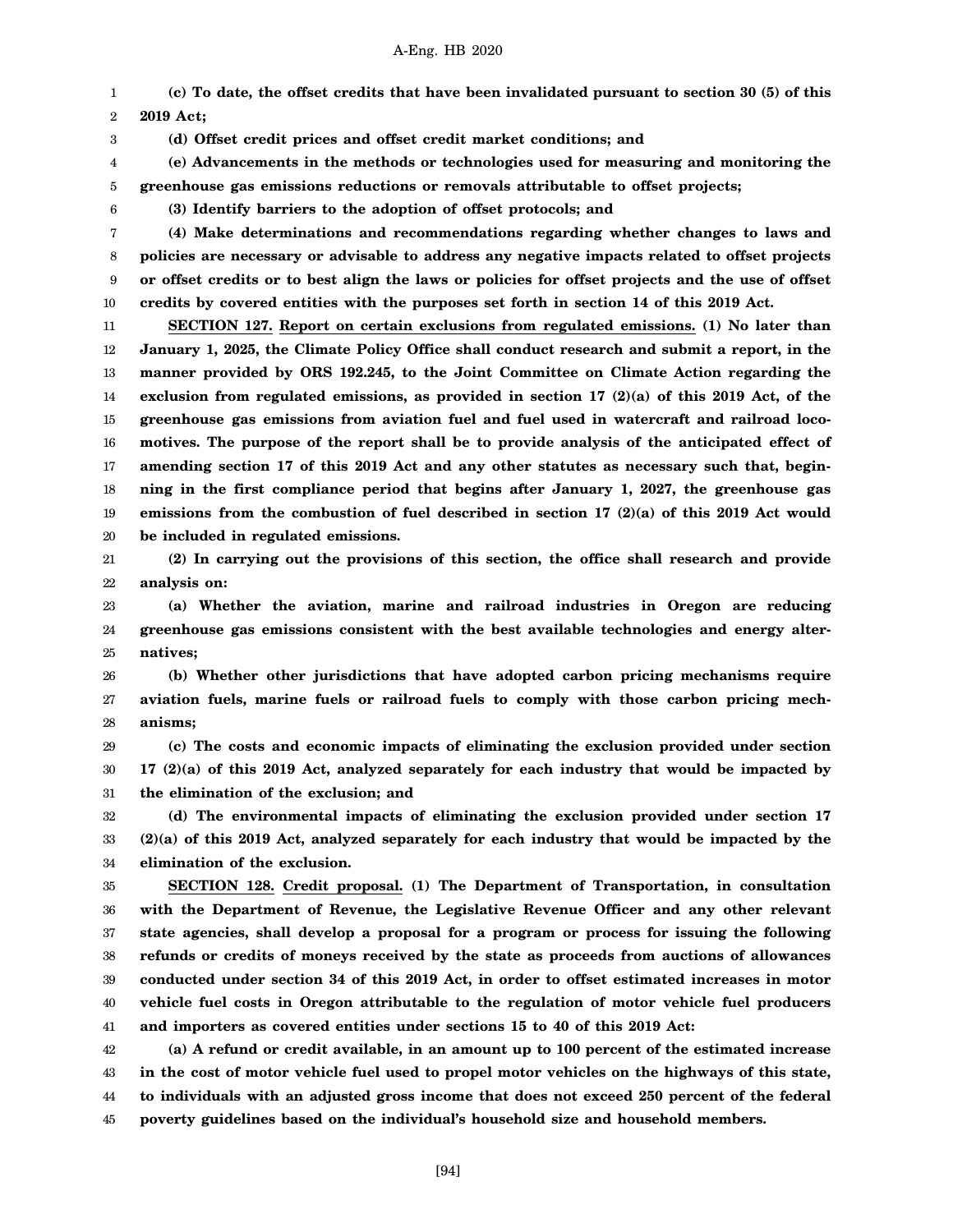1 2 3 4 5 **(b) One or more refunds or credits available, in order to offset the estimated increase in the cost of motor vehicle fuel used to propel motor vehicles that are not operated on the highways of this state, for motor vehicle fuel that is used in farm vehicles, motor vehicles used in the forest products industry or motor vehicles otherwise used in the agricultural and natural resource sectors.**

6 7 8 9 **(2) On or before September 15, 2019, and in the manner provided by ORS 192.245, the Department of Transportation shall provide a report detailing the proposal and steps, which may include recommendations for legislation, necessary to implement the proposal to the Joint Committee on Climate Action and the Joint Committee on Transportation.**

10 11 12 13 14 15 **SECTION 129. Residential home heating assistance program proposal. (1) The Housing and Community Services Department, in consultation with the Climate Policy Office, the Oregon Housing Stability Council and interested stakeholders, shall develop a proposal for assisting households that for residential home heating use propane, fuel oil or other fossil fuels that are not natural gas. The proposal shall give priority to assisting low-income households or impacted communities, as defined in section 15 of this 2019 Act, through:**

16 **(a) Bill assistance; and**

17 18 19 **(b) Weatherization, including options for upgrading to more efficient home heating equipment or to home heating systems powered by less greenhouse gas emissions-intensive power sources.**

- 20 21 **(2) The department shall develop the proposal in a manner intended to achieve the following goals:**
- 22 **(a) Reducing greenhouse gas emissions;**
- 23 **(b) Saving energy;**
- 24 **(c) Reducing the energy burden experienced by households; and**
- 25 26 **(d) Reducing residential home heating service disparities in historically underserved populations.**
- 27 **(3) The proposal required by this section may be for any combination of:**
- 28 **(a) The development of a single new program;**
- 29 30 **(b) The development of multiple new programs or activities to achieve different goals as outlined in subsection (2) of this section; or**
- 31 **(c) Utilization of existing programs or partnerships to deliver assistance to households.**

32 33 34 **(4) On or before September 15, 2020, and in the manner provided by ORS 192.245, the Housing and Community Services Department shall provide a report detailing the proposal, and steps, which may include recommendations for legislation, necessary to implement the**

- 35 **proposal, to the Joint Committee on Climate Action.**
- 36

38

37 **duction program proposal. (1) The Oregon Business Development Department shall:**

**SECTION 130. Commercial and industrial natural gas and propane user emissions re-**

**(a) Conduct the analysis described in subsection (2) of this section; and**

39 40 41 **(b) Based on the analysis described in subsection (2) of this section, develop a proposal for a program to serve the needs identified in the analysis in a manner that furthers one or more of the purposes set forth in section 14 of this 2019 Act.**

42 43 44 **(2) The department shall analyze and determine the commercial needs in this state for loans or other financial assistance to commercial and industrial natural gas users or propane users for projects or activities to:**

45

**(a) Increase the energy efficiency of or reduce the greenhouse gas emissions from na-**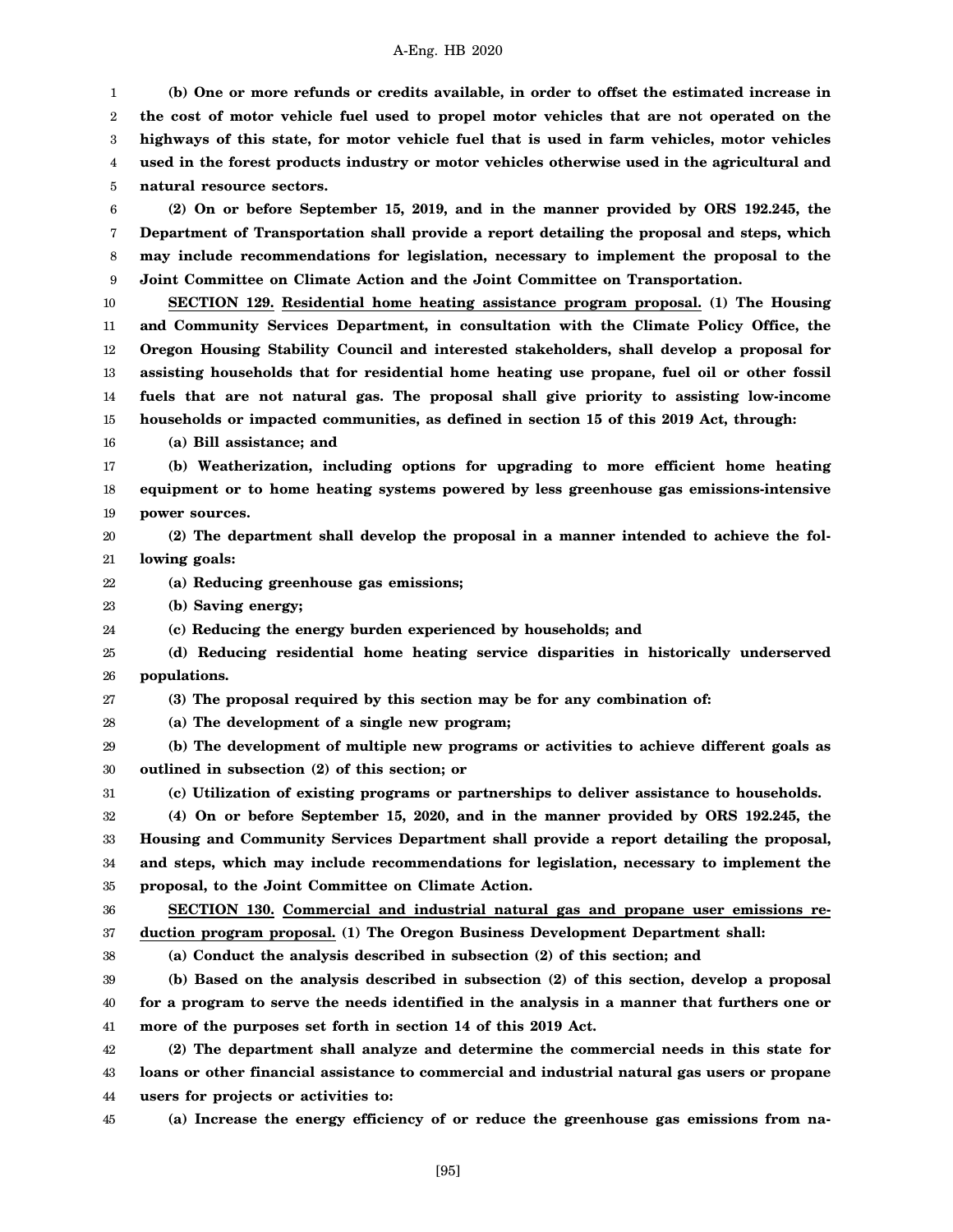1 **tural gas or propane-fueled equipment used in industrial or commercial facilities;**

2 3 **(b) Facilitate replacing existing equipment in order to reduce greenhouse gas emissions; and**

**(c) Reduce process emissions.**

5 6 7 8 **(3) In conducting the analysis and designing a proposal for a program as required by this section, the department may consult and contract for services as necessary with state or federal agencies or nongovernmental entities that have expertise in climate or energy policy or in industrial energy efficiency, or other relevant expertise.**

9 10 11 12 **(4) On or before September 15, 2020, and in the manner provided by ORS 192.245, the department shall provide a report to the Joint Committee on Climate Action detailing the analysis conducted and the proposal developed pursuant to this section and the steps, which may include recommendations for legislation, necessary to implement the proposal.**

13

4

- 14
- 15

# **APPROPRIATIONS**

16 17 18 19 20 21 **SECTION 131. In addition to and not in lieu of any other appropriation, there is appropriated to the Oregon Department of Administrative Services, for the biennium beginning** July 1, 2019, out of the General Fund, the amount of \$\_\_\_\_\_\_\_\_\_\_\_ for use by the Climate **Policy Office in the development and implementation of the Oregon Climate Action Program pursuant to sections 15 to 40 of this 2019 Act and for the implementation of sections 14 and 54 to 59 of this 2019 Act.**

22 23 24 25 26 27 **SECTION 132. In addition to and not in lieu of any other appropriation, there is appropriated to the Environmental Justice Task Force, for the biennium beginning July 1, 2019, out of the General Fund, the amount of \$250,000, which may be expended for compensation and expenses incurred by members of the task force who are not members of the Legislative Assembly in the manner and amounts provided in ORS 292.495, and for provision by the Governor of clerical and administrative staff support to the task force.**

- 28 29
- 30

# **OPERATIVE DATE**

31 32 33 **SECTION 133. (1)(a) Sections 107 to 114 of this 2019 Act, the amendments to statutes by sections 116 to 121c of this 2019 Act and the repeal of statutes by section 115 of this 2019 Act become operative on January 1, 2020.**

34 35 36 37 38 39 **(b) The Oregon Global Warming Commission and the Climate Policy Office may adopt rules or take any actions before the operative date specified in paragraph (a) of this subsection that are necessary to enable the commission and the office, on and after the operative date specified in paragraph (a) of this subsection, to carry out the provisions of sections 107 to 114 of this 2019 Act, the amendments to statutes by sections 116 to 121c of this 2019 Act and the repeal of statutes by section 115 of this 2019 Act.**

40 41 42 43 **(2)(a) Sections 11, 12, 14 to 26, 29 to 36, 38 to 46, 49 to 68 and 89 to 92 of this 2019 Act, the amendments to statutes by sections 13, 69, 87, 88, 94 to 100, 102 and 103 of this 2019 Act, and the repeal of statutes by sections 93 and 101 of this 2019 Act become operative on January 1, 2021.**

44 45 **(b) The Director of the Climate Policy Office, the Climate Policy Office, the Public Utility Commission, the Housing and Community Services Department, the State Department of**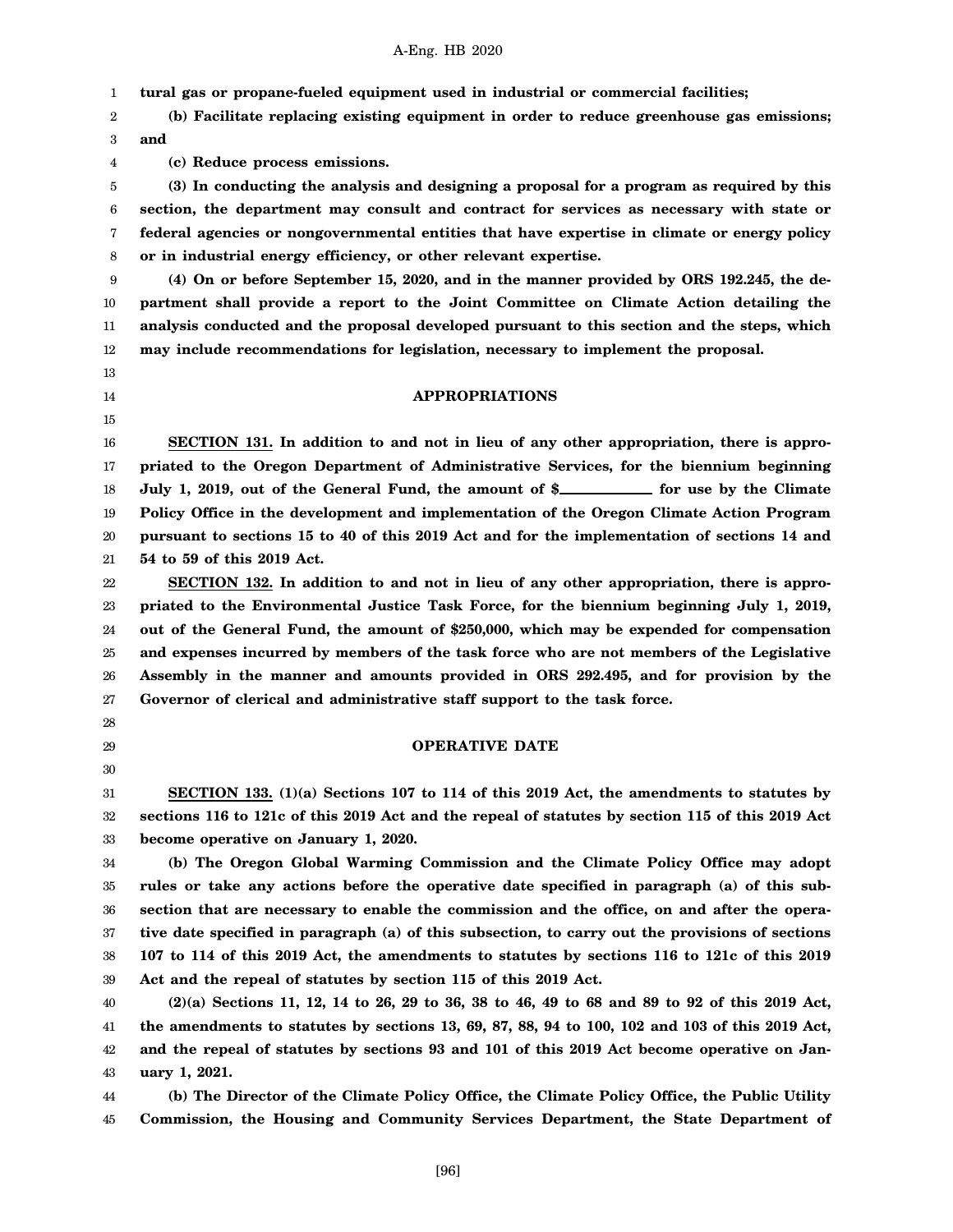1 2 3 4 5 6 7 8 9 **Energy, the Oregon Department of Administrative Services, the Environmental Quality Commission, the Department of Environmental Quality, the Department of Transportation and the Governor may adopt rules, issue orders or take any actions before the operative date specified in paragraph (a) of this subsection that are necessary to enable the director, the office, the commissions, the departments and the Governor, on and after the operative date specified in paragraph (a) of this subsection, to carry out the provisions of sections 11, 12, 14 to 26, 29 to 36, 38 to 46, 49 to 68 and 89 to 92 of this 2019 Act, the amendments to statutes by sections 13, 69, 87, 88, 94 to 100, 102 and 103 of this 2019 Act, and the repeal of statutes by sections 93 and 101 of this 2019 Act.**

10 11 12 13 14 15 16 **(c)(A) If, in adopting rules, issuing orders or taking any actions before the operative date specified in paragraph (a) of this subsection as authorized by paragraph (b) of this subsection, information is obtained by the State of Oregon that is information described in section 40 (2)(a) to (c) of this 2019 Act, the information shall be treated as confidential business information, is exempt from disclosure under the public records law, ORS 192.311 to 192.478, and may not be disclosed to any person or entity except as provided in subparagraphs (B) and (C) of this paragraph.**

17 18 **(B) Information described in subparagraph (A) of this paragraph may be used and disclosed in aggregated form.**

19 20 21 22 23 24 25 26 27 **(C) This paragraph does not prohibit the disclosure of information between the Climate Policy Office and other agencies of the executive department, as defined in ORS 174.112, or persons engaged by the State of Oregon to provide administrative or technical services to support the implementation of sections 15 to 40 of this 2019 Act if the disclosure is necessary for purposes of adopting rules, issuing orders or taking any actions before the operative date specified in paragraph (a) of this subsection to carry out the provisions of sections 14 to 27, 29 to 36, 38 to 47, 49 to 68 and 89 to 92 of this 2019 Act, the amendments to statutes by sections 69, 87, 94 to 100, 102 and 103 of this 2019 Act, and the repeal of statutes by sections 93 and 101 of this 2019 Act.**

28 29 30 **(3)(a) Sections 75 to 81 of this 2019 Act, the amendments to ORS 468.953 and 468A.280 by sections 82 and 86 of this 2019 Act and the amendments to sections 11, 12 and 39 of this 2019 Act by sections 83 to 85 of this 2019 Act become operative on January 1, 2022.**

31 32 33 34 35 36 37 38 39 40 **(b) The Environmental Quality Commission, the Department of Environmental Quality, the Oregon Department of Administrative Services, the Director of the Climate Policy Office and the Climate Policy Office may adopt rules or take any actions before the operative date specified in paragraph (a) of this subsection that are necessary to enable the Environmental Quality Commission, the Department of Environmental Quality, the Oregon Department of Administrative Services, the Director of the Climate Policy Office and the Climate Policy Office, on and after the operative date specified in paragraph (a) of this subsection, to carry out the provisions of sections 75 to 81 of this 2019 Act, the amendments to ORS 468.953 and 468A.280 by sections 82 and 86 of this 2019 Act and the amendments to sections 11, 12 and 39 of this 2019 Act by sections 83 to 85 of this 2019 Act.**

- 41
- 42
- 43

# **CAPTIONS**

44 45 **SECTION 134. The unit and section captions used in this 2019 Act are provided only for the convenience of the reader and do not become part of the statutory law of this state or**